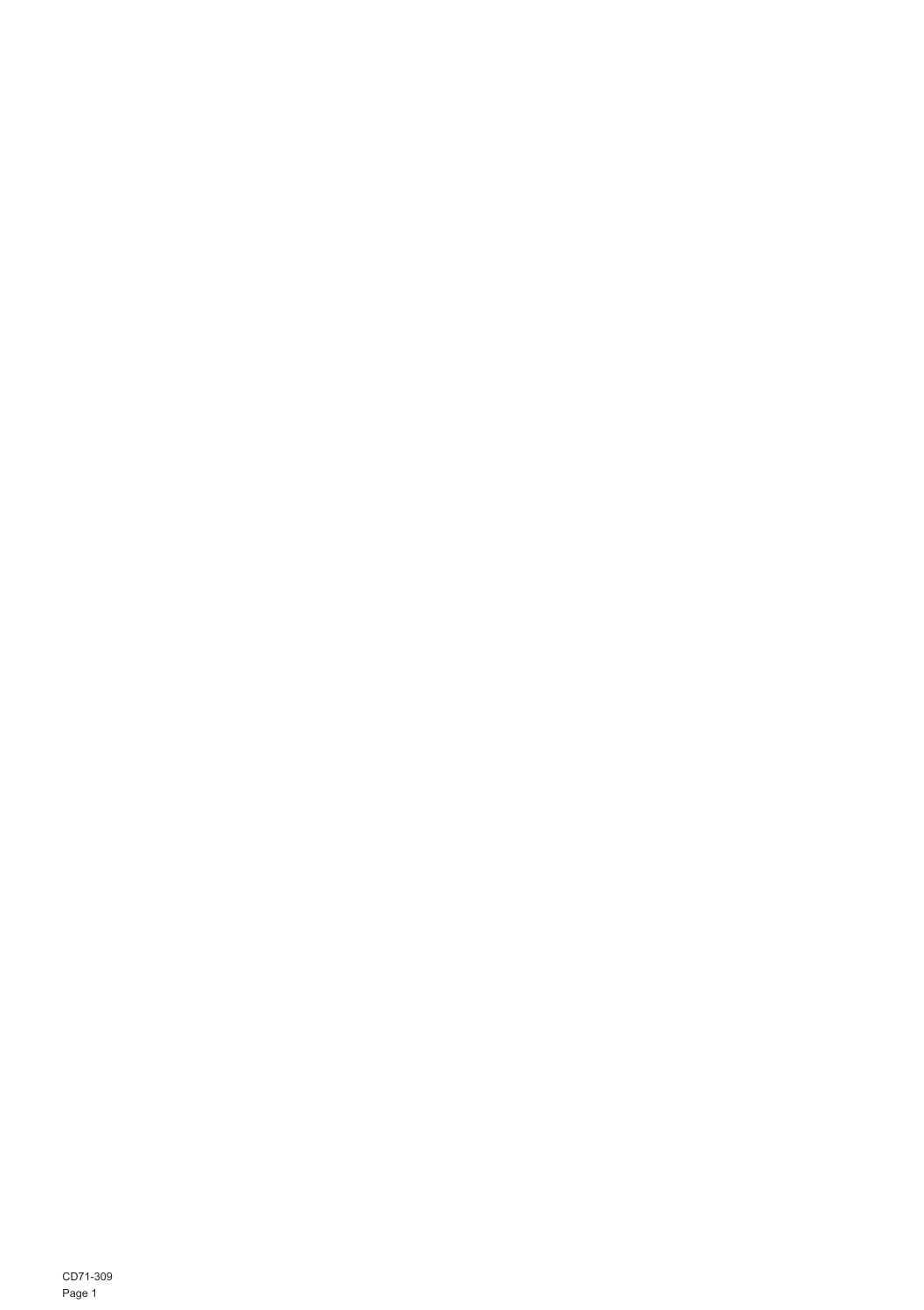# <span id="page-2-0"></span>**Novocastra™ Liquid Mouse Monoclonal Antibody CD71**

## **Product Code: NCL-L-CD71-309**

## **Intended Use**

#### *For in vitro diagnostic use.*

NCL-L-CD71-309 is intended for the qualitative identification by light microscopy of human CD71 molecules in paraffin sections The clinical interpretation of any staining or its absence should be complemented by morphological studies using proper controls and should be evaluated within the context of the patient's clinical history and other diagnostic tests by a qualified pathologist.

#### **Principle of Procedure**

Immunohistochemical (IHC) staining techniques allow for the visualization of antigens via the sequential application of a specific antibody to the antigen (primary antibody), a secondary antibody to the primary antibody and an enzyme complex with a chromogenic substrate with interposed washing steps. The enzymatic activation of the chromogen results in a visible reaction product at the antigen site. The specimen may then be counterstained and coverslipped. Results are interpreted using a light microscope and aid in the differential diagnosis of pathophysiological processes, which may or may not be associated with a particular antigen.

#### **Clone**

10F11

#### **Immunogen**

Prokaryotic recombinant protein corresponding to a region of the N-terminal intracellular domain of the human CD71 molecule.

#### **Specificity**

Human CD71 molecule, also known as transferrin receptor.

#### **Reagent Composition**

NCL-L-CD71-309 is a liquid tissue culture supernatant containing sodium azide as a preservative.

#### **Ig Class**

IgG2b

## **Total Protein Concentration Total Protein**

Refer to vial label for lot specific total protein concentration.

#### **Antibody Concentration**

Greater than or equal to 42 mg/L as determined by ELISA. Refer to vial label for lot specific Ig concentration.

### **Recommendations On Use**

Immunohistochemistry on paraffin sections.

**Heat Induced Epitope Retrieval (HIER):** Please follow the instructions for use in Novocastra Epitope Retrieval Solution pH 6. **Suggested dilution:** 1:80 for 30 minutes at 25 °C. This is provided as a guide and users should determine their own optimal working dilutions.

**Visualization:** Please follow the instructions for use in the Novolink™ Polymer Detection Systems. For further product information or support, contact your local distributor or regional office of Leica Biosystems, or alternatively, visit the Leica Biosystems Web site, www.LeicaBiosystems.com

The performance of this antibody should be validated when utilized with other manual staining systems or automated platforms.

#### **Storage and Stability**

Store at 2–8 °C. Do not freeze. Return to 2–8 °C immediately after use. Do not use after expiration date indicated on the vial label. Storage conditions other than those specified above must be verified by the user.

#### **Specimen Preparation**

The recommended fixative is 10% neutral-buffered formalin for paraffin-embedded tissue sections.

#### **Warnings and Precautions**

This reagent has been prepared from the supernatant of cell culture. As it is a biological product, reasonable care should be taken when handling it.

This reagent contains sodium azide. A Material Safety Data Sheet is available upon request or available from

www.LeicaBiosystems.com

Consult federal, state or local regulations for disposal of any potentially toxic components.

Specimens, before and after fixation, and all materials exposed to them, should be handled as if capable of transmitting infection and disposed of with proper precautions.1 Never pipette reagents by mouth and avoid contacting the skin and mucous membranes with reagents and specimens. If reagents or specimens come in contact with sensitive areas, wash with copious amounts of water. Seek medical advice.

Minimize microbial contamination of reagents or an increase in non-specific staining may occur.

Incubation times or temperatures, other than those specified, may give erroneous results. Any such changes must be validated by the user.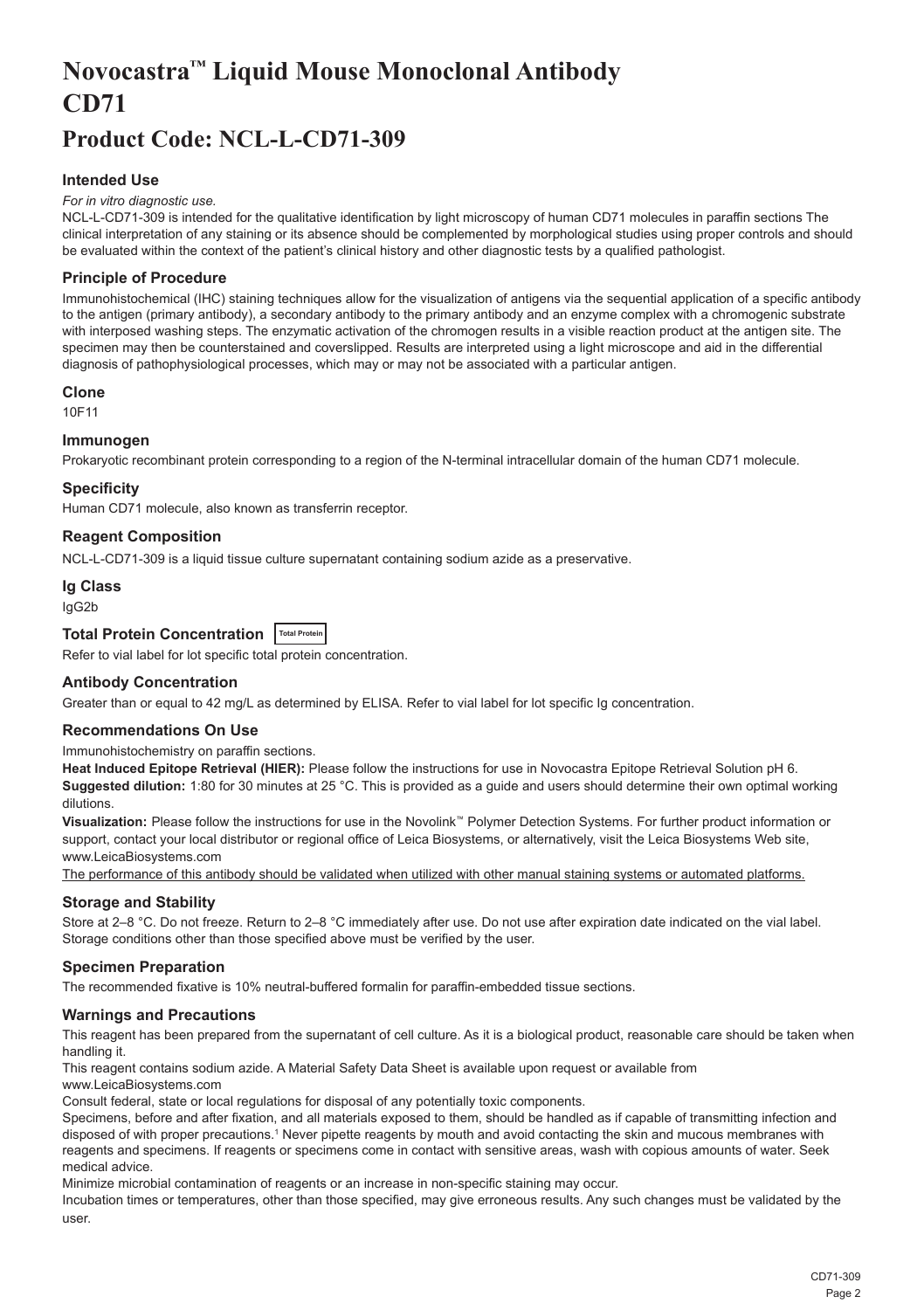## **Quality Control**

Differences in tissue processing and technical procedures in the user's laboratory may produce significant variability in results, necessitating regular performance of in-house controls in addition to the following procedures.

Controls should be fresh autopsy/biopsy/surgical specimens, formalin-fixed, processed and paraffin wax-embedded as soon as possible in the same manner as the patient sample(s).

## **Positive Tissue Control**

Used to indicate correctly prepared tissues and proper staining techniques.

One positive tissue control should be included for each set of test conditions in each staining run.

A tissue with weak positive staining is more suitable than a tissue with strong positive staining for optimal quality control and to detect minor levels of reagent degradation.<sup>2</sup>

Recommended positive control tissue is tonsil.

If the positive tissue control fails to demonstrate positive staining, results with the test specimens should be considered invalid.

### **Negative Tissue Control**

Should be examined after the positive tissue control to verify the specificity of the labeling of the target antigen by the primary antibody. Recommended negative control tissue is tongue.

Alternatively, the variety of different cell types present in most tissue sections frequently offers negative control sites, but this should be verified by the user.

Non-specific staining, if present, usually has a diffuse appearance. Sporadic staining of connective tissue may also be observed in sections from excessively formalin-fixed tissues. Use intact cells for interpretation of staining results. Necrotic or degenerated cells often stain non-specifically.<sup>3</sup> False-positive results may be seen due to non-immunological binding of proteins or substrate reaction products. They may also be caused by endogenous enzymes such as pseudoperoxidase (erythrocytes), endogenous peroxidase

(cytochrome C), or endogenous biotin (eg. liver, breast, brain, kidney) depending on the type of immunostain used. To differentiate endogenous enzyme activity or non-specific binding of enzymes from specific immunoreactivity, additional patient tissues may be stained exclusively with substrate chromogen or enzyme complexes (avidin-biotin, streptavidin, labeled polymer) and substrate-chromogen, respectively. If specific staining occurs in the negative tissue control, results with the patient specimens should be considered invalid.

## **Negative Reagent Control**

Use a non-specific negative reagent control in place of the primary antibody with a section of each patient specimen to evaluate non-specific staining and allow better interpretation of specific staining at the antigen site.

### **Patient Tissue**

Examine patient specimens stained with NCL-L-CD71-309 last. Positive staining intensity should be assessed within the context of any non-specific background staining of the negative reagent control. As with any immunohistochemical test, a negative result means that the antigen was not detected, not that the antigen was absent in the cells/tissue assayed. If necessary, use a panel of antibodies to identify false-negative reactions.

## **Results Expected**

### Normal Tissues

Clone 10F11 detected the CD71 protein in the cytoplasm (granular) and on the membrane of erythroid precursor cells in bone marrow, epithelial cells of the ileum, cecum, colon, rectum, endometrium, fallopian tube and stomach. Staining was also observed in exocrine cells in the pancreas, cortical cells of the adrenal gland, renal distal tubules, pyramidal cells within the cerebral cortex, Purkinje cells and blood vessels of the cerebellum, basal ganglia blood vessels and neurons within the hippocampus. It also stained cardiac muscle, skeletal muscle, germinal centers of tonsil, hepatocytes, trophoblasts of placenta, alveolar macrophages and ducts within the parotid gland. Staining was also observed in a percentage of lymphoid cells in the spleen and lymph node macrophages. (Total number of normal cases evaluated = 56).

#### Abnormal Tissues

Clone 10F11 stained 4/4 liver tumors (including 2/2 hepatcellular carcinomas, 1/1 cholangiocarcinoma and 1/1 metastatic carcinoma), 4/4 ovarian tumors (including 1/1 malignant germ cell tumor, 1/1 serous cystadenocarcinoma, 1/1 clear cell carcinoma and 1/1 invasive squamous cell carcinoma), 3/4 lung tumors (including 1/1 non-small cell carcinoma, 1/1 squamous cell carcinoma, 1/1 large cell carcinoma and 0/1 adenocarcinoma), 2/4 thyroid gland papillary carcinomas, 2/2 infiltrating ductal breast carcinomas, 2/2 gastric adenocarcinomas, 2/2 squamous cell carcinomas of the tongue, 2/2 esophageal squamous cell carcinomas, 2/2 squamous cell carcinomas of the cervix, 2/2 seminomas, 2/2 colonic adenocarcinomas, 2/2 rectal adenocarcinomas, 1/2 brain tumors (including 1/1 choroid plexus papilloma and 0/1 anaplastic astrocytoma), 1/2 metastatic tumors of unknown origin, 1/2 renal cell carcinomas, 1/2 skin tumors (including 1/1 squamous cell carcinoma and 0/1 dermatofibrosarcoma) and 1/1 laryngeal squamous cell carcinomas. No staining was observed in a thymic tumors  $(0/1)$  and soft tissue tumors  $(0/2)$ . (Total number of tumor cases evaluated = 44).

#### **NCL-L-CD71-309 is recommended for the detection of CD71 protein in normal and neoplastic tissues, as an adjunct to conventional histopathology using non-immunologic histochemical stains.**

### **General Limitations**

Immunohistochemistry is a multistep diagnostic process that consists of specialized training in the selection of the appropriate reagents; tissue selection, fixation, and processing; preparation of the IHC slide; and interpretation of the staining results.

Tissue staining is dependent on the handling and processing of the tissue prior to staining. Improper fixation, freezing, thawing, washing, drying, heating, sectioning or contamination with other tissues or fluids may produce artifacts, antibody trapping, or false negative results. Inconsistent results may be due to variations in fixation and embedding methods, or to inherent irregularities within the tissue.<sup>4</sup> Excessive or incomplete counterstaining may compromise proper interpretation of results.

The clinical interpretation of any staining or its absence should be complemented by morphological studies using proper controls and should be evaluated within the context of the patient's clinical history and other diagnostic tests by a qualified pathologist. Antibodies from Leica Biosystems Newcastle Ltd are for use, as indicated, on either frozen or paraffin-embedded sections with specific fixation requirements. Unexpected antigen expression may occur, especially in neoplasms. The clinical interpretation of any stained tissue section must include morphological analysis and the evaluation of appropriate controls.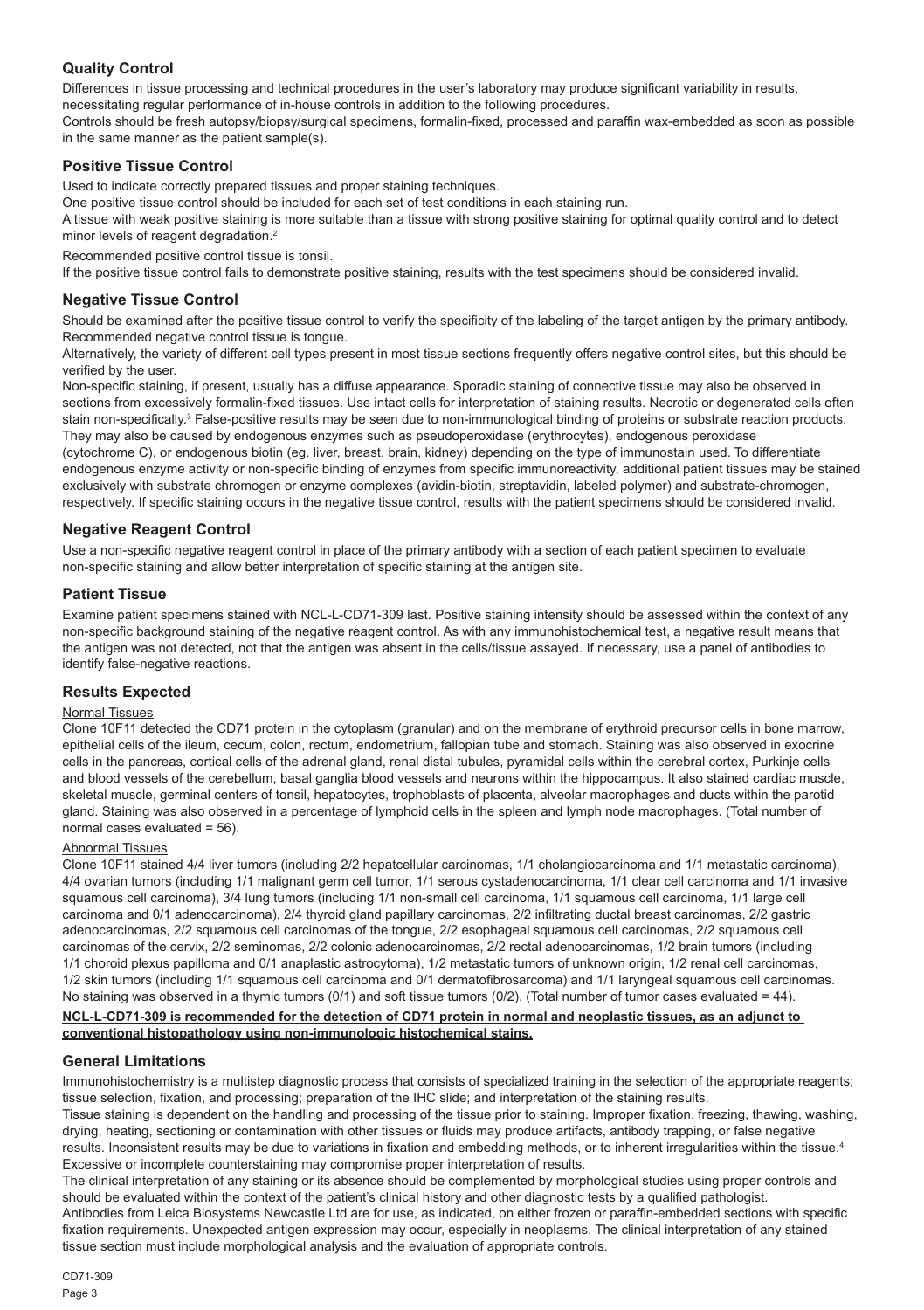## **Bibliography - General**

- 1. National Committee for Clinical Laboratory Standards (NCCLS). Protection of laboratory workers from infectious diseases transmitted by blood and tissue; proposed guideline. Villanova, P.A. 1991; 7(9). Order code M29-P.
- 2. Battifora H. Diagnostic uses of antibodies to keratins: a review and immunohistochemical comparison of seven monoclonal and three polyclonal antibodies. Progress in Surgical Pathology. 6:1–15. eds. Fenoglio-Preiser C, Wolff CM, Rilke F. Field & Wood, Inc., Philadelphia.
- 3. Nadji M, Morales AR. Immunoperoxidase, part I: the techniques and pitfalls. Laboratory Medicine. 1983; 14:767.
- 4. Omata M, Liew CT, Ashcavai M, Peters RL. Nonimmunologic binding of horseradish peroxidase to hepatitis B surface antigen: a possible source of error in immunohistochemistry. American Journal of Clinical Pathology. 1980; 73:626.
- 5. Dong HY, Wilkes S and Yang H. CD71 is selectively and ubiquitously expressed at high levels in erythroid precursors of all maturation stages: a comparative immunochemical study with glycophorin A and hemoglobin A. American Journal of Surgical Pathology. 2011; 35(5):723-732.
- 6. Magro G, Cataldo I, Amico P, et al. Aberrant expression of TfR1/CD71 in thyroid carcinomas identifies a novel potential diagnostic marker and therapeutic target. Thyroid. 2011; 21(3):267-277.
- 7. Menier C, Rabreau M, Challier JC, et al. Erythroblasts secrete the nonclassical HLA-G molecule from primitive to definitive hematopoiesis. Blood. 2004; 104(10):3153-3160.

## **Amendments to Previous Issue**

Update to format of Results Expected, addition of translated text.

## **Date of Issue**

01 November 2018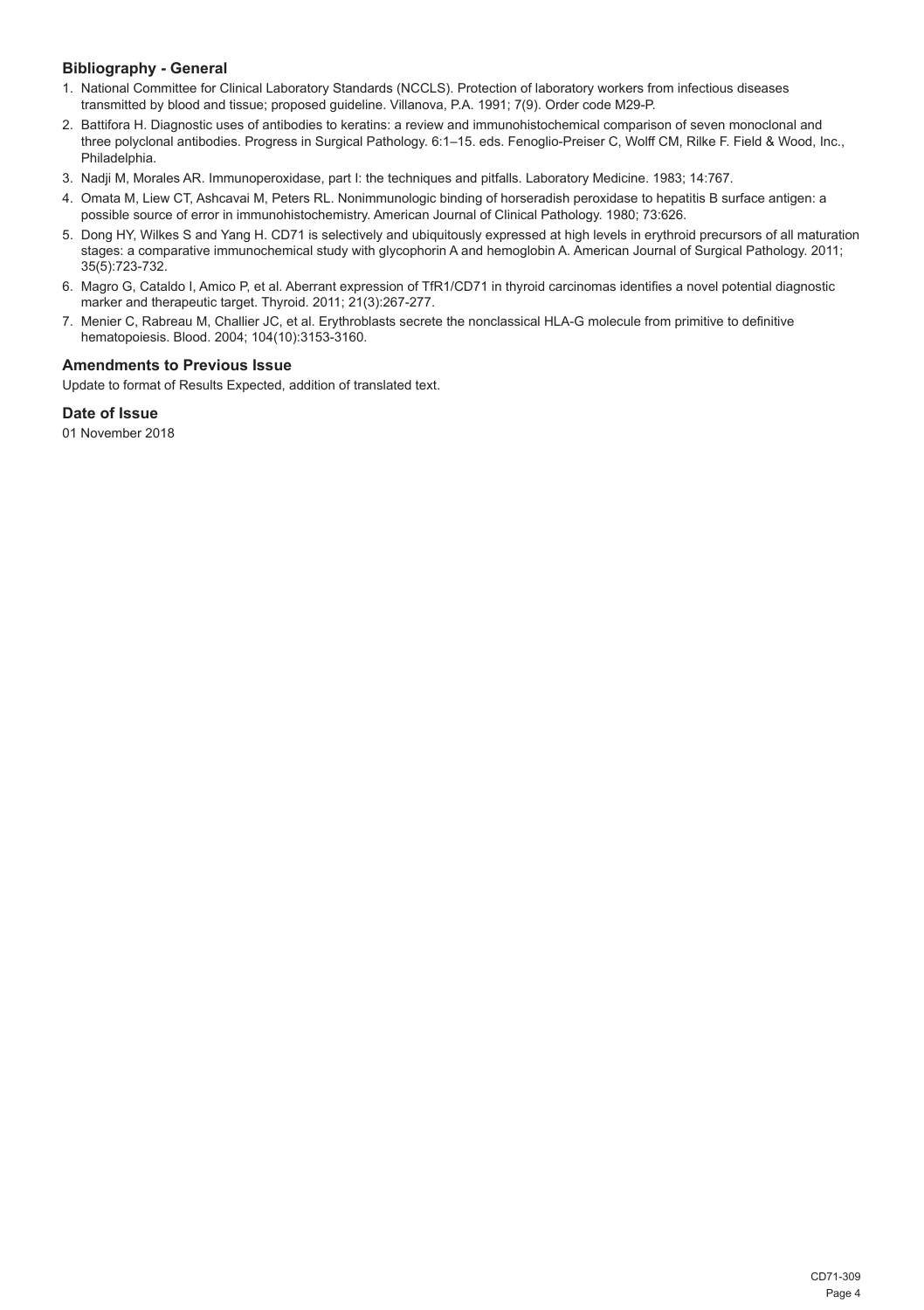## <span id="page-5-0"></span>**Anticorps monoclonal de souris liquide Novocastra™ CD71 Référence du Produit : NCL-L-CD71-309**

## **Utilisation Prévue**

#### *Diagnostic in vitro*.

Le NCL-L-CD71-309 est destiné à l'identification qualitative par microscopie optique des molécules CD71 humaines sur coupes en paraffine. L'interprétation clinique de tout marquage, ou absence de marquage, doit être complétée par des études morphologiques utilisant des contrôles appropriés et doit être évaluée par un pathologiste qualifié à la lumière des antécédents cliniques du patient et d'autres analyses diagnostiques.

## **Principe de la Procédure**

Les techniques de marquage immunohistochimique (IHC) permettent la visualisation des antigènes via l'application séquentielle d'un anticorps spécifique sur un antigène (anticorps primaire), d'un anticorps secondaire sur l'anticorps primaire et d'un complexe enzymatique comportant un substrat chromogène, avec des étapes de lavage intercalées. L'activation enzymatique du chromogène se traduit par la présence d'un produit de réaction visible au niveau du site de l'antigène. Le spécimen peut ensuite faire l'objet d'une coloration de contraste et être placé sous une lamelle. Les résultats sont interprétés à l'aide d'un microscope optique et participent au diagnostic différentiel des processus physiopathologiques, susceptibles, ou non, d'être associés à un antigène particulier.

#### **Clone**

10F11

### **Immunogène**

Protéine recombinante procaryotique correspondant à la région du domaine intracellulaire N-terminale de la molécule CD71 humaine.

### **Spécificité**

Molécule CD71 humaine, également connue sous le nom de récepteur de la transferrine.

#### **Composition du Réactif**

Le NCL-L-CD71-309 est un surnageant de culture tissulaire liquide contenant une solution d'azide de sodium comme conservateur.

## **Classe d'Ig**

IgG2b

## **Concentration Totale en Protéines Total Protein**

La concentration totale en protéines, spécifique du lot, figure sur l'étiquette du flacon.

### **Concentration en Anticorps**

Supérieure ou égale à 42 mg/l tel que déterminé par ELISA. La concentration totale en Ig, spécifique du lot, figure sur l'étiquette du flacon.

## **Recommandations d'utilisation**

Immunohistochimie sur coupes en paraffine.

**Récupération des épitopes induite par la chaleur (HIER, Heat Induced Epitope Retrieval) :** Veuillez respecter le mode d'emploi de la Novocastra Epitope Retrieval Solution pH 6.

**Dilution préconisée :** 1:80 durant 30 minutes à 25 °C. Ceci n'est donné qu'à titre indicatif et les utilisateurs doivent déterminer leurs propres dilutions de travail optimales.

**Visualisation :** Veuillez respecter le mode d'emploi des Novolink™ Polymer Detection Systems. Pour plus d'informations sur le produit ou pour toute assistance, contactez votre représentant local ou le bureau régional de Leica Biosystems, ou sinon rendez vous sur le site www.LeicaBiosystems.com de Leica Biosystems.

Les performances de cet anticorps devront être validées lorsqu'il est utilisé avec d'autres systèmes de coloration manuels ou platesformes automatisées.

### **Conservation et Stabilité**

Conserver à 2–8 °C. Ne pas congeler. Remettre immédiatement à 2–8 °C après utilisation. Ne pas utiliser après la date de péremption indiquée sur l'étiquette du récipient. Les conditions de conservation autres que celles qui sont spécifiées ci-dessus doivent faire l'objet d'une vérification par l'utilisateur.

## **Préparation des Spécimens**

Le fixateur recommandé est le formol à 10%, tamponné, neutre, pour coupes tissulaires incluses en paraffine.

### **Mises en Garde et Précautions**

Ce réactif a été préparé à partir du surnageant d'une culture cellulaire. Du fait de sa nature de produit biologique, sa manipulation doit faire l'objet du plus grand soin.

Ce réactif contient de l'azide de sodium. Une Fiche de données de sécurité est disponible sur demande ou sur le site www.LeicaBiosystems.com

Consulter les réglementations nationales, régionales ou locales en vigueur relatives à l'élimination de tous les éléments potentiellement toxiques.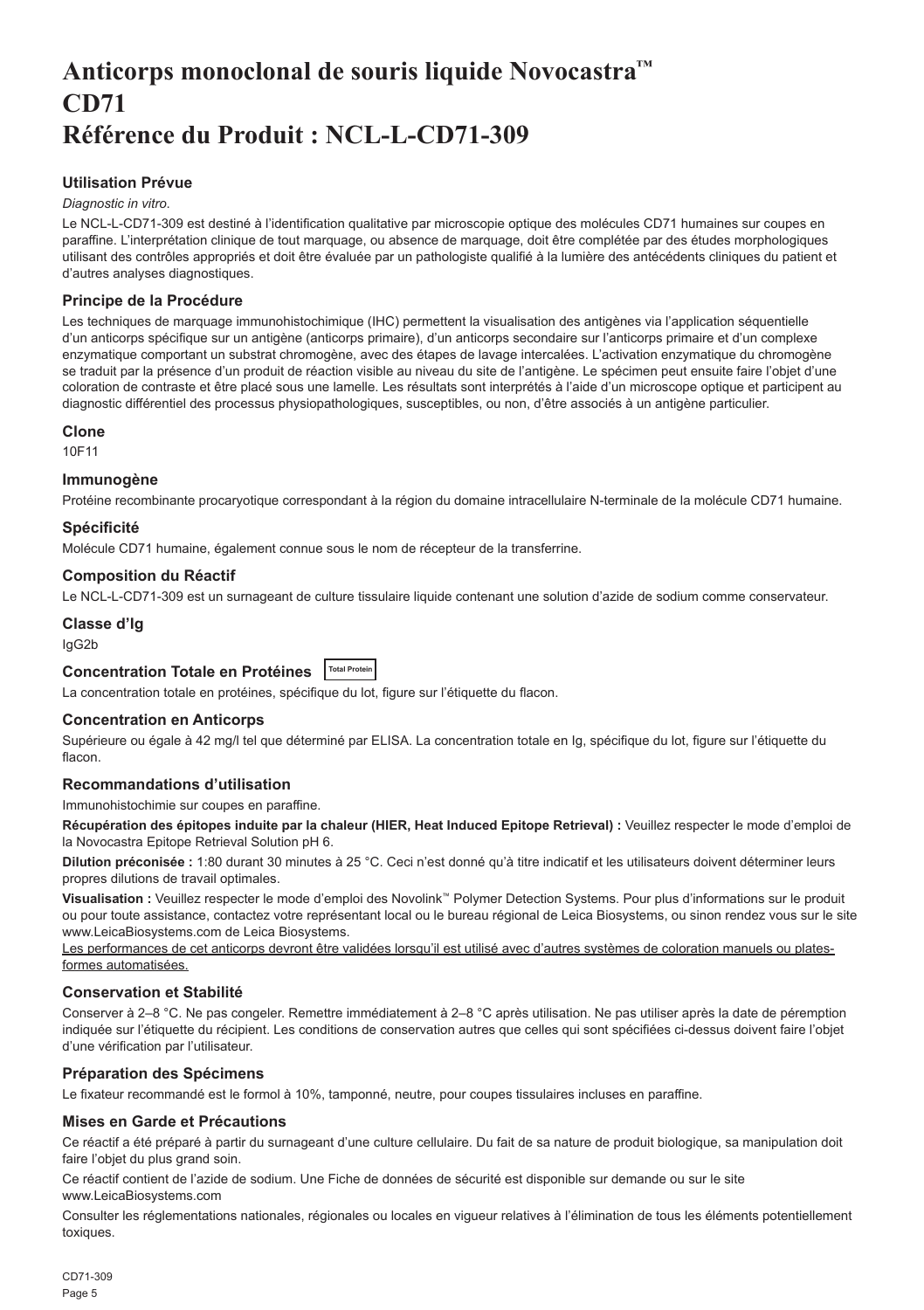Les spécimens, avant et après fixation, ainsi que toutes les matières ayant été en contact avec eux, doivent être manipulés comme s'ils étaient susceptibles de transmettre une infection et être éliminés en respectant les précautions appropriées<sup>1</sup>. Ne jamais pipeter les réactifs avec la bouche et éviter tout contact des réactifs et des spécimens avec la peau et les membranes muqueuses. Rincer avec de grandes quantités d'eau en cas de contact des réactifs ou des spécimens avec des zones sensibles. Consulter un médecin.

Minimiser la contamination microbienne des réactifs sinon un accroissement du marquage non spécifique est susceptible de se produire. Des durées et des températures d'incubation différentes de celles qui ont été spécifiées sont susceptibles de conduire à des résultats erronés. Toutes les modifications doivent être validées par l'utilisateur.

## **Contrôle de Qualité**

Des différences de traitement des tissus et de procédures techniques du laboratoire de l'utilisateur sont susceptibles de conduire à une variabilité significative des résultats, ce qui rend nécessaire la mise en œuvre de contrôles en interne en plus des procédures suivantes.

Les contrôles doivent être des spécimens frais provenant d'autopsies, de biopsies ou d'interventions chirurgicales, fixés au formol, traités et inclus en cire de paraffine dès que possible, de la même façon que le(s) échantillon(s) de patient.

### **Tissu de Contrôle Positif**

Il est utilisé pour indiquer que les tissus ont été préparés correctement et que les techniques de marquage étaient appropriées.

Un contrôle tissulaire positif doit être inclus dans toute opération de marquage pour chaque ensemble de conditions d'analyse. Un tissu présentant un marquage faiblement positif est plus adapté à un contrôle de qualité optimal qu'un tissu présentant un marquage

fortement positif et il permet de détecter de moindres niveaux de dégradation du réactif.<sup>2</sup>

Les amygdales constituent le tissu de contrôle positif recommandé.

Si le tissu de contrôle positif ne présente pas de marquage positif, les résultats des spécimens analysés doivent être considérés comme invalides.

## **Tissu de Contrôle Négatif**

Il doit être examiné après le tissu de contrôle positif afin de vérifier la spécificité du marquage de l'antigène cible par l'anticorps primaire. La langue constitue le tissu de contrôle négatif recommandé.

Sinon, la diversité des types cellulaires présents dans la plupart des tissus permet de disposer fréquemment de sites de contrôle négatif, mais ils doivent être vérifiés par l'utilisateur.

S'il est présent, le marquage non spécifique prend habituellement une apparence diffuse. Un marquage sporadique du tissu conjonctif peut également être observé sur des coupes de tissus qui ont été fixées par un excès de formol. Utiliser des cellules intactes pour l'interprétation des résultats du marquage. Les cellules nécrotiques ou dégénérées sont souvent marquées de façon non spécifique.<sup>3</sup> Des résultats faussement positifs peuvent être observés en raison d'une liaison non immunologique à des protéines ou à des produits de réaction du substrat. Ils peuvent également être provoqués par des enzymes endogènes comme la pseudoperoxydase (érythrocytes), la peroxydase endogène (cytochrome C), ou la biotine endogène (foie, sein, cerveau, rein, par exemple) selon le type d'immunomarquage utilisé. Pour différencier l'activité des enzymes endogènes ou la liaison non spécifique d'enzymes de l'immunoréactivité spécifique, des tissus supplémentaires du patient peuvent être marqués exclusivement avec le substrat chromogène ou par des complexes enzymatiques (avidine-biotine, streptavidine, polymère marqué) et le substrat chromogène respectivement. Si un marquage spécifique se produit dans le tissu de contrôle négatif, les résultats des spécimens du patient doivent être considérés comme invalides.

### **Réactif de Contrôle Négatif**

Utiliser un réactif de contrôle négatif non spécifique à la place de l'anticorps primaire avec une coupe de chaque spécimen du patient afin d'évaluer le marquage non spécifique et de permettre une meilleure interprétation du marquage spécifique au niveau du site antigénique.

### **Tissu du Patient**

Examiner les échantillons du patient marqués au NCL-L-CD71-309 en dernier lieu. L'intensité du marquage positif doit être évaluée à la lumière du bruit de fond du marquage non spécifique du réactif de contrôle négatif. Comme pour toutes les analyses immunohistochimiques, un résultat négatif signifie que l'antigène n'a pas été détecté mais ne signifie pas qu'il est absent des cellules/ tissus testés. Si nécessaire, employer un panel d'anticorps pour identifier les réactions faussement négatives.

#### **Résultats Attendus**

#### Tissus normaux

Le clone 10F11 a détecté la protéine CD71 dans le cytoplasme (granulaire) et sur la membrane des cellules précurseurs érythroïdes de la moelle osseuse, des cellules épithéliales de l'iléon, du caecum, du colon, du rectum, de l'endomètre, de la trompe utérine et de l'estomac. Un marquage a également été observé dans les cellules exocrines du pancréas, les cellules corticales de la glande surrénale, les tubules distaux rénaux, les cellules pyramidales du cortex cérébral, les cellules de Purkinje et les vaisseaux sanguins du cervelet, les vaisseaux sanguins des noyaux gris centraux et les neurones de l'hippocampe. Un marquage s'est également produit dans le muscle cardiaque, le muscle squelettique, les centres germinatifs de l'amygdale, les hépatocytes, les trophoblastes du placenta, les macrophages alvéolaires et les canaux de la parotide gland. Un marquage a également été observé dans un pourcentage de cellules lymphoïdes de la rate et des macrophages des ganglions lymphatiques. (Nombre total de cas normaux évalués = 56)

#### Tissus anormaux

Le clone 10F11 a marqué 4/4 tumeurs du foie (notamment 2/2 carcinomes hépatocellulaires, 1/1 cholangiocarcinome et 1/1 carcinome métastatique), 4/4 tumeurs ovariennes (notamment 1/1 tumeur germinale maligne, 1/1 cystadénocarcinome séreux, 1/1 carcinome à cellules claires et 1/1 carcinome squameux invasif), 3/4 tumeurs des poumons (notamment 1/1 carcinome non à petites cellules, 1/1 carcinome squameux, 1/1 carcinome à grandes cellules et 0/1 adénocarcinome), 2/4 carcinomes papillaires de la thyroïde, 2/2 carcinomes canalaires infiltrants du sein, 2/2 adénocarcinomes gastriques, 2/2 carcinomes squameux de la langue, 2/2 carcinomes squameux de l'œsophage, 2/2 carcinomes squameux du col de l'utérus, 2/2 séminomes, 2/2 adénocarcinomes du côlon, 2/2 adénocarcinomes rectaux, 1/2 tumeurs du cerveau (notamment 1/1 papillome du plexus choroïde et 0/1 astrocytome anaplasique), 1/2 tumeurs métastatiques d'origine inconnue, 1/2 carcinomes des cellules rénales, 1/2 tumeurs cutanées (notamment 1/1 carcinome squameux et 0/1 dermatofibrosarcome) et 1/1 carcinome squameux du larynx. Aucun marquage des tumeurs thymiques (0/1) ni des tumeurs des tissus mous (0/2) n'a été observé. (Nombre total de cas tumoraux évalués = 44)

**Le NCL-L-CD71-309 est recommandé pour la détection de la protéine CD71 dans les tissus normaux et néoplasiques, en complément à l'histopathologie traditionnelle utilisant des marqueurs histochimiques non immunologiques.**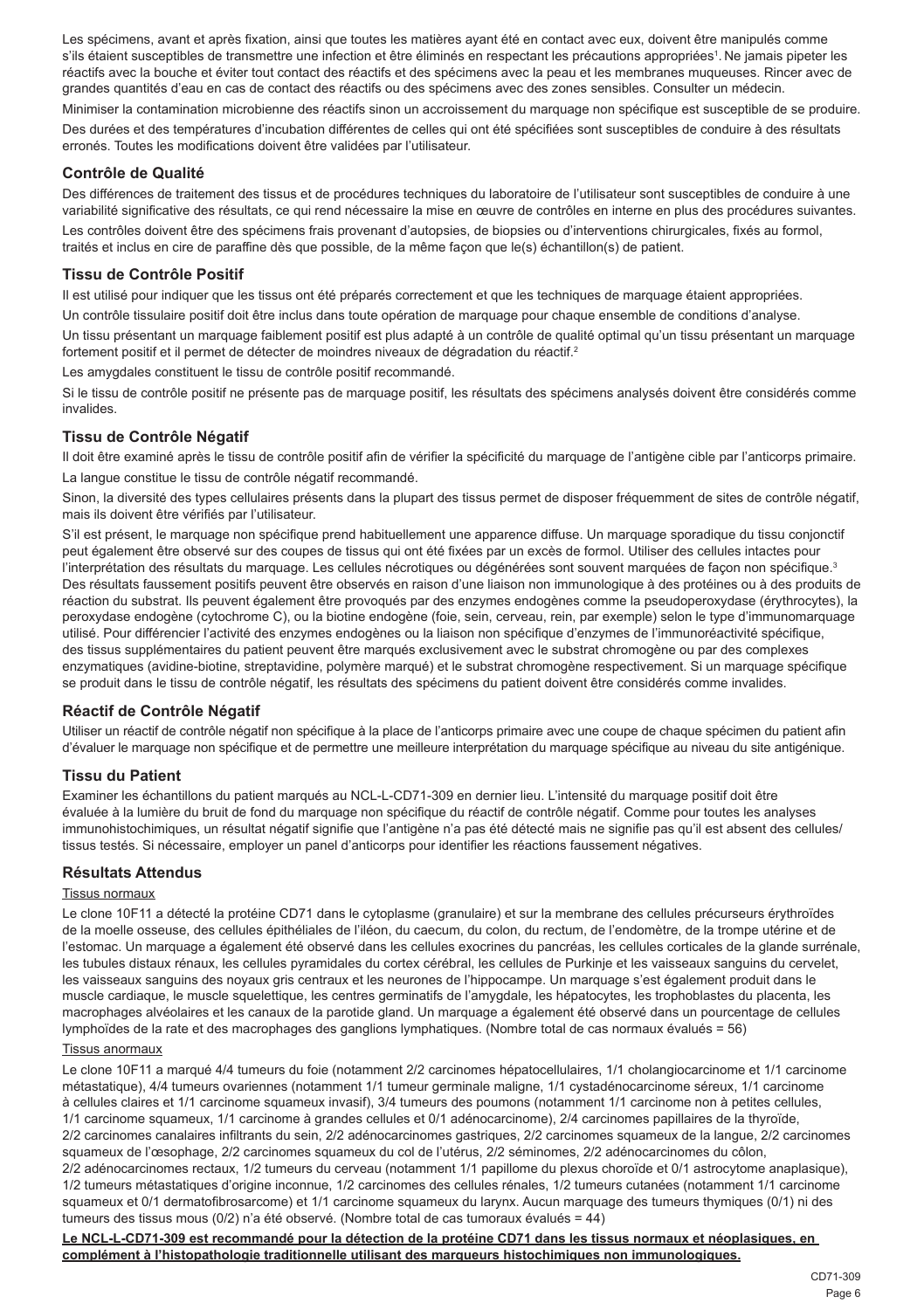## **Limites Générales**

L'immunohistochimie est un processus diagnostique constitué de plusieurs étapes qui nécessite une formation spécialisée relative au choix des réactifs appropriés ; au choix, à la fixation et au traitement des tissus ; à la préparation des lames IHC ; et à l'interprétation des résultats du marquage.

Le marquage des tissus dépend de leur manipulation et de leur traitement avant le marquage. Une fixation, une congélation, une décongélation, un lavage, un séchage, un chauffage, une coupe, incorrects ou une contamination par d'autres tissus ou d'autres liquides sont susceptibles de conduire à la production d'artefacts, au piégeage de l'anticorps ou à des résultats faussement négatifs. Des variations dans les méthodes de fixation et d'inclusion, ainsi que des irrégularités propres au tissu, peuvent conduire à des résultats incohérents.<sup>4</sup>

Une coloration de contraste excessive ou incomplète peut gêner l'interprétation correcte des résultats.

L'interprétation clinique de tout marquage, ou absence de marquage, doit être complétée par des études morphologiques utilisant des contrôles appropriés et doit être évaluée par un pathologiste qualifié à la lumière des antécédents cliniques du patient et d'autres analyses diagnostiques.

Les anticorps de Leica Biosystems Newcastle Ltd sont destinés, selon les besoins, à être utilisés sur des coupes incluses en paraffine ou des coupes congelées, et conformément à des exigences particulières en matière de fixation. Une expression antigénique inattendue est susceptible de se produire, en particulier au niveau des néoplasmes. L'interprétation clinique de toute coupe tissulaire marquée doit comporter une analyse morphologique et l'évaluation des contrôles appropriés.

#### **Bibliographie Générale**

- 1. National Committee for Clinical Laboratory Standards (NCCLS). Protection of laboratory workers from infectious diseases transmitted by blood and tissue; proposed guideline. Villanova, P.A. 1991; 7(9). Order code M29-P.
- 2. Battifora H. Diagnostic uses of antibodies to keratins: a review and immunohistochemical comparison of seven monoclonal and three polyclonal antibodies. Progress in Surgical Pathology. 6:1–15. eds. Fenoglio-Preiser C, Wolff CM, Rilke F. Field & Wood, Inc., Philadelphia.
- 3. Nadji M, Morales AR. Immunoperoxidase, part I: the techniques and pitfalls. Laboratory Medicine. 1983; 14:767.
- 4. Omata M, Liew CT, Ashcavai M, Peters RL. Nonimmunologic binding of horseradish peroxidase to hepatitis B surface antigen: a possible source of error in immunohistochemistry. American Journal of Clinical Pathology. 1980; 73:626.
- 5. Dong HY, Wilkes S and Yang H. CD71 is selectively and ubiquitously expressed at high levels in erythroid precursors of all maturation stages: a comparative immunochemical study with glycophorin A and hemoglobin A. American Journal of Surgical Pathology. 2011; 35(5):723-732.
- 6. Magro G, Cataldo I, Amico P, et al. Aberrant expression of TfR1/CD71 in thyroid carcinomas identifies a novel potential diagnostic marker and therapeutic target. Thyroid. 2011; 21(3):267-277.
- 7. Menier C, Rabreau M, Challier JC, et al. Erythroblasts secrete the nonclassical HLA-G molecule from primitive to definitive hematopoiesis. Blood. 2004; 104(10):3153-3160.

### **Amendements Apportés à la Version Précédente**

Mise à jour du format des Résultats attendus, ajout de texte traduit.

## **Date de Publication**

01 novembre 2018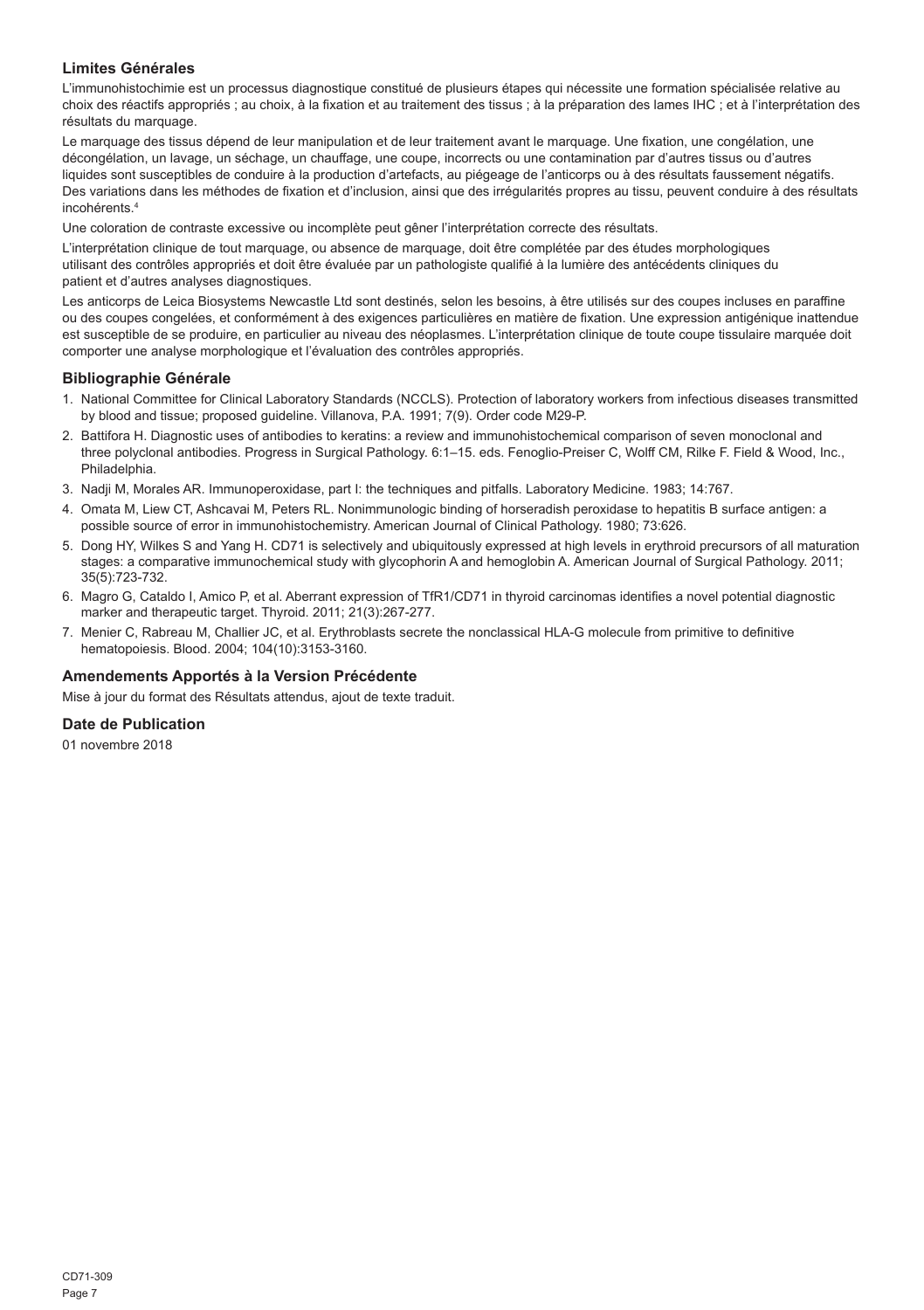## <span id="page-8-0"></span>**Novocastra™ Anticorpo Monoclonale Murino Liquido CD71 Codice Del Prodotto: NCL-L-CD71-309**

## **Uso Previsto**

#### *Per uso diagnostico in vitro*.

NCL-L-CD71-309 è destinato all'identificazione qualitativa in microscopia ottica di molecole di CD71 umana in sezioni in paraffina. L'interpretazione clinica di ogni colorazione o della sua assenza va integrata da studi morfologici che utilizzino i controlli appropriati e deve essere valutata da un patologo qualificato, nel contesto della storia clinica del paziente e delle altre metodiche diagnostiche adoperate.

#### **Principio Della Procedura**

Le tecniche di colorazione immunoistochimica (IHC) consentono la visualizzazione degli antigeni mediante l'applicazione sequenziale di un anticorpo specifico per l'antigene (anticorpo primario), di un anticorpo secondario che lega l'anticorpo primario e di un complesso enzimatico con un substrato cromogeno; l'applicazione dei tre reagenti è intervallata da fasi di lavaggio. L'attivazione enzimatica del cromogeno produce una reazione visibile in corrispondenza del sito antigenico. Il campione biologico può, quindi, essere controcolorato e montato. I risultati vengono interpretati mediante un microscopio ottico e sono utili nella diagnosi differenziale di processi fisiopatologici, che possono essere più o meno associati ad un particolare antigene.

#### **Clone**

10F11

#### **Immunogeno**

Proteina ricombinante in procarioti corrispondente a una regione del dominio intracellulare N-terminale della molecola di CD71 umana.

#### **Specificità**

Molecola di CD71 umana, nota anche come recettore per la transferrina.

#### **Composizione Del Reagente**

NCL-L-CD71-309 è un supernatante liquido di coltura tissutale, contenente di sodio azide come conservante.

## **Classe Ig**

IgG2b

## **Concentrazione Proteica Totale Total Protein**

Consultare l'etichetta del flacone per la concentrazione proteica totale specifica del lotto.

### **Concentrazione Anticorpale**

Superiore o uguale a 42 mg/L, come determinato mediante test ELISA. Consultare l'etichetta del flacone per la concentrazione di Ig specifica del lotto.

## **Raccomandazioni Per L'uso**

Immunoistochimica su sezioni incluse in paraffina.

**Recupero dell'epitopo mediante calore (Heat Induced Epitope Retrieval, HIER):** Seguire le istruzioni per l'uso accluse a Novocastra Epitope Retrieval Solution pH 6.

**Diluizione raccomandata:** 1:80 per 30 minuti a 25 °C. Queste raccomandazioni costituiscono delle semplici linee guida; spetta al singolo utente stabilire le diluizioni di lavoro ottimali.

**Visualizzazione:** Si raccomanda di seguire le istruzioni per l'uso dei Novolink™ Polymer Detection Systems. Per ulteriori informazioni sui prodotti o assistenza, contattare il distributore di zona o la sede regionale di Leica Biosystems, oppure visitare il sito internet di Leica Biosystems, www.LeicaBiosystems.com

La resa di questo anticorpo deve essere validata quando viene utilizzato con altri metodi di colorazione manuale o piattaforme automatizzate.

### **Conservazione E Stabilità**

Conservare a 2–8 °C. Non congelare. Immediatamente dopo l'uso, raffreddare di nuovo a 2–8 °C. Non usare dopo la data di scadenza, indicata sull'etichetta del flacone. Condizioni di conservazione diverse da quelle sopra specificate vanno verificate dall'utente.

### **Preparazione Del Campione Biologico**

Il fissativo raccomandato è la formalina tamponata neutra al 10% per sezioni tissutali incluse in paraffina.

#### **Avvertenze E Precauzioni**

Questo reagente è stato preparato dal supernatante di coltura cellulare. Trattandosi di un prodotto biologico, va maneggiato con cautela.

Questo reagente contiene sodio azide. Una scheda di sicurezza del prodotto (MSDS) è disponibile su richiesta o dal sito www.LeicaBiosystems.com

Fare riferimento alla normativa federale, statale o locale per lo smaltimento dei componenti potenzialmente tossici.

Prima e dopo la fissazione, i campioni biologici e tutti i materiali ad essi esposti vanno trattati come potenzialmente infettanti e smaltiti con le appropriate precauzioni.<sup>1</sup> Non pipettare i reagenti con la bocca ed evitare il contatto dei reagenti e dei campioni biologici con la pelle e con le mucose. Se i reagenti o i campioni biologici vengono a contatto con zone sensibili, sciacquare abbondantemente le parti interessate. Consultare il medico.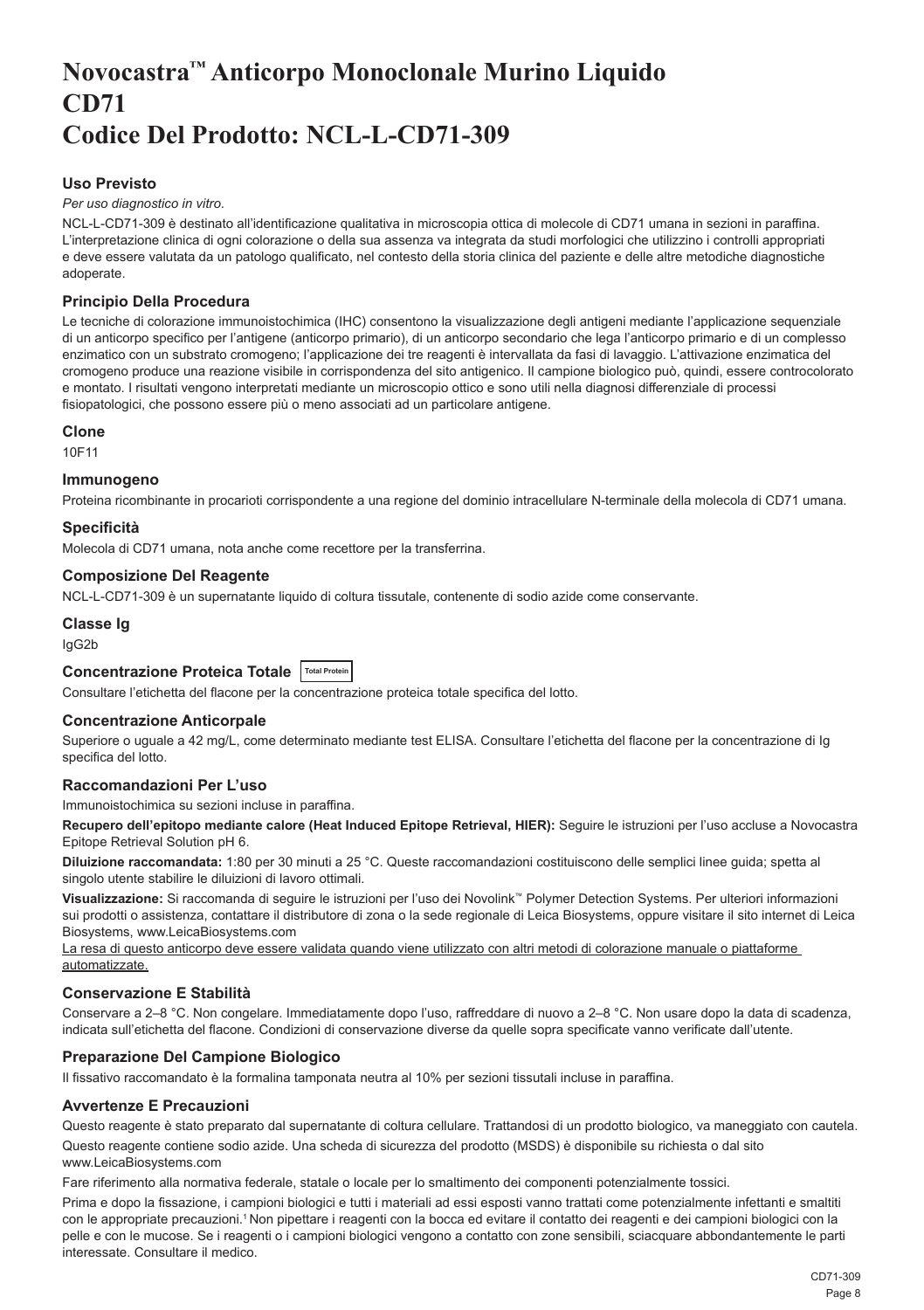Ridurre al minimo la contaminazione microbica dei reagenti, allo scopo di evitare un aumento di colorazione aspecifica. Tempi o temperature d'incubazione diversi da quelli specificati possono condurre a risultati non veritieri. Tali variazioni devono essere convalidate dall'utente.

## **Controllo Qualità**

Differenze nella processazione del tessuto e nelle tecniche in uso presso il laboratorio dell'utente possono produrre una discrepanza significativa nei risultati, rendendo necessaria la regolare esecuzione di controlli interni, in aggiunta alle procedure descritte di seguito. I controlli devono essere costituiti da campioni biologici freschi autoptici/bioptici/chirurgici e devono essere il più rapidamente possibile fissati in formalina, processati ed inclusi in paraffina, allo stesso modo dei campioni biologici ottenuti dal paziente.

## **Controllo Positivo Del Tessuto**

È usato per indicare tessuti correttamente preparati e tecniche di colorazione appropriate.

Per ogni gruppo di condizioni del test e ogni volta che viene eseguita la colorazione, deve essere incluso un controllo positivo del tessuto.

Un tessuto a debole colorazione positiva è più adatto di uno a colorazione positiva intensa per un ottimale controllo qualità e per mettere in evidenza anche minimi livelli di degradazione del reagente.<sup>2</sup>

Il tessuto raccomandato per il controllo positivo è la tonsilla.

Se il controllo positivo del tessuto non dimostra colorazione positiva, i risultati con i campioni biologici del test vanno considerati non validi.

## **Controllo Negativo Del Tessuto**

Va esaminato dopo il controllo positivo, per verificare la specificità nei confronti dell'antigene bersaglio da parte dell'anticorpo primario. Il tessuto raccomandato per il controllo negativo è la lingua.

In alternativa, la varietà dei tipi cellulari presenti nella maggior parte delle sezioni tissutali offre spesso siti di controllo negativo, ma questo va verificato dall'utente.

La colorazione aspecifica, se presente, assume di solito aspetto diffuso. La colorazione sporadica del tessuto connettivo può anche manifestarsi in seguito ad iperfissazione di sezioni di tessuto in formalina. Per l'interpretazione dei risultati della colorazione, usare cellule intatte. Le cellule necrotiche o degenerate si colorano spesso in maniera aspecifica<sup>3</sup>. Si possono osservare risultati falsamente positivi, dovuti a legame non immunologico delle proteine o a prodotti di reazione del substrato. Tali falsi positivi possono essere anche causati da enzimi endogeni quali la pseudoperossidasi (eritrociti), la perossidasi endogena (citocromo C) o la biotina endogena (es. fegato, mammella, cervello, rene), a seconda del tipo di immunocolorazione usato. Per differenziare l'attività enzimatica endogena o il legame enzimatico aspecifico dall'immunoreattività specifica, possono essere colorati ulteriori tessuti del paziente esclusivamente con substrato cromogeno o con complessi enzimatici (avidina-biotina, streptavidina, polimero marcato) e substrato cromogeno. Se nel controllo negativo del tessuto compare una colorazione specifica, i risultati sui campioni biologici ottenuti dal paziente devono essere considerati non validi.

### **Controllo Negativo Del Reagente**

Usare un controllo negativo aspecifico del reagente in luogo dell'anticorpo primario, con una sezione di ogni campione biologico del paziente, per valutare la colorazione aspecifica e per consentire una migliore interpretazione della colorazione specifica in corrispondenza del sito antigenico.

### **Tessuto Del Paziente**

Successivamente, esaminare i campioni biologici del paziente colorati con NCL-L-CD71-309. L'intensità della colorazione positiva va analizzata nel contesto di qualsiasi colorazione aspecifica di fondo del controllo negativo del reagente. Come per tutti gli altri test immunoistochimici, un risultato negativo significa che l'antigene non è stato determinato, ma non necessariamente che fosse assente dalle cellule o dal tessuto esaminato. Se necessario, usare un pannello di anticorpi per identificare reazioni falsamente negative.

### **Risultati Attesi**

### Tessuti normali

Il clone 10F11 ha rilevato la proteina CD71 nel citoplasma (granulare) e sulla membrana delle cellule progenitrici eritroidi del midollo osseo, nelle cellule epiteliali di ileo, cieco, colon, retto, endometrio, tuba di Falloppio e stomaco. È stata osservata colorazione anche nelle cellule esocrine del pancreas, nelle cellule corticali della ghiandola surrenale, nei tubuli renali distali, nelle cellule piramidali della corteccia cerebrale, nelle cellule di Purkinje e nei vasi sanguigni del cervelletto, nei vasi sanguigni dei gangli basali e nei neuroni dell'ippocampo. Ha colorato anche il muscolo cardiaco, il muscolo scheletrico, i centri germinali della tonsilla, gli epatociti, i trofoblasti della placenta, i macrofagi alveolari e i dotti della ghiandola parotide. È stata osservata colorazione anche in una percentuale di cellule linfoidi nella milza e di macrofagi nei linfonodi. (Numero complessivo di casi normali valutati = 56).

#### Abnorme dei tessuti

Il clone 10F11 ha colorato 4/4 tumori epatici (tra cui 2/2 carcinomi epatocellulari, 1/1 colangiocarcinoma e 1/1 carcinoma metastatico), 4/4 tumori ovarici (tra cui 1/1 tumore maligno delle cellule germinali, 1/1 cistoadenocarcinoma sieroso, 1/1 carcinoma a cellule chiare e 1/1 carcinoma invasivo a cellule squamose), 3/4 tumori polmonari (tra cui 1/1 carcinoma a cellule non piccole, 1/1 carcinoma a cellule squamose, 1/1 carcinoma a grandi cellule e 0/1 adenocarcinoma), 2/4 carcinomi papillari della ghiandola tiroidea, 2/2 carcinomi duttali infiltranti della mammella, 2/2 adenocarcinomi gastrici, 2/2 carcinomi della lingua a cellule squamose, 2/2 carcinomi esofagei a cellule squamose, 2/2 carcinomi della cervice a cellule squamose, 2/2 seminomi, 2/2 adenocarcinomi del colon, 2/2 adenocarcinomi rettali, 1/2 tumori cerebrali (tra cui 1/1 papilloma del plesso corioideo e 0/1 astrocitoma anaplastico), 1/2 tumori metastatici di origine ignota, 1/2 carcinomi delle cellule renali, 1/2 tumori della pelle (tra cui 1/1 carcinoma a cellule squamose e 0/1 dermatofibrosarcoma) e 1/1 carcinoma laringeo a cellule squamose. Non è stata osservata alcuna colorazione in un tumore del timo (0/1) e nei tumori dei tessuti molli (0/2). (Numero complessivo di casi tumorali valutati = 44).

**L'uso di NCL-L-CD71-309 è consigliato per il rilevamento della proteina CD71 in tessuti normali e neoplastici, in aggiunta all'istopatologia convenzionale che si avvale delle colorazioni istochimiche non immunologiche.**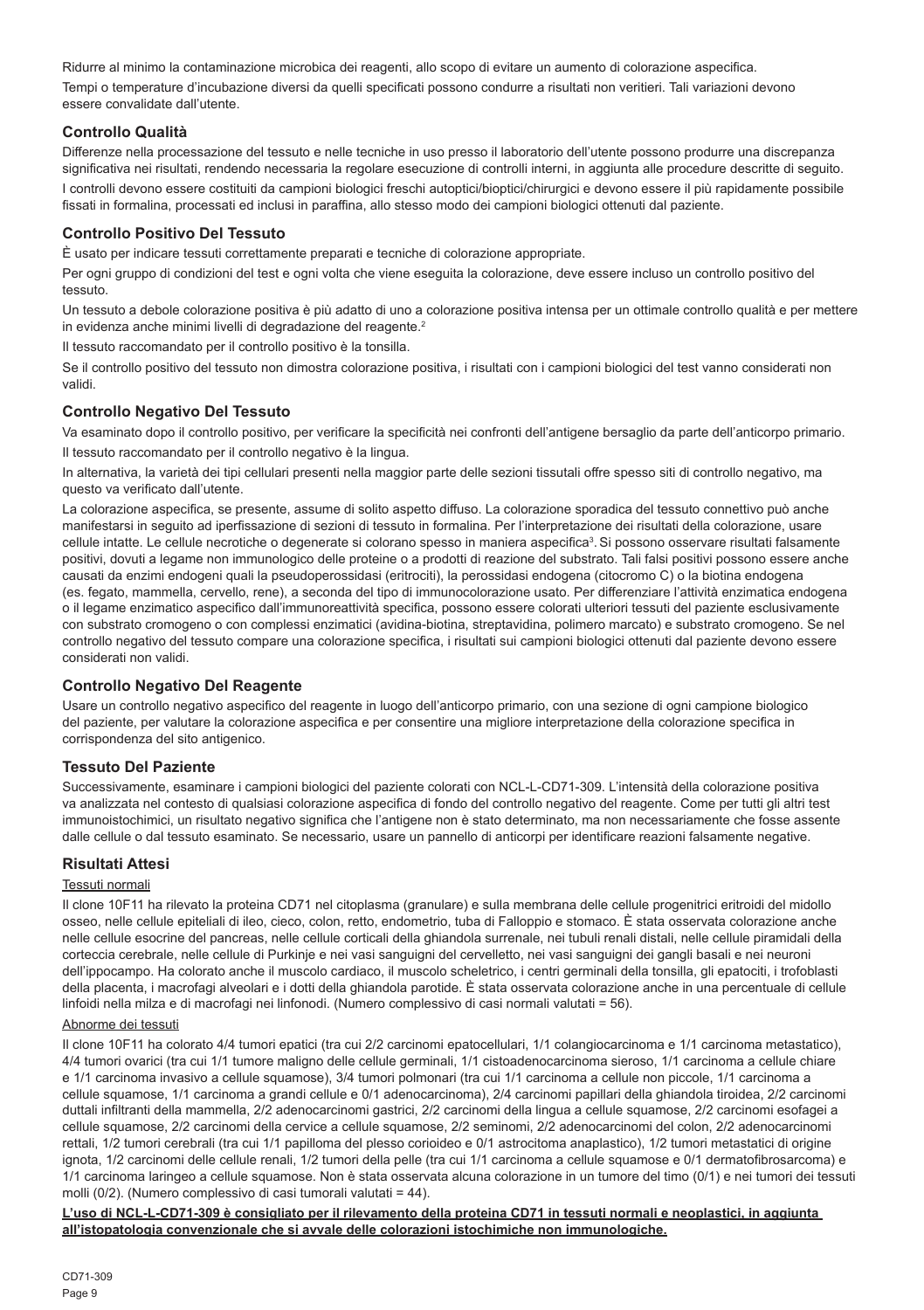## **Limitazioni Generali**

L'immunoistochimica è un procedimento diagnostico a più passi (multistep) che richiede un'esperienza specifica nella selezione dei reagenti appropriati, nella selezione, fissazione e processazione dei tessuti, nella preparazione di vetrini IHC e nell'interpretazione dei risultati della colorazione.

La colorazione del tessuto dipende dalle modalità di manipolazione e di processazione del tessuto stesso, adottate prima della colorazione. La fissazione, il congelamento, lo scongelamento, il lavaggio, l'asciugatura, il riscaldamento o la sezione condotti in modo non corretto, o la contaminazione con altri tessuti o liquidi, possono produrre artefatti, intrappolamento (trapping) anticorpale o risultati falsi negativi. Risultati incompatibili possono essere dovuti a modifiche dei metodi di fissazione e di inclusione o ad irregolarità intrinseche al tessuto.<sup>4</sup>

Una controcolorazione eccessiva o incompleta può compromettere la corretta interpretazione dei risultati.

L'interpretazione clinica di ogni colorazione o della sua assenza va integrata da studi morfologici che utilizzino i controlli appropriati e deve essere valutata da un patologo qualificato, nel contesto della storia clinica del paziente e delle altre metodiche diagnostiche adoperate.

Gli anticorpi di Leica Biosystems Newcastle Ltd. sono destinati all'uso, quando indicato, su sezioni congelate o incluse in paraffina, con specifici requisiti di fissazione. Un'espressione antigenica inattesa può manifestarsi in particolare nelle neoplasie. L'interpretazione clinica di ogni sezione tissutale colorata deve includere l'analisi morfologica e la valutazione dei controlli appropriati.

#### **Riferimenti Bibliografici Di Base**

- 1. National Committee for Clinical Laboratory Standards (NCCLS). Protection of laboratory workers from infectious diseases transmitted by blood and tissue; proposed guideline. Villanova, P.A. 1991; 7(9). Order code M29-P.
- 2. Battifora H. Diagnostic uses of antibodies to keratins: a review and immunohistochemical comparison of seven monoclonal and three polyclonal antibodies. Progress in Surgical Pathology. 6:1–15. eds. Fenoglio-Preiser C, Wolff CM, Rilke F. Field & Wood, Inc., Philadelphia.
- 3. Nadji M, Morales AR. Immunoperoxidase, part I: the techniques and pitfalls. Laboratory Medicine. 1983; 14:767.
- 4. Omata M, Liew CT, Ashcavai M, Peters RL. Nonimmunologic binding of horseradish peroxidase to hepatitis B surface antigen: a possible source of error in immunohistochemistry. American Journal of Clinical Pathology. 1980; 73:626.
- 5. Dong HY, Wilkes S and Yang H. CD71 is selectively and ubiquitously expressed at high levels in erythroid precursors of all maturation stages: a comparative immunochemical study with glycophorin A and hemoglobin A. American Journal of Surgical Pathology. 2011; 35(5):723-732.
- 6. Magro G, Cataldo I, Amico P, et al. Aberrant expression of TfR1/CD71 in thyroid carcinomas identifies a novel potential diagnostic marker and therapeutic target. Thyroid. 2011; 21(3):267-277.
- 7. Menier C, Rabreau M, Challier JC, et al. Erythroblasts secrete the nonclassical HLA-G molecule from primitive to definitive hematopoiesis. Blood. 2004; 104(10):3153-3160.

### **Modifiche Alla Pubblicazione Precedente**

Aggiornamento del formato dei risultati attesi, aggiunta di testo tradotto.

## **Data Di Pubblicazione**

01 novembre 2018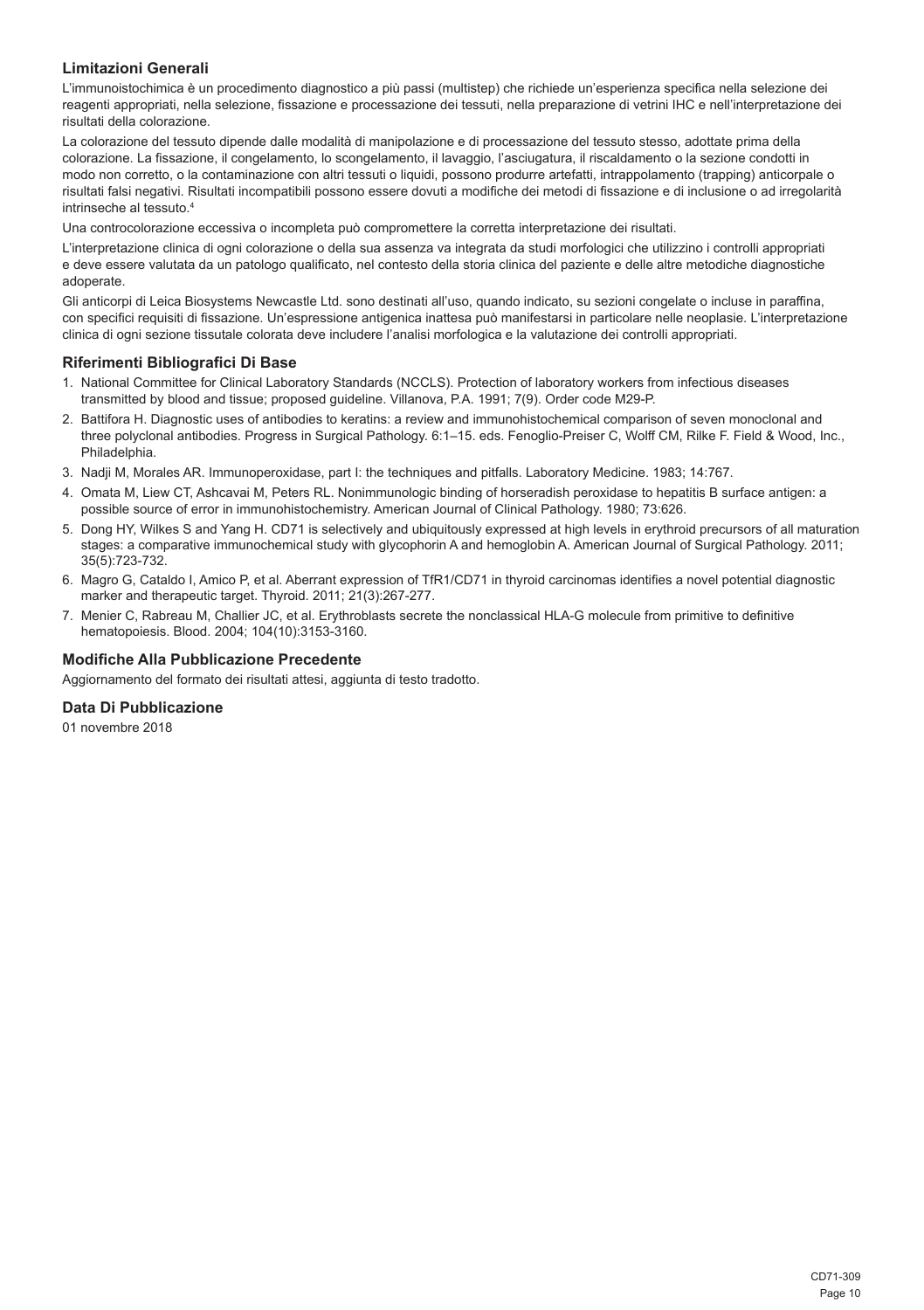## <span id="page-11-0"></span>**Novocastra™ flüssiger monoklonaler Maus-Antikörper CD71 Produkt-Nr.: NCL-L-CD71-309**

## **Verwendungszweck**

#### *Für in-vitro-Diagnostik*.

NCL-L-CD71-309 ist für den qualitativen Nachweis von humanen CD71-Molekülen in Paraffinschnitten mittels Lichtmikroskopie vorgesehen. Die klinische Bewertung einer vorliegenden bzw. fehlenden Färbung sollte durch morphologische Studien mit entsprechenden Kontrollen ergänzt und im Kontext der Krankengeschichte des Patienten und anderer diagnostischer Tests von einem qualifizierten Pathologen vorgenommen werden.

### **Verfahrensgrundlage**

Immunhistochemische (IHC) Färbetechniken gestatten die optische Darstellung von Antigenen mittels sequentieller Anwendung eines spezifischen Antikörpers zum Antigen (primärer Antikörper), eines sekundären Antikörpers zum primären Antikörper und eines Enzymkomplexes mit einem chromogenen Substrat, jeweils getrennt durch dazwischen liegende Waschschritte. Die enzymatische Aktivierung des Chromogens führt zu einem sichtbaren Reaktionsprodukt am Ort des Antigens. Die Probe kann dann gegengefärbt und mit einem Deckglas versehen werden. Die Ergebnisse werden mithilfe eines Lichtmikroskops interpretiert und unterstützen die Differentialdiagnose pathophysiologischer Prozesse, die mit einem bestimmten Antigen assoziiert sein könnten.

#### **Klon**

10F11

## **Immunogen**

Prokaryotisches rekombinantes Protein, das einer Region der N-terminalen intrazellulären Domäne des humanen CD71-Moleküls entspricht.

#### **Spezifität**

Humanes CD71-Molekül, auch als Transferrin-Rezeptor bezeichnet.

### **Reagenzzusammensetzung**

NCL-L-CD71-309 ist ein flüssiger Gewebekulturüberstand, der Natriumazid als Konservierungsmittel enthält.

#### **Ig-Klasse**

IgG2b

## **Gesamtproteinkonzentration Total Protein**

Siehe Angaben auf dem Produktetikett bezüglich der chargenspezifischen Gesamtproteinkonzentration.

#### **Antikörperkonzentration**

Größer als oder gleich 42 mg/L gemäß ELISA-Bestimmung. Hinsichtlich der chargenspezifischen Ig-Konzentration siehe Angaben auf dem Produktetikett.

### **Gebrauchsempfehlungen**

Immunhistochemie in Paraffinschnitten.

**Hitzeinduzierte Epitopdemaskierung (Heat Induced Epitope Retrieval, HIER):** Bitte Gebrauchsanweisung für Novocastra Epitope Retrieval Solution pH 6 befolgen.

**Empfohlene Verdünnung:** 1:80 über einen Zeitraum von 30 Minuten bei 25 °C. Dies ist nur eine Empfehlung, und die Benutzer sollten ihre eigenen optimalen Arbeitsverdünnungen bestimmen.

**Visualisierung:** Bitte Gebrauchsanweisung für Novolink™ Polymer Detection Systems befolgen. Wenn Sie weitere Produktinformationen oder Unterstützung wünschen, setzen Sie sich bitte mit ihrem Händler vor Ort oder mit der Zweigniederlassung von Leica Biosystems in Verbindung beziehungsweise besuchen Sie die Internetseite von Leica Biosystems, www.LeicaBiosystems.com Die Leistungsfähigkeit dieses Antikörpers sollte bestätigt werden, wenn er mit anderen manuellen Färbesystemen oder automatisierten Plattformen eingesetzt wird.

## **Lagerung und Stabilität**

Bei 2–8 °C lagern. Nicht einfrieren. Nach Gebrauch sofort wieder bei 2–8 °C lagern. Nach Ablauf des Verfallsdatums (auf dem Behälteretikett) darf das Produkt nicht mehr verwendet werden. Lagerbedingungen, die von den oben genannten Bedingungen abweichen, müssen vom Benutzer verifiziert werden.

#### **Probenvorbereitung**

Für paraffineingebettete Gewebeschnitte ist das empfohlene Fixativ 10% neutral gepuffertes Formalin.

#### **Warnhinweise und Sicherheitsmaßnahmen**

Dieses Reagenz wurde aus Zellkulturüberstand zubereitet. Das Reagenz ist ein biologisches Produkt und sollte mit entsprechender Vorsicht gehandhabt werden.

Dieses Reagenz enthält Natriumazid. Ein Materialsicherheits-Datenblatt ist auf Anfrage von www.LeicaBiosystems.com erhältlich.

Die entsprechenden nationalen und lokalen Bestimmungen und Vorschriften zur Entsorgung potentiell giftiger Komponenten sind einzuhalten.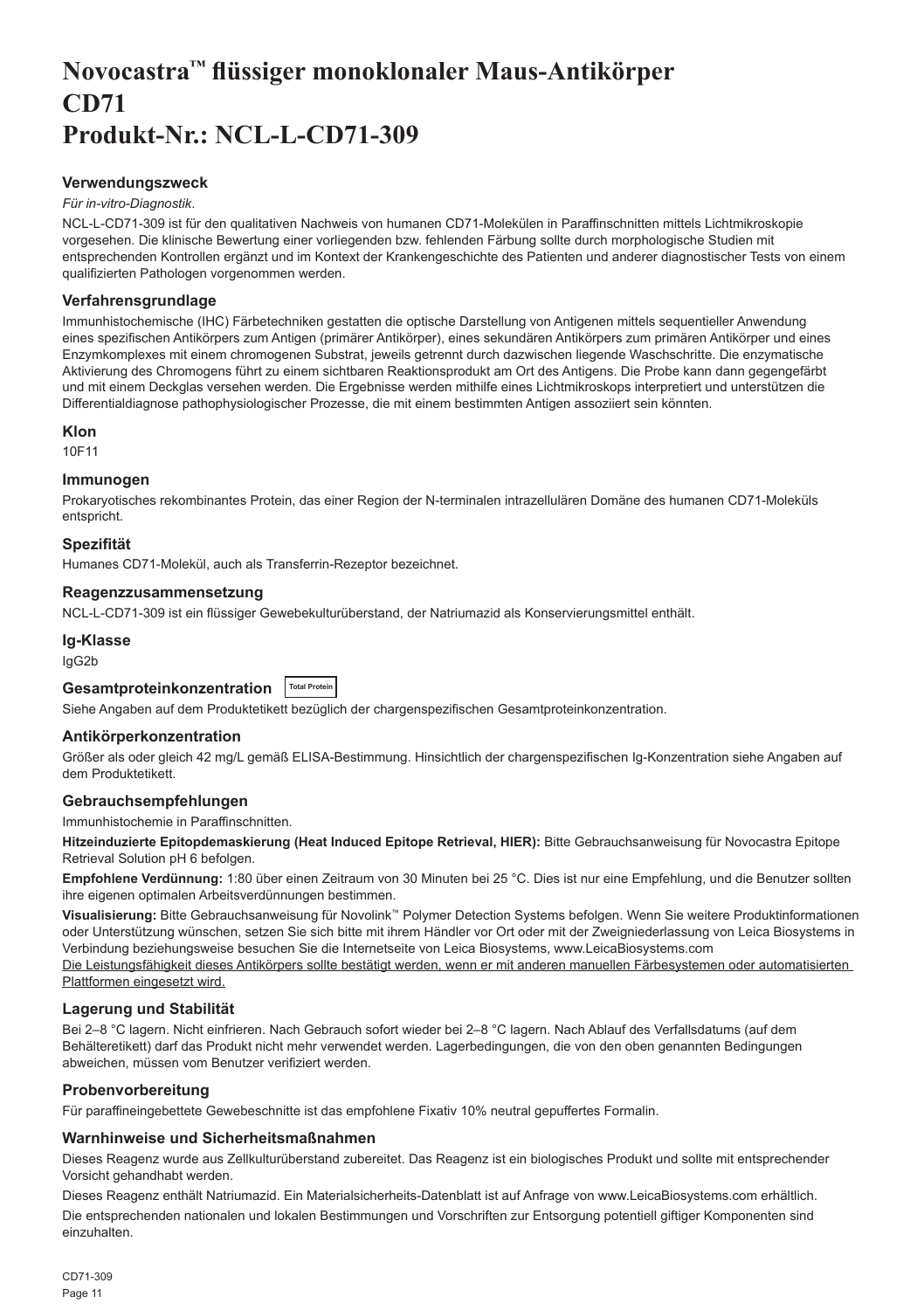Vor und nach der Fixierung sind die Proben sowie alle Materialien, die mit ihnen in Kontakt gekommen sind, als potentiell infektiös zu behandeln und daher mit entsprechender Vorsicht zu entsorgen.<sup>1</sup> Reagenzien dürfen niemals mit dem Mund pipettiert werden, und jeglicher Kontakt der Reagenzien und Proben mit Haut und Schleimhäuten ist zu vermeiden. Falls Reagenzien oder Proben mit empfindlichen Bereichen in Kontakt gekommen sind, müssen diese mit reichlich Wasser gespült werden. Ärztlichen Rat einholen.

Die mikrobielle Verunreinigung von Reagenzien ist zu minimieren, da ansonsten eine erhöhte unspezifische Färbung auftreten kann.

Falls die spezifizierten Inkubationszeiten oder –temperaturen nicht eingehalten werden, kann es zu fehlerhaften Ergebnissen kommen. Jegliche Abweichungen von den angegebenen Werten müssen vom Benutzer verifiziert werden.

#### **Qualitätskontrolle**

Unterschiede bei der Gewebebearbeitung und den technischen Verfahren im Labor des Benutzers können zu signifikanten Schwankungen bei den Ergebnissen führen. Daher ist es wichtig, zusätzlich zu den folgenden Verfahren regelmäßige laborinterne Kontrollen durchzuführen.

Die Kontrollen sollten mit frischen Autopsie-/Biopsie-/chirurgischen Proben vorgenommen werden, die so bald wie möglich und auf dieselbe Weise wie die Patientenprobe(n) in Formalin fixiert, behandelt und in Paraffin eingebettet worden sind.

#### **Positive Gewebekontrolle**

Zeigt korrekt vorbereitete Gewebe und korrekte Färbetechniken an.

In jedem Färbelauf sollte für jeden Satz Testbedingungen eine positive Gewebekontrolle durchgeführt werden.

Gewebe mit schwach positiver Färbung ist für die optimale Qualitätskontrolle und den Nachweis kleiner Minderungen in der Reagenzleistung besser geeignet als ein Gewebe mit stark positiver Färbung.<sup>2</sup>

Als positive Gewebekontrolle wird Tonsille empfohlen.

Falls das positive Kontrollgewebe keine positive Färbung nachweisen kann, sollten die mit den Testproben erzielten Ergebnisse als ungültig betrachtet werden.

#### **Negative Gewebekontrolle**

Die negative Gewebekontrolle sollte nach der positiven Gewebekontrolle erfolgen, um die Spezifität der Zielantigenmarkierung durch den primären Antikörper zu verifizieren.

Als negative Gewebekontrolle wird Zunge empfohlen.

Alternativ bietet die Vielfalt unterschiedlicher Zelltypen, die in den meisten Gewebeschnitten vorliegen, häufig Stellen für eine negative Kontrolle. Jedoch sollte dies vom Benutzer verifiziert werden.

Liegt eine unspezifische Färbung vor, hat diese gewöhnlich ein diffuses Erscheinungsbild. Eine sporadische Färbung des Bindegewebes kann ebenfalls in Schnitten von übermäßig formalinfixierten Geweben beobachtet werden. Zur Bewertung der Färbeergebnisse intakte Zellen verwenden. Nekrotische oder degenerierte Zellen werden oft unspezifisch gefärbt.<sup>3</sup> Falsch-positive Ergebnisse können aufgrund einer nichtimmunologischen Bindung von Proteinen oder Substratreaktionsprodukten beobachtet werden. In Abhängigkeit von der Art der verwendeten Immunfärbung können solche Ergebnisse auch durch endogene Enzyme wie Pseudoperoxidase (Erythrozyten), endogene Peroxidase (Zytochrom C) oder endogenes Biotin (beispielsweise Leber, Mamma, Gehirn, Niere) hervorgerufen werden. Um eine endogene Enzymaktivität bzw. eine unspezifische Enzymbindung von einer spezifischen Immunreaktivität zu unterscheiden, können zusätzliche Patientengewebe ausschließlich mit Substratchromogen bzw. mit Enzymkomplexen (Avidin-Biotin, Streptavidin, markiertes Polymer) plus Substratchromogen gefärbt werden. Falls im negativen Kontrollgewebe eine spezifische Färbung auftritt, sollten die Ergebnisse mit den Patientenproben als ungültig betrachtet werden.

#### **Negative Reagenzkontrolle**

Zur Beurteilung einer unspezifischen Färbung und zur besseren Bewertung einer spezifischen Färbung an der Antigenstelle ist mit einem Schnitt jedes Patientenpräparates anstelle des primären Antikörpers eine unspezifische negative Reagenzkontrolle zu verwenden.

#### **Patientengewebe**

Die mit NCL-L-CD71-309 gefärbten Patientenproben müssen zuletzt untersucht werden. Eine positive Färbeintensität ist im Kontext einer unspezifischen Hintergrundfärbung der negativen Reagenzkontrolle zu bewerten. Wie bei jedem immunhistochemischen Test bedeutet ein negatives Ergebnis, dass das Antigen nicht nachgewiesen wurde. Ein negatives Ergebnis bedeutet jedoch nicht notwendigerweise, dass das Antigen in den getesteten Zellen / im getesteten Gewebe nicht vorlag. Bei Bedarf sollte zur Identifizierung falsch-negativer Reaktionen eine Gruppe von Antikörpern verwendet werden.

### **Erwartete Ergebnisse**

#### Normale Gewebe

Klon 10F11 wies das CD71-Protein im Zytoplasma (granulär) und auf der Membran von erythrozytären Vorläuferzellen im Knochenmark, Epithelzellen des Ileums, Blinddarms, Kolons, Rektums, Endometriums, Eileiters und Magens nach. Eine Färbung wurde auch in exokrinen Zellen des Pankreas, Rindenzellen der Nebenniere, distalen Nierentubuli, Pyramidenzellen innerhalb der Hirnrinde, Purkinje-Zellen und Blutgefäßen des Kleinhirns, Blutgefäßen der Basalganglien und Neuronen innerhalb des Hippocampus beobachtet. Ebenfalls gefärbt wurden Herzmuskulatur, Skelettmuskulatur, Keimzentren der Mandel, Leberzellen, Trophoblasten der Plazenta, alveoläre Makrophagen und Gänge innerhalb der Ohrspeicheldrüse. Bei einem Teil der lymphoiden Zellen in der Milz und Lymphknotenmakrophagen wurde ebenfalls eine Färbung beobachtet. (Gesamtzahl der untersuchten Normalgewebeproben = 56).

#### Anomale Gewebe

Klon 10F11 färbte 4/4 Lebertumoren (darunter 2/2 Leberzellkarzinome, 1/1 Cholangiokarzinom und 1/1 Karzinommetastase), 4/4 Ovarialtumoren (darunter 1/1 maligner Keimzellentumor, 1/1 seröses Zystadenokarzinom, 1/1 hellzelliges Karzinom und 1/1 invasives Plattenepithelkarzinom), 3/4 Lungentumoren (darunter 1/1 nicht-kleinzelliges Karzinom, 1/1 Plattenepithelkarzinom, 1/1 großzelliges Karzinom und 0/1 Adenokarzinom), 2/4 papilläre Schilddrüsenkarzinome, 2/2 infiltrierende Milchgangskarzinome, 2/2 Adenokarzinome des Magens, 2/2 Plattenepithelkarzinome der Zunge, 2/2 Plattenepithelkarzinome der Speiseröhre, 2/2 Plattenepithelkarzinome der Zervix, 2/2 Seminome, 2/2 Adenokarzinome des Kolons, 2/2 Adenokarzinome des Rektums, 1/2 Hirntumoren (darunter 1/1 Papillom des Plexus choroideus und 0/1 anaplastisches Astrozytom), 1/2 Tumormetastasen unbekannten Ursprungs, 1/2 Nierenzellkarzinome, 1/2 Hauttumoren (darunter 1/1 Plattenepithelkarzinom und 0/1 Dermatofibrosarkom) und 1/1 Plattenepithelkarzinome des Kehlkopfs. Bei einem Thymustumor (0/1) und Weichgewebetumoren (0/2) wurde keine Färbung beobachtet. (Anzahl der insgesamt untersuchten Tumor-Gewebeproben = 44).

-<br>CD71-309 **NCL-L-CD71-309 wird für den Nachweis von CD71-Protein in normalem und neoplastischem Gewebe als zusätzliches Hilfsmittel zur herkömmlichen Histopathologie unter Verwendung nicht-immunologischer histochemischer Färbemittel empfohlen.**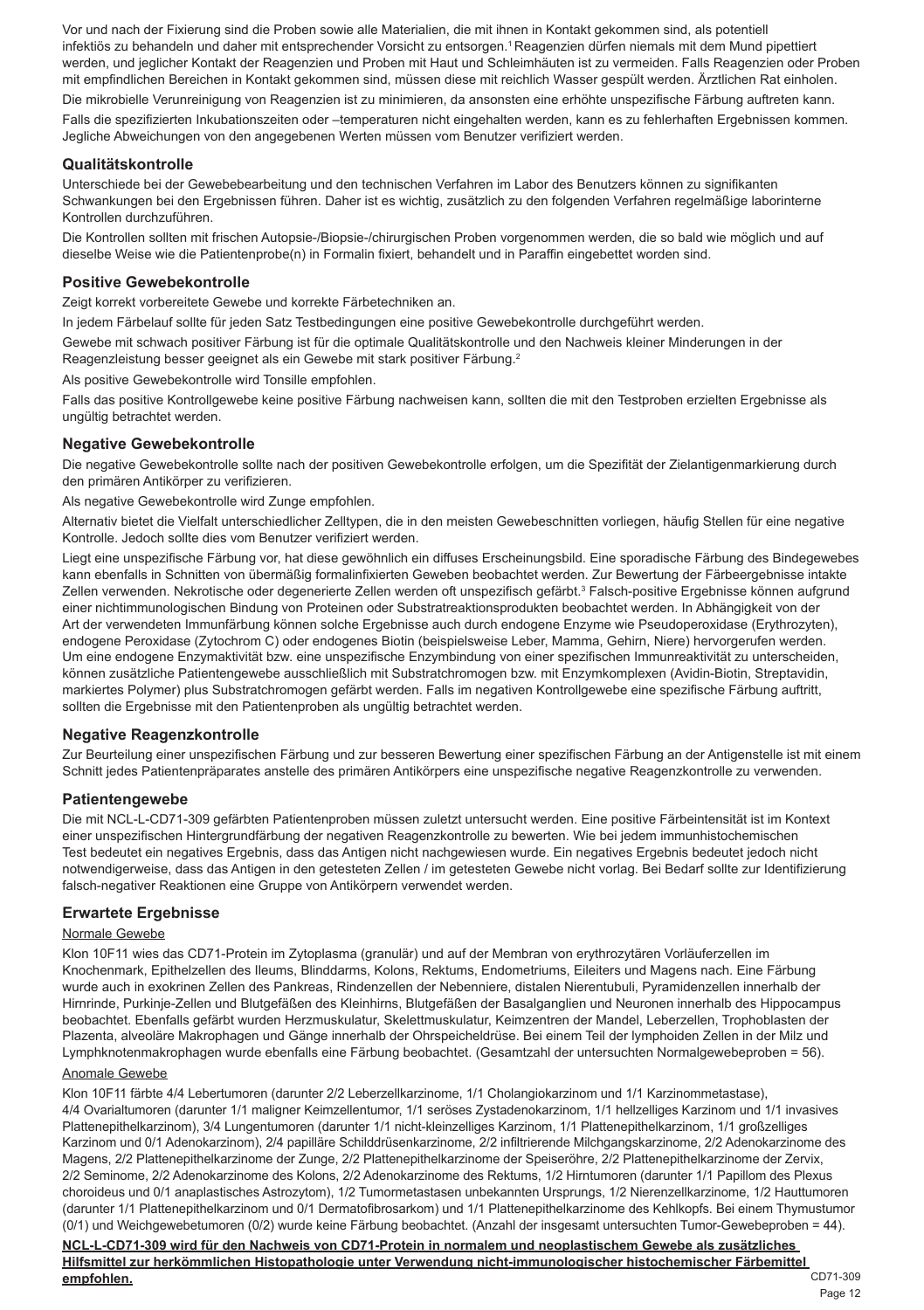## **Allgemeine Beschränkungen**

Die Immunhistochemie ist ein mehrstufiger diagnostischer Prozess, der eine spezialisierte Ausbildung auf den folgenden Gebieten erfordert: Auswahl der entsprechenden Reagenzien; Gewebeauswahl, -fixierung und -verarbeitung; Vorbereitung des IHC-Objektträgers sowie Bewertung der Färbeergebnisse.

Die Gewebefärbung hängt von der Handhabung und Verarbeitung des Gewebes vor dem Färben ab. Unsachgemäßes Fixieren, Einfrieren, Auftauen, Waschen, Trocknen, Erwärmen, Schneiden oder eine Kontamination mit anderen Geweben oder Flüssigkeiten kann zu Artefakten, Antikörper-Trapping oder falsch-negativen Ergebnissen führen. Abweichende Ergebnisse können aufgrund von Unterschieden bei der Fixierung und Einbettung oder intrinsischen Unregelmäßigkeiten im Gewebe selbst entstehen.<sup>4</sup>

Eine exzessive oder unvollständige Gegenfärbung kann die korrekte Bewertung von Ergebnissen gefährden.

Die klinische Bewertung einer vorliegenden bzw. fehlenden Färbung sollte durch morphologische Studien mit entsprechenden Kontrollen ergänzt und im Kontext der Krankengeschichte des Patienten und anderer diagnostischer Tests von einem qualifizierten Pathologen vorgenommen werden.

Antikörper von Leica Biosystems Newcastle Ltd sind wo angezeigt für die Verwendung entweder auf gefrorenen oder in Paraffin eingebetteten Schnitten mit spezifischen Fixierungsanforderungen bestimmt. Es kann insbesondere bei Neoplasmen zu einer unerwarteten Antigenexpression kommen. Die klinische Bewertung eines gefärbten Gewebeschnitts muss eine morphologische Analyse und die Auswertung der entsprechenden Kontrollen einschließen.

### **Literatur - Allgemein**

- 1. National Committee for Clinical Laboratory Standards (NCCLS). Protection of laboratory workers from infectious diseases transmitted by blood and tissue; proposed guideline. Villanova, P.A. 1991;7(9). Order code M29-P.
- 2. Battifora H. Diagnostic uses of antibodies to keratins: a review and immunohistochemical comparison of seven monoclonal and three polyclonal antibodies. Progress in Surgical Pathology. 6:1–15. eds. Fenoglio-Preiser C, Wolff CM, Rilke F. Field & Wood, Inc., Philadelphia.
- 3. Nadji M, Morales AR. Immunoperoxidase, part I: the techniques and pitfalls. Laboratory Medicine. 1983; 14:767.
- 4. Omata M, Liew CT, Ashcavai M, Peters RL. Nonimmunologic binding of horseradish peroxidase to hepatitis B surface antigen: a possible source of error in immunohistochemistry. American Journal of Clinical Pathology. 1980; 73:626.
- 5. Dong HY, Wilkes S and Yang H. CD71 is selectively and ubiquitously expressed at high levels in erythroid precursors of all maturation stages: a comparative immunochemical study with glycophorin A and hemoglobin A. American Journal of Surgical Pathology. 2011; 35(5):723-732.
- 6. Magro G, Cataldo I, Amico P, et al. Aberrant expression of TfR1/CD71 in thyroid carcinomas identifies a novel potential diagnostic marker and therapeutic target. Thyroid. 2011; 21(3):267-277.
- 7. Menier C, Rabreau M, Challier JC, et al. Erythroblasts secrete the nonclassical HLA-G molecule from primitive to definitive hematopoiesis. Blood. 2004; 104(10):3153-3160.

#### **Änderungen zur vorhergehenden Ausgabe**

Aktualisierung des Formats des Abschnitts "Erwartete Ergebnisse", Hinzufügung von übersetztem Text.

#### **Ausgabedatum**

01 November 2018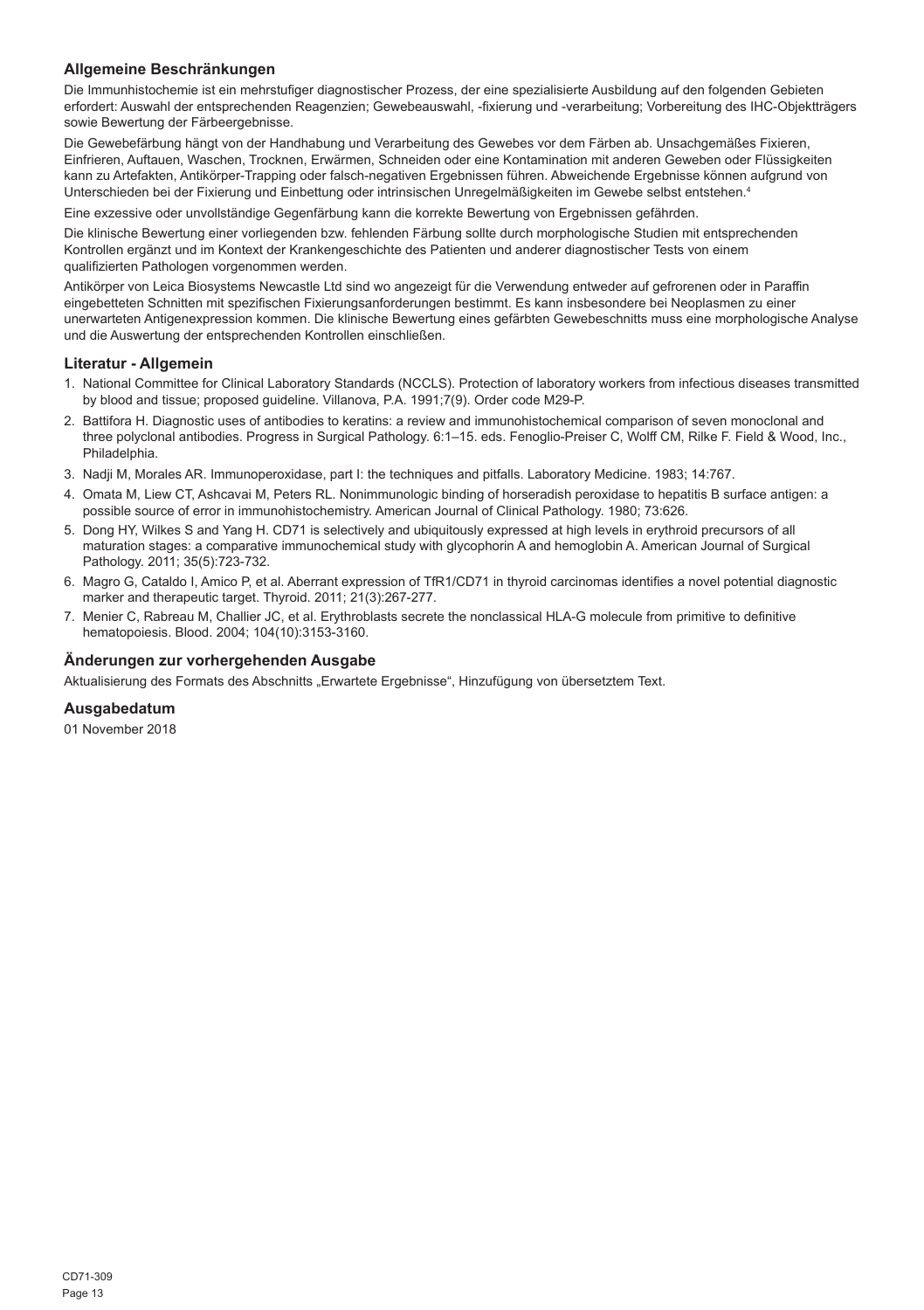## <span id="page-14-0"></span>**Anticuerpo monoclonal líquido de ratón Novocastra™ CD71 Código De Producto: NCL-L-CD71-309**

## **Indicaciones De Uso**

#### *Para uso diagnóstico in vitro*.

NCL-L-CD71-309 está indicado para la identificación cualitativa en secciones de parafina, mediante microscopía óptica, de moléculas CD71 humanas. La interpretación clínica de cualquier tinción o de su ausencia debe complementarse con estudios morfológicos, con el uso de los controles adecuados, y un anatomopatólogo cualificado debe evaluarla en el contexto del historial clínico del paciente y de otras pruebas diagnósticas.

#### **Principio Del Procedimiento**

Las técnicas de tinción inmunohistocitoquímica (IHQ) permiten la visualización de antígenos mediante la aplicación secuencial de un anticuerpo específico dirigido contra el antígeno (anticuerpo primario), un anticuerpo secundario dirigido contra el anticuerpo primario y un complejo enzimático con un sustrato cromogénico, con pasos de lavado intercalados. La activación enzimática del cromógeno produce una reacción visible en el lugar en que se encuentra el antígeno. Luego se puede contrateñir la muestra y cubrirla con un cubreobjeto. Los resultados se interpretan utilizando un microscopio óptico y son de ayuda en el diagnóstico diferencial de los procesos fisiopatológicos, que pueden estar o no vinculados a un determinado antígeno.

### **Clon**

10F11

#### **Inmunógeno**

Proteína procariótica recombinante, correspondiente a una región del dominio intracelular del extremo N terminal de la molécula CD71 humana.

#### **Especificidad**

Molécula CD71 humana, conocida también como receptor de la transferrina.

## **Composición Del Reactivo**

NCL-L-CD71-309 es un sobrenadante de cultivo tisular líquido que contiene azida sódica como conservante.

#### **Clase de Ig**

IgG2b

#### **Concentración Total De Proteína Total Protein**

Consulte la etiqueta del vial para ver la concentración total de proteína específica del lote.

#### **Concentración De Anticuerpo**

Igual o superior a 42 mg/L, según se ha determinado mediante ELISA. Consulte en la etiqueta del vial la concentración de Ig específica del lote.

### **Recomendaciones De Uso**

Inmunohistocitoquímica con secciones de parafina.

**Recuperación de epítopos termoinducida (Heat Induced Epitope Retrieval, HIER):** Siga las instrucciones de uso de Novocastra Epitope Retrieval Solution pH 6.

**Dilución sugerida:** 1:80 durante 30 minutos a 25 °C. Esta es tan solo una pauta y cada usuario debe determinar sus propias diluciones de trabajo óptimas.

**Visualización:** Por favor, siga las instrucciones de uso de Novolink™ Polymer Detection Systems. Para obtener más información sobre el producto o para recibir soporte, póngase en contacto con su distribuidor local o con la oficina regional de Leica Biosystems, o bien visite el sitio web de Leica Biosystems, www.LeicaBiosystems.com

El rendimiento de este anticuerpo se debe validar cuando se utiliza con otros sistemas manuales de tinción o plataformas automatizadas.

#### **Almacenamiento Y Estabilidad**

Almacénelo a una temperatura de 2–8 °C. No lo congele. Devuélvalo a 2–8 °C inmediatamente después de su uso. No lo utilice después de la fecha de caducidad indicada en la etiqueta del vial. Cualesquiera condiciones de almacenamiento que no sean las arriba especificadas deben ser verificadas por el usuario.

#### **Preparación De Las Muestras**

El fijador recomendado para secciones de tejido incluidos en parafina es formol tamponado neutro al 10%.

#### **Advertencias Y Precauciones**

Este reactivo se ha preparado a partir del sobrenadante de un cultivo celular. Como se trata de un producto de origen biológico, debe manipularse con precaución.

Este reactivo contiene azida sódica. Está disponible una Hoja de información sobre la seguridad del material, previa petición, o en www.LeicaBiosystems.com

Consulte las normativas nacionales, estatales, provinciales o municipales acerca de cómo desechar cualquier componente potencialmente tóxico.

Las muestras, antes y después de ser fijadas, así como todos los materiales expuestos a ellas, deben manipularse como susceptibles de transmitir una infección, y se deben desechar tomando las precauciones adecuadas.<sup>1</sup> No pipetee nunca los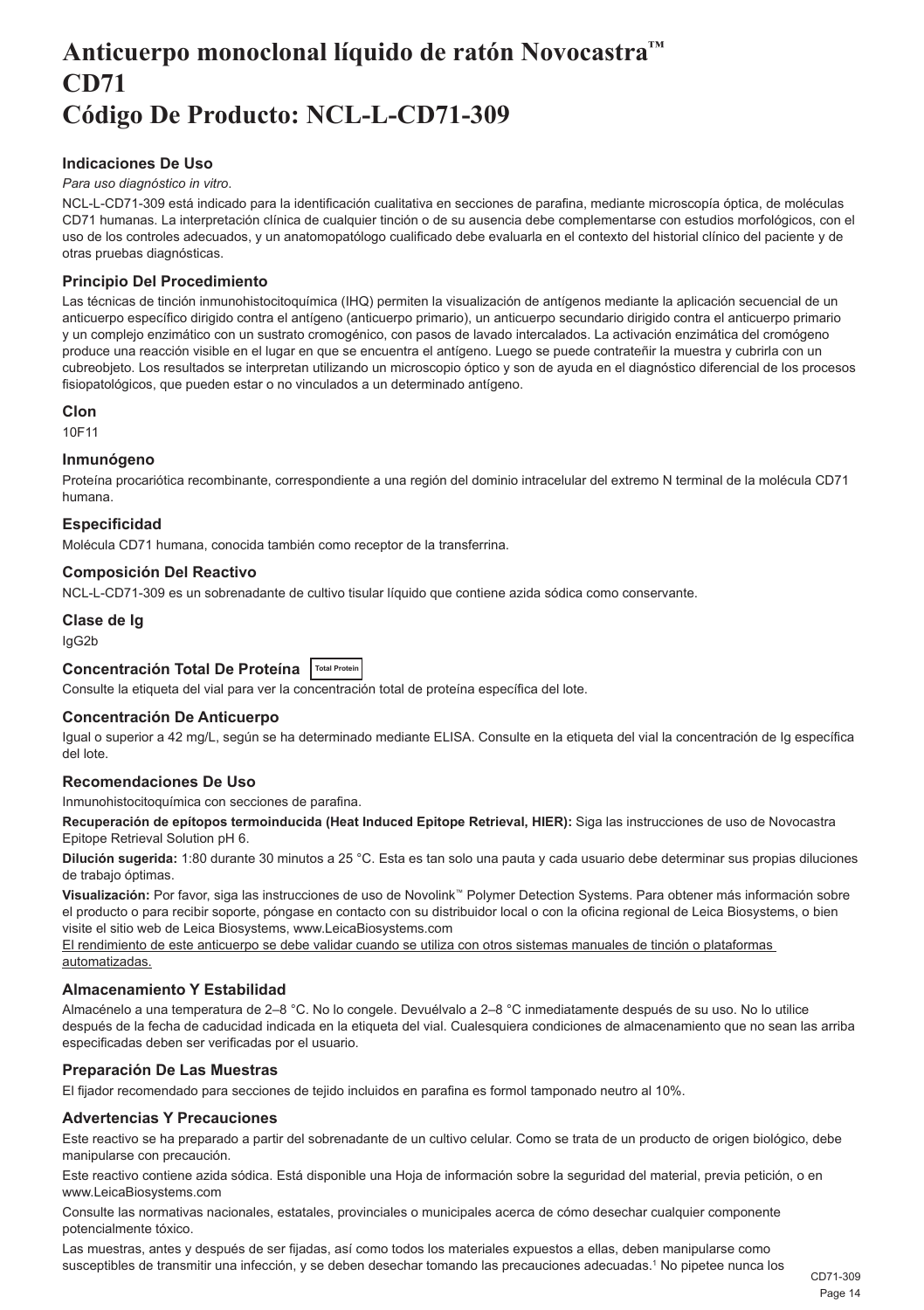reactivos con la boca, y evite el contacto de la piel y de las membranas mucosas con los reactivos y las muestras. Si los reactivos o las muestras entran en contacto con zonas delicadas, lave éstas con abundante agua. Acuda inmediatamente al médico.

Reduzca al mínimo la contaminación microbiana de los reactivos; de lo contrario, podría producirse un aumento de la tinción no específica.

Cualquier tiempo o temperatura de incubación que no sean los aquí especificados pueden conducir a resultados erróneos. Cualquier cambio de tal naturaleza debe ser validado por el usuario.

### **Control De Calidad**

Las diferencias en el procesamiento de los tejidos y en los procedimientos técnicos del laboratorio del usuario pueden producir una variabilidad significativa en los resultados; por ello, es necesario que éste lleve a cabo regularmente los controles de su propio laboratorio, además de los siguientes procedimientos.

Los controles deben ser muestras frescas de autopsia, biopsia o quirúrgicas fijadas en formol, procesadas e incluidas en parafina, lo antes posible, de manera idéntica a la utilizada para la muestra o muestras del paciente o pacientes.

#### **Control Tisular Positivo**

Se utiliza para indicar la preparación correcta de los tejidos y las técnicas de tinción adecuadas.

Debe incluirse un control tisular positivo por cada conjunto de condiciones de ensayo en cada tinción o serie de tinciones realizada. Un tejido con una tinción positiva débil es más adecuado que un tejido con una tinción positiva intensa para lograr un control de calidad óptimo y para detectar niveles bajos de degradación del reactivo.<sup>2</sup>

El tejido de control positivo recomendado es amígdala.

Si el tejido de control positivo no muestra tinción positiva, los resultados de las muestras analizadas deben considerarse no válidos.

#### **Control Tisular Negativo**

Debe examinarse después del control de tejido positivo, a fin de verificar la especificidad del marcado del antígeno diana por el anticuerpo primario.

El tejido de control negativo recomendado es lengua.

O bien, la variedad de diferentes tipos de células presentes en la mayoría de los cortes de tejido ofrece con frecuencia lugares de control negativo, pero esto debe ser verificado por el usuario.

Si aparece una tinción no específica, ésta tiene generalmente aspecto difuso. En cortes de tejido fijados excesivamente con formol puede observarse también una tinción esporádica del tejido conectivo. Utilice células intactas para la interpretación de los resultados de la tinción. A menudo, las células necróticas o degeneradas quedan teñidas de forma no específica.<sup>3</sup> También pueden observarse falsos positivos causados por la unión no inmunológica a proteínas o a productos de reacción del sustrato. Estos falsos positivos pueden estar causados también por enzimas endógenas tales como la pseudoperoxidasa (eritrocitos), la peroxidasa endógena (citocromo C), o la biotina endógena (por ejemplo, de hígado, mama, cerebro, riñón), en función del tipo de inmunotinción utilizada. Para diferenciar la actividad de las enzimas endógenas o los enlaces no específicos de las enzimas de la inmunorreactividad específica, pueden teñirse otros tejidos del paciente exclusivamente con cromógeno sustrato o con complejos enzimáticos (avidina-biotina, estreptavidina, polímeros marcados) y cromógeno sustrato respectivamente. Si se produce una tinción específica del control tisular negativo, los resultados de las muestras de los pacientes deben considerarse no válidos.

### **Control De Reactivo Negativo**

Utilice un control de reactivo negativo no específico en lugar del anticuerpo primario con un corte de cada muestra del paciente a fin de evaluar la tinción no específica y obtener una mejor interpretación de la tinción específica en el lugar en que se encuentra el antígeno.

### **Tejido Del Paciente**

Examine las muestras del paciente o pacientes teñidas con NCL-L-CD71-309 al final. La intensidad de la tinción positiva debe valorarse en el contexto de cualquier tinción de fondo no específica del control de reactivo negativo. Como con cualquier prueba inmunohistocitoquímica, un resultado negativo significa que no se ha detectado antígeno, y no que el antígeno esté ausente en las células o tejido probados. Si es necesario, use un panel de anticuerpos para identificar falsas reacciones negativas.

### **Resultados esperados**

#### Tejidos normales

El clon 10F11 detectó la proteína CD71 en el citoplasma (granular) y la membrana de células precursoras eritroides en médula ósea, células epiteliales de íleon, ciego, colon, recto, endometrio, trompas de Falopio y estómago. También se observó tinción en células exocrinas de páncreas, células corticas de la glándula suprarrenal, túbulos distales renales, células piramidales del interior de la corteza cerebral, células de Purkinje y vasos sanguíneos del cerebelo, vasos sanguíneos de los ganglios basales y neuronas del interior del hipocampo. También tiñó músculo cardiaco, músculo esquelético, centros germinales de amígdalas, hepatocitos, trofoblastos de placenta, macrófagos alveolares y conductos del interior de la glándula parótida. También se observó tinción en un porcentaje de células linfoides del bazo y de macrófagos de los nódulos linfáticos. (Cifra total de casos normales evaluados = 56).

#### Anormal del tejido

El clon 10F11 tiñó 4/4 tumores hepáticos (incluidos 2/2 carcinomas hepatocelulares, 1/1 colangiocarcinoma y 1/1 carcinoma metastásico), 4/4 tumores ováricos (incluidos 1/1 tumor maligno de células germinales, 1/1 cistadenocarcinoma seroso, 1/1 carcinoma de células claras y 1/1 carcinoma escamoso invasivo), 3/4 tumores pulmonares (incluidos 1/1 carcinoma no microcítico, 1/1 carcinoma escamoso, 1/1 carcinoma macrocítico y 0/1 adenocarcinoma), 2/4 carcinomas papilares de glándula tiroides, 2/2 carcinomas mamarios ductales infiltrantes, 2/2 adenocarcinomas gástricos, 2/2 carcinomas escamosos de lengua, 2/2 carcinomas escamosos esofágicos, 2/2 carcinomas escamosos del cuello del útero, 2/2 seminomas, 2/2 adenocarcinomas de colon, 2/2 adenocarcinomas rectales, 1/2 tumores cerebrales (incluidos 1/1 papiloma del plexo coroideo y 0/1 astrocitoma anaplásico), 1/2 tumores metastásicos de origen desconocido, 1/2 carcinomas de células renales, 1/2 tumores cutáneos (incluidos 1/1 carcinoma escamoso y 0/1 dermatofibrosarcoma) y 1/1 carcinoma escamoso laríngeo. No se observó ninguna tinción en un tumor de timo (0/1) ni en tumores de tejidos blandos (0/2). (Cifra total de casos tumorales evaluados = 44).

**NCL-L-CD71-309 está recomendado para la detección de proteína CD71 en tejidos normales y neoplásicos, como complemento de la histopatología tradicional con tinciones histoquímicas no inmunológicas.**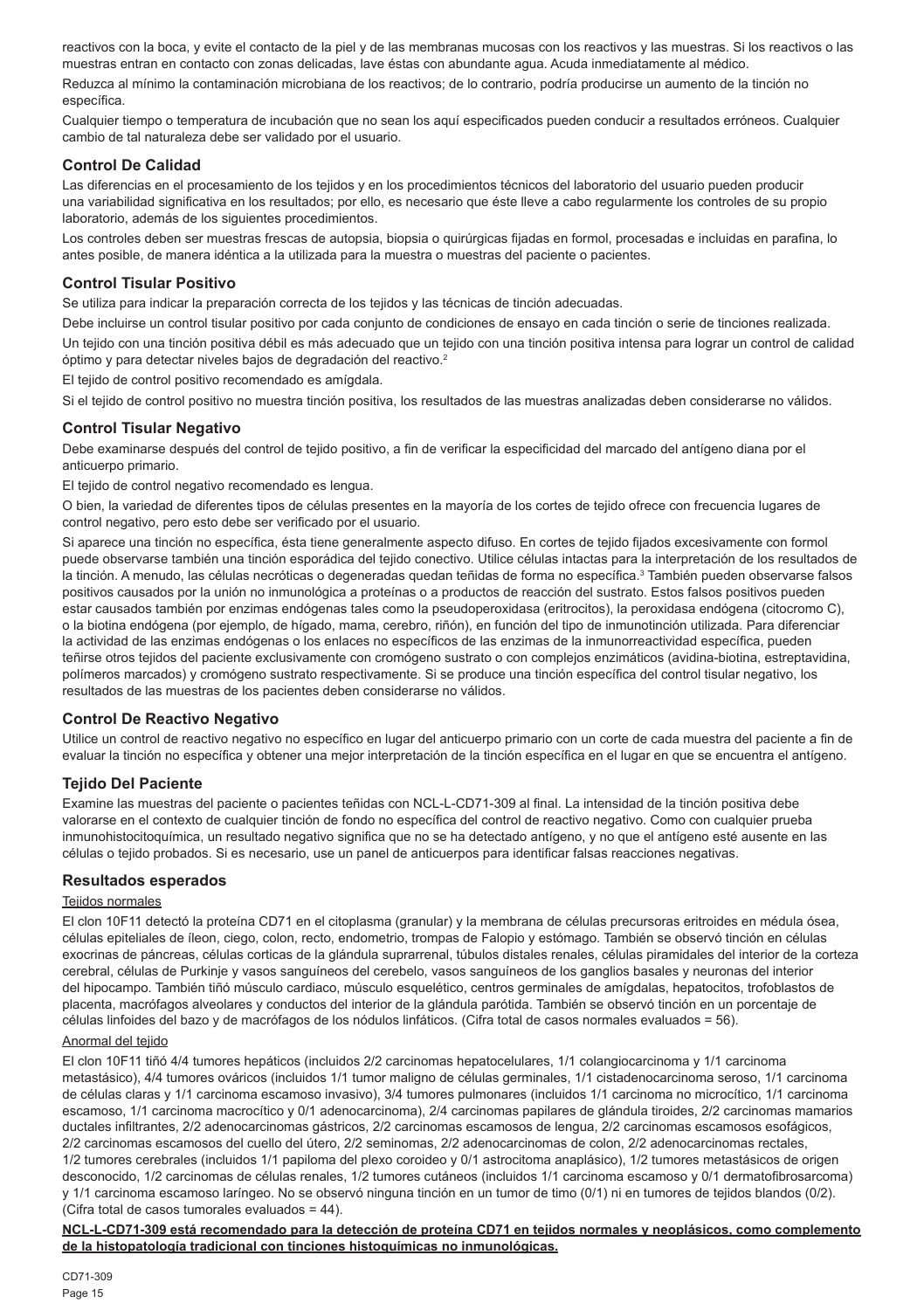## **Limitaciones Generales**

La inmunohistocitoquímica es un proceso de diagnóstico en varias fases que abarca: la formación especializada en la selección de los reactivos apropiados, la selección, fijación y procesamiento de tejidos, la preparación del portaobjeto para IHQ, y la interpretación de los resultados de la tinción.

La tinción de los tejidos depende de la manipulación y el procesamiento del tejido previos a la tinción. Una fijación, congelación, descongelación, lavado, secado, calentamiento o seccionamiento incorrectos, o la contaminación con otros tejidos o líquidos pueden generar artefactos, atrapamiento del anticuerpo o falsos negativos. La aparición de resultados incoherentes puede deberse a variaciones en los métodos de fijación y de inclusión, o a irregularidades inherentes al tejido.<sup>4</sup>

Una contratinción excesiva o incompleta puede poner en peligro la interpretación correcta de los resultados.

La interpretación clínica de cualquier tinción o de su ausencia debe complementarse con estudios morfológicos, con el uso de los controles adecuados, y un anatomopatólogo cualificado debe evaluarla en el contexto del historial clínico del paciente y de otras pruebas diagnósticas.

Los anticuerpos de Leica Biosystems Newcastle Ltd son para utilizarlos, según se indique, con secciones congeladas o incluidas en parafina, con requisitos de fijación específicos. Puede producirse una expresión inesperada del antígeno, especialmente en las neoplasias. La interpretación clínica de cualquier sección de tejido teñida debe incluir un análisis morfológico y la evaluación de los controles apropiados.

#### **Bibliografía - General**

- 1. National Committee for Clinical Laboratory Standards (NCCLS). Protection of laboratory workers from infectious diseases transmitted by blood and tissue; proposed guideline. Villanova, P.A. 1991; 7(9). Order code M29-P.
- 2. Battifora H. Diagnostic uses of antibodies to keratins: a review and immunohistochemical comparison of seven monoclonal and three polyclonal antibodies. Progress in Surgical Pathology. 6:1–15. eds. Fenoglio-Preiser C, Wolff CM, Rilke F. Field & Wood, Inc., Philadelphia.
- 3. Nadji M, Morales AR. Immunoperoxidase, part I: the techniques and pitfalls. Laboratory Medicine. 1983; 14:767.
- 4. Omata M, Liew CT, Ashcavai M, Peters RL. Nonimmunologic binding of horseradish peroxidase to hepatitis B surface antigen: a possible source of error in immunohistochemistry. American Journal of Clinical Pathology. 1980; 73:626.
- 5. Dong HY, Wilkes S and Yang H. CD71 is selectively and ubiquitously expressed at high levels in erythroid precursors of all maturation stages: a comparative immunochemical study with glycophorin A and hemoglobin A. American Journal of Surgical Pathology. 2011; 35(5):723-732.
- 6. Magro G, Cataldo I, Amico P, et al. Aberrant expression of TfR1/CD71 in thyroid carcinomas identifies a novel potential diagnostic marker and therapeutic target. Thyroid. 2011; 21(3):267-277.
- 7. Menier C, Rabreau M, Challier JC, et al. Erythroblasts secrete the nonclassical HLA-G molecule from primitive to definitive hematopoiesis. Blood. 2004; 104(10):3153-3160.

### **Correcciones A La Publicación Anterior**

Actualización del formato del apartado de resultados esperados, adición de texto traducido.

## **Fecha De Publicación**

01 de noviembre de 2018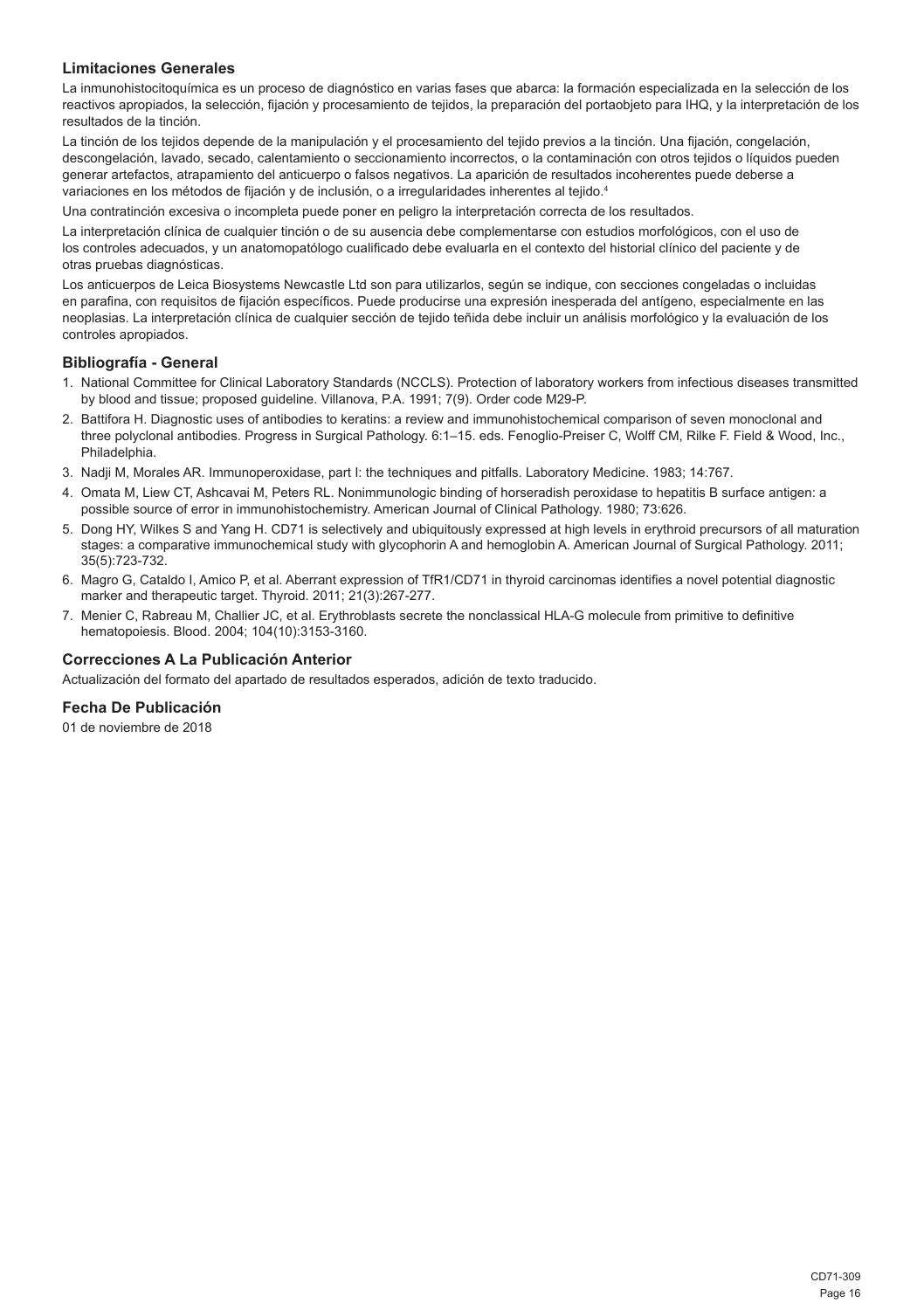## <span id="page-17-0"></span>**Anticorpo monoclonal de camundongo líquido Novocastra™ CD71 Código Do Produto: NCL-L-CD71-309**

## **Utilização prevista**

#### *Para utilização em diagnósticos in vitro*.

NCL-L-CD71-309 destina-se à identificação qualitativa de moléculas de CD71 em cortes de parafina por microscopia óptica. A interpretação clínica de qualquer coloração ou da sua ausência deve ser complementada por estudos morfológicos empregando os devidos controlos e deve ser avaliada por um patologista qualificado, dentro do contexto do historial clínico do doente e de outros testes de diagnóstico.

### **Princípio Do Procedimento**

As técnicas de coloração imunohistoquímica (IHC) permitem que se faça a visualização de antígenos por meio da aplicação sequencial de um anticorpo específico do antígeno (o anticorpo primário), de um anticorpo secundário ao anticorpo primário, e de um complexo enzimático com um substrato cromogénico e etapas de lavagem de permeio. A activação enzimática do cromogénio resulta num produto de reacção visível no local do antígeno. A amostra pode então ser contrastada e coberta com uma lamela. Os resultados são interpretados por meio de um microscópio óptico, e ajudam a formular o diagnóstico diferencial dos processos fisiopatológicos, os quais podem ou não estar associados a antígenos específicos.

#### **Clone**

10F11

## **Imunogénio**

Proteína procariótica recombinante correspondendo a região do domínio intracelular N-terminal da molécula de CD71 humana.

### **Especificidade**

Molécula de CD71 humana, também conhecida como receptor da transferrina.

#### **Composição Do Reagente**

NCL-L-CD71-309 é o sobrenadante líquido da cultura de um tecido contendo de azida de sódio como produto conservante.

### **Classe De Ig**

IgG2b

## **Concentração Total De Proteína Total Protein**

Consultar a etiqueta da ampola para determinar a concentração total de proteína do lote específico.

### **Concentração De Anticorpo**

Maior ou igual a 42 mg/L, conforme determinado por ensaio enzimático imunoabsorvente (enzyme-linked immunosorbent assay, ELISA). Consultar a etiqueta da ampola para determinar a concentração de Ig do lote específico.

### **Recomendações Sobre A Utilização**

Imunohistoquímica em cortes de inclusões em parafina.

**Recuperação do epítopo induzida por calor (Heat Induced Epitope Retrieval, HIER):** Siga as instruções para uso em Novocastra Epitope Retrieval Solution, pH 6.

**Diluição sugerida:** 1:80 durante 30 minutos a 25 °C. Esta recomendação serve apenas de orientação e os utilizadores devem determinar as suas diluições óptimas de trabalho.

**Visualização:** Queira seguir as instruções de utilização de Novolink™ Polymer Detection Systems. Para informação adicional do produto ou assistência, contactar o seu distribuidor local ou escritório regional de Leica Biosystems ou, alternativamente, visitar o sitio web de Leica Biosystems, www.LeicaBiosystems.com

O desempenho deste anticorpo deve ser validado quando utilizado com outros sistemas manuais de coloração ou plataformas automáticas.

### **Armazenamento E Estabilidade**

Armazenar a 2–8 °C. Não congelar. Retornar à temperatura de 2–8 °C imediatamente após a utilização. Não utilizar após o prazo de validade indicado no rótulo do recipiente. As condições de armazenamento que diferirem das que se encontram especificadas acima devem ser verificadas pelo utilizador.

### **Preparação Das Amostras**

O fixador recomendado é formol tamponado neutro a 10% para secções de tecido envolvidas em parafina.

### **Avisos E Precauções**

Este reagente foi preparado a partir do sobrenadante de cultura celular. Visto ser um produto biológico, deve ser manuseado com o devido cuidado.

Este reagente contém azida sódica. Encontra-se disponível uma Ficha de Dados de Segurança do Material, mediante pedido ou através do site www.LeicaBiosystems.com

Consultar a legislação aplicável em relação ao descarte de quaisquer componentes potencialmente tóxicos.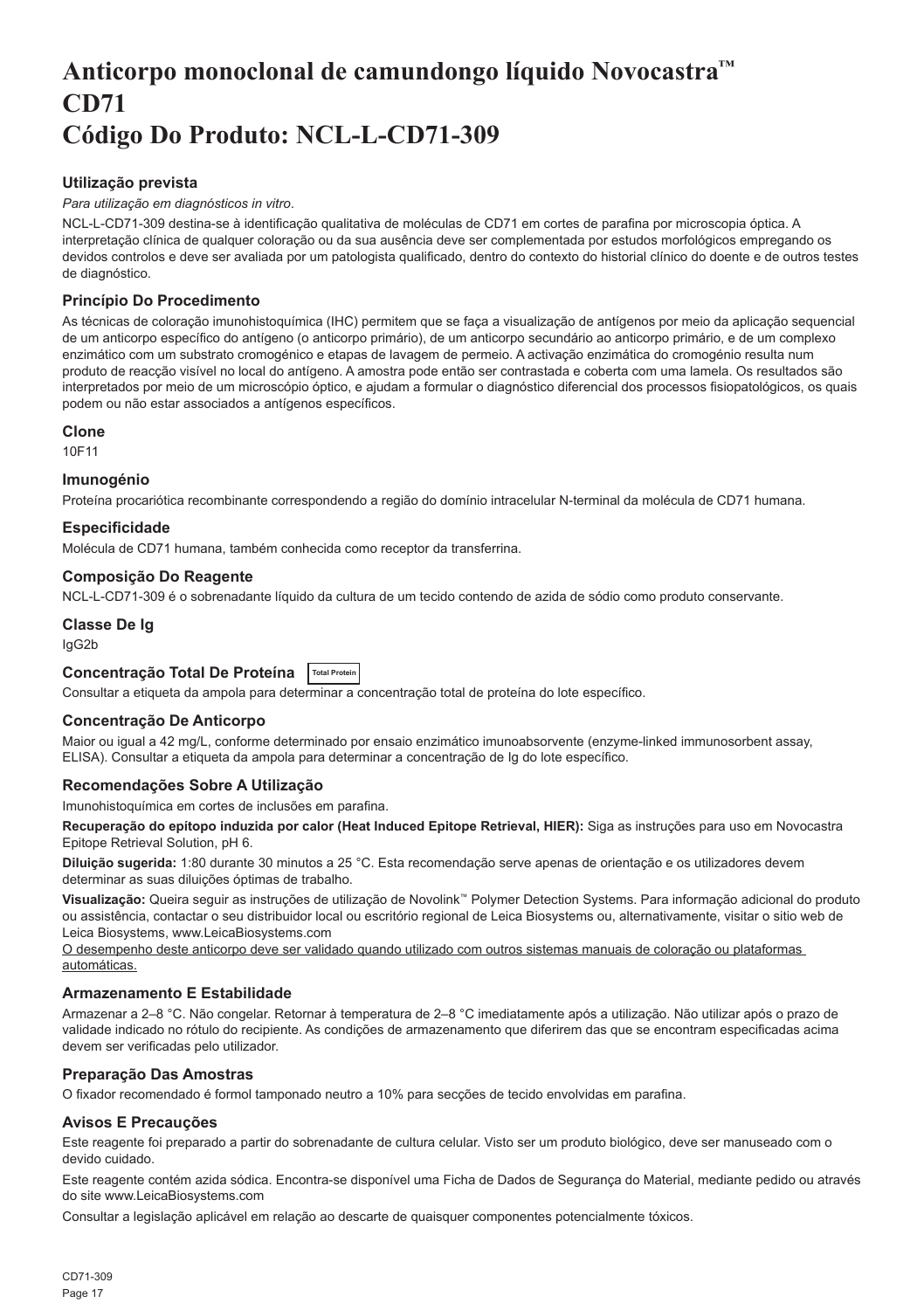As amostras, antes e depois da sua fixação, bem como todos os materiais expostos às mesmas, devem ser manipulados como se tivessem a capacidade de transmitir infecções e devem ser descartados com as devidas precauções.<sup>1</sup> Não pipetar nunca os reagentes com a boca e evitar o contacto entre a pele e membranas mucosas e os reagentes e amostras. Caso os reagentes ou amostras entrem em contacto com áreas sensíveis, lavar com grandes quantidades de água. Consultar um médico.

Minimizar a contaminação microbiana dos reagentes para evitar a possibilidade do aumento da coloração não específica.

Os períodos de incubação ou temperaturas diferentes dos que foram especificados poderão dar azo a resultados errados. Todas as alterações desse tipo devem ser validadas pelo utilizador.

#### **Controlo Da Qualidade**

As diferenças entre os diferentes métodos e técnicas de processamento de tecidos no laboratório do utilizador podem causar uma grande variabilidade de resultados, requerendo a realização frequente de controlos internos suplementares aos procedimentos que se seguem.

Os controlos devem ser amostras de autópsia/biopsia/cirurgia frescas, fixadas em formol, processadas e envolvidas em cera parafínica logo que possível, da mesma maneira que a(s) amostra(s) do(s) doente(s).

#### **Controlo De Tecido Positivo**

Usado para assinalar os tecidos correctamente preparados e as técnicas de coloração indicadas.

Cada conjunto de condições de testes, em cada processo de coloração, deve incluir um controlo de tecido positivo.

Os tecidos com uma coloração positiva fraca são mais indicados do que os têm uma coloração positiva forte para proporcionarem um controlo de qualidade óptimo, bem como para detectar níveis reduzidos de degradação dos reagentes.<sup>2</sup>

O tecido recomendado para controle positivo é amídala.

Se o controlo de tecido positivo não demonstrar uma coloração positiva, os resultados obtidos com as amostras de testes devem ser considerados inválidos.

## **Controlo De Tecido Negativo**

Este deve ser examinado depois do controlo de tecido positivo para verificar a especificidade da marcação do antígeno objectivado pelo anticorpo primário.

O tecido recomendado para controle negativo é língua.

Alternativamente, a variedade de diferentes tipos de células presentes na maioria das secções de tecidos oferece muitas vezes locais de controlo negativo, mas isto deve ser verificado pelo utilizador.

A coloração não específica, caso ocorra, tem geralmente um aspecto difuso. A coloração esporádica do tecido conjuntivo pode também ter lugar em secções de tecido excessivamente fixado em formol. Devem utilizar-se células intactas para a interpretação dos resultados da coloração. As células necróticas ou degeneradas causam muitas vezes uma coloração não específica.<sup>3</sup> Podem verificar-se resultados positivos falsos devido à ligação não imunológica de proteínas ou de produtos da reacção do substrato. Esses resultados podem também ser causados por enzimas endógenas tais como a pseudoperoxidase (eritrócitos), a peroxidase endógena (citocromo C), ou a biotina endógena (ex. no fígado, mama, cérebro ou rim) dependendo do tipo de imunocoloração utilizado. Para diferenciar entre a actividade das enzimas endógenas e as ligações não específicas de enzimas de imunoreactividade específica, podem colorir-se tecidos adicionais dos doentes exclusivamente com substrato cromogénio ou com complexos de enzimas (avidina-biotina, estreptavidina, polímero marcado) e substrato-cromogénio, respectivamente. Se ocorrer a coloração específica no controlo de tecido negativo, os resultados dos testes feitos com as amostras do doente devem ser considerados inválidos.

#### **Controlo De Reagente Negativo**

Utilizar um controlo de reagente negativo não específico em vez do anticorpo primário com uma secção de cada amostra de doente para avaliar a coloração não específica e permitir uma melhor interpretação da coloração específica no local do antígeno.

### **Tecido Do Doente**

Examinar as amostras do doente coloridas com NCL-L-CD71-309 em último lugar. A intensidade da coloração positiva deve ser avaliada dentro do contexto de qualquer coloração não específica de fundo do controlo de reagente negativo. Tal como com qualquer teste imunohistoquímico, um resultado negativo significa que o antígeno não foi detectado, e não que o antígeno se encontrava ausente das células ou tecido analisados. Se necessário, deve utilizar-se um painel de anticorpos para identificar reacções falso-negativas.

#### **Resultados Previstos**

#### Tecidos normais

O clone 10F11 detectou a proteína CD71 no citoplasma (granular) e na membrana das células precursoras eritroides na medula óssea, células epiteliais do íleo, ceco, cólon, reto, endométrio, tuba uterina e estômago. Também foi observada coloração em células exócrinas pancreáticas, células corticais adrenais, túbulos distais renais, célula piramidais constantes no córtex cerebral, células de Purkinje e vasos sanguíneos do cerebelo, vasos sanguíneos ganglionares basais e neurônios do hipocampo. Também houve coloração no músculo cardíaco, músculo esquelético, centros germinativos da amídala, hepatócito, trofoblastos placentários, macrófagos alveolares e ductos constantes na glândula parótida. Também foi observada coloração em um percentual de células linfoides no baço e em macrófagos de linfonodos. (número total de casos avaliados = 56).

#### Tecidos anormal

O clone 10F11 corou 4/4 tumores hepáticos (incluindo 2/2 carcinomas hepatocelulares, 1/1 colangiocarcinoma e 1/1 carcinoma metastático), 4/4 tumores ovarianos (incluindo 1/1 tumor maligno de células germinativas, 1/1 cistoadenocarcinoma seroso, 1/1 carcinoma de células claras e 1/1 carcinoma espinocelular invasivo), 3/4 tumores pulmonares (incluindo 1/1 carcinoma de células não pequenas, 1/1 carcinoma espinocelular, 1/1 carcinoma de grandes células e 0/1 adenocarcinoma), 2/4 carcinomas papilares tireoidianos, 2/2 carcinomas mamários ductais infiltrantes, 2/2 adenocarcinomas gástricos, 2/2 carcinomas espinocelulares da língua, 2/2 carcinomas espinocelulares esofágicos, 2/2 carcinomas espinocelulares do colo uterino, 2/2 seminomas, 2/2 adenocarcinomas colônicos, 2/2 adenocarcinomas retais, 1/2 tumores cerebrais (incluindo 1/1 papiloma do plexo coroide e 0/1 astrocitoma anaplásico), 1/2 tumores metastáticos de origem desconhecida, 1/2 carcinomas de células renais, 1/2 tumores cutâneos (incluindo 1/1 carcinoma espinocelular e 0/1 dermatofibrossarcoma) e 1/1 carcinoma espinocelular da laringe. Não foi observada coloração em tumores tímicos (0/1) e em tumores de tecido mole (0/2). (número total de casos tumorais avaliados = 44).

**NCL-L-CD71-309 é recomendado para a detecção da proteína CD71 em tecidos normais e neoplásicos como um adjunto à histopatologia convencional, utilizando-se corantes histoquímicos não imunológicos.**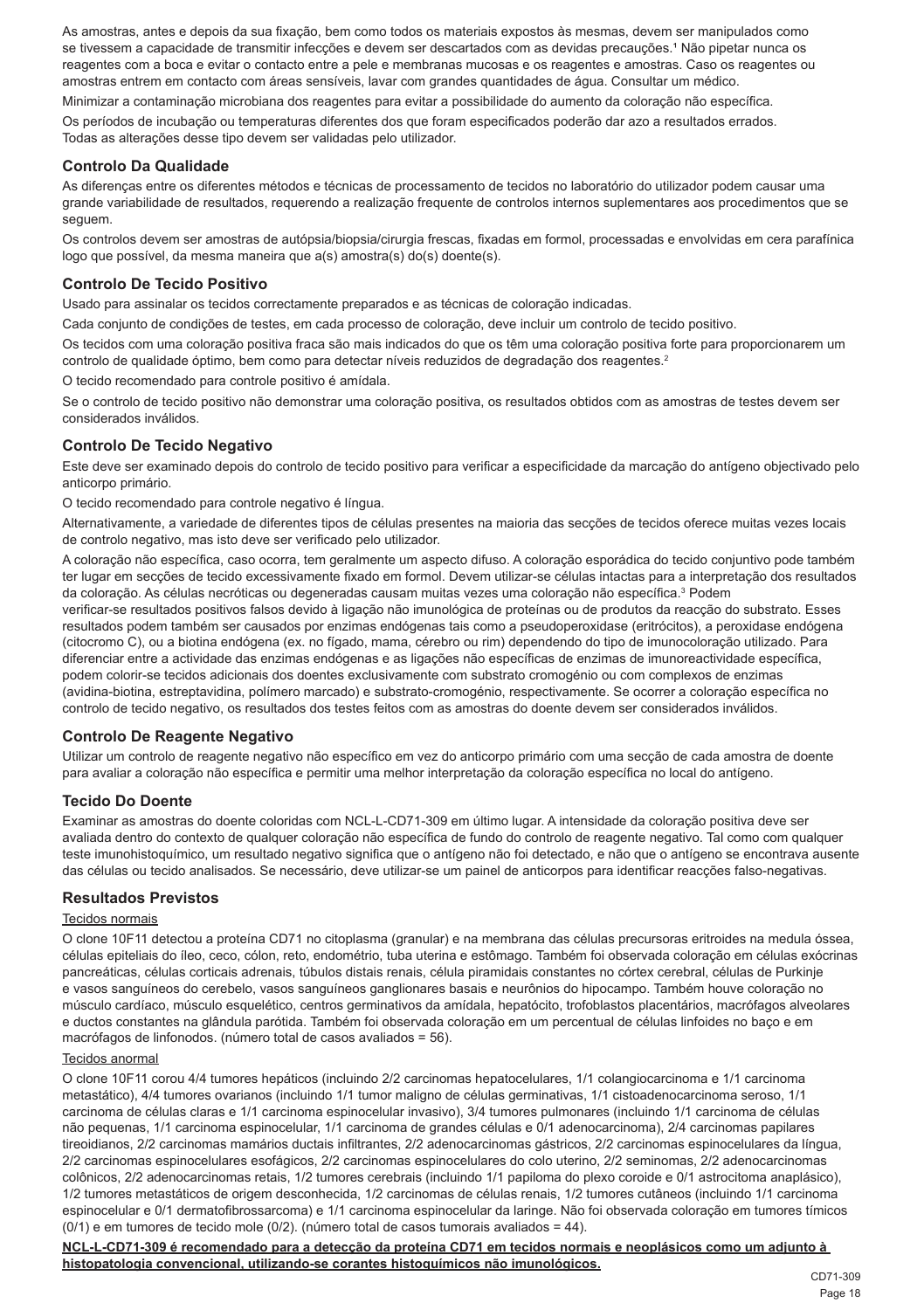## **Limitações Gerais**

A imunohistoquímica é um processo diagnóstico em múltiplas etapas que consta de: uma formação especializada na selecção dos reagentes apropriados, selecção, fixação e processamento de tecidos, preparação das lâminas de IHQ e interpretação dos resultados das colorações.

A coloração de tecidos depende do seu manuseamento e processamento antes da sua coloração. A fixação, congelação, descongelação, lavagem, secagem, aquecimento ou corte incorrectos das amostras, ou a sua contaminação com outros tecidos ou fluidos, podem produzir artefactos, retenção de anticorpos, ou resultados falso-negativos. Os resultados inconsistentes podem dever-se a variações nos métodos de fixação e envolvimento ou a irregularidades inerentes ao tecido.<sup>4</sup>

Uma contrastação excessiva ou incompleta pode comprometer a correcta interpretação dos resultados.

A interpretação clínica de qualquer coloração ou da sua ausência deve ser complementada por estudos morfológicos empregando os devidos controlos e deve ser avaliada por um patologista qualificado, dentro do contexto do historial clínico do doente e de outros testes de diagnóstico.

Os anticorpos da Leica Biosystems Newcastle Ltd destinam-se a serem utilizados, conforme indicado, em secções de tecido ou congeladas ou envolvidas em parafina, com requisitos de fixação específicos. Pode ocorrer uma expressão inesperada de antígeno, especialmente em neoplasmas. A interpretação clínica de qualquer secção de tecido colorido deverá incluir a análise morfológica e a avaliação de controlos apropriados.

#### **Bibliografia - Geral**

- 1. National Committee for Clinical Laboratory Standards (NCCLS). Protection of laboratory workers from infectious diseases transmitted by blood and tissue; proposed guideline. Villanova, P.A. 1991; 7(9). Order code M29-P.
- 2. Battifora H. Diagnostic uses of antibodies to keratins: a review and immunohistochemical comparison of seven monoclonal and three polyclonal antibodies. Progress in Surgical Pathology. 6:1–15. eds. Fenoglio-Preiser C, Wolff CM, Rilke F. Field & Wood, Inc., Philadelphia.
- 3. Nadji M, Morales AR. Immunoperoxidase, part I: the techniques and pitfalls. Laboratory Medicine. 1983; 14:767.
- 4. Omata M, Liew CT, Ashcavai M, Peters RL. Nonimmunologic binding of horseradish peroxidase to hepatitis B surface antigen: a possible source of error in immunohistochemistry. American Journal of Clinical Pathology. 1980; 73:626.
- 5. Dong HY, Wilkes S and Yang H. CD71 is selectively and ubiquitously expressed at high levels in erythroid precursors of all maturation stages: a comparative immunochemical study with glycophorin A and hemoglobin A. American Journal of Surgical Pathology. 2011; 35(5):723-732.
- 6. Magro G, Cataldo I, Amico P, et al. Aberrant expression of TfR1/CD71 in thyroid carcinomas identifies a novel potential diagnostic marker and therapeutic target. Thyroid. 2011; 21(3):267-277.
- 7. Menier C, Rabreau M, Challier JC, et al. Erythroblasts secrete the nonclassical HLA-G molecule from primitive to definitive hematopoiesis. Blood. 2004; 104(10):3153-3160.

## **Emendas Da Edição Anterior**

Atualização para formatação dos resultados esperados e inclusão de texto traduzido.

### **Data De Emissão**

01 de Novembro de 2018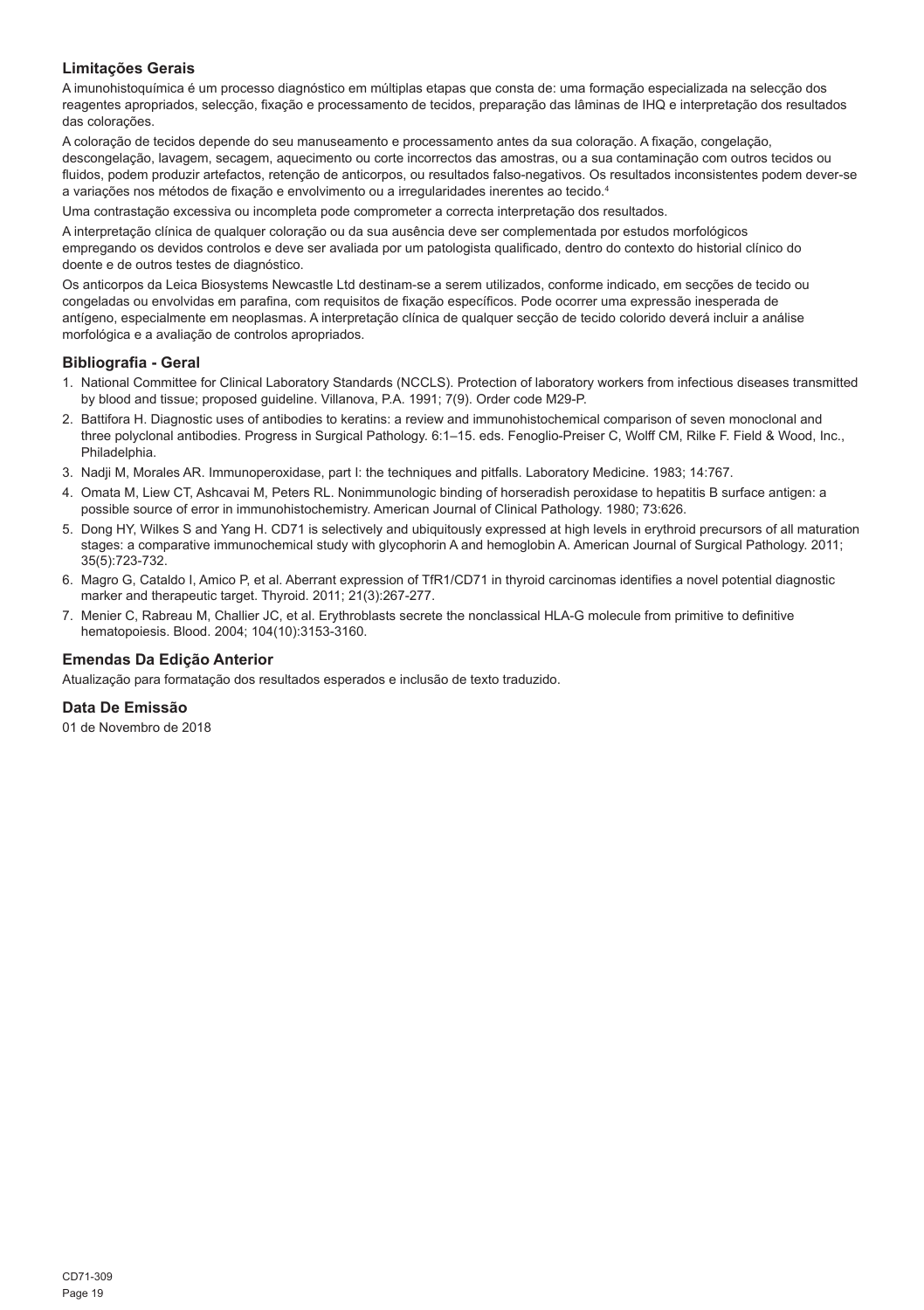## <span id="page-20-0"></span>**Novocastra™ flytande monoklonal musantikropp CD71 Produktkod: NCL-L-CD71-309**

## **Avsedd Användning**

## *För in vitro diagnostisk användning*.

NCL-L-CD71-309 är avsedd för kvalitativ identifiering med ljusmikroskopi av humana CD71-molekyler i paraffinsnitt. Den kliniska tolkningen av all färgning eller dess frånvaro bör kompletteras med morfologiska undersökningar som använder korrekta kontroller och utvärderas av kvalificerad patolog inom ramen för patientens kliniska anamnes och andra diagnostiska tester.

## **Metodens Princip**

Immunhistokemiska (IHC) färgningstekniker tillåter visualisering av antigener genom sekvenstillämpning av en specifik antikropp till antigenet (primär antikropp), en sekundär antikropp till den primära antikroppen och ett enzymkomplex med ett kromogent substrat med inlagda tvättsteg. Den enzymatiska aktiveringen av kromogenet resulterar i en synlig reaktionsprodukt på antigenområdet. Proverna kan då kontrastfärgas och förses med täckglas. Resultaten tolkas med ljusmikroskop och bidrar till differentialdiagnosen av patofysiologiska processer som eventuellt kan associeras till ett särskilt antigen.

#### **Klon**

10F11

### **Immunogen**

Prokaryotiskt rekompenserat protein motsvarande en region av den N-terminala intracellulära domänen av den humana CD71-molekylen.

### **Specificitet**

Human CD71-molekyl, även känd som transferrinreceptor.

## **Reagensinnehåll**

NCL-L-CD71-309 är en flytande supernatant från vävnadsodling som innehåller natriumazid som konserveringsmedel.

#### **Ig-klass**

IgG2b

#### **Total Proteinkoncentration Total Protein**

Se flaskans etikett för total specifik proteinkoncentration för satsen.

### **Antikroppskoncentration**

Större än eller lika med 42 mg/l enligt bestämning med ELISA. Se flaskans etikett för specifik Ig-koncentration för satsen.

### **Rekommendationer Vid Användning**

Immunhistokemi på paraffinsnitt.

**Värmeinducerad epitopåtervinning (Heat Induced Epitope Retrieval, HIER):** Följ bruksanvisningen för Novocastra Epitope Retrieval Solution pH 6.

**Föreslagen spädning:** 1:80 i 30 minuter vid 25 °C. Detta är endast en riktlinje och användare bör själva fastställa den optimala bruksspädningen.

**Visualisering:** Vänligen följ instruktionerna för användning i Novolink™ Polymer Detection Systems. Om ytterligare produktinformation eller stöd behövs, kontakta då din lokala distributör eller Leica Biosystems regionalkontor, alternativt in på Leica Biosystems webbplats, www.LeicaBiosystems.com

Denna antikropps prestanda ska valideras när den används med andra manuella infärgningssystem eller automatiserade plattformar.

### **Förvaring Och Stabilitet**

Förvara vid 2–8 °C. Frys ej. Återgå till 2–8 °C direkt efter användning. Använd ej efter det utgångsdatum som anges på flaskans etikett. Förvaringsförhållanden som skiljer sig från de ovannämnda måste kontrolleras av användaren.

## **Preparation Av Prov**

Rekommenderat fixeringsmedel för paraffininbäddade vävnadssnitt är 10% neutralbuffrat formalin.

## **Varningar Och Försiktighetsåtgärder**

Reagenset har förberetts från supernatanten av vävnadsodlingar. Eftersom det är en biologisk produkt bör skälig försiktighet iakttas vid hantering.

Detta reagens innehåller natriumazid. Materialsäkerhetsdatablad finns att få på begäran eller från www.LeicaBiosystems.com

För kassering av potentiellt toxiska komponenter hänvisas till nationella eller lokala bestämmelser.

Före och efter fixering bör prover och alla material som har varit utsatta för dem hanteras som om det finns risk för att de kan överföra infektioner och kasseras med iakttagande av försiktighet.<sup>1</sup> Pipettera aldrig reagenser med munnen och se till att huden och slemhinnorna inte kommer i kontakt med reagens och prover. Om reagens eller prover kommer i kontakt med känsliga områden, tvätta med rikliga mängder vatten. Rådgör med läkare.

Minimera mikrobisk kontaminering av reagens annars kan en ökning av ospecifik färgning ske.

Inkubationstider eller temperaturer som skiljer sig från dem som specificeras kan ge felaktiga resultat. Alla sådana förändringar måste kontrolleras av användaren.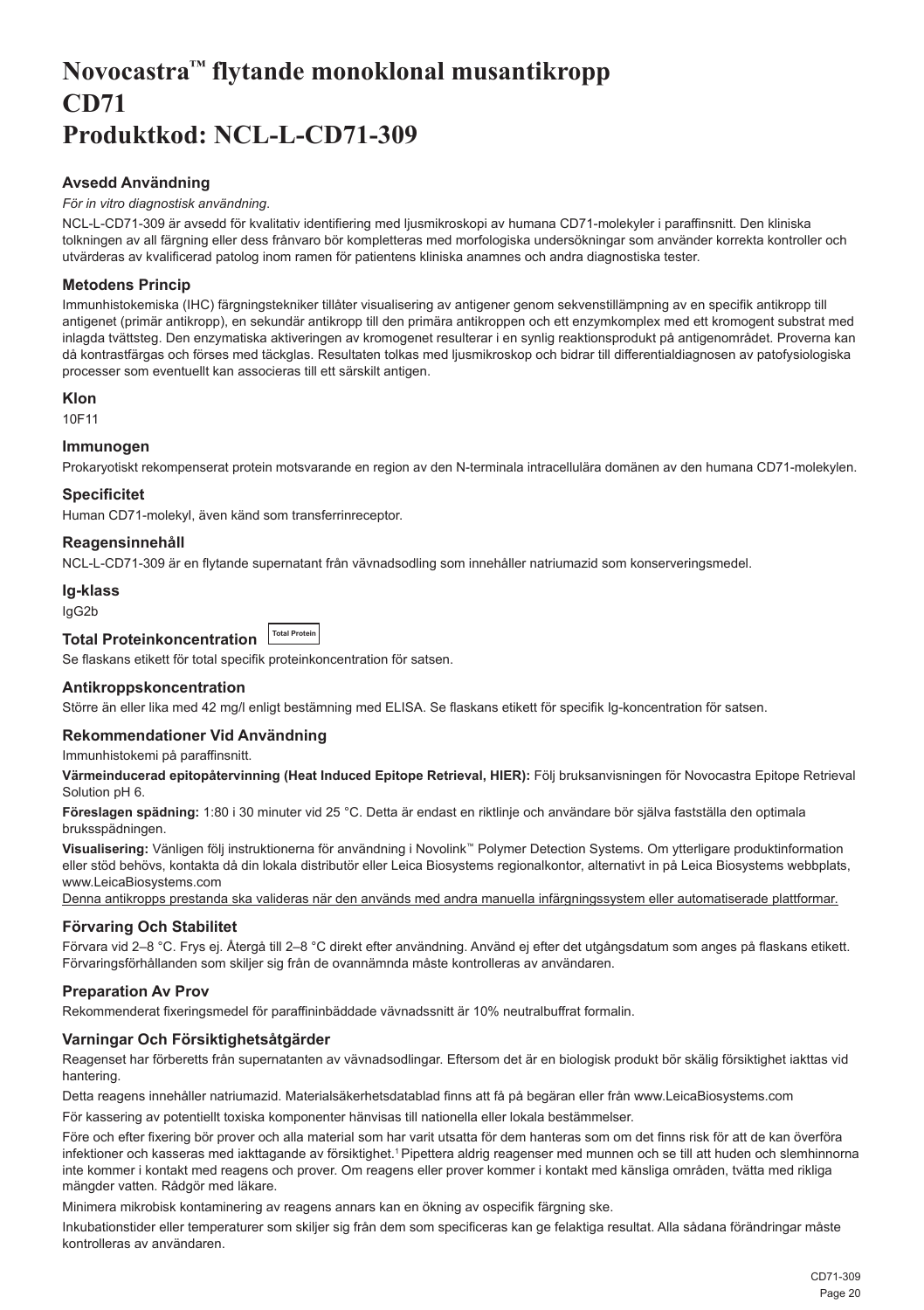## **Kvalitetskontroll**

Skillnader i vävnadsbehandling och tekniska metoder i användarens laboratorium kan ge stor variation i resultaten vilket kan göra det nödvändigt att genomföra regelbundna interna kontroller utöver följande metoder.

Kontroller bör vara färska obduktions-/biopsi-/kirurgiprover som snarast möjligt formalinfixeras, bearbetas och paraffininbäddas på samma sätt som patientprover.

## **Positiv Vävnadskontroll**

Används för att ange korrekt förberedda vävnader och rätt färgningstekniker.

En positiv vävnadskontroll bör ingå i varje uppsättning av testförhållanden vid varje färgningskörning.

En vävnad med svag positiv färgning är mer lämplig för optimal kvalitetskontroll och för att upptäcka låga nivåer av reagensdegradering än en vävnad med stark positiv färgning.<sup>2</sup>

Rekommenderad positiv kontrollvävnad är tonsill.

Om den positiva vävnadskontrollen inte uppvisar positiv färgning bör resultat med testproverna anses vara ogiltiga.

## **Negativ Vävnadskontroll**

Bör undersökas efter den positiva vävnadskontrollen för att fastställa specificiteten för märkningen av målantigenet med den primära antikroppen.

Rekommenderad negativ kontrollvävnad är tunga.

Alternativt ger ofta en mängd olika celltyper som finns i de flesta vävnadssnitt negativa kontrollområden men detta bör kontrolleras av användaren.

Ospecifik färgning, om det förekommer, har ofta ett diffust utseende. Sporadisk färgning av bindväv kan också observeras i snitt från överflödigt formalinfixerade vävnader. Använd intakta celler för tolkning av färgningsresultat. Nekrotiska eller degenererade celler färgar ofta ospecifikt.<sup>3</sup> Falskt positiva resultat kan uppstå p.g.a. icke-immunologisk bindning av proteiner eller substratreaktionsprodukter. De kan också orsakas av endogena enzymer som pseudoperoxidas (erytrocyter), endogent peroxidas (cytokrom C) eller endogent biotin (t.ex. lever, bröst, hjärna, njure) beroende på typ av immunfärgning som används. För att skilja endogen enzymaktivitet eller ospecifik enzymbindning från specifik immunreaktivitet kan ytterligare patientvävnader färgas exklusivt med respektive substratkromogen eller enzymkomplex (avidin-biotin, streptavidin, märkt polymer) och substrat-kromogen. Om specifik färgning sker i den negativa vävnadskontrollen bör resultat med patientprover anses vara ogiltiga.

## **Negativ Reagenskontroll**

Använd en ospecifik negativ reagenskontroll istället för den primära antikroppen med ett snitt från varje patientprov för att utvärdera ospecifik färgning och tillåta bättre tolkning av specifik färgning på antigenområdet.

## **Patientvävnad**

Undersök patientprover färgade med NCL-L-CD71-309 sist. Positiv färgningsintensitet bör utvärderas inom ramen för all ospecifik bakgrundsfärgning av den negativa reagenskontrollen. Som vid alla immunhistokemiska tester betyder ett negativt resultat att antigenet inte upptäcktes och inte att det inte förekom i de analyserade cellerna/vävnaderna. Använd vid behov en antikroppspanel för att identifiera falskt negativa reaktioner.

### **Förväntade Resultat**

## Normal vävnad

Klon 10F11 detekterade CD71-proteinet i cytoplasma (granulär) och på membranet av erytroida prekursorceller i benmärg, epitelceller i ileum, cecum, kolon, rektum, endometrium, äggledare och magsäck. Infärgning observerades även i exokrina celler i pankreas, kortikala celler i binjure, distala tubuli i njure, pyramidceller inom cerebral kortex, Purkinjeceller och blodkärl i cerebellum, blodkärl i basala ganglier och neuroner i hippokampus. Det färgade även hjärtmuskel, skelettmuskel, embryonala centra i tonsiller, hepatocyter, trofoblaster i placenta, alveola makrofager och kanaler i parotis körteln. Infärgning observerades även i en del av lymfoida celler i mjälte och makrofager i lymfnoder. (Totalt antal utvärderade normala fall = 56).

### Onormal vävnad

Klon 10F11 färgade 4/4 levertumörer (inklusive 2/2 hepatocellulära karcinom, 1/1 kolangiokarcinom och 1/1 metastatiska karcinom), 4/4 äggstockstumörer (inklusive 1/1 malign könscellstumör, 1/1 seröst cystadenokarcinom, 1/1 klarcellskarcinom och 1/1 invasivt skvamöscell-karcinom), 3/4 lungtumörer (inklusive 1/1 icke-småcelligt karcinom, 1/1 skvamöscell-karcinom, 1/1 storcellskarcinom och 0/1 adenokarcinom), 2/4 papillärkarcinom i sköldkörtel, 2/2 infiltrerande duktala bröstkarcinom, 2/2 adenokarcinom i magsäcken, 2/2 skvamös-cellkarcinom i tungan, 2/2 skvamös-cellkarcinom i matstrupen, 2/2 skvamös-cellkarcinom i livmoderhalsen, 2/2 seminom, 2/2 adenokarcinom i grovtarmen, 2/2 adenokarcinom i ändtarmen, 1/2 hjärntumörer (inklusive 1/1 papillom i plexus choroideus och 0/1 anaplastiskt astrocytom), 1/2 metastatiska tumörer av okänt ursprung, 1/2 njurcellkarcinom, 1/2 hudtumörer (inklusive 1/1 skvamöscellkarcinom, och 0/1 dermatofibrosarkom) och 1/1 laryngeala skvamös-cellkarcinom. Ingen infärgning observerades i en tumör i brässen (0/1) och mjukvävnadstumörer (0/2). (Totalt antal utvärderade tumörfall = 44).

#### **NCL-L-CD71-309 rekommenderas för detektering av CD71-protein i normala och neoplastiska vävnader, som tillägg till konventionell histopatologi med användande av icke-immunologiska histokemiska färgstoffer.**

### **Allmänna Begränsningar**

Immunhistokemi är en diagnostisk process i flera steg som kräver specialiserad utbildning i urvalet av lämpliga reagens, val av vävnad, fixering och bearbetning, förberedelse av IHC-objektglaset samt tolkning av färgningsresultaten.

Vävnadsfärgning påverkas av hantering och bearbetning av vävnaden före färgningen. Felaktig fixering, nedfrysning, upptining, tvättning, torkning, uppvärmning, snittning eller kontaminering av andra vävnader eller vätskor kan framställa artefakter, infångande av antikroppar eller falskt negativa resultat. Motsägelsefulla resultat kan bero på variationer av fixerings- och inbäddningsmetoder eller på naturliga oregelbundenheter i vävnaden.<sup>4</sup>

Överflödig eller ofullständig kontrastfägning kan försvåra en korrekt tolkning av resultatet.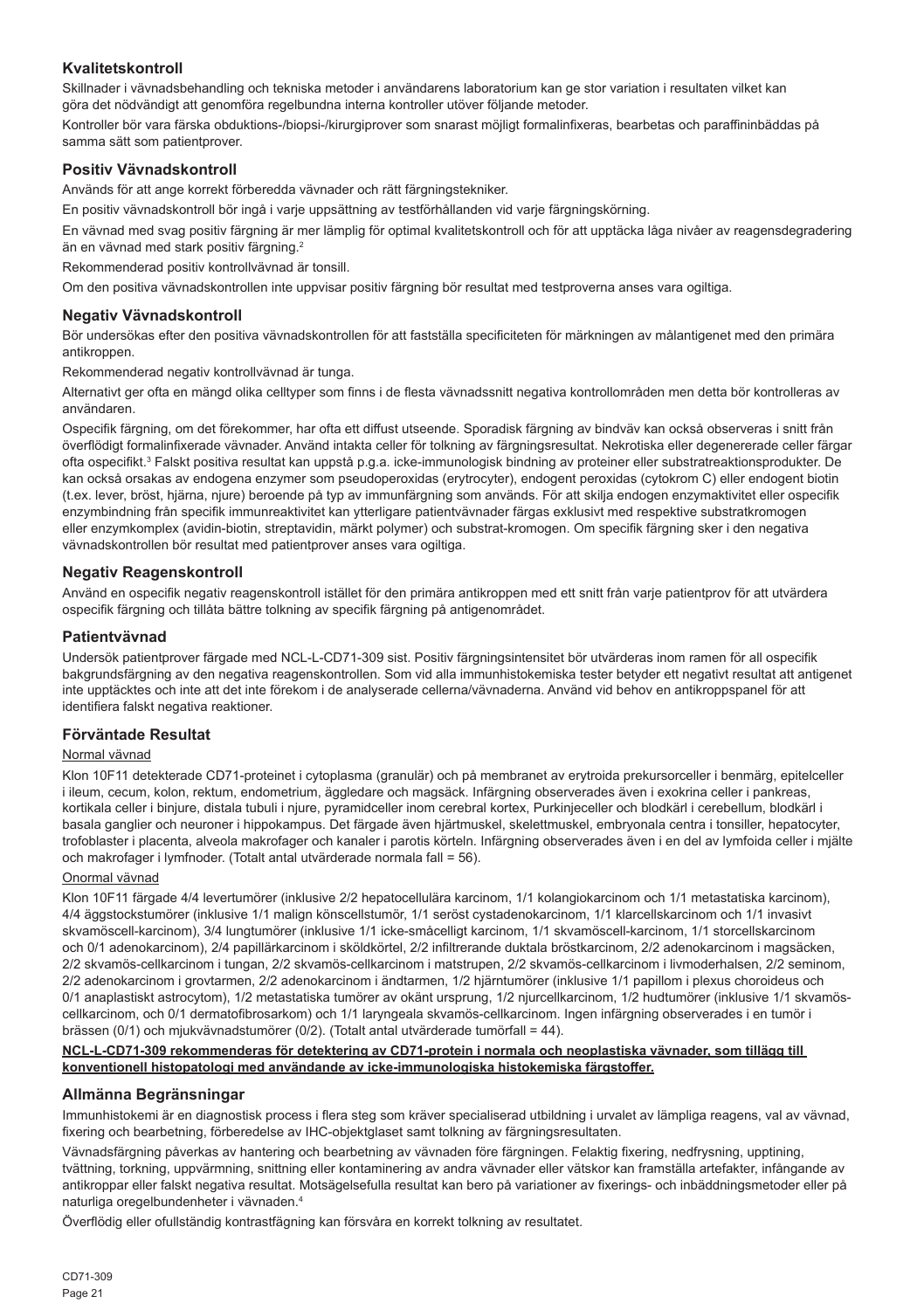Den kliniska tolkningen av all färgning eller dess frånvaro bör kompletteras med morfologiska undersökningar som använder korrekta kontroller och utvärderas av kvalificerad patolog inom ramen för patientens kliniska anamnes och andra diagnostiska tester.

Antikroppar från Leica Biosystems Newcastle Ltd är till för användning så som anges på antingen frysta eller paraffininbäddade snitt med specifika fixeringskrav. Oväntat antigenuttryck kan ske, speciellt i neoplasmer. Morfologisk analys och utvärdering av lämpliga kontroller måste ingå i den kliniska tolkningen av alla färgade vävnadssnitt.

### **Bibliografi - Allmän**

- 1. National Committee for Clinical Laboratory Standards (NCCLS). Protection of laboratory workers from infectious diseases transmitted by blood and tissue; proposed guideline. Villanova, P.A. 1991; 7(9). Order code M29-P.
- 2. Battifora H. Diagnostic uses of antibodies to keratins: a review and immunohistochemical comparison of seven monoclonal and three polyclonal antibodies. Progress in Surgical Pathology. 6:1–15. eds. Fenoglio-Preiser C, Wolff CM, Rilke F. Field & Wood, Inc., Philadelphia.
- 3. Nadji M, Morales AR. Immunoperoxidase, part I: the techniques and its pitfalls. Laboratory Medicine. 1983; 14:767.
- 4. Omata M, Liew CT, Ashcavai M, Peters RL. Nonimmunologic binding of horseradish peroxidase to hepatitis B surface antigen: a possible source of error in immunohistochemistry. American Journal of Clinical Pathology. 1980; 73:626.
- 5. Dong HY, Wilkes S and Yang H. CD71 is selectively and ubiquitously expressed at high levels in erythroid precursors of all maturation stages: a comparative immunochemical study with glycophorin A and hemoglobin A. American Journal of Surgical Pathology. 2011; 35(5):723-732.
- 6. Magro G, Cataldo I, Amico P, et al. Aberrant expression of TfR1/CD71 in thyroid carcinomas identifies a novel potential diagnostic marker and therapeutic target. Thyroid. 2011; 21(3):267-277.
- 7. Menier C, Rabreau M, Challier JC, et al. Erythroblasts secrete the nonclassical HLA-G molecule from primitive to definitive hematopoiesis. Blood. 2004; 104(10):3153-3160.

## **Rättelser Av Tidigare Utgivning**

Uppdatering till formatet av Förväntade resultat, tillägg av översatt text.

#### **Utgivningsdatum**

01 november 2018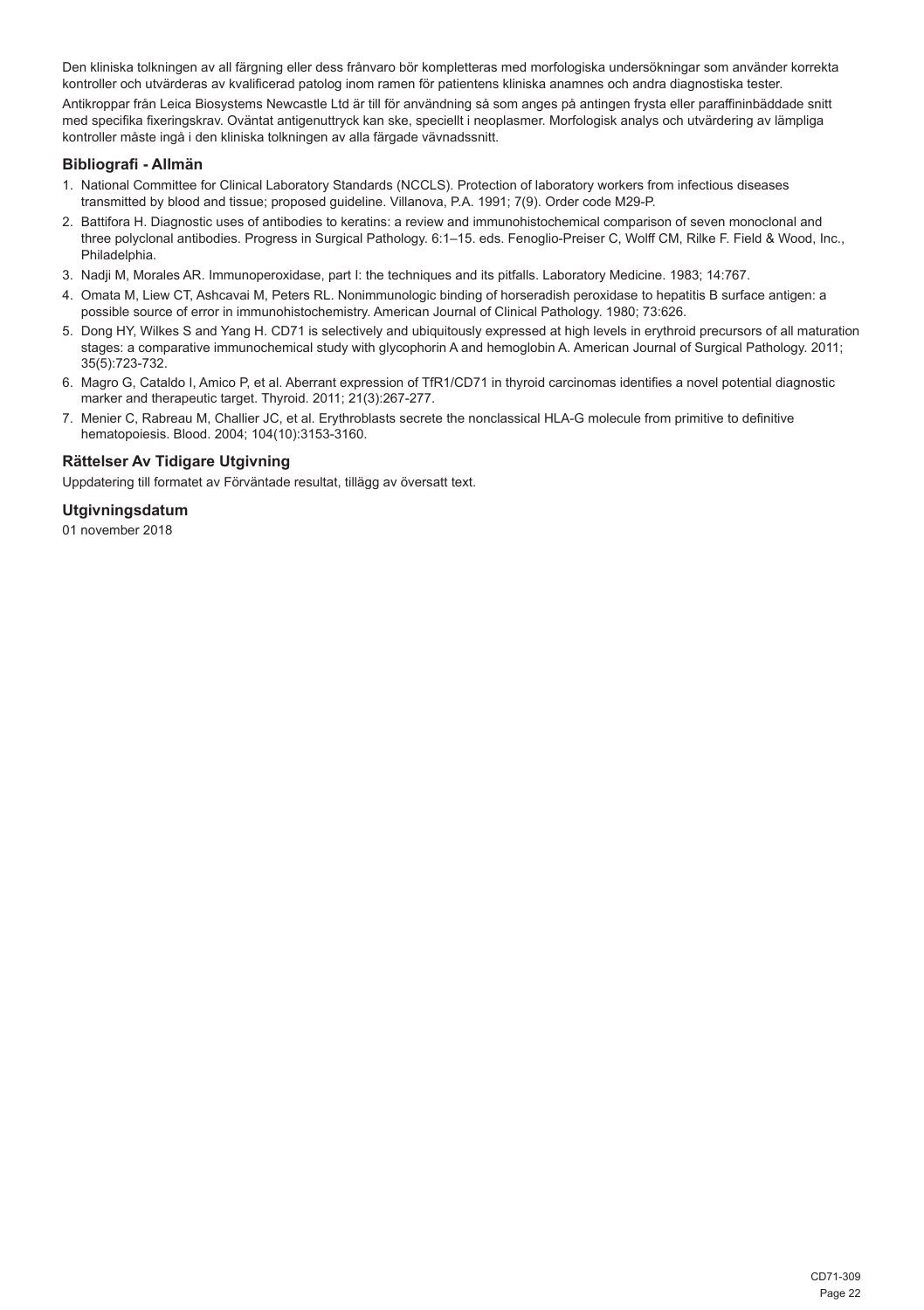## <span id="page-23-0"></span>**Υγρό μονοκλωνικό αντίσωμα ποντικού Novocastra™ CD71 Κωδικός είδους: NCL-L-CD71-309**

## **Χρήση Για Την Οποία Προορίζεται**

## *Για in vitro διαγνωστική χρήση*.

Το NCL-L-CD71-309 προορίζεται για την ποιοτική ταυτοποίηση με μικροσκοπία φωτός των μορίων της ανθρώπινης CD71 σε τομές παραφίνης. Η κλινική ερμηνεία οποιασδήποτε χρώσης ή της απουσίας της θα πρέπει να συμπληρώνεται με μορφολογικές μελέτες που χρησιμοποιούν σωστούς μάρτυρες και θα πρέπει να αξιολογείται στα πλαίσια του κλινικού ιστορικού του ασθενούς και άλλων διαγνωστικών εξετάσεων από ειδικευμένο παθολογοανατόμο.

## **Αρχή Της Διαδικασίας**

Οι τεχνικές ανοσοϊστοχημικής (IHC) χρώσης επιτρέπουν την οπτικοποίηση των αντιγόνων μέσω της διαδοχικής εφαρμογής ενός ειδικού αντισώματος στο αντιγόνο (πρωτοταγές αντίσωμα), ενός δευτεροταγούς αντισώματος στο πρωτοταγές αντίσωμα και ενός ενζυμικού συμπλόκου με χρωμογόνο υπόστρωμα με παρεμβαλλόμενα βήματα πλύσης. Η ενζυμική ενεργοποίηση του χρωμογόνου έχει ως αποτέλεσμα το σχηματισμό ενός ορατού προϊόντος αντίδρασης στη θέση του αντιγόνου. Το δείγμα μπορεί κατόπιν να υποβληθεί σε αντίχρωση και να καλυφθεί με καλυπτρίδα. Τα αποτελέσματα ερμηνεύονται με χρήση μικροσκοπίου φωτός και βοηθούν στη διαφορική διάγνωση παθοφυσιολογικών εξεργασιών, οι οποίες ενδέχεται ή όχι να σχετίζονται με ένα συγκεκριμένο αντιγόνο.

#### **Κλώνος**

10F11

### **Ανοσογόνο**

Προκαρυωτική ανασυνδυασμένη πρωτεΐνη που αντιστοιχεί σε μια περιοχή της αμινοτελικής ενδοκυτταρικής περιοχής του μορίου της ανθρώπινης CD71.

### **Ειδικότητα**

Μόριο της ανθρώπινης CD71, επίσης γνωστός ως υποδοχέας τρανσφερρίνης.

### **Σύνθεση Αντιδραστηρίου**

Το NCL-L-CD71-309 είναι ένα υγρό υπερκείμενο ιστοκαλλιέργειας που περιέχει αζίδιο του νατρίου ως συντηρητικό.

## **Τάξη Ig**

IgG2b

## **Ολική Συγκέντρωση Πρωτεΐνης**

Για την ολική συγκέντρωση πρωτεΐνης που είναι ειδική για την εκάστοτε παρτίδα, ανατρέξτε στην ετικέτα του φιαλιδίου. **Total Protein**

### **Συγκέντρωση Αντισώματος**

Μεγαλύτερη ή ίση με 42 mg/L, όπως προσδιορίζεται με ELISA. Για τη συγκέντρωση Ig που είναι ειδική για την εκάστοτε παρτίδα, ανατρέξτε στην ετικέτα του φιαλιδίου.

### **Συστάσεις Για Τη Χρήση**

Ανοσοϊστοχημεία σε παρασκευάσματα παραφίνης.

**Ανάκτηση επιτόπου επαγόμενη με θερμότητα (Heat Induced Epitope Retrieval, HIER):** Ακολουθήστε τις οδηγίες χρήσης του Novocastra Epitope Retrieval Solution pH 6.

**Προτεινόμενη διάλυση:** 1:80 επί 30 λεπτά σε 25 °C. Παρέχεται ως οδηγός και οι χρήστε θα πρέπει να καθορίζουν τις δικές τους διαλύσεις εργασίας.

**Απεικόνιση:** Παρακαλούμε ακολουθήστε τις οδηγίες χρήσης στο Novolink™ Polymer Detection Systems. Για περισσότερες πληροφορίες για το προϊόν ή για υποστήριξη, επικοινωνήστε με τον τοπικό διανομέα ή το περιφερειακό γραφείο της Leica Biosystems ή εναλλακτικά επισκεφθείτε τον ιστότοπο της Leica Biosystems, www.LeicaBiosystems.com

Η απόδοση του συγκεκριμένου αντισώματος θα πρέπει να επικυρωθεί όταν χρησιμοποιηθεί μαζί με άλλα μη αυτόματα συστήματα χρώσης ή αυτοματοποιημένες πλατφόρμες.

### **Φύλαξη Και Σταθερότητα**

Φυλάσσετε στους 2–8 °C. Μην καταψύχετε. Επαναφέρετε στους 2–8 °C αμέσως μετά τη χρήση. Μη χρησιμοποιείτε μετά την ημερομηνία λήξης που αναγράφεται στην ετικέτα του φιαλιδίου. Τυχόν συνθήκες φύλαξης διαφορετικές από εκείνες που καθορίζονται παραπάνω πρέπει να επαληθεύονται από το χρήστη.

### **Παρασκευή Δείγματος**

Το συνιστώμενο μονιμοποιητικό είναι ουδέτερο ρυθμιστικό διάλυμα φορμόλης 10% για τομές ιστού εγκλεισμένες σε παραφίνη.

### **Προειδοποιήσεις Και Προφυλάξεις**

Το αντιδραστήριο αυτό έχει παρασκευαστεί από το υπερκείμενο κυτταροκαλλιέργειας. Επειδή είναι βιολογικό προϊόν, θα πρέπει να δίνεται εύλογη προσοχή κατά το χειρισμό του.

Αυτό το αντιδραστήριο περιέχει αζίδιο του νατρίου. Δελτίο δεδομένων ασφαλείας υλικού διατίθεται κατόπιν αιτήματος ή από τη διεύθυνση www.LeicaBiosystems.com

Συμβουλευτείτε τους ομοσπονδιακούς, πολιτειακούς ή τοπικούς κανονισμούς για απόρριψη τυχόν δυνητικώς τοξικών συστατικών.

Ο χειρισμός δειγμάτων, πριν και μετά τη μονιμοποίηση, καθώς και όλων των υλικών που έχουν εκτεθεί σε αυτά, θα πρέπει να γίνεται ως εάν ήταν δυνητικά μετάδοσης λοίμωξης και η απόρριψή τους να πραγματοποιείται λαμβάνοντας τις σωστές προφυλάξεις.<sup>1</sup>Μην αναρροφάτε ποτέ με πιπέτα αντιδραστήρια με το στόμα και αποφύγετε την επαφή του δέρματος και των βλεννογόνων με αντιδραστήρια και δείγματα. Εάν τα αντιδραστήρια ή τα δείγματα έλθουν σε επαφή με ευαίσθητες περιοχές, πλύνετε με άφθονες ποσότητες νερού. Ζητήστε τη συμβουλή ιατρού.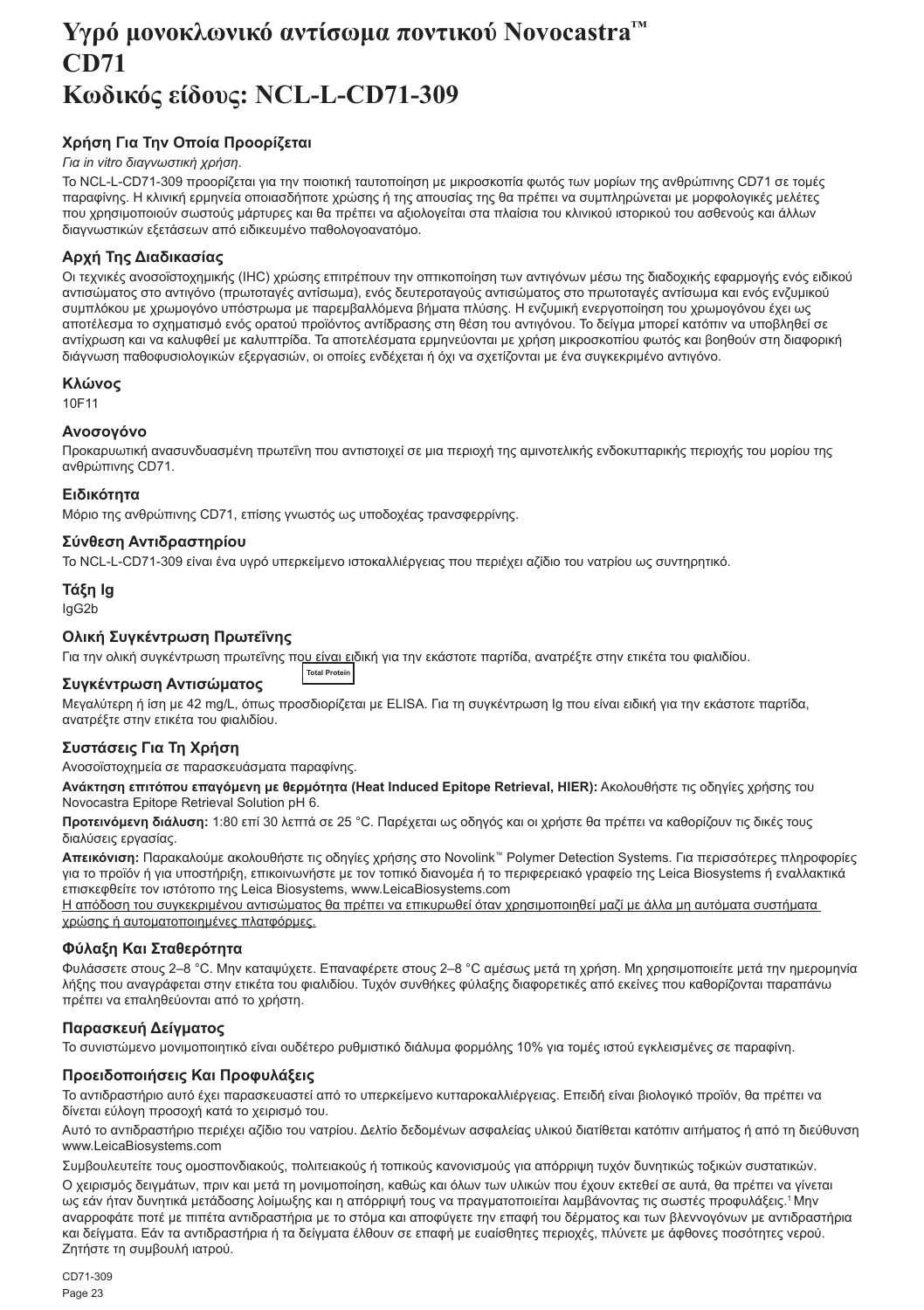Ελαχιστοποιήστε τη μικροβιακή μόλυνση των αντιδραστηρίων, διότι ενδέχεται να συμβεί αύξηση μη ειδικής χρώσης.

Χρόνοι ή θερμοκρασίες επώασης διαφορετικές από εκείνες που καθορίζονται ενδέχεται να δώσουν εσφαλμένα αποτελέσματα. Τυχόν τέτοιες μεταβολές πρέπει να επικυρώνονται από το χρήστη.

## **Ποιοτικός Έλεγχος**

Τυχόν διαφορές στην επεξεργασία των ιστών και τις τεχνικές διαδικασίες στο εργαστήριο του χρήστη ενδέχεται να προκαλέσουν σημαντική μεταβλητότητα στα αποτελέσματα, καθιστώντας αναγκαία την τακτική εκτέλεση εσωτερικών ελέγχων επιπλέον των ακόλουθων διαδικασιών.

Οι μάρτυρες θα πρέπει να είναι φρέσκα δείγματα νεκροψίας/βιοψίας/χειρουργικά δείγματα, τα οποία είναι μονιμοποιημένα σε φορμόλη, επεξεργασμένα και εγκλεισμένα σε κηρό παραφίνης, το συντομότερο δυνατό με τον ίδιο τρόπο με το(α) δείγμα(τα) του ασθενούς.

## **Θετικός Μάρτυρας Ιστού**

Χρησιμοποιείται για να υποδεικνύει σωστά παρασκευασμένους ιστούς και σωστές τεχνικές χρώσης.

Θα πρέπει να περιλαμβάνεται ένας θετικός μάρτυρας ιστού για κάθε σύνολο συνθηκών εξέτασης σε κάθε εκτέλεση χρώσης.

Ένας ιστός με ασθενή θετική χρώση είναι πιο κατάλληλος από έναν ιστό με ισχυρή θετική χρώση για βέλτιστο έλεγχο ποιότητας και για την ανίχνευση πολύ μικρών επιπέδων τυχόν αποδόμησης των αντιδραστηρίων.<sup>2</sup>

Συνιστώμενος ιστός θετικού μάρτυρα είναι οι αμυγδαλές.

Εάν ο θετικός μάρτυρας ιστού δεν παρουσιάζει θετική χρώση, τα αποτελέσματα με τα δείγματα της εξέτασης θα πρέπει να θεωρούνται άκυρα.

## **Αρνητικός Μάρτυρας Ιστού**

Θα πρέπει να εξετάζεται μετά τον θετικό μάρτυρα ιστού για την επαλήθευση της ειδικότητας της επισήμανσης του αντιγόνου-στόχου από το πρωτοταγές αντίσωμα.

Συνιστώμενος ιστός αρνητικού μάρτυρα είναι η γλώσσα.

Εναλλακτικά, η ποικιλία διαφόρων κυτταρικών τύπων που υπάρχουν στις περισσότερες τομές ιστών παρέχει συχνά θέσεις αρνητικού μάρτυρα, αλλά αυτό πρέπει να επαληθεύεται από το χρήστη.

Μη ειδική χρώση, εάν υπάρχει, έχει συνήθως διάχυτη εμφάνιση. Ενδέχεται επίσης να παρατηρηθεί σποραδική χρώση του συνδετικού ιστού σε τομές από ιστούς που έχουν μονιμοποιηθεί με υπερβολική ποσότητα φορμόλης. Χρησιμοποιείτε άθικτα κύτταρα για την ερμηνεία των αποτελεσμάτων της χρώσης. Νεκρωτικά ή εκφυλισμένα κύτταρα παρουσιάζουν συχνά μη ειδική χρώση.<sup>3</sup> Ενδέχεται να παρατηρηθούν ψευδώς θετικά αποτελέσματα λόγω μη ανοσολογικής δέσμευσης των πρωτεϊνών ή των προϊόντων αντίδρασης του υποστρώματος. Ενδέχεται επίσης να προκληθούν από ενδογενή ένζυμα, όπως η ψευδοϋπεροξειδάση (ερυθροκύτταρα), η ενδογενής υπεροξειδάση (κυτόχρωμα C) ή η ενδογενής βιοτίνη (π.χ. ήπαρ, μαστός, εγκέφαλος, νεφρός) ανάλογα με τον τύπο ανοσοχρώσης που χρησιμοποιείται. Για τη διαφοροποίηση της ενδογενούς ενζυμικής δραστικότητας ή της μη ειδικής δέσμευσης των ενζύμων από ειδική ανοσοαντιδραστικότητα, είναι δυνατό να χρωματιστούν αποκλειστικά επιπλέον ιστοί ασθενών με χρωμογόνο υποστρώματος ή ενζυμικά σύμπλοκα (αβιδίνη-βιοτίνη, στρεπταβιδίνη, σημασμένο πολυμερές) και υπόστρωμα-χρωμογόνο, αντίστοιχα. Εάν παρουσιαστεί ειδική χρώση στον αρνητικό μάρτυρα ιστού, τα αποτελέσματα με τα δείγματα ασθενούς θα πρέπει να θεωρούνται άκυρα.

### **Αρνητικός Μάρτυρας Αντιδραστηρίου**

Χρησιμοποιείτε έναν μη ειδικό αρνητικό μάρτυρα αντιδραστηρίου αντί του πρωτοταγούς αντισώματος με μια τομή κάθε δείγματος ασθενούς για την αξιολόγηση μη ειδικής χρώσης και για να επιτρέπεται καλύτερη ερμηνεία της ειδικής χρώσης στη θέση του αντιγόνου.

## **Ιστός Ασθενούς**

Εξετάστε τελευταία τα δείγματα ασθενούς που έχουν χρωματιστεί με το NCL-L-CD71-309. Η ένταση της θετικής χρώσης θα πρέπει να εκτιμάται στα πλαίσια τυχόν μη ειδικής χρώσης υποβάθρου του αρνητικού μάρτυρα αντιδραστηρίου. Όπως συμβαίνει με οποιαδήποτε ανοσοϊστοχημική εξέταση, ένα αρνητικό αποτέλεσμα σημαίνει ότι το αντιγόνο δεν ανιχνεύτηκε, όχι ότι το αντιγόνο δεν υπήρχε στα κύτταρα/στον ιστό που εξετάστηκε. Εάν είναι απαραίτητο, χρησιμοποιήστε μια σειρά αντισωμάτων για την αναγνώριση ψευδώς αρνητικών αντιδράσεων.

### **Αναμενόμενα Αποτελέσματα**

### Φυσιολογικοί ιστοί

Ο κλώνος 10F11 ανίχνευσε την πρωτεΐνη CD71 στο κυτταρόπλασμα (κοκκιώδες) και στη μεμβράνη των πρόδρομων κυττάρων της ερυθράς σειράς στον μυελό των οστών, των επιθηλιακών κυττάρων του ειλεού, του τυφλού εντέρου, του κόλου, του ορθού, του ενδομητρίου, των σαλπίγγων και του στομάχου. Χρώση παρατηρήθηκε επίσης στα εξωκρινή κύτταρα του παγκρέατος, στα φλοιώδη κύτταρα των επινεφριδίων, στα περιφερικά νεφρικά σωληνάρια, στα πυραμιδικά κύτταρα εντός του εγκεφαλικού φλοιού, στα κύτταρα του Purkinje και στα αιμοφόρα αγγεία της παρεγκεφαλίδας, στα αιμοφόρα αγγεία των βασικών γαγγλίων και στους νευρώνες στον ιππόκαμπο. Προκάλεσε επίσης χρώση στους καρδιακούς μύες, του σκελετικούς μύες, τα βλαστικά κέντρα των αμυγδαλών, στα ηπατοκύτταρα, στις τροφοβλάστες του πλακούντα, στα κυψελιδικά μακροφάγα και στους πόρους εντός της παρωτίδας. Χρώση παρατηρήθηκε επίσης σε ένα ποσοστό λεμφοειδών κυττάρων στον σπλήνα και στα μακροφάγα των λεμφαδένων. (Συνολικός αριθμός φυσιολογικών περιστατικών που αξιολογήθηκαν = 56).

### Ανώμαλη ιστού

Ο κλώνος 10F11 προκάλεσε χρώση σε 4/4 ηπατικούς όγκους (στους οποίους συγκαταλέγονταν 2/2 ηπατοκυτταρικά καρκινώματα, 1/1 χολλαγγειοκαρκινώμα και 1/1 μεταστατικό καρκίνωμα), 4/4 όγκους των ωοθηκών (στους οποίους συγκαταλέγονταν 1/1 κακοήθης όγκος βλαστικών κυττάρων, 1/1 ορώδες κυσταδενοκαρκίνωμα, 1/1 διαυγοκυτταρικό καρκίνωμα και 1/1 διηθητικό ακανθοκυτταρικό καρκίνωμα), 3/4 όγκους των πνευμόνων (στους οποίους συγκαταλέγονταν 1/1 μη μικροκυτταρικό καρκίνωμα, 1/1 ακανθοκυτταρικό καρκίνωμα και 1/1 μεγαλοκυτταρικό καρκίνωμα και 0/1 αδενοκαρκίνωμα), 2/4 θηλώδη καρκινώματα του θυρεοειδούς, 2/2 διηθητικά πορογενή καρκινώματα του μαστού, 2/2 γαστρικά αδενοκαρκινώματα, 2/2 ακανθοκυτταρικά καρκινώματα της γλώσσας, 2/2 ακανθοκυτταρικά καρκινώματα του οισοφάγου, 2/2 ακανθοκυτταρικά καρκινώματα του τραχήλου της μήτρας, 2/2 σεμινώματα, 2/2 αδενοκαρκινώματα του κόλου, 2/2 αδενοκαρκινώματα του ορθού, 1/2 όγκους του εγκεφάλου (στους οποίους συγκαταλέγονταν 1/1 θήλωμα χοριοειδούς πλέγματος και 0/1 αναπλαστικό αστροκύττωμα), 1/2 μεταστατικούς όγκους άγνωστης προέλευσης, 1/2 καρκινώματα νεφρικών κυττάρων, 1/2 όγκους του δέρματος (στους οποίους συγκαταλέγονταν 1/1 ακανθοκυτταρικό καρκίνωμα και 0/1 δερματοϊνοσάρκωμα) και 1/1 ακανθοκυτταρικό καρκίνωμα του λάρυγγα. Δεν παρατηρήθηκε χρώση σε όγκους του θύμου (0/1) και σε όγκους μαλακών μορίων (0/2). (Συνολικός αριθμός περιστατικών όγκων που αξιολογήθηκαν = 44).

**Το NCL-L-CD71-309 συνιστάται για την ανίχνευση της πρωτεΐνης CD71 σε φυσιολογικό και νεοπλασματικό ιστό, ως συμπλήρωμα της συμβατικής ιστοπαθολογίας χρησιμοποιώντας μη ανοσολογικές ιστοχημικές χρώσεις.**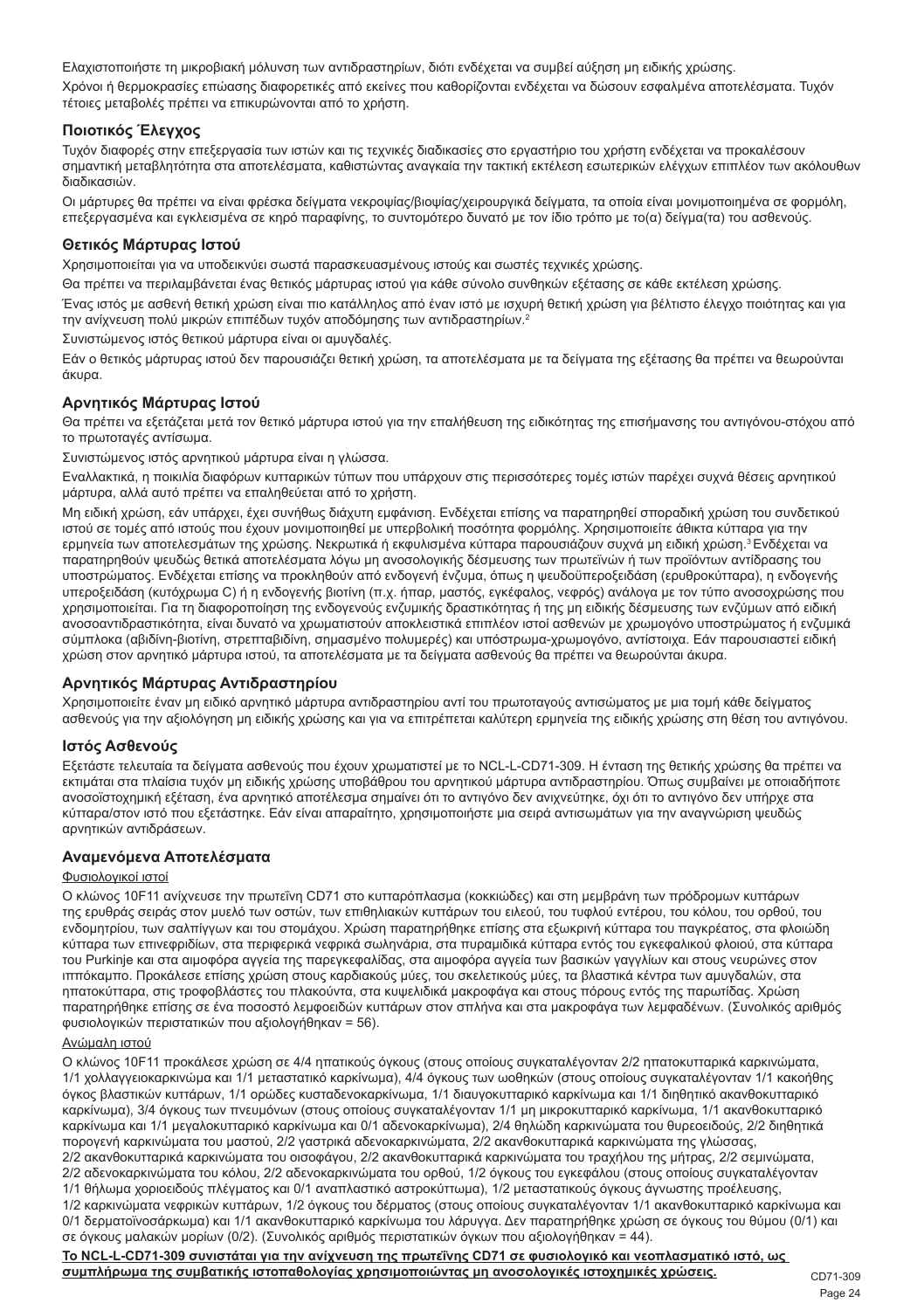## **Γενικοί Περιορισμοί**

Η ανοσοϊστοχημεία είναι μια διαγνωστική διεργασία πολλαπλών βημάτων, η οποία αποτελείται από ειδικευμένη εκπαίδευση στην επιλογή των κατάλληλων αντιδραστηρίων, επιλογή ιστού, μονιμοποίηση και επεξεργασία, προετοιμασία της πλάκας IHC και ερμηνεία των αποτελεσμάτων της χρώσης.

Η χρώση του ιστού εξαρτάται από το χειρισμό και την επεξεργασία του ιστού πριν από τη χρώση. Τυχόν εσφαλμένη μονιμοποίηση, κατάψυξη, απόψυξη, πλύση, στέγνωμα, θέρμανση, τομή ή μόλυνση με άλλους ιστούς ή υγρά ενδέχεται να παράγει μορφώματα, παγίδευση αντισώματος ή ψευδώς αρνητικά αποτελέσματα. Τυχόν ασυνεπή αποτελέσματα ενδέχεται να οφείλονται σε παραλλαγές των μεθόδων μονιμοποίησης και εγκλεισμού ή σε εγγενείς ανωμαλίες εντός του ιστού.<sup>4</sup>

Τυχόν υπερβολική ή ατελής αντίχρωση ενδέχεται να διακυβεύσει τη σωστή ερμηνεία των αποτελεσμάτων.

Η κλινική ερμηνεία οποιασδήποτε χρώσης ή της απουσίας της θα πρέπει να συμπληρώνεται με μορφολογικές μελέτες που χρησιμοποιούν σωστούς μάρτυρες και θα πρέπει να αξιολογείται στα πλαίσια του κλινικού ιστορικού του ασθενούς και άλλων διαγνωστικών εξετάσεων από ειδικευμένο παθολογοανατόμο.

Τα αντισώματα που παρέχονται από την Leica Biosystems Newcastle Ltd προορίζονται για χρήση, όπως υποδεικνύεται, είτε σε κατεψυγμένες είτε σε εγκλεισμένες σε παραφίνη τομές, με ειδικές απαιτήσεις μονιμοποίησης. Ενδέχεται να παρουσιαστεί μη αναμενόμενη έκφραση αντιγόνου, ειδικά σε νεοπλάσματα. Η κλινική ερμηνεία οποιασδήποτε χρωματισμένης τομής ιστού πρέπει να περιλαμβάνει μορφολογική ανάλυση και την αξιολόγηση των κατάλληλων μαρτύρων.

### **Βιβλιογραφία - Γενική**

- 1. National Committee for Clinical Laboratory Standards (NCCLS). Protection of laboratory workers from infectious diseases transmitted by blood and tissue; proposed guideline. Villanova, P.A. 1991; 7(9). Order code M29-P.
- 2. Battifora H. Diagnostic uses of antibodies to keratins: a review and immunohistochemical comparison of seven monoclonal and three polyclonal antibodies. Progress in Surgical Pathology. 6:1–15. eds. Fenoglio-Preiser C, Wolff CM, Rilke F. Field & Wood, Inc., Philadelphia.
- 3. Nadji M, Morales AR. Immunoperoxidase, part I: the techniques and pitfalls. Laboratory Medicine. 1983; 14:767.
- 4. Omata M, Liew CT, Ashcavai M, Peters RL. Nonimmunologic binding of horseradish peroxidase to hepatitis B surface antigen: a possible source of error in immunohistochemistry. American Journal of Clinical Pathology. 1980; 73:626.
- 5. Dong HY, Wilkes S and Yang H. CD71 is selectively and ubiquitously expressed at high levels in erythroid precursors of all maturation stages: a comparative immunochemical study with glycophorin A and hemoglobin A. American Journal of Surgical Pathology. 2011; 35(5):723-732.
- 6. Magro G, Cataldo I, Amico P, et al. Aberrant expression of TfR1/CD71 in thyroid carcinomas identifies a novel potential diagnostic marker and therapeutic target. Thyroid. 2011; 21(3):267-277.
- 7. Menier C, Rabreau M, Challier JC, et al. Erythroblasts secrete the nonclassical HLA-G molecule from primitive to definitive hematopoiesis. Blood. 2004; 104(10):3153-3160.

## **Τροποποιήσεις Στην Προηγούμενη Έκδοση**

Ενημέρωση μορφοποίησης των αναμενόμενων αποτελεσμάτων, προσθήκη μεταφρασμένου κειμένου.

## **Ημερομηνία Έκδοσης**

01 Νοεμβρίου 2018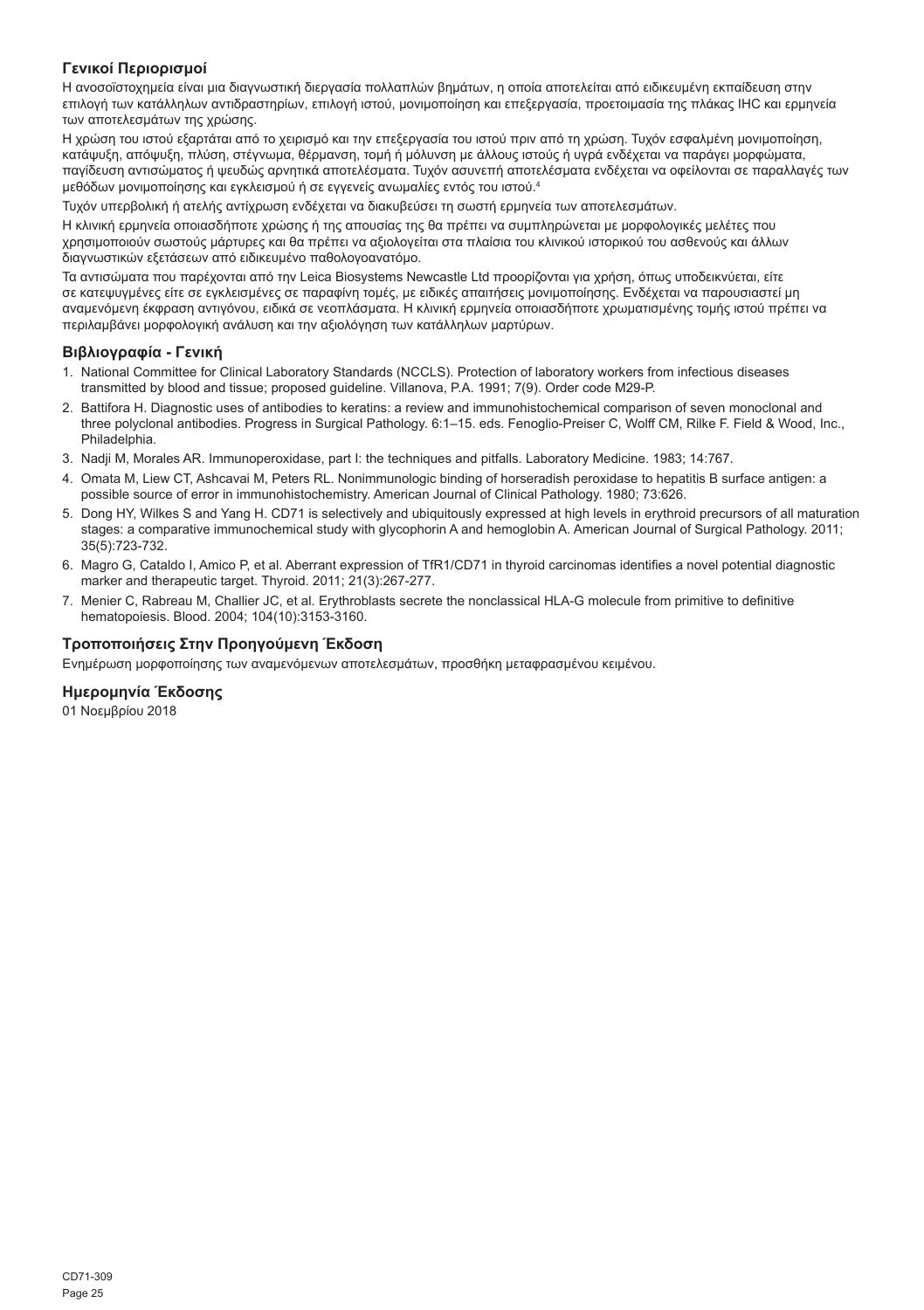## <span id="page-26-0"></span>**Novocastra™ flydende monoklonalt muse-antistof CD71 Produktkode: NCL-L-CD71-309**

## **Tilsigtet Anvendelse**

#### *Til in vitro diagnostisk anvendelse*.

NCL-L-CD71-309 er beregnet til kvalitativ identifikation med lysmikroskopi af humane CD71 molekyler i paraffinsnit. Klinisk fortolkning af farvning eller mangel derpå skal suppleres med morfologiske undersøgelser under anvendelse af passende kontroller og bør evalueres i sammenhæng med patientens kliniske historie og andre diagnostiske tests af en kvalificeret patolog.

## **Procedureprincip**

Immunhistokemiske (IHC) farvningsteknikker muliggør visualisering af antigener via sekventiel tilsætning af et specifikt antistof mod antigenet (primært antistof), et sekundært antistof mod det primære antistof og et enzym kompleksbundet til et kromogent substrat med indskudte vasketrin. Den enzymatiske aktivering af kromogenet resulterer i et synligt reaktionsprodukt på antigenstedet. Prøven kan derefter kontrastfarves og dækkes med et dækglas. Resultaterne fortolkes ved anvendelse af et lysmikroskop og medvirker til differentiel diagnose af patofysiologiske processer, som muligvis kan være associeret med et bestemt antigen.

## **Klon**

10F11

### **Immunogen**

Prokaryotisk rekombinant protein, der svarer til en region i det N-terminale intracellulære domæne af det humane CD71-molekyle.

#### **Specificitet**

Humant CD71-molekyle kaldes også transferrinreceptor.

#### **Reagenssammensætning**

NCL-L-CD71-309 er en flydende vævskultursupernatant indeholdende natriumazid som konserveringsmiddel.

#### **Ig-klasse**

IgG2b

## **Totalproteinkoncentration Total Protein**

Se etiketten på hætteflasken for lotspecifik totalproteinkoncentration.

### **Antistofkoncentration**

Større end eller lig med 42 mg/l som bestemt med ELISA. Se etiketten på hætteflasken for lotspecifik Ig-koncentration.

## **Anbefalinger Vedrørende Anvendelse**

Immunhistokemi på paraffinsnit.

**Varmeinduceret epitopdemaskering (Heat Induced Epitope Retrieval, HIER):** Følg venligst brugsanvisningen til Novocastra Epitope Retrieval Solution pH 6.

**Foreslået fortynding:** 1:80 ved 30 minutter ved 25 °C. Disse retningslinjer er vejledende, og brugeren bør selv bestemme egne optimale brugsopløsninger.

**Visualisering:** Følg venligst vejledningen i Novolink™ Polymer Detection Systems. Yderligere produktinformation og support fås ved henvendelse til lokal forhandler eller Leica Biosystems regionskontor - samt på vores hjemmeside: www.LeicaBiosystems.com Dette antistofs funktion bør valideres, når det anvendes med andre manuelle farvningssystemer eller automatiserede platforme.

### **Opbevaring Og Holdbarhed**

Opbevares ved 2–8 °C. Må ikke fryses. Sættes tilbage til 2–8 °C umiddelbart efter brug. Må ikke anvendes efter udløbsdatoen angivet på hætteflaskens etikette. Andre opbevaringsbetingelser end de ovenfor angivne skal verificeres af brugeren.

### **Prøveklargøring**

Det anbefalede fiksativ er 10% neutralbufferjusteret formalin til paraffinindstøbte vævssnit.

### **Advarsler Og Forholdsregler**

Dette reagens er fremstillet ud fra supernatanten af en cellekultur. Da det er et biologisk produkt, skal der tages fornuftige sikkerhedsforanstaltninger ved dets håndtering.

Denne reagens indeholder natriumazid. Et datablad for materialesikkerhed kan fås efter anmodning eller er tilgængeligt på www.LeicaBiosystems.com

Konsulter landsdækkende og lokale love og regler vedrørende bortskaffelse af alle potentielt toksiske komponenter.

Prøver skal før og efter fiksering, lige som alle materialer eksponeret mod prøverne, håndteres som potentielt smittefarlige og bortskaffes under iagttagelse af passende forholdsregler.<sup>1</sup> Pipetter aldrig reagenser med munden og undgå, at reagenser og prøver kommer i kontakt med huden eller slimhinder. Hvis reagenser eller prøver kommer i kontakt med følsomme områder, skal der skylles efter med rigelige mængder vand. Søg læge.

Minimer mikrobiel kontaminering af reagenserne, da der ellers kan forekomme øget uspecifik farvning.

Inkubationstider eller -temperaturer andre end de specificerede kan give fejlagtige resultater. Alle sådanne ændringer skal valideres af brugeren.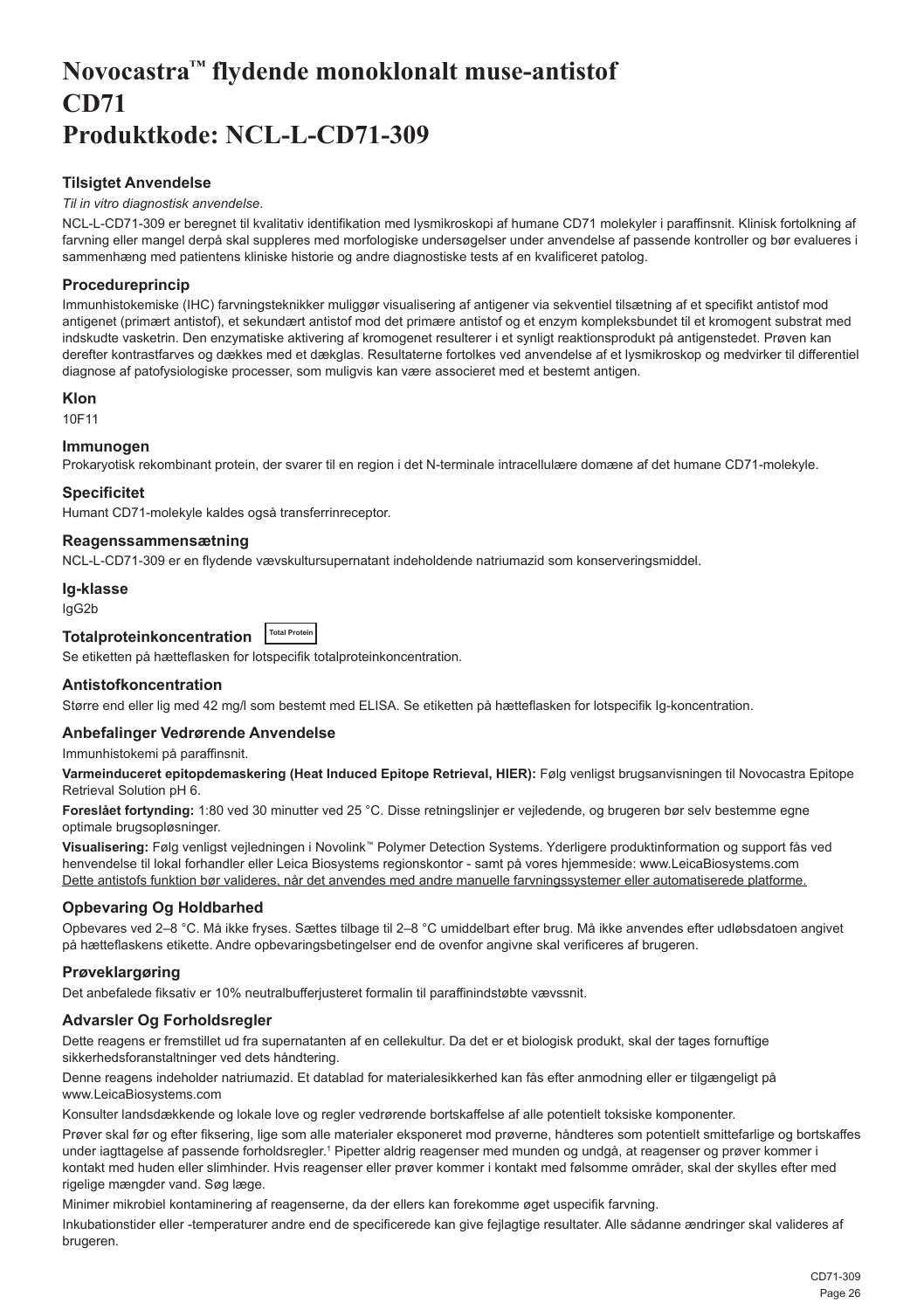## **Kvalitetskontrol**

Forskelle i behandlingen af væv og forskelle i tekniske procedurer i brugerens laboratorium kan frembringe betydeligt varierende resultater og nødvendiggøre regelmæssig udførelse af kontroller på stedet ud over nedenstående procedurer.

Kontrollerne skal være friske autopsier/biopsier/kirurgiske prøver fikseret i formalin og behandlet og indstøbt i paraffin så hurtigt som muligt på samme måde som patientprøver.

## **Positiv Vævskontrol**

Anvendes til påvisning af, at vævet er fremstillet korrekt, og at der er anvendt korrekte farvningsteknikker.

Der bør inkluderes en positiv vævskontrol for hvert sæt testbetingelser i hver farvekørsel.

Svagt positivt farvet væv er mere egnet end kraftigt positivt farvet væv til optimal kvalitetskontrol og påvisning af små niveauer af reagensnedbrydning.<sup>2</sup>

Anbefalet væv til positiv kontrol er tonsil.

Hvis den positive vævskontrol ikke udviser positiv farvning, skal resultater af testprøverne kasseres.

## **Negativ Vævskontrol**

Skal undersøges efter den positive vævskontrol for at sikre, at det primære antistof mærker målantigenet specifikt.

Anbefalet væv til negativ kontrol er tungen.

Alternativt frembyder de mange forskellige celletyper, der er til stede i de fleste vævssnit, ofte negative kontrolsteder, men dette skal verificeres af brugeren.

Uspecifik farvning har, hvis til stede, ofte et diffust udseende. Sporadisk farvning af bindevæv kan ligeledes observeres i vævssnit af væv, der er fikseret for kraftigt i formalin. Anvend intakte celler til fortolkning af farvningsresultaterne. Nekrotiske eller degenererede celler farves ofte mere uspecifikt.<sup>3</sup> Der kan eventuelt ses falske positive resultater, der skyldes non-immunologisk binding af proteiner eller substratreaktionsprodukter. Dette kan ligeledes skyldes endogene enzymer, såsom pseudoperoxidase (erytrocytter), endogen peroxidase (cytochrom C) eller endogent biotin (f.eks. lever, bryst, hjerne, nyre) afhængigt af den anvendte type immunfarve. For at differentiere mellem endogen enzymaktivitet eller uspecifik enzymbinding og specifik immunreaktivitet kan yderligere patientvæv eventuelt farves udelukkende med henholdsvis substratkromogen eller enzymkomplekser (avidin-biotin, streptavidin, mærket polymer) og substratkromogen. Hvis der optræder specifik farvning i den negative vævskontrol, skal resultaterne af patientprøverne kasseres.

## **Negativ Reagenskontrol**

Anvend en uspecifik negativ reagenskontrol i stedet for det primære antistof på et vævssnit af hver patientprøve for at vurdere uspecifik farvning og muliggøre bedre fortolkning af specifik farvning på antigenstedet.

#### **Patientvæv**

Eksaminer patientprøver farvet med NCL-L-CD71-309 sidst. Intensiteten af positiv farvning bør vurderes i sammenhæng med eventuel uspecifik baggrundsfarvning af den negative reagenskontrol. Som med alle immunhistokemiske tests betyder et negativt resultat, at antigenet ikke blev påvist. Ikke at antigenet var fraværende i de analyserede celler eller det analyserede væv. Om nødvendigt anvendes et panel af antistoffer til identifikation af falske negative reaktioner.

### **Forventede Resultater**

#### Normalt væv

Klon 10F11 påviste CD71-proteinet i cytoplasmaet (granulært) og på membranen af erytroide forstadieceller i knoglemarv, epitelceller i ileum, cecum, colon, rectum, endometrium, tubae uterinae og maven. Der blev endvidere observeret farvning i eksokrine celler i pancreas, kortikale celler i binyrer, renale distale tubuli, pyramideceller i den cerebrale cortex, Purkinje-celler og blodkar i cerebellum, basale gangliablodkar og neuroner i hippocampus. Der sås endvidere farvning af hjertemuskel, skeletmuskulatur, kimcentrum i tonsil, hepatocytter, trofoblaster i placenta, alveolære makrofager og kanaler i parotis. Farvning blev også observeret i en procentdel af lymfoide celler i milt og lymfeknudemakrofager. (Samlet antal normale tilfælde, der blev evalueret = 56).

#### Abnormt væv

Klon 10F11 farvede 4/4 levertumorer (inklusive 2/2 hepatocellulære karcinomer, 1/1 cholangiokarcinom og 1/1 metastatisk karcinom), 4/4 ovarietumorer (inklusive 1/1 malign kimcelletumor, 1/1 serøst cystadenokarcinom, 1/1 clear-cellekarcinom og 1/1 invasivt placecellekarcinom), 3/4 lungetumorer (inklusive 1/1 ikke-småcellet karcinom, 1/1 pladecellekarcinom, 1/1 storcellekarcinom og 0/1 adenokarcinom), 2/4 papillære karcinomer i thyroidea, 2/2 infiltrerende karcinomer i brystkanaler, 2/2 gastriske adenokarcinomer, 2/2 pladecellekarcinomer i tungen, 2/2 pladecellekarcinomer i øsofagus, 2/2 cervikale pladecellekarcinomer, 2/2 seminomer, 2/2 adenokarcinomer i colon, 2/2 rektale adenokarcinomer, 1/2 hjernetumorer (inklusive 1/1 papillom i plexus choroideus og 0/1 anaplastisk astrocytom), 1/2 metastatiske tumorer af ukendt oprindelse, 1/2 renalcellekarcinom, 1/2 hudtumorer (inklusive 1/1 pladecellekarcinom og 0/1 dermatofibrosarkom) og 1/1 laryngeale pladecellekarcinomer. Der blev ikke observeret farvning i thymustumorer (0/1) og tumorer i bløddele (0/2). (Samlet antal tumortilfælde, der blev evalueret = 44).

**NCL-L-CD71-309 anbefales til påvisning af CD71 protein i normale og neoplastiske væv, som et hjælpemiddel til traditionel histopatologi ved brug af ikke-immunologiske histokemiske farvninger.**

### **Generelle Begrænsninger**

Immunhistokemi er en diagnostisk proces bestående af mange trin, der omfatter specialiseret uddannelse i valg af passende reagenser, vævsselektion, -fiksering og -behandling samt fremstilling af IHC-objektglas og fortolkning af farvningsresultaterne.

Vævsfarvning er afhængig af håndteringen og behandlingen af vævet inden farvning. Forkert fiksering, frysning, optøning, vask, tørring, opvarmning, sektionering eller kontaminering med andet væv eller andre væsker kan frembringe artefakter, indfangning af antistof eller falske negative resultater. Inkonsistente resultater kan skyldes variationer i fikserings- og indstøbningsmetoder eller irregulariteter indeholdt i vævet.<sup>4</sup>

For kraftig eller ukomplet kontrastfarvning kan gøre korrekt fortolkning af resultaterne vanskelig.

Klinisk fortolkning af farvning eller mangel derpå skal suppleres med morfologiske undersøgelser under anvendelse af passende kontroller og bør evalueres i sammenhæng med patientens kliniske historie og andre diagnostiske tests af en kvalificeret patolog.

Antistoffer fra Leica Biosystems Newcastle Ltd er som angivet beregnet til anvendelse på enten frosne eller paraffinindstøbte vævssnit med specifikke krav til fiksering. Der kan forekomme uventet antigenekspression, navnlig i neoplasmer. Den kliniske fortolkning af alle farvede vævssnit skal indbefatte morfologisk analyse og evaluering af passende kontroller.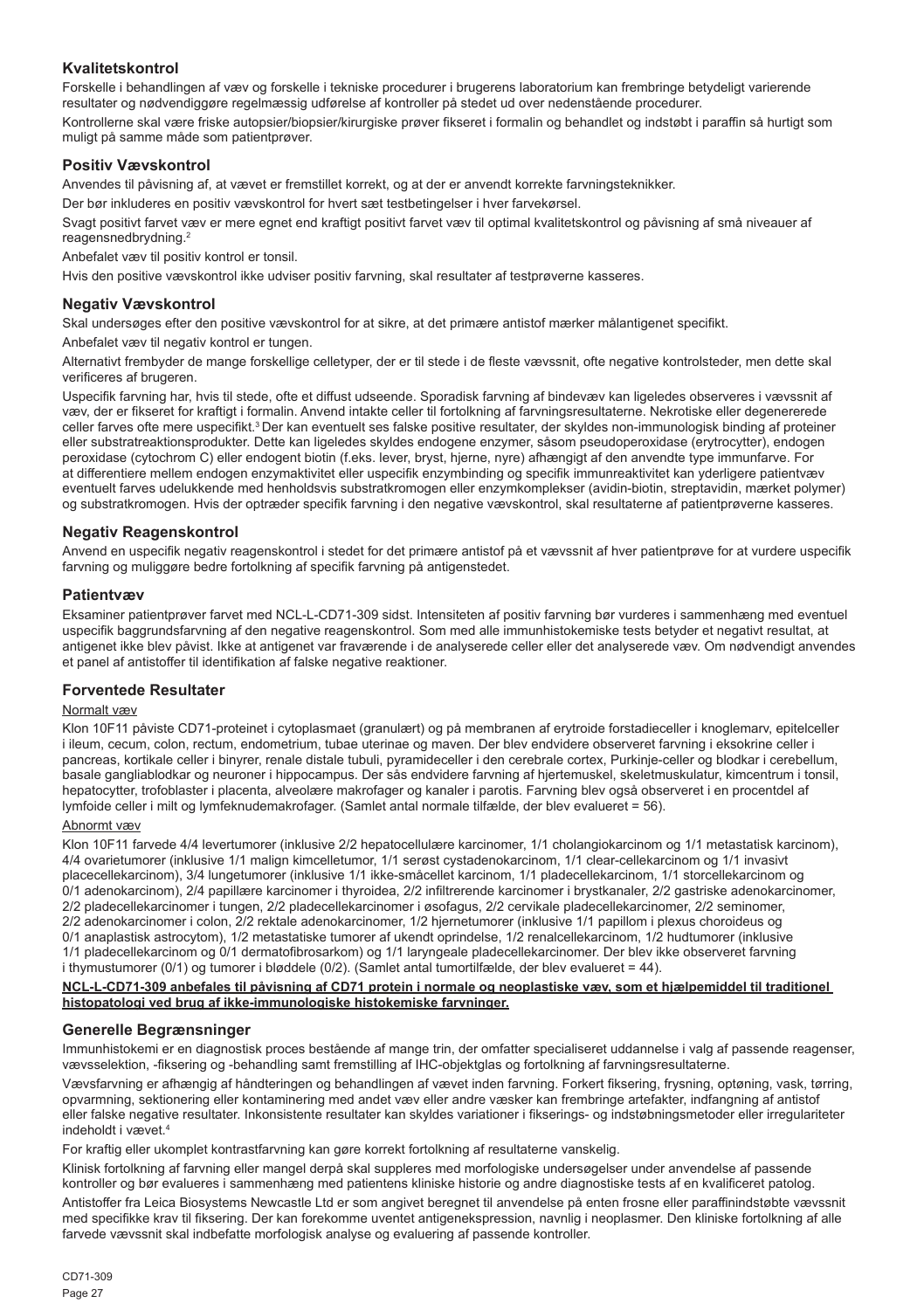## **Bibliografi - Generelt**

- 1. National Committee for Clinical Laboratory Standards (NCCLS). Protection of laboratory workers from infectious diseases transmitted by blood and tissue; proposed guideline. Villanova, P.A. 1991;7(9). Order code M29-P.
- 2. Battifora H. Diagnostic uses of antibodies to keratins: a review and immunohistochemical comparison of seven monoclonal and three polyclonal antibodies. Progress in Surgical Pathology. 6:1–15. eds. Fenoglio-Preiser C, Wolff CM, Rilke F. Field & Wood, Inc., Philadelphia.
- 3. Nadji M, Morales AR. Immunoperoxidase, part I: the techniques and pitfalls. Laboratory Medicine. 1983; 14:767.
- 4. Omata M, Liew CT, Ashcavai M, Peters RL. Nonimmunologic binding of horseradish peroxidase to hepatitis B surface antigen: a possible source of error in immunohistochemistry. American Journal of Clinical Pathology. 1980; 73:626.
- 5. Dong HY, Wilkes S and Yang H. CD71 is selectively and ubiquitously expressed at high levels in erythroid precursors of all maturation stages: a comparative immunochemical study with glycophorin A and hemoglobin A. American Journal of Surgical Pathology. 2011; 35(5):723-732.
- 6. Magro G, Cataldo I, Amico P, et al. Aberrant expression of TfR1/CD71 in thyroid carcinomas identifies a novel potential diagnostic marker and therapeutic target. Thyroid. 2011; 21(3):267-277.
- 7. Menier C, Rabreau M, Challier JC, et al. Erythroblasts secrete the nonclassical HLA-G molecule from primitive to definitive hematopoiesis. Blood. 2004; 104(10):3153-3160.

## **Rettelser Til Tidligere Udgave**

Opdater til formatet Forventede Resultater. Tilføjelse af oversat tekst.

## **Udgivelsesdato**

01 november 2018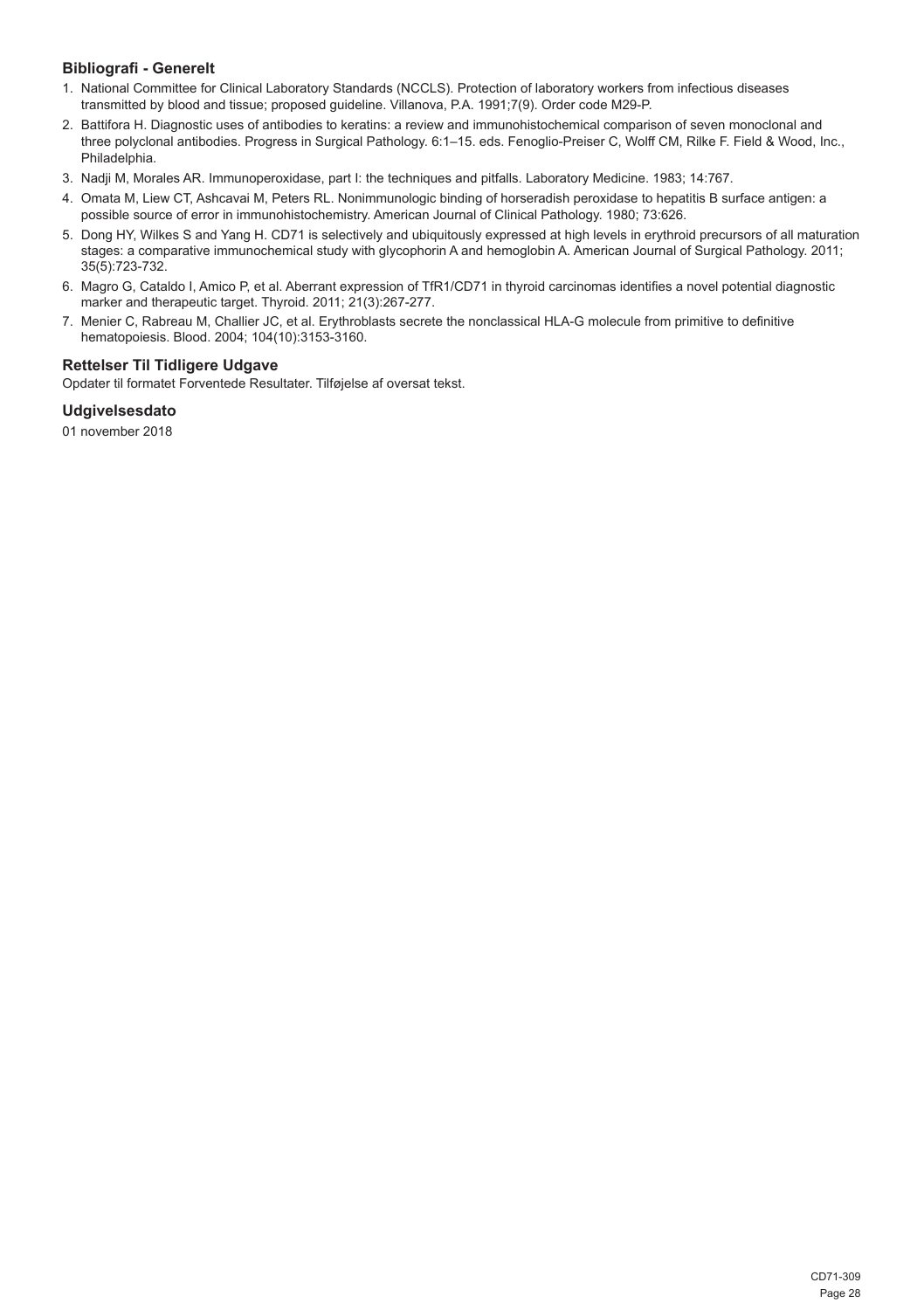# <span id="page-29-0"></span>**Novocastra™ vloeibaar monoklonaal muisantilichaam CD71**

## **Productcode: NCL-L-CD71-309**

## **Beoogd Gebruik**

#### *Voor gebruik bij in-vitro-diagnostiek.*

NCL-L-CD71-309 is bedoeld voor de kwalitatieve identificatie, met behulp van lichtmicroscopie, van humane CD71-moleculen in paraffinecoupes. De klinische interpretatie van iedere kleuring of de afwezigheid ervan moet worden aangevuld met morfologisch onderzoek en goede controles. De interpretatie moet worden geëvalueerd door een vakkundige patholoog binnen de context van de klinische geschiedenis van de patiënt en eventueel ander diagnostisch onderzoek.

### **Beginsel van de Procedure**

Immunohistochemische (IHC) kleuringstechnieken maken de visualisatie van antigenen mogelijk via de sequentiële toepassing van een specifiek antilichaam naar het antigen (primaire antilichaam), het secundaire antilichaam naar het primaire antilichaam en een enzymcomplex met een chromogeen substraat met ingevoegde wasstappen. De enzymatische activering van de chromogeenresultaten in een zichtbaar reactieproduct op de antigene plaats. De monsters kunnen dan tegengekleurd en afgedekt zijn. De resultaten worden geïnterpreteerd met een lichtmicroscoop en hulpmiddelen in de differentiële diagnose van pathofysiologische processen, die wel of niet met een specifiek antigen geassocieerd kunnen worden.

#### **Kloon**

10F11

#### **Immunogeen**

Prokaryotisch recombinant-eiwit dat overeenkomt met een gebied van het intracellulaire N-terminusdomein van het humane CD71-molecuul.

#### **Specificiteit**

Humaan CD71-molecuul, ook bekend als transferrinereceptor.

#### **Reagentiasamenstelling**

NCL-L-CD71-309 is een supernatant van de vloeibare weefselkweek die natriumazide bevat als conserveringsmiddel.

#### **Ig-klasse**

IgG2b

#### **Totale Proteïneconcentratie Total Protein**

Raadpleeg het etiket op de flacon voor de specifieke totale proteïneconcenstratie.

## **Antilichaamconcentratie**

Groter dan of gelijk aan 42 mg/l zoals bepaald door ELISA. Raadpleeg het etiket op de flacon voor de specifieke lg-concenstratie.

#### **Aanbevelingen over het Gebruik**

Immunochemisch op paraffine coupes.

**Warmte-geïnduceerd epitoopherstel (Heat Induced Epitope Retrieval, HIER):** Volg de instructies voor het gebruik in Novocastra Epitope Retrieval Solution pH 6.

**Aangeranden verdunning:** 1:80 voor 30 minuten bij 25 °C. Dit wordt gezien als een richtlijn en gebruikers dienen hun eigen optimale werkverdunningen te bepalen.

**Visualisatie:** Volg a.u.b. de gebruiksinstructies in de Novolink™ Polymer Detection Systems. Voor meer productinformatie of ondersteuning dient u contact op te nemen uw lokale distributeur of het regionale kantoor van Leica Biosystems, of de website van Leica Biosystems te bezoeken, www.LeicaBiosystems.com

De prestatie van dit antilichaam dient gevalideerd te worden als het wordt gebruikt met andere handmatige kleuringssystemen of automatische platformen.

### **Opslag en Stabiliteit**

Opslaan bij temperaturen van 2–8 °C. Niet bevriezen. Laat het systeem direct na gebruik terugkeren naar een temperatuur van 2–8 °C. Gebruik het product niet meer na de expiratiedatum die op de flacon staat. Opslagcondities andere dan degene die hierboven gespecificeerd zijn, dienen door de gebruiker geverifieerd te.

#### **Voorbereiding van Monsters**

De aanbevolen fixeerstof is 10% neutraal gebufferde formaline voor paraffine ingebedde weefselcoupes.

### **Waarschuwingen en Voorzorgsmaatregelen**

Deze reagens is voorbereid van het supernatant van de celkweek. Aangezien het biologisch product is, dient u bij het gebruik ervan voorzichtig te werk te gaan.

Deze reagens bevat natriumazide. Een materiaalveiligheidsblad is op verzoek verkrijgbaar bij www.LeicaBiosystems.com

Raadpleeg de richtlijnen van de lokale of nationale overheid voor het afdanken van potentieel giftige componenten.

Monsters moeten voor en na fixatie worden behandeld als potentiële overdragers van infecties en volgens de juiste voorzorgsmaatregelen worden afgedankt. Dit geldt tevens voor alle materialen die aan de monsters zijn blootgesteld.<sup>1</sup> Reagentia mogen nooit met de mond worden gepipetteerd. Daarnaast moet contact tussen de huid en het slijmvlies met reagentia en monsters worden vermeden. Als reagentia of monsters in contact komen met gevoelige gebieden, moet u deze gebieden wassen met een ruime hoeveelheid water. Neem contact op met een arts.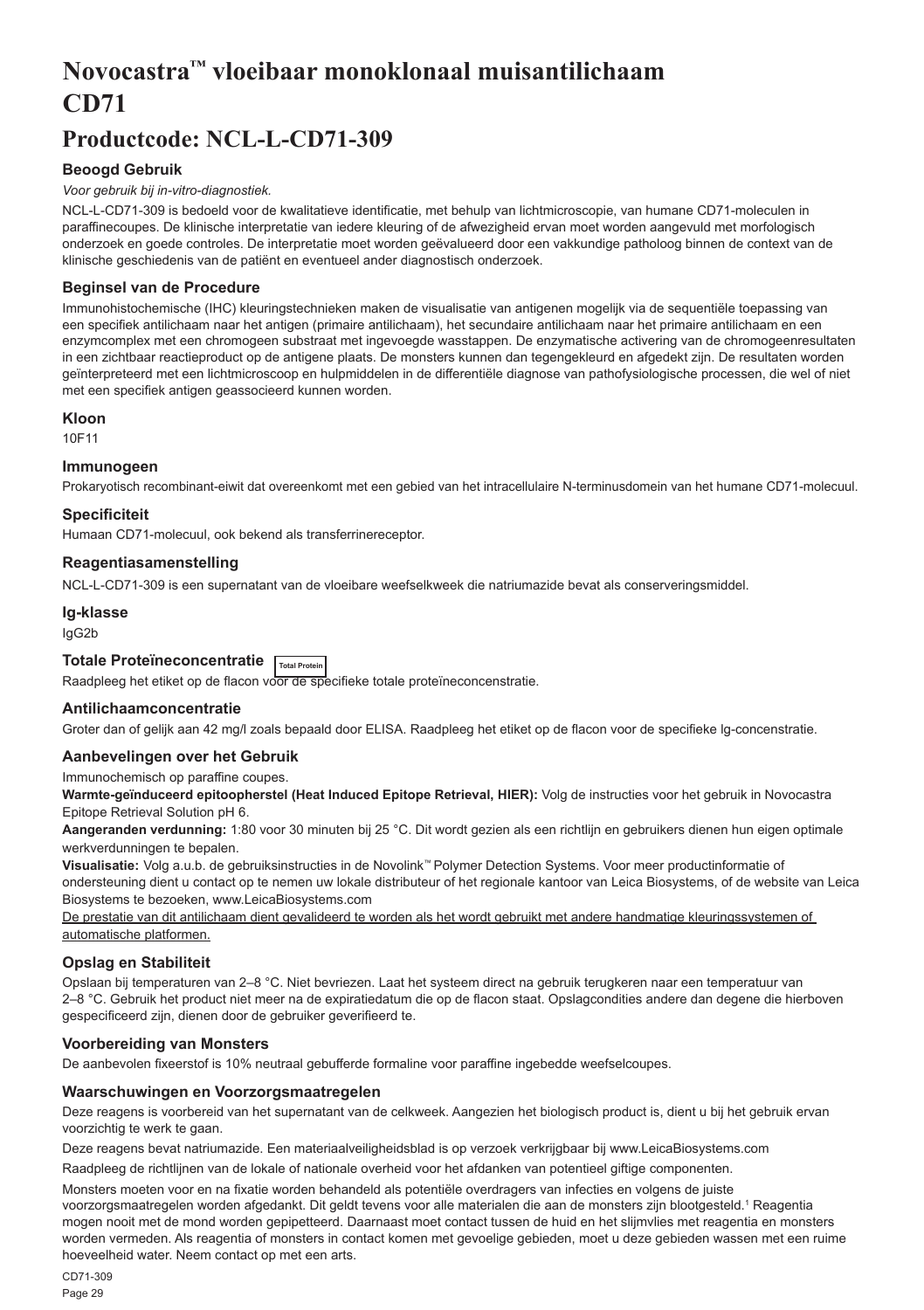Minimaliseer de kans van microbacteriële contaminatie van reagentia. Als u dit niet doet, kan er een toename van niet-specifieke kleuring optreden.

Incubatietijden of temperaturen die afwijken van degenen die gespecificeerd zijn, kunnen tot onjuiste resultaten leiden. Iedere dergelijke verandering moet door de gebruiker gevalideerd worden.

## **Kwaliteitscontrole**

Verschillen in het verwerken van weefsel en technische procedures in het laboratorium van de gebruiker kunnen zorgen voor een aanzienlijke variabiliteit van de resultaten. Dit vereist een regulier gebruik van bedrijfseigen controles naast de volgende procedures.

De controles moeten verse autopsie-, biopsie-, of chirurgische monsters omvatten, en zo snel mogelijk formaline gefixeerd en in paraffinewax ingebed worden, op dezelfde manier als de patiëntmonster(s).

## **Positieve Weefselcontrole**

Wordt gebruikt om correct voorbereide weefsels en goede kleuringstechnieken aan te duiden.

Er dient een positieve weefselcontrole opgenomen te worden voor iedere set testcondities in iedere kleuringsrun.

Voor een optimale kwaliteitscontrole en voor het detecteren van geringe niveaus van reagensdegredatie, is weefsel met zwakke positieve kleuring beter geschikt dan weefsel met sterke positieve kleuring.<sup>2</sup>

Aanbevolen positieve weefselcontrole is tonsil.

Als de positieve weefselcontrole geen positieve kleuring vertoont, moeten de resultaten met de testmonsters als ongeldig worden beschouwd.

### **Negatieve Weefselcontrole**

Dient onderzocht te worden na de positieve weefselcontrole om de specificiteit te verifiëren van de labeling van het doelantigen door het primaire antilichaam.

Aanbevolen negatieve weefselcontrole is tong.

Daarnaast leveren de verscheidenheid aan celtypen, die in de meeste weefselcoupes aanwezig zijn, regelmatig negatieve controlelocaties op, maar dit dient door de gebruiker geverifieerd te worden.

Niet-specifieke kleuring, indien aanwezig, heeft meestal een diffuus uiterlijk. Daarnaast kan in coupes sporadische kleuring van bindweefsel worden geobserveerd. Dit treedt op als gevolg van overdadig fixeren van weefsel met formaline. Maak voor de interpretatie van kleuringsresultaten gebruik van intacte cellen. Necrotische of gedegenereerde cellen kunnen vaak een niet-specifieke kleuring vertonen.<sup>3</sup> Er kan sprake zijn van fout-positieven als gevolg van niet-immunologische binding van eiwitten of substraatreactieproducten. Zij kunnen ook veroorzaakt worden door endogene enzymen zoals pseudoperoxidase (erythrocyten), endogene peroxidase (cytochroom C), of endogene biotine (bijv. lever, borst, hersenen, nieren), afhankelijk van het type immunokleuring dat gebruikt wordt. Om endogene enzymen of niet-specifieke binding van enzymen van specifieke immunoreactiviteit te differentiëren, kan het zijn dat extra patiëntweefsels exclusief gekleurd wordt met substraat chromogeen of enzymcomplexen (avidine-biotine, streptavidine, gelabeld polymeer) en respectievelijk substraat-chromogeen. Indien specifieke kleuring binnen het interne negatieve controleweefsel optreedt, moeten de resultaten die met de patiëntmonsters zijn verkregen als ongeldig worden beschouwd.

#### **Negatieve Reagenscontrole**

Gebruik een niet-specifieke negatieve reagenscontrole in plaats van het primaire antilichaam met een coupe van ieder patiëntmonster, om een niet-specifieke kleuring te evalueren en een betere interpretatie te krijgen van de specifieke kleuring op de antigene plaats.

## **Patiëntweefsel**

Onderzoek de gekleurde patiëntmonsters met NCL-L-CD71-309. De positieve kleuringsintensiteit moet worden geëvalueerd binnen de context van iedere niet-specifieke achtergrondkleuring van de negatieve reagenscontrole. Net zoals bij elke immunohistochemische test betekent een negatief resultaat dat het antigeen niet is gedetecteerd. Het betekent dus niet dat het antigeen afwezig was in de geanalyseerde cellen/het geanalyseerde weefsel. Gebruik een panel van antilichamen om de verkeerd-negatieve reacties te identificeren.

## **Verwachte Resultaten**

#### Normale weefsels

Kloon 10F11 detecteerde het CD71-eiwit in het (granulaire) cytoplasma en op het membraan van erytroïde voorlopercellen in beenmerg, epitheelcellen van het ileum, het caecum, het colon, het rectum, het endometrium, de eileider en de maag. Kleuring werd ook waargenomen in exocriene cellen in de pancreas, corticale cellen van de bijnier, distale niertubuli, piramidecellen in de hersenschors Purkinje-cellen en bloedvaten van het cerebellum, bloedvaten in de basale ganglia en neuronen in de hippocampus. Het product kleurde ook hartspierweefsel, skeletspierweefsel, kiemcentra van de tonsil, hepatocyten, trofoblasten van de placenta, alveolaire macrofagen en kanalen in de oorspeekselklier. Kleuring werd ook waargenomen in een percentage lymfoïde cellen in de milt en macrofagen in de lymfeklieren. (Totaal aantal normale gevallen dat werd geëvalueerd = 56.)

#### Abnormale weefsels

Kloon 10F11 kleurde 4/4 levertumoren (inclusief 2/2 hepatocellulaire carcinomen, 1/1 cholangiocarcinoom en 1/1 gemetastaseerd carcinoom), 4/4 eierstoktumoren (inclusief 1/1 maligne kiemceltumor, 1/1 sereus cystadenocarcinoom, 1/1 'clear cell'-carcinoom en 1/1 invasief plaveiselcelcarcinoom), 3/4 longtumoren (inclusief 1/1 niet-kleincellig carcinoom, 1/1 plaveiselcelcarcinoom, 1/1 grootcellig carcinoom en 0/1 adenocarcinoom), 2/4 papillaire carcinomen van de schildklier, 2/2 infiltrerende ductale mammacarcinomen, 2/2 adenocarcinomen van de maag, 2/2 plaveiselcelcarcinomen van de tong, 2/2 plaveiselcelcarcinomen van de slokdarm, 2/2 plaveiselcelcarcinomen van de baarmoederhals, 2/2 seminomen, 2/2 adenocarcinomen van het colon, 2/2 adenocarcinomen van het rectum, 1/2 hersentumoren (inclusief 1/1 papilloom van de plexus choroideus en 0/1 anaplastisch astrocytoom), 1/2 gemetastaseerde tumoren van onbekende oorsprong, 1/2 niercelcarcinomen, 1/2 huidtumoren (inclusief 1/1 plaveiselcelcarcinoom

en 0/1 dermatofibrosarcoom) en 1/1 plaveiselcelcarcinoom van de larynx. Er werd geen kleuring waargenomen in een thymustumor (0/1) en wekedelentumoren (0/2). (Totaal aantal tumorgevallen dat werd geëvalueerd = 44.)

**NCL-L-CD71-309 wordt aanbevolen voor het detecteren van CD71-eiwit in normale en neoplastische weefsels, als aanvulling op conventionele histopathologie waarbij niet-immunologische histochemische kleuringen worden gebruikt.**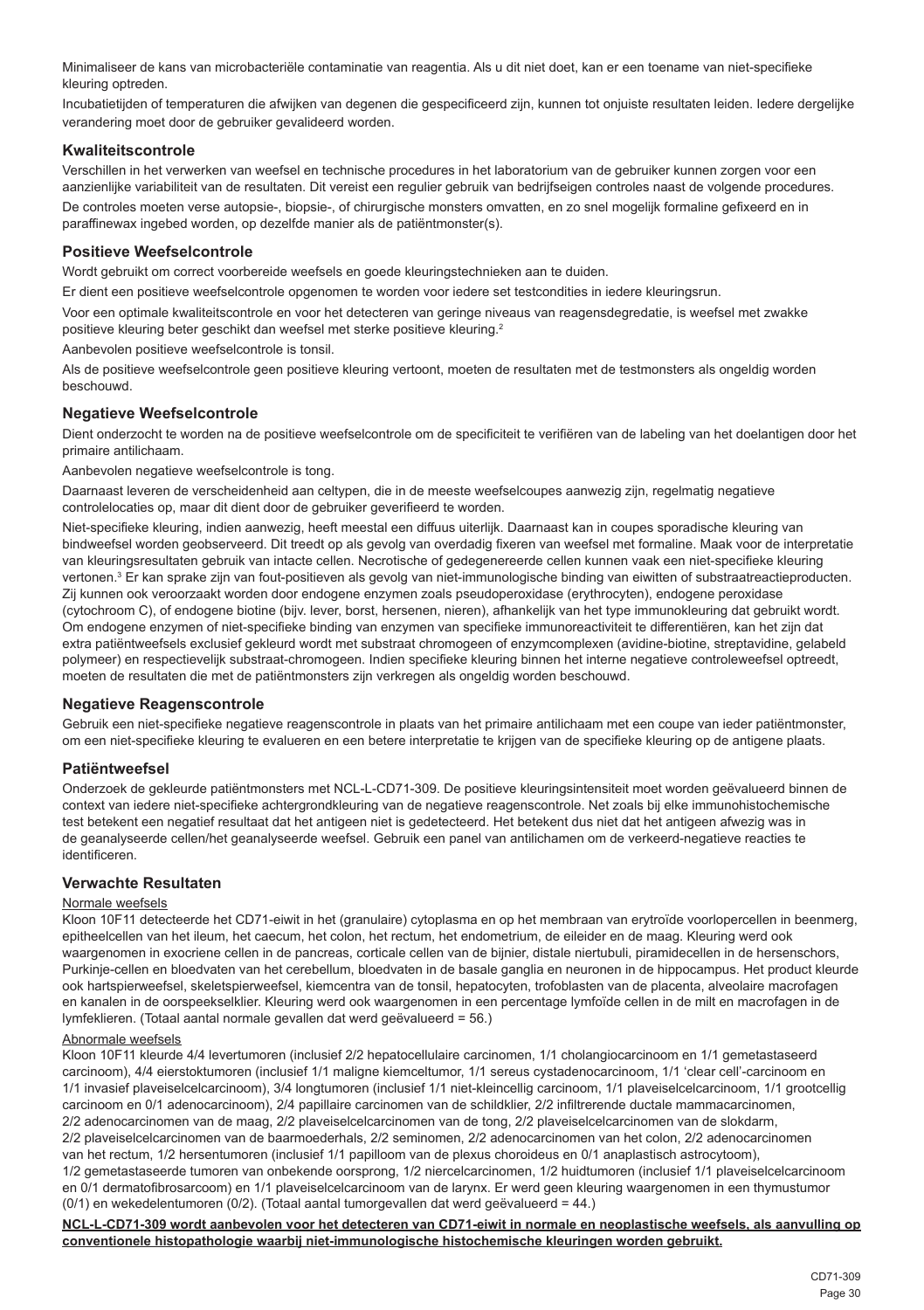## **Algemene Beperkingen**

Immunohistochemie is een diagnoseproces van meerdere stappen dat uit een gespecialiseerde training bestaat in het selecteren van de desbetreffende reagentia; weefselselectie, fixatie en verwerking; voorbereiding van de IHC-objectglaasjes; en de interpretatie van de kleuringsresultaten.

Weefselkleuring is afhankelijk van het gebruik en de verwerking van het weefsel vóór het aanbrengen van de kleuring. Een onjuiste manier van fixeren, invriezen, ontdooien, wassen, drogen, verwarmen en opdelen of contaminatie met andere weefsels of vloeistoffen kunnen leiden tot artefacten, het vastzitten van antilichamen of fout-negatieven. Inconsistente resultaten kunnen het gevolg zijn variaties in de methoden die voor het fixeren en inbedden worden gebruikt of van inherente onregelmatigheden binnen het weefsel.<sup>4</sup> Overmatige of onvolledige tegenkleuring kan een correcte interpretatie van de resultaten in te weg zitten.

De klinische interpretatie van iedere kleuring of de afwezigheid ervan moet worden aangevuld met morfologisch onderzoek en goede controles. De interpretatie moet worden geëvalueerd door een vakkundige patholoog binnen de context van de klinische geschiedenis van de patiënt en eventueel ander diagnostisch onderzoek.

Antilichamen van Leica Biosystems Newcastle Ltd zijn bedoeld voor gebruik, zoals aangegeven, op bevroren of paraffine ingebedde coupes met specifieke fixatie-eisen. Er kan een onverwachte antigenexpressie optreden, met name in neoplasma's. De klinische interpretatie van ieder gekleurde weefselcoupe moet morfologische analyses bevatten en de evaluatie van de juiste controles.

## **Algemene Literatuurlijst**

- 1. National Committee for Clinical Laboratory Standards (NCCLS). Protection of laboratory workers from infectious diseases transmitted by blood and tissue; proposed guideline. Villanova, P.A. 1991; 7(9). Order code M29-P.
- 2. Battifora H. Diagnostic uses of antibodies to keratins: a review and immunohistochemical comparison of seven monoclonal and three polyclonal antibodies. Progress in Surgical Pathology. 6:1–15. eds. Fenoglio-Preiser C, Wolff CM, Rilke F. Field & Wood, Inc., Philadelphia.
- 3. Nadji M, Morales AR. Immunoperoxidase, part I: the techniques and pitfalls. Laboratory Medicine. 1983; 14:767.
- 4. Omata M, Liew CT, Ashcavai M, Peters RL. Nonimmunologic binding of horseradish peroxidase to hepatitis B surface antigen: a possible source of error in immunohistochemistry. American Journal of Clinical Pathology. 1980; 73:626.
- 5. Dong HY, Wilkes S and Yang H. CD71 is selectively and ubiquitously expressed at high levels in erythroid precursors of all maturation stages: a comparative immunochemical study with glycophorin A and hemoglobin A. American Journal of Surgical Pathology. 2011; 35(5):723-732.
- 6. Magro G, Cataldo I, Amico P, et al. Aberrant expression of TfR1/CD71 in thyroid carcinomas identifies a novel potential diagnostic marker and therapeutic target. Thyroid. 2011; 21(3):267-277.
- 7. Menier C, Rabreau M, Challier JC, et al. Erythroblasts secrete the nonclassical HLA-G molecule from primitive to definitive hematopoiesis. Blood. 2004; 104(10):3153-3160.

### **Aanpassingen ten opzichte van Vorige Editie**

Formaat verwachte resultaten bijgewerkt, vertaalde tekst toegevoegd.

## **Publicatiedatum**

01 november 2018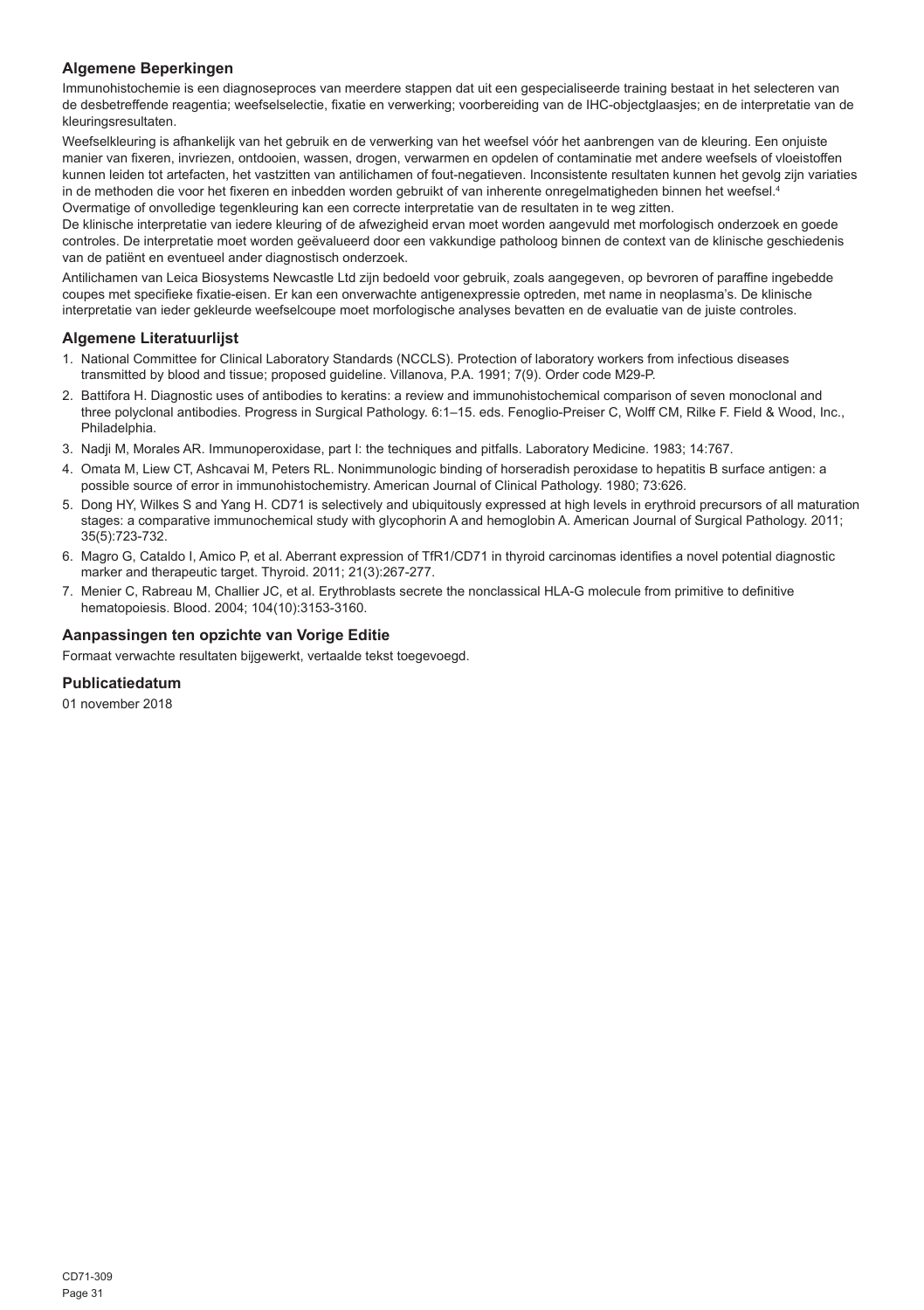# <span id="page-32-0"></span>**Novocastra™ flytende monoklonalt antistoff for mus CD71**

## **Produktkode: NCL-L-CD71-309**

## **Tiltenkt bruk**

#### *Til in vitro-diagnostisk bruk.*

NCL-L-CD71-309 skal brukes til kvalitativ identifisering med lysmikroskopi av humane CD71-molekyler i parafinsnitt. Den kliniske tolkningen av farge eller manglende farge skal suppleres med morfologiske undersøkelser og bruk av egnede kontroller, og bør evalueres av en kvalifisert patolog i lys av pasientens kliniske historie og eventuelle andre diagnostiske tester.

### **Prosedyreprinsipp**

Immunhistokjemiske (IHC) fargingsteknikker gjør det mulig å se antigener via en sekvensiell tilsetning av et bestemt antistoff mot antigenet (primært antistoff), et sekundært antistoff mot det primære antistoffet og et enzymkompleks med et kromogent substrat med innskutte vasketrinn. Den enzymatiske aktiveringen av kromogenet gir et synlig reaksjonsprodukt på antigenstedet. Prøven kan deretter kontrastfarges og dekkes med et dekkglass. Resultatene fortolkes ved hjelp av et lysmikroskop og medvirker til differensialdiagnose av patofysiologiske prosesser som muligens kan være assosiert med et bestemt antigen.

#### **Klon**

10F11

### **Immunogen**

Prokaryotisk rekombinant protein svarende til en del av den N-terminale intracellulære domenen av humant CD71-molekyl.

#### **Spesifisitet**

Humant CD71-molekyl, også kjent som transferrinreceptor.

#### **Reagenssammensetning**

NCL-L-CD71-309 er en flytende vevskultursupernatant som inneholder natriumazid som konserveringsmiddel.

#### **Ig-klasse**

IgG2b

#### **Totalproteinkonsentrasjon Total Protein**

Se etiketten på hetteglasset for lotspesifikk totalproteinkonsentrasjon.

### **Antistoffkonsentrasjon**

Større enn eller likt med 42 mg/l som fastslått av ELISA. Se etiketten på hetteglasset for lotspesifikk Ig-konsentrasjon.

#### **Anbefalinger for Bruk**

Immunhistokjemi på parafinsnitt.

**Varmeindusert epitopgjenfinning (Heat Induced Epitope Retrieval, HIER):** Følg bruksanvisningen for Novocastra Epitope Retrieval Solution pH 6.

**Foreslått fortynning:** 1:80 i 30 minutter ved 25 °C. Disse retningslinjene er veiledende, og brukeren bør selv bestemme egne optimale bruksfortynninger.

**Visualisering:** Følg bruksanvisningen for Novolink™ Polymer Detection Systems. Ønsker du ytterligere produktinformasjon eller -støtte, kan du ta kontakt med den lokale forhandleren eller regionkontoret til Leica Biosystems, eller på nettsidene til Leica Biosystems, www.LeicaBiosystems.com

Ytelsen til dette antistoffet bør valideres ved bruk av andre manuelle fargingssystemer eller automatiske systemer.

#### **Oppbevaring og Stabilitet**

Oppbevares ved 2–8 °C. Må ikke fryses. Returneres til 2–8 °C umiddelbart etter bruk. Må ikke brukes etter utløpsdatoen angitt på produktetiketten. Andre oppbevaringsbetingelser må valideres av brukeren.

#### **Klargjøring av Prøver**

Anbefalt fiksativ er 10 % nøytralbufret formalin for parafinlagrede vevssnitt.

#### **Advarsler og Forholdsregler**

Denne reagensen er laget av supernatanten fra en cellekultur. Dette er et biologisk produkt som må behandles deretter.

Denne reagensen inneholder natriumazid. Dataark om materialsikkerhet (MSDS) er tilgjengelig på forespørsel eller kan lastes ned fra www.LeicaBiosystems.com

Følg nasjonale og lokale forskrifter for avhending av komponenter som kan være giftige.

Prøver (før og etter fiksering) og alt materiale som eksponeres for dem, skal behandles som potensielt smittefarlig og kasseres i samsvar med gjeldende forholdsregler.1 Hold aldri pipetter med reagens i munnen, og unngå at hud og slimhinner kommer i kontakt med reagenser og prøver. Hvis reagenser eller prøver kommer i kontakt med følsomme områder, skal de skylles med rikelig vann. Kontakt lege.

Reduser mikrobiell kontaminering av reagensene til et minimum, ellers kan det forekomme økt uspesifisert farging.

Inkubasjonstider eller temperaturer som er annerledes enn det som er angitt, kan gi unøyaktige resultater. Slike endringer må valideres av brukeren.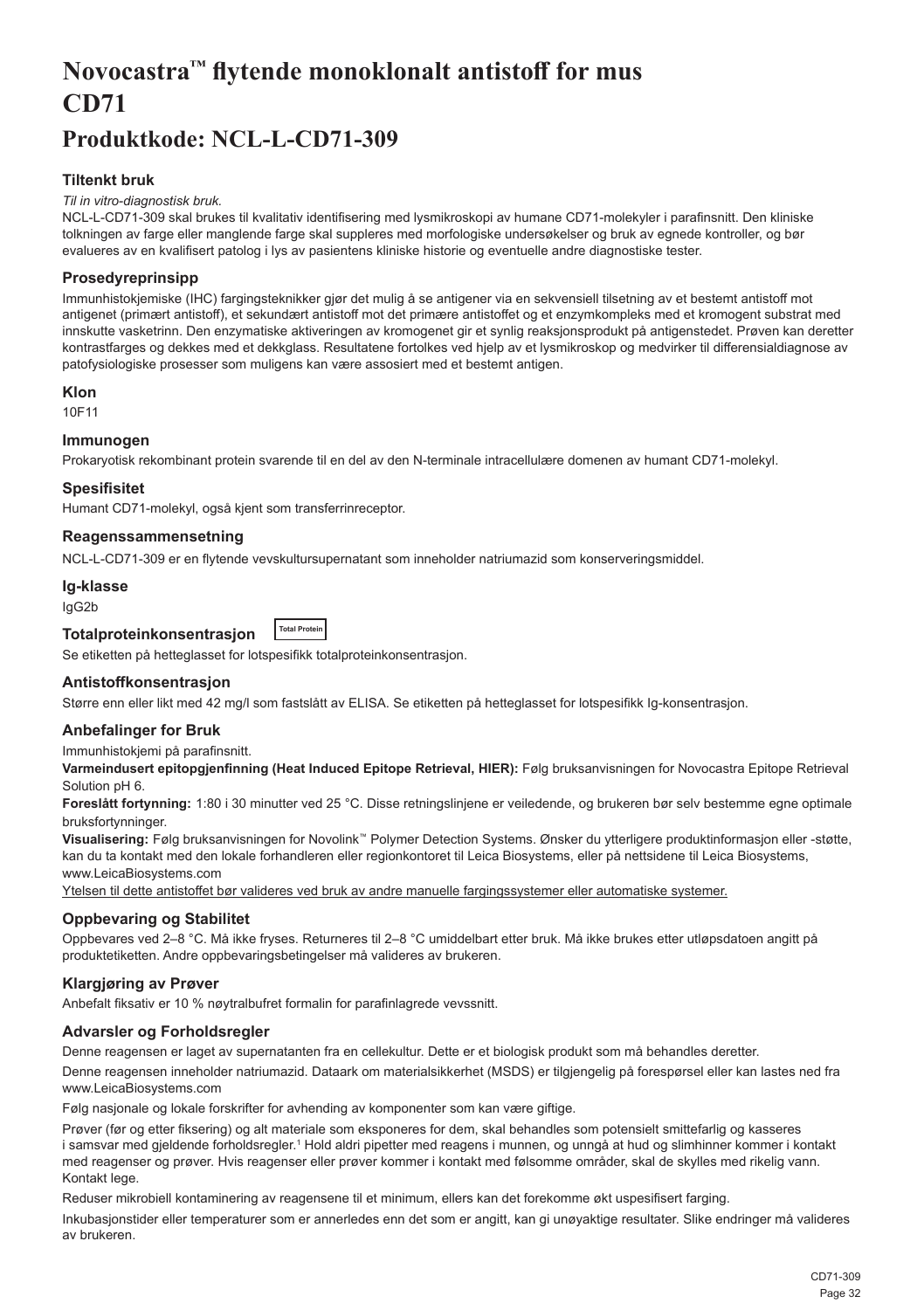## **Kvalitetskontroll**

Forskjeller i behandlingen av vev og forskjeller i tekniske prosedyrer i brukerens laboratorium kan gi signifikant varierte resultater, og det kan være nødvendig å foreta kontroller på stedet i tillegg til prosedyrene angitt nedenfor.

Kontrollene skal være nye autopsi-/biopsi-/kirurgiske prøver, formalinfikserte, behandlede og parafinlagrede så snart som mulig, på samme måte som pasientprøver.

## **Positiv Vevskontroll**

Brukes for å påvise korrekt vevspreparering og fargeteknikker.

Én positiv vevskontroll bør inkluderes for hvert sett med testbetingelser i hver fargerunde.

Svakt positivt farget vev er mer egnet enn kraftig positivt farget vev til optimal kvalitetskontroll og påvisning av små nivåer reagensnedbrytning.<sup>2</sup>

Anbefalt positivt kontrollvev er mandel.

Hvis den positive vevskontrollen ikke viser positiv farging, skal resultatene til testprøvene anses som ugyldige.

## **Negativ Vevskontroll**

Skal undersøkes etter den positive vevskontrollen for å sikre at det primære antistoffet merker målantigenet spesifikt.

Anbefalt negativt kontrollvev er tungevev.

Alternativt har de mange ulike celletypene som finnes i de fleste vevssnittene ofte negative kontrollsteder, men dette må verifiseres av brukeren.

Uspesifikk farging, hvis dette er aktuelt, har ofte et diffust utseende. Sporadisk farging av bindevev kan på samme måte observeres i snitt fra vev som er fiksert for kraftig i formalin. Bruk intakte celler for å tolke fargeresultatene. Nekrotiske eller degenererte celler kan ofte farges uspesifikt.<sup>3</sup> Falske positive resultater kan skyldes ikke-immunologisk binding av proteiner eller substratreaksjonsprodukter. Dette kan også skyldes endogene enzymer som pseudoperoksidase (erytrocytter), endogen peroksidase (cytokrom C) eller endogent biotin (f.eks. lever, bryst, hjerne, nyre), avhengig av anvendt type immunfarge. For å differensiere endogen enzymaktivitet eller uspesifikk enzymbinding og spesifikk immunreaktivitet kan ytterligere pasientvev eventuelt farges kun med henholdsvis substratkromogen eller enzymkomplekser (avidin-biotin, streptavidin, merket polymer) og substratkromogen. Hvis det skjer spesifikk farging i den negative vevskontrollen, må resultatene for pasientprøvene anses som ugyldige.

## **Negativ reagenskontroll**

Bruk en uspesifikk negativ reagenskontroll i stedet for det primære antistoffet på et snitt av hver pasientprøve for å vurdere uspesifikk farging og for å muliggjøre bedre fortolkning av spesifikk farging på antigenstedet.

### **Pasientvev**

Undersøk pasientprøver farget med NCL-L-CD71-309 sist. Intensiteten av positiv farging bør vurderes i sammenheng med eventuell uspesifikk bakgrunnsfarging av den negative reagenskontrollen. Som med alle immunhistokjemiske tester, betyr et negativt resultat at antigenet ikke ble påvist, ikke at antigenet var fraværende i de analyserte cellene/vevet. Om nødvendig kan man bruke et panel av antistoffer for å identifisere falske negative reaksjoner.

### **Forventede Resultater**

### Normalt Vev

Klon 10F11 detekterte CD71-protein i cytoplasma (granulær) og på membranen til for erytroide forløperceller i benmarg, epitelceller i ileum, cecum, tykktarm, endetarm, endometrium, eggleder og mage. Farging ble også observert i eksokrine celler i bukspyttkjertelen, kortikale celler i binyren, distale nyretubuler, pyramidale celler inni cerebral korteks, Purkinje-celler og blodkar i cerebellum, basalganglieblodkar og nevroner inni hippocampus. Den farget også hjertemuskel, skjelettmuskel, germinalsentre i mandel, hepatocytter, trofoblast av placenta, alveolære makrofager og kanaler i parotid kjertelen. Farging ble også observert i en prosentdel av lymfeceller i milten og lymfenodus makrofager. (Totalt antall normale tilfeller evaluert = 56.)

#### Abnormalt Vev

Klon 10F11 farget 4/4 levertumorer (inkludert 2/2 leverkreft-karsinomer, 1/1 kolangiokarsinom og 1/1 metastatisk karsinom), 4/4 ovarietumorer (inkludert 1/1 ondartet bakteriecelletumor, 1/1 serøst cystadenokarsinom, 1/1 klarcellekarcinom og 1/1 invasiv plateepitelkarsinom), 3/4 lungetumorer (inkludert 1/1 ikke-småcellekarsinom, 1/1 plateepitelcellekarsinom, 1/1 storcellekarsinom og 0/1 adenokarsinom), 2/4 bukspyttkjertel papillærkarsinomer, 2/2 infiltrerende brystkarsinomer i kanal, 2/2 gastriske adenokarsinomer, 2/2 plateepitelcellekarsonomer i tungen, 2/2 øsofagus-plateepitelcellekarsinomer, 2/2 plateepitelcellekarsinom i livmorhals, 2/2 seminomer, 2/2 tykktarm-adenokarsinomer, 2/2 rektale adenokarsinomer, 1/2 hjernetumorer (inkludert 1/1 choroid plexus papilloma og 0/1 anaplastisk astrocytom), 1/2 metastatiske tumorer av ukjent opprinnelse, 1/2 nyrecellekarsinomer, 1/2 hudtumorer (inkludert 1/1 plateepitelcellekarsinom og 0/1 dermatofibrosarkoma) og 1/1 strupehode-plateepitelcellekarsinomer. Ingen farging ble observert i en tymisk tumor (0/1) og bløtvevstumorer (0/2). (Totalt antall tumortilfeller evaluert = 44).

#### **NCL-L-CD71-309 anbefales for deteksjon av CD71-protein i normale og neoplastiske vev, og som tillegg til konvensjonell histopatologi med bruk av ikke-immunologiske histokjemiske farger.**

### **Generelle Begrensninger**

Immunhistokjemi er en diagnostisk prosess i flere trinn som omfatter spesialutdanning i valg av egnede reagenser, vevsseleksjon, -fiksering og -behandling samt preparering av IHC-objektglass og tolking av fargeresultater.

Vevsfarging avhenger av håndteringen og behandlingen av vevet før fargingen. Feil fiksering, frysing, tining, vasking, tørking, oppvarming, snitting eller kontaminering med annet vev eller væsker kan gi artefakter, innfanging av antistoffer eller falske negative resultater. Inkonsekvente resultater kan skyldes variasjoner ved fiksering eller innstøpningsmetoder eller iboende uregelmessigheter i vevet<sup>4</sup>

Overdreven eller ufullstendig motfarging kan også gjøre det vanskelig å tolke resultatene riktig.

Den kliniske tolkningen av farge eller manglende farge skal suppleres med morfologiske undersøkelser og bruk av egnede kontroller, og bør evalueres av en kvalifisert patolog i lys av pasientens kliniske historie og eventuelle andre diagnostiske tester.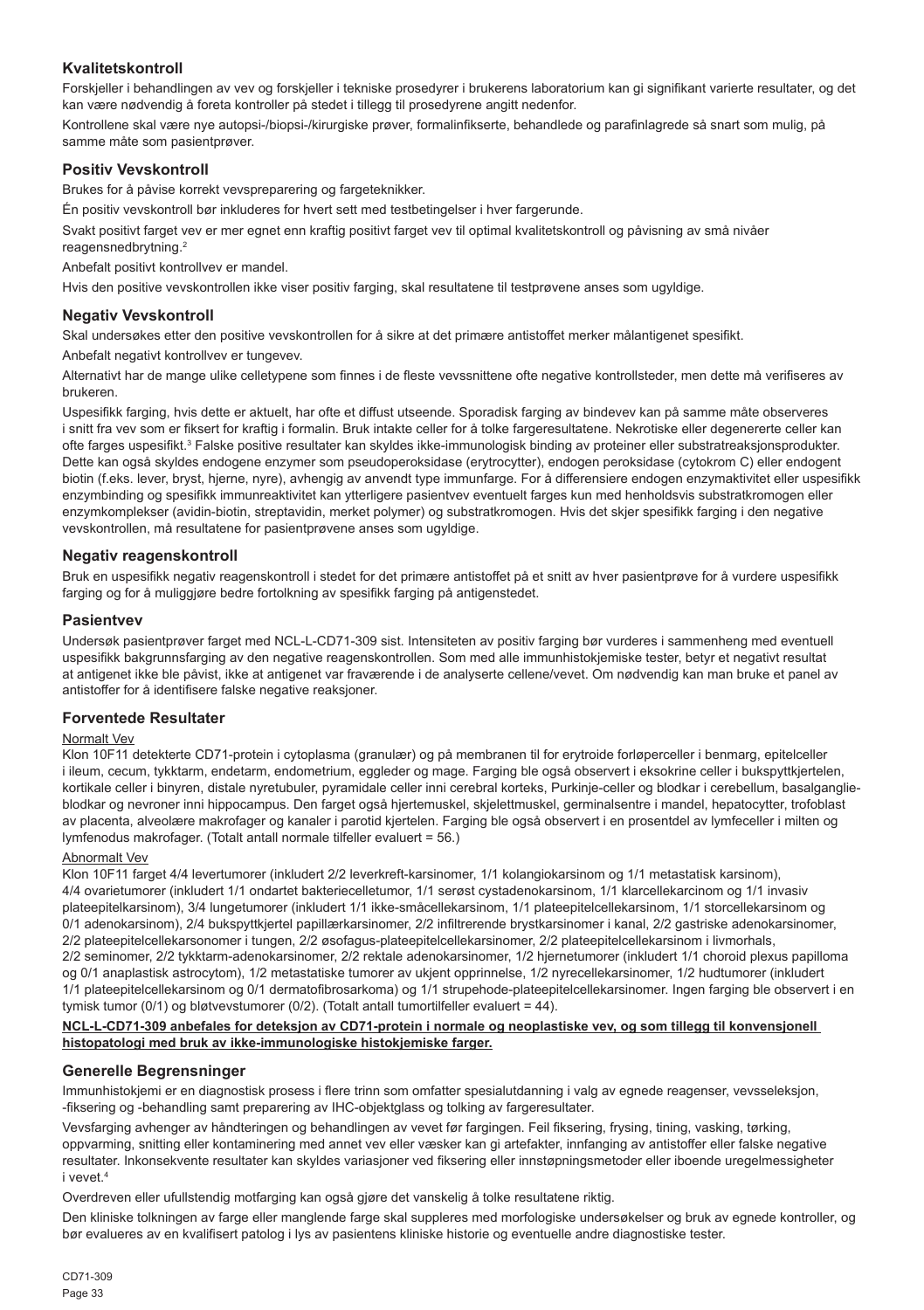Antistoffer fra Leica Biosystems Newcastle Ltd skal brukes, som angitt, på enten frosne eller parafinlagrede snitt med spesifikke krav til fiksering. Uventet antigenekspresjon kan forekomme, spesielt i neoplasma. Den kliniske tolkningen av fargede vevssnitt må omfatte morfologiske analyser og evaluering av egnede kontroller.

## **Bibliografi – Generelt**

- 1. National Committee for Clinical Laboratory Standards (NCCLS). Protection of laboratory workers from infectious diseases transmitted by blood and tissue; proposed guideline. Villanova, P.A. 1991; 7(9). Order code M29-P.
- 2. Battifora H. Diagnostic uses of antibodies to keratins: a review and immunohistochemical comparison of seven monoclonal and three polyclonal antibodies. Progress in Surgical Pathology. 6:1–15. eds. Fenoglio-Preiser C, Wolff CM, Rilke F. Field & Wood, Inc., Philadelphia.
- 3. Nadji M, Morales AR. Immunoperoxidase, part I: the techniques and pitfalls. Laboratory Medicine. 1983; 14:767.
- 4. Omata M, Liew CT, Ashcavai M, Peters RL. Nonimmunologic binding of horseradish peroxidase to hepatitis B surface antigen: a possible source of error in immunohistochemistry. American Journal of Clinical Pathology. 1980; 73:626.
- 5. Dong HY, Wilkes S and Yang H. CD71 is selectively and ubiquitously expressed at high levels in erythroid precursors of all maturation stages: a comparative immunochemical study with glycophorin A and hemoglobin A. American Journal of Surgical Pathology. 2011; 35(5):723-732.
- 6. Magro G, Cataldo I, Amico P, et al. Aberrant expression of TfR1/CD71 in thyroid carcinomas identifies a novel potential diagnostic marker and therapeutic target. Thyroid. 2011; 21(3):267-277.
- 7. Menier C, Rabreau M, Challier JC, et al. Erythroblasts secrete the nonclassical HLA-G molecule from primitive to definitive hematopoiesis. Blood. 2004; 104(10):3153-3160.

## **Endringer i forhold til Forrige Utgave**

Oppdatering av format for Forventede resultater, tillegg av oversatt tekst.

## **Utgivelsesdato**

01 november 2018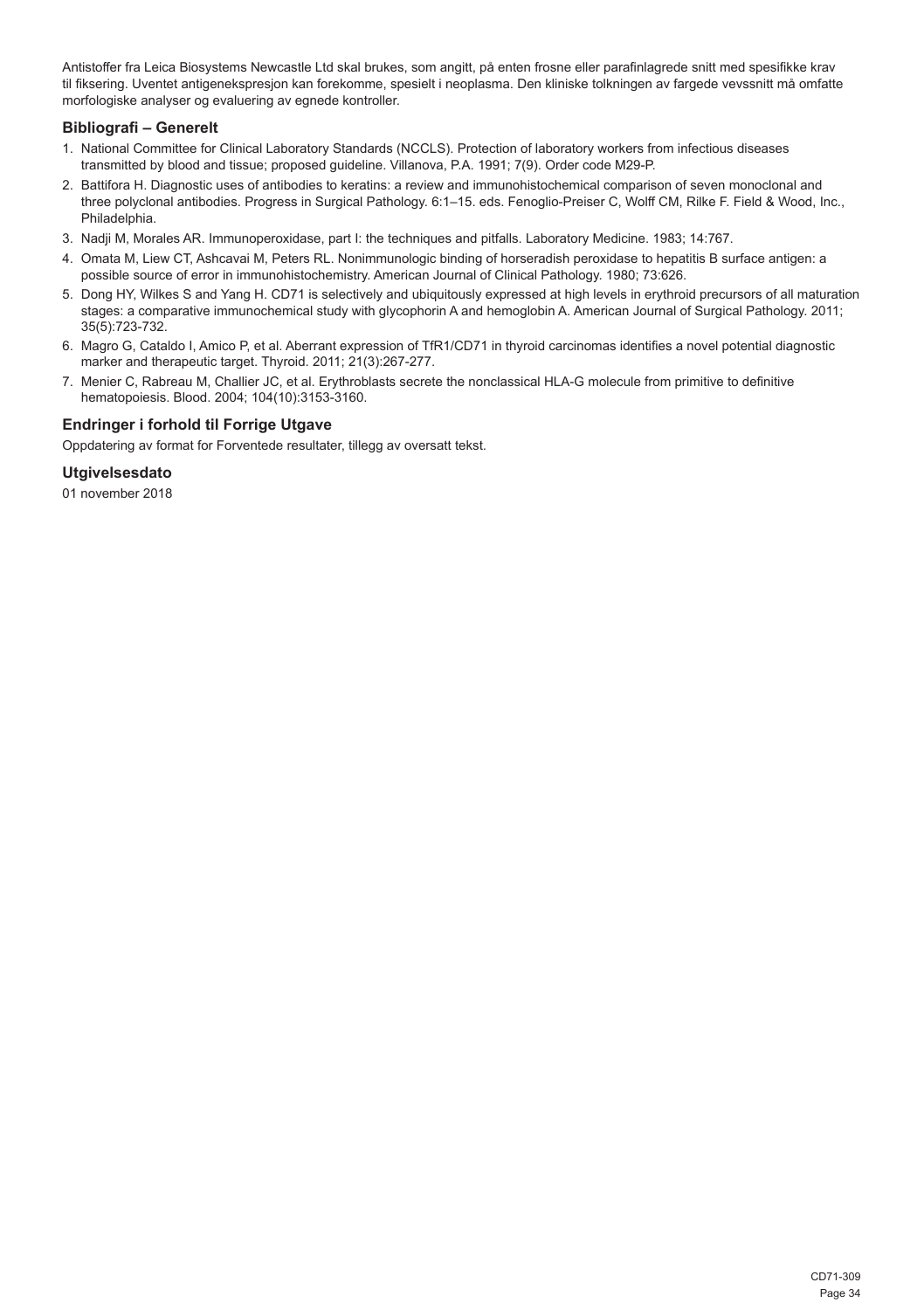## <span id="page-35-0"></span>**Novocastra™ Sıvı Fare Monoklonal Antikoru CD71 Ürün Kodu: NCL-L-CD71-309**

## **Kullanım Amacı**

#### *In vitro diagnostik kullanımı için.*

NCL-L-CD71-309, parafin seksiyonlarında insan CD71 molekülünün ışık mikroskopisi ile nitel belirlenmesi için amaçlanmıştır. Herhangi bir boyamanın mevcut olması veya olmaması ile ilgili klinik yorumlama, uygun kontroller kullanılarak morfolojik çalışmalarla tamamlanmalıdır ve hastanın klinik geçmişi ve diğer diagnostik testler kapsamında kalifiye bir patolojist tarafından değerlendirilmelidir.

#### **Prosedür Prensibi**

İmmünohistokimyasal (IHC) boyama teknikleri, spesifik bir antikorun antijene (primer antikor), ikincil bir antikorun primer antikora ve bir enzim kompleksinin kromojenik bir substrat ile arada yıkama adımları olacak şekilde sekansiyel olarak uygulanmasıyla antijenlerin görselleştirilmesini sağlar. Kromojenin enzimatik aktivasyonu, antijen bölgede görünür bir reaksiyon prodüktü ile sonuçlanır. Numune bu durumda karşıt boyanabilir ve lamellenebilir. Sonuçlar, bir ışık mikroskopu kullanılarak yorumlanır ve özel bir antijenle birleştirilebilen veya birleştirilemeyen patofizyolojik işlemlerin ayırıcı tanısına yardımcı olur.

#### **Clone**

10F11

#### **İmmünojen**

İnsan CD71 molekülünün N uç bir bölgesindeki hücre içi alan bölgesine karşılık gelen prokaryotik rekombinant proteini.

#### **Spesifite**

Transferin reseptörü olarak da bilinen insan CD71 molekülü.

#### **Reagent Kompozisyonu**

NCL-L-CD71-309, prezervatif olarak sodyum azit içeren supernatant bir likit doku kültürüdür.

#### **Ig Sınıfı**

IgG2b

#### **Toplam Protein Konsantrasyonu Total Protein**

Lota özel toplam protein konsantrasyonu için viyal etiketine başvurun.

#### **Antikor Konsantrasyonu**

ELISA tarafından belirlendiği gibi 42 mg/L'ye eşit veya bu değerden yüksek. Lota özel lg konsantrasyonu için viyal etiketine başvurun.

#### **Kullanım Tavsiyeleri**

Parafin seksiyonlarında immünohistokimya.

**Isı Etkisiyle Epitop Geri Kazanımı (Heat Induced Epitope Retrieval, HIER):** Lütfen, Novocastra Epitope Retrieval Solution pH 6 için kullanma talimatını izleyin.

**Önerilen dilüsyon:** 1:80 25 °C'de 30 dakika için. Bu bir kılavuz olarak verilmiştir; kullanıcılar, kendilerine özel optimal çalışma dilüsyonlarını belirlemelidirler.

**Görselleştirme:** Novolink™ Polymer Detection System kullanım talimatlarına uyun. Ürünle ilgili daha fazla bilgi veya destek için yerel distribütörünüze veya bölgesel Leica Biosystems ofisine başvurun veya alternatif olarak www.LeicaBiosystems.com Leica Biosystems internet sitesini ziyaret edin.

Bu antikorun performansı, diğer manuel boyama sistemleri veya otomatik platformlarla kullanıldığında doğrulanmalıdır.

#### **Saklama ve Dayanıklılık**

2–8 °C'de saklayın. Dondurmayın. Kullanımdan hemen sonra 2–8 °C'ye dönün. Viyal etiketinin üzerinde belirtilen son kullanım tarihinden sonra kullanmayın. Yukarıda belirtilenlerin dışındaki saklama koşullarının, kullanıcı tarafından kontrol edilmesi gerekir.

### **Numune Hazırlığı**

Önerilen fiksatif, parafine gömülmüş doku seksiyonları için %10 nötr tamponlu formalindir.

## **Uyarılar ve Önlemler**

Bu reagent, hücre kültürünün supernatantından hazırlanmıştır. Bu bir biyolojik ürün olduğundan işlem yaparken özel dikkat gerektirir.

Bu reagent, sodyum azit içerir. Talep üzerine veya www.LeicaBiosystems.com 'dan bir Material Safety Data Sheet (Malzeme Güvenlik Veri Sayfası) elde edilebilir

Potansiyel tüm toksik komponentlerin imhası için federal, ulusal veya lokal düzenlemelere başvurun.

Fikse etme işleminden önce ve sonra numuneler ve bunlara maruz kalan tüm materyaller, enfeksiyon yayabilecek gibi ele alınmalı ve doğru önlemler alınarak atığa çıkartılmalıdır.<sup>1</sup>

Reagent'lar asla ağızla pipetlenmemeli ve cildin ve muköz membranların reagent ve numunelerle temasından kaçınılmalıdır.

Reagent veya numunelerin hassas alanlarla temas etmesi durumunda bu alanları bol su ile yıkayın. Doktora başvurun.

Reagent'ların mikrobiyal kontaminasyonunu minimize edin, aksi durumda nonspesifik boyamada bir artış ortaya çıkabilir.

Belirtilenlerin dışında inkübasyon süreleri veya sıcaklıkları, hatalı sonuçlara neden olabilir. Tüm değişiklikler, kullanıcı tarafından doğrulanmalıdır.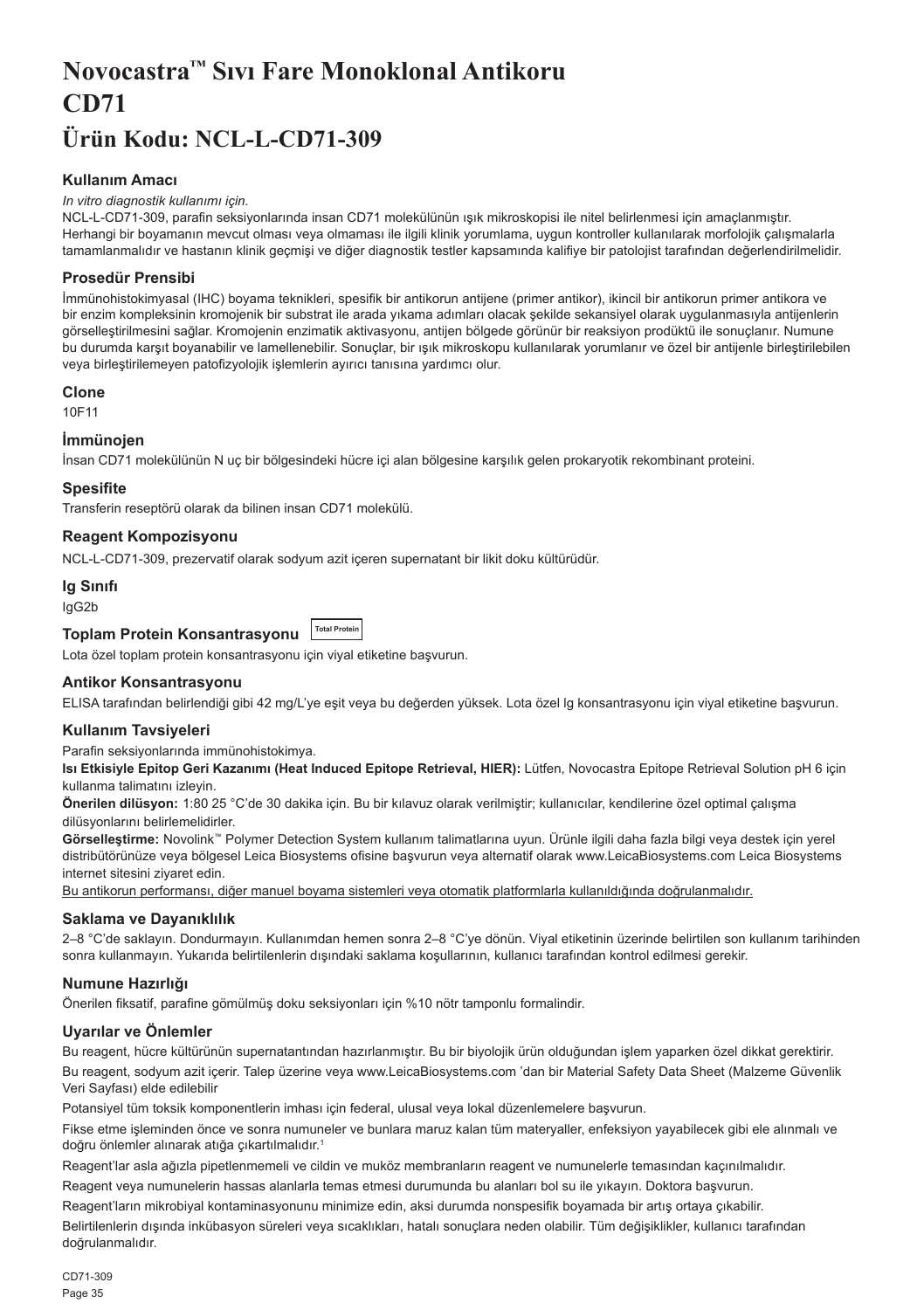## **Kalite Kontrol**

Kullanıcının laboratuvarındaki doku işleme ve teknik prosedürlerdeki değişiklikler, sonuçlarda önemli farklılıklara neden olabilir ve aşağıdaki prosedürlere ek olarak dahili kontrollerin düzenli şekilde yapılmasını gerektirir.

Kontroller, mümkün olan en kısa sürede ve hasta örneği (örnekleri) ile aynı şekilde formalinle fikse edilmiş, işlenmiş ve parafin mumuna gömülmüş taze otopsi/biyopsi/cerrahi numune olmalıdır.

### **Pozitif Doku Kontrolü**

Doğru hazırlanmış dokuları ve düzgün boyama tekniklerini belirtmek için kullanılır.

Bir pozitif doku kontrolü, her boyama çalıştırmasında test koşullarının her seti için dahil edilmelidir.

Optimal kalite kontrol için ve reagent degradasyonunun minör düzeylerini tespit etmek için zayıf pozitif boyamaya sahip bir doku, güçlü pozitif boyamaya sahip bir dokudan daha uygundur.<sup>2</sup>

Önerilen pozitif kontrol dokusu bademciktir.

Pozitif doku kontrolü, pozitif boyamayı göstermezse test numuneleri ile elde edilen sonuçlar geçersiz olarak ele alınmalıdır.

#### **Negatif Doku Kontrolü**

Pozitif doku kontrolünden sonra hedef antijenin etiketleme spesifitesini primer antikorla kontrol etmek için gerçekleştirilmelidir. Önerilen negatif kontrol dokusu dildir.

Pek çok doku seksiyonunda bulunan farklı hücre tiplerinin çeşitliliği, genelde negatif kontrol bölgeleri sağlar ancak bu, kullanıcı tarafından kontrol edilmelidir. Nonspesifik boyama, mevcutsa genelde difüz bir görünüme sahiptir.

Bağ dokusu sporadik boyama, aşırı formalinle fikse edilmiş dokulardan seksiyonlarda da gözlemlenebilir. Boyama sonuçlarının yorumlanması için intakt hücreler kullanın. Nekrotik veya dejenere hücreler, genelde belirsiz şekilde boyanabilir.<sup>3</sup>

Yanlış pozitif sonuçlar, substrat reaksiyon ürünleri veya proteinlerin immünolojik olmayan protein bağlanması nedeniyle görülebilir. Bunlar, kullanılan immüno boyamanın tipine bağlı olarak psödoperoksidaz (eritrositler), endojen peroksidaz (sitokrom C) veya endojen biotin (örn. karaciğer, meme, beyin, böbrek) gibi endojen enzimler nedeniyle de ortaya çıkabilir.

Endojen enzim aktivitesini veya enzimlerin nonspesifik bağlanmasını, spesifik immünreaktiviteden ayırt etmek için ilave hasta dokuları, sadece sırasıyla substrat kromojen veya enzim kompleksleriyle (avidin biotin, streptavidin, etiketli polimer) ve substrat kromojen ile boyanabilir. Spesifik boyamanın, negatif doku kontrolünde ortaya çıkması durumunda hasta numuneleri ile elde edilen sonuçlar geçersiz olarak ele alınmalıdır.

### **Negatif Reagent Kontrolü**

Antijen bölgede nonspesifik boyamanın değerlendirilmesi ve spesifik boyamanın daha iyi yorumlanmasını sağlamak amacıyla her hasta numunesinin bir seksiyonu ile primer antikorun yerine bir nonspesifik negatif reagent kontrolü kullanın.

### **Hasta Dokusu**

NCL-L-CD71-309 ile boyanan son hasta numunelerini inceleyin. Pozitif boyama intensitesi, negatif reagent kontrolünün herhangi bir nonspesifik arka plan boyamasının kapsamında değerlendirilmelidir. Herhangi bir immünohistokimyasal test ile negatif bir sonuç, antijenin tespit edilmediği anlamına gelir; antijenin test edilen hücrelerde/dokuda mevcut olmadığı anlamına gelmez. Gerekiyorsa yanlış negatif reaksiyonları belirlemek için bir antikor paneli kullanın.

### **Öngörülen Sonuçlar**

#### Normal Dokular

10F11 klonu, sitoplazmada (granüler) ve kemik iliğinde erittoid prekürsör membranı üzerinde, ileum, çekum, kolon, rektum, endometriyum, fallop tüpü ve midede epitelyum hücrelerinde CD71 proteinin tespit etti. Pankreasta ekzokrin hücrelerde, böbreküstü bezi kortikal hücrelerde, böbrek distal tübüllerde, serebral kortekste piramidal hücrelerde, beyincikte Punkinje hücrelerinde ve kan damarlarında, hipokampta bazal ganglia kan damarları ve nöronlarında boyanma gözlenmiştir. Kardiyak kası, iskelet kası, bademcikte germinal merkezleri, hepatositler, plasentanın trofoblastlarını, alveolar makrofajları ve parotid bezini de boyamıştır. Boyama dalak ve lenf nodu makrofajlarında lenfoid hücrelerinin bir kısmında da gözlenmiştir. (Değerlendirilen toplam normal olgu sayısı = 56).

## Abnormal Dokular

10F11 klonu 4/4 karaciğer tümörleri (2/2 hepatoselüler karsinom, 1/1 kolanjiokarsinom ve 1/1 metastatik karsinomu içeren), 4/4 over tümörleri (1/1 malign germ hücresi tümörü, 1/1 seröz sistadenokarsinom, 1/1 berrak hücreli karsinom ve 1/1 invasiv skuamöz hücre karsinomu içeren), 3/4 akciğer tümörleri (1/1 küçük olmayan hücreli karsinom, 1/1 skuamöz hücre karsinomu, 1/1 büyük hücreli karsinom and 0/1 adenokarsinom içeren), 2/4 tiroid bezi papiller karsinom, 2/2 infiltre ede duktal meme karsinomu, 2/2 gastrik adenokarsinomu, 2/2 dilde skuamöz hücre karsinomu, 2/2 yemek borusu skuamöz hücre karsinomu, 2/2 serviks skuamöz hücre karsinomu, 2/2 seminom, 2/2 kolonik adenokarsinom, 2/2 rektal adenokarsinom, 1/2 beyin tümörleri (1/1 koroid pleksus papilloma ve 0/1 anaplastik astrositoma içeren), 1/2 bilinmeyen orijinli metastatik tümörler, 1/2 böbrek hücresi karsinomu, 1/2 cilt tümörleri (1/1 skuamöz hücre karsinomu ve 0/1 dermatofibrosarkom içeren) ve 1/1 laringeal skuamöz hücre karsinomunu boyadı. Timik tümörlerde (0/1) ve yumuşak doku tümörlerinde (0/2) boyama gözlenmedi. (Değerlendirilen toplam tümörlü olgu sayısı = 44).

#### **NCL-L-CD71-309, immünolojik olmayan histokimyasal boyamalar kullanılarak yapılan geleneksel histopatolojiye ek olarak normal ve neoplastik dokularda CD71 proteinin saptanması için önerilir.**

#### **Genel Sınırlamalar**

İmmünohistokimya uygun reagent'ların seçilmesinde; dokunun seçilmesi, fikse edilmesi ve işlenmesinde; IHC lamının hazırlanmasında ve boyama sonuçlarının yorumlanmasında uzmanlık eğitimi gerektiren çok adımlı bir diagnostik işlemidir.

Doku boyama, boyamadan önce dokunun ele alınması ve işlenmesine bağlıdır. Diğer dokularla veya akışkanlarla hatalı fikse etme, dondurma, eritme, yıkama, kurutma, ısıtma, seksiyonlama veya kontaminasyon artefakt, antikor trapping veya yanlış negatif sonuçlar oluşturabilir. Doku içerisinde fikse etme ve gömme yöntemleri veya inherent aksaklıklar nedeniyle tutarsız sonuçlar ortaya çıkabilir.<sup>4</sup> Aşırı veya inkomplet karşıt boya, sonuçların doğru yorumlanmasına engel olabilir.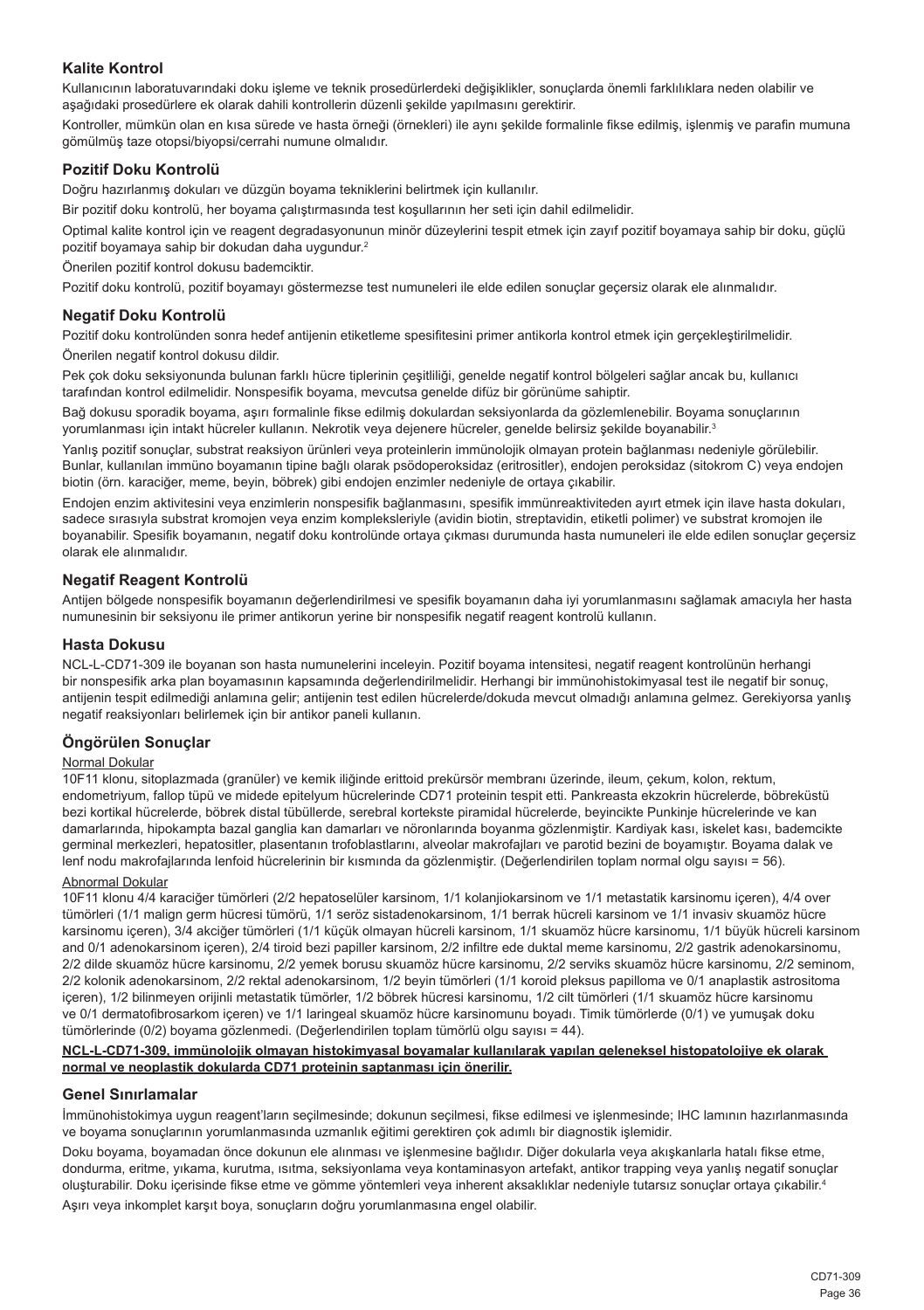Herhangi bir boyamanın mevcut olması veya olmaması ile ilgili klinik yorumlama, uygun kontroller kullanılarak morfolojik çalışmalarla tamamlanmalıdır ve hastanın klinik geçmişi ve diğer diagnostik testler kapsamında kalifiye bir patolojist tarafından değerlendirilmelidir.

Leica Biosystems Newcastle Ltd antikorları, belirtildiği gibi spesifik fikse etme işlemleri gerektiren dondurulmuş veya parafine gömülmüş seksiyonlarda kullanılmak içindir. Özellikle neoplazmalarda beklenmedik antijen ekspresyonu ortaya çıkabilir. Boyanan doku seksiyonunun klinik yorumu, morfolojik analiz ve uygun kontrollerin değerlendirmesini içermelidir.

#### **Kaynakça - Genel**

- 1. National Committee for Clinical Laboratory Standards (NCCLS). Protection of laboratory workers from infectious diseases transmitted by blood and tissue; proposed guideline. Villanova, P.A. 1991; 7(9). Order code M29-P.
- 2. Battifora H. Diagnostic uses of antibodies to keratins: a review and immunohistochemical comparison of seven monoclonal and three polyclonal antibodies. Progress in Surgical Pathology. 6:1–15. eds. Fenoglio-Preiser C, Wolff CM, Rilke F. Field & Wood, Inc., Philadelphia.
- 3. Nadji M, Morales AR. Immunoperoxidase, part I: the techniques and pitfalls. Laboratory Medicine. 1983; 14:767.
- 4. Omata M, Liew CT, Ashcavai M, Peters RL. Nonimmunologic binding of horseradish peroxidase to hepatitis B surface antigen: a possible source of error in immunohistochemistry. American Journal of Clinical Pathology. 1980; 73:626.
- 5. Dong HY, Wilkes S and Yang H. CD71 is selectively and ubiquitously expressed at high levels in erythroid precursors of all maturation stages: a comparative immunochemical study with glycophorin A and hemoglobin A. American Journal of Surgical Pathology. 2011; 35(5):723-732.
- 6. Magro G, Cataldo I, Amico P, et al. Aberrant expression of TfR1/CD71 in thyroid carcinomas identifies a novel potential diagnostic marker and therapeutic target. Thyroid. 2011; 21(3):267-277.
- 7. Menier C, Rabreau M, Challier JC, et al. Erythroblasts secrete the nonclassical HLA-G molecule from primitive to definitive hematopoiesis. Blood. 2004; 104(10):3153-3160.

### **Önceki Baskıya Göre Değişiklikler**

Öngörülen Sonuçlar formatında güncelleme, tercümesi yapılan metinde ekleme.

#### **Yayım tarihi**

01 Kasım 2018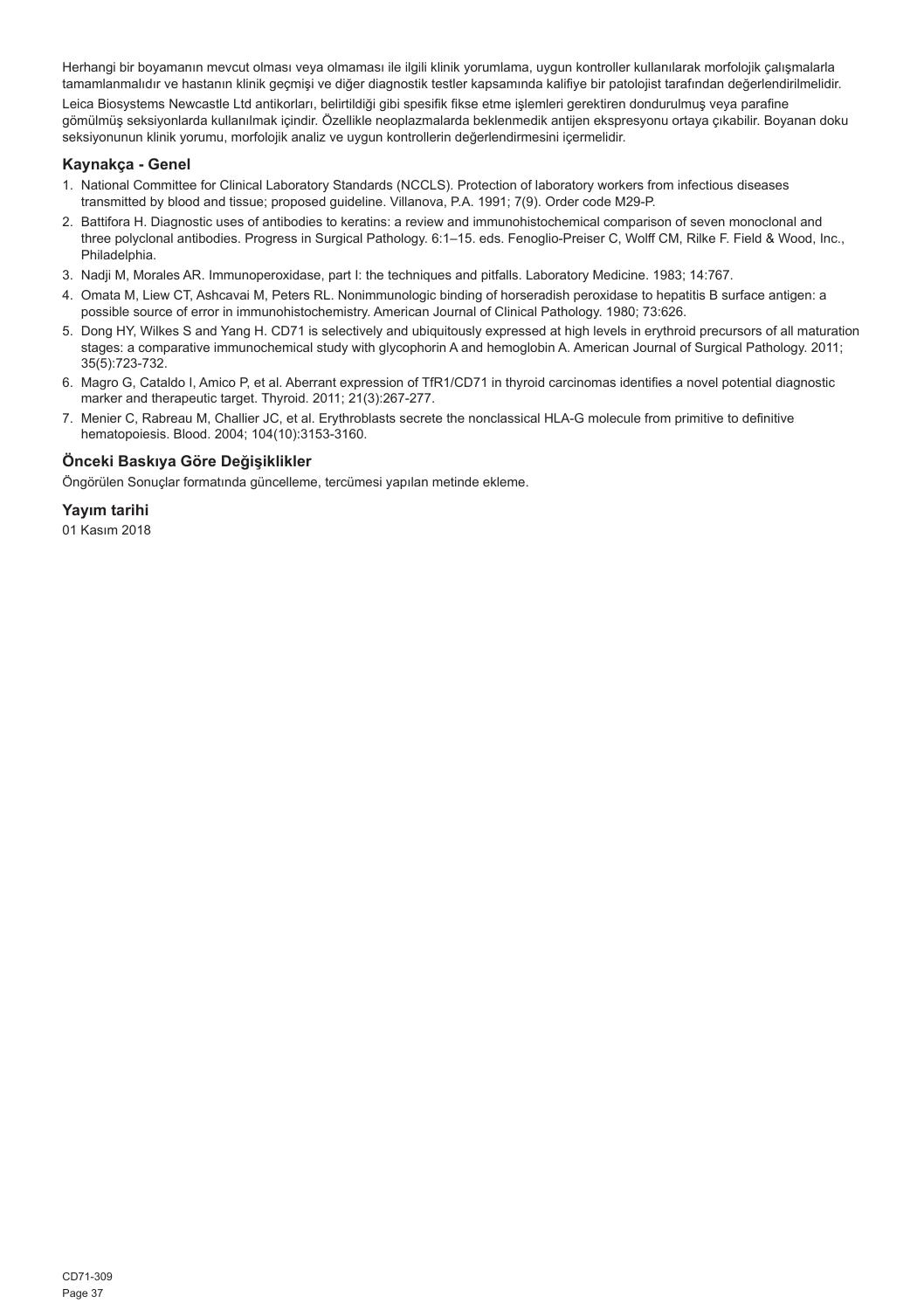## <span id="page-38-0"></span>**Течно мише моноклонално антитяло Novocastra™ CD71**

## **Код на продукта: NCL-L-CD71-309**

### **Предназначение**

#### *За употреба при in vitro диагностика.*

Продуктът NCL-L-CD71-309 е предназначен за качествено идентифициране посредством оптична микроскопия на човешки молекули CD71 в парафинови срези. Клиничната интерпретация на всяко оцветяване или неговата липса следва да бъде допълнена от морфологични проучвания с помощта на подходящи контроли и трябва да се оценява в контекста на клиничната история на пациента и други диагностични изследвания от квалифициран патолог.

#### **Принцип на процедурата**

Техниките на имунохистохимично (IHC) оцветяване позволяват визуализация на антигени чрез последователно приложение на специфично антитяло на антигена (първично антитяло), вторично антитяло на първичното антитяло и ензимен комплекс с хромогенен субстрат, с междинни стъпки на промиване. Ензимното активиране на хромогена води до видим реакционен продукт на мястото на антигена. След това може да се направи контраоцветяване на спесимена и да се постави покривно стъкло. Резултатите се интерпретират с използване на оптичен микроскоп и са в помощ при диференциалната диагностика на патофизиологични процеси, които може да са или да не са свързани с определен антиген.

#### **Клонинг**

10F11

#### **Имуноген**

Прокариотен рекомбинантен протеин, съответстващ на дял от N-терминалния извънклетъчен домен на човешка молекула CD71.

## **Специфичност**

Човешка молекула CD71, позната също и като рецептор за трансферин.

#### **Състав на реактива**

NCL-L-CD71-309 е течен супернатант от тъканна култура, съдържащ натриев азид като консервант.

#### **Имуноглобулинов клас**

IgG2b

#### **Обща концентрация на протеин Total Protein**

Вижте етикета на флакона относно специфичната за партидата концентрация на общ протеин.

#### **Концентрация на антитела**

По-висока или равна на 42 mg/L, както е определено от ELISA. Вижте етикета на флакона за специфичната за партидата концентрация на имуноглобулин.

### **Препоръки за употреба**

Имунохистохимия върху парафинови срези.

**Термично индуцирано извличане на епитоп (Heat Induced Epitope Retrieval, HIER):** Моля, спазвайте инструкциите за употреба, включени в опаковката на Novocastra Epitope Retrieval Solution pH 6.

**Предложение за разреждане:** 1:80 за 30 минути при 25°C. Това е дадено като указание, като потребителите трябва сами да определят техни собствени оптимални работни разреждания.

**Визуализация:** Спазвайте инструкциите за употреба, приложени към Novolink™ Polymer Detection Systems. За допълнителна информация за продукта или помощ се свържете с вашия местен дистрибутор или с регионалния офис на Leica Biosystems, а също така може да посетите уебсайта на Leica Biosystems www.LeicaBiosystems.com

Действието на това антитяло трябва да бъде валидирано при употреба с други мануални системи за оцветяване или автоматизирани платформи.

### **Съхранение и стабилност**

Да се съхранява при температура 2 – 8°C. Да не се замразява. Да се върне на температура 2 – 8°C веднага след употреба. Да не се използва след срока на годност, отбелязан върху етикета на флакона. Други условия на съхранение, освен посочените по-горе, трябва да бъдат проверени от потребителя.

### **Подготовка на спесимени**

Препоръчителният фиксиращ разтвор е неутрален буфериран формалин 10% за тъканни срези, вградени в парафин.

#### **Предупреждения и предпазни мерки**

Този реагент е приготвен от супернатант от клетъчна култура. Тъй като е биологичен продукт, необходимо е повишено внимание при работа с него.

Този реагент съдържа натриев азид. Информационният лист за безопасност на материалите е наличен при запитване или от www.LeicaBiosystems.com.

Консултирайте се с федералните, държавните или местните регламенти относно изхвърлянето на потенциално токсични компоненти.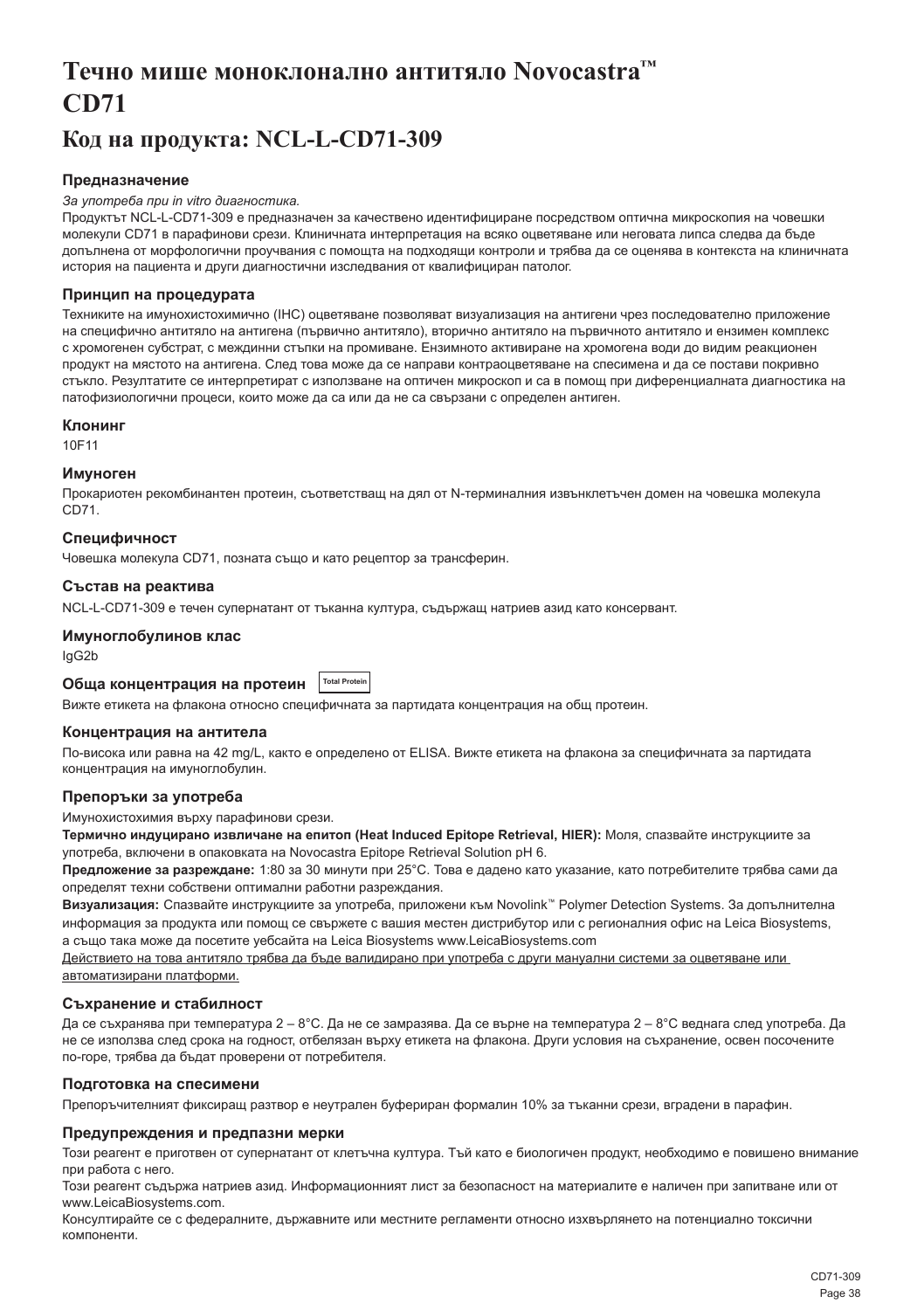Всички спесимени преди и след фиксация, както и всички материали, изложени на тях, трябва да се третират като възможни преносители на инфекция и да се изхвърлят, като се вземат правилни предпазни мерки.' Никога не пипетирайте реагенти с уста и избягвайте контакт на кожата и лигавиците с реагенти и спесимени. При контакт на реагенти или спесимени с чувствителни зони измийте зоните с обилно количество вода. Потърсете медицинска помощ.

Свеждайте до минимум микробната контаминация на реагентите, в противен случай може да се появи увеличаване на неспецифичното оцветяване.

Инкубационни времена или температури, различни от посочените, могат да доведат до грешни резултати. Всички подобни промени трябва да бъдат валидирани от потребителя.

#### **Качествен контрол**

Различията в обработката на тъканите и техническите процедури в лабораторията на потребителя могат да доведат до значително вариране на резултатите, налагащо редовно извършване на вътрешен контрол в допълнение към следните процедури.

Контролите трябва да са свежи спесимени, взети по време на аутопсия/биопсия/операция, фиксирани във формалин, обработени и вградени в парафинов восък, възможно най-бързо, по същия начин като проба(та) на пациента(ите).

#### **Позитивна тъканна контрола**

Използва се, за да се покажат правилно приготвени тъкани и правилни техники на оцветяване.

Една позитивна тъканна контрола трябва да бъде включена за всеки сет с тестови условия при всяка серия проби за оцветяване.

Тъкан със слабо позитивно оцветяване е по-подходяща от тъкан със силно позитивно оцветяване за оптимален качествен контрол и за откриване на по-малки нива на деградация на реактива.<sup>2</sup>

Препоръчителната позитивна тъканна контрола е сливица.

Ако позитивната тъканна контрола не показва позитивно оцветяване, резултатите от спесимените, включени в теста, трябва да се считат за невалидни.

#### **Негативна тъканна контрола**

Трябва да се изследва след позитивната тъканна контрола, за да се провери специфичността на белязването на таргетния антиген от първичното антитяло.

Препоръчителната тъкан за негативна контрола е език.

Алтернативно, разнообразието от различни видове клетки, присъстващи в повечето тъканни срези, често предлага места за негативна контрола, но това трябва да се провери от потребителя.

Неспецифичното оцветяване, ако присъства, обикновено е дифузно на вид. Спорадично оцветяване на съединителна тъкан може да се наблюдава и в части от прекомерно фиксирани във формалин тъкани. Използвайте интактни клетки за интерпретация на резултатите от оцветяването. Некротичните или дегенериралите клетки често се оцветяват неспецифично.<sup>3</sup> Може да се видят неверни позитивни резултати поради неимунологично свързване на протеини или реакционни продукти на субстрата. Те може да са причинени и от ендогенни ензими, като например псевдопероксидаза (еритроцити), ендогенна пероксидаза (цитохром C) или ендогенен биотин (напр. черен дроб, гърда, мозък, бъбрек) в зависимост от типа на използваното имунно оцветяване. За диференциране на ендогенна ензимна активност или неспецифично ензимно свързване от специфична имунна реактивност ексклузивно може да се оцветят допълнителни тъкани от пациента, съответно със субстрат-хромоген или с ензимни комплекси (авидин-биотин, стрептавидин, маркиран полимер) и субстрат-хромоген. Ако се появи специфично оцветяване в негативната тъканна контрола, резултатите от спесимените на пациентите трябва да се считат за невалидни.

#### **Негативна контрола на реактива**

Използвайте неспецифична негативна контрола на реагента, вместо първичното антитяло, със срез от всеки спесимен на пациента, за да се направи оценка на неспецифичното оцветяване и да се даде по-добра интерпретация на специфичното оцветяване на мястото на антигена.

#### **Тъкан от пациента**

Изследвайте спесимените на пациенти, оцветени последно с NCL-L-CD71-309. Наситеността на позитивното оцветяване трябва да бъде оценена в контекста на всяко неспецифично фоново оцветяване на негативната контрола на реагента. Както при всеки имунохистохимичен тест, един отрицателен резултат означава, че антигенът не е открит, а не че антигенът отсъства в анализираните клетки/тъкан. Ако се налага, използвайте панел от антитела за идентифициране на фалшиво отрицателни реакции.

#### **Очаквани резултати**

#### Нормални тъкани

Клонинг 10F11 открива протеина CD71 в цитоплазмата (зърнистата) и на мембраната на еритроидните прекурсорни клетки в костния мозък, епителните клетки в илеума, цекума, ободното черво, правото черво, ендометриума, фалопиевата тръба и стомаха. Оцветяване се наблюдава също в екзокринните клетки на панкреаса, кортикалните клетки на надбъбречната жлеза, дисталните бъбречни каналчета, пирамидалните клетки в мозъчната кора, клетките на Пуркиние и кръвоносните съдове в малкия мозък, кръвоносните съдове в базалните ганглии и невроните в хипокампуса. Той също така оцветява сърдечния мускул, скелетния мускул, зародишните центрове на сливицата, хепатоцитите, трофобластите на плацентата, алвеоларните макрофаги и каналите в паротидната жлеза. Наблюдава се оцветяване и при известен процент от лимфоидните клетки в далака и макрофагите на лимфните възли. (Общ брой на оценените нормални случаи = 56).

#### Абнормни тъкани

Клонинг 10F11 оцветява 4/4 чернодробни тумора (включително 2/2 хепатоклетъчни карцинома, 1/1 холангиокарцинома и 1/1 метастатичен карцином), 4/4 тумора на яйчниците (включително 1/1 злокачествен тумор на зародишната клетка, 1/1 серозен цистаденокарцином, 1/1 светлоклетъчен карцином и 1/1 инвазивен плоскоклетъчен карцином), 3/4 белодробни тумора (включително 1/1 недребноклетъчен карцином, 1/1 плоскоклетъчен карцином, 1/1 едроклетъчен карцином и 0/1 аденокарцином), 2/4 папиларни карцинома на щитовидната жлеза, 2/2 инфилтриращи дуктални карцинома на гърдата, 2/2 стомашни аденокарцинома, 2/2 плоскоклетъчни карцинома на езика, 2/2 езофагеални плоскоклетъчни карцинома, 2/2 плоскоклетъчни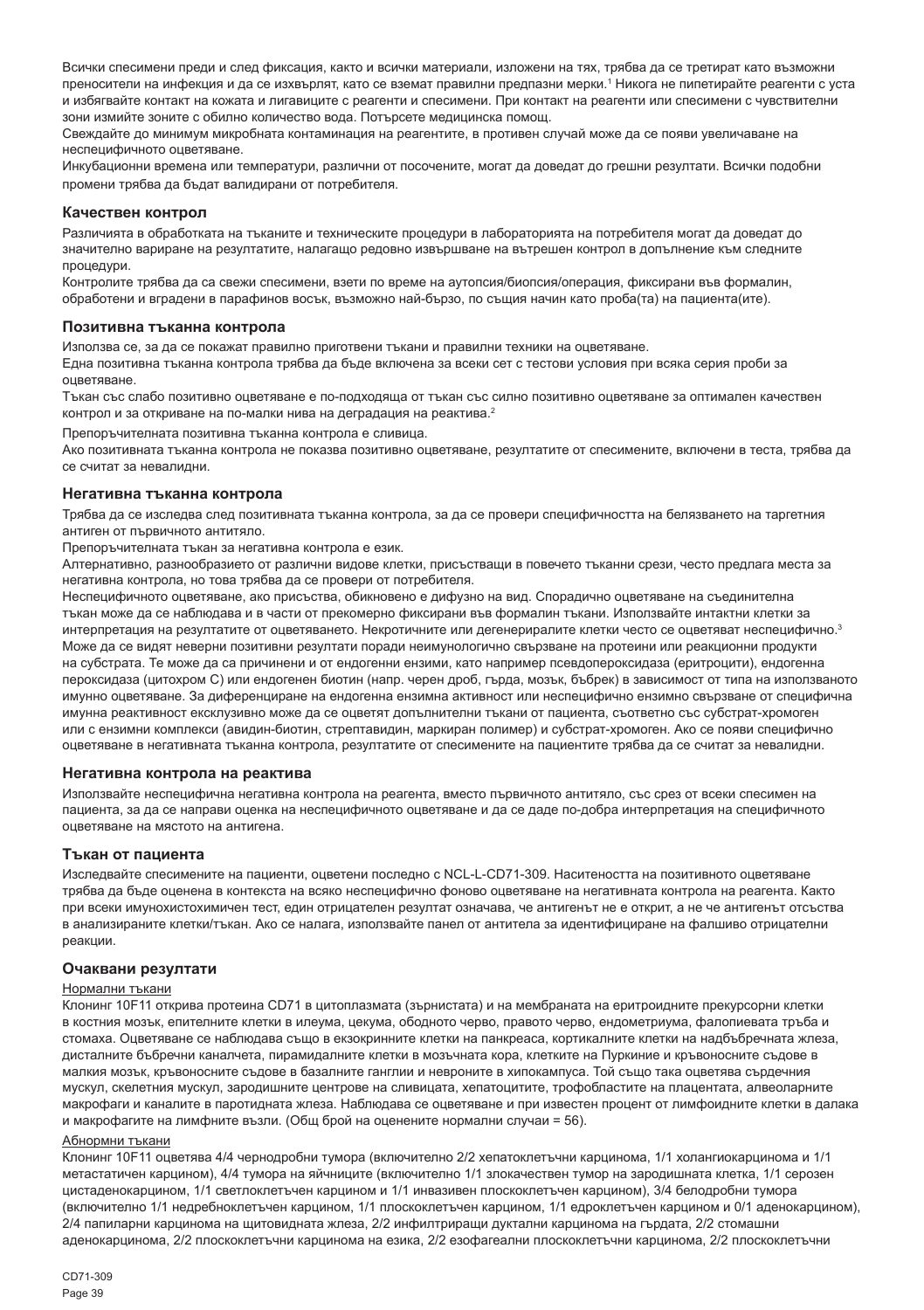карцинома на цервикса, 2/2 семинома, 2/2 аденокарцинома на ободното черво, 2/2 аденокарцинома на правото черво, 1/2 мозъчни тумора (включително 1/1 папилом на хороидния плексус и 0/1 анапластичен астроцитом), 1/2 метастатични тумора от неизвестен произход, 1/2 карцинома на бъбречната клетка, 1/2 кожни тумора (включително 1/1 плоскоклетъчен карцином и 0/1 дерматофибросарком) и 1/1 плоскоклетъчен карцином на ларинкса. Не се наблюдава оцветяване при тумори на щитовидната жлеза (0/1) и тумори на меките тъкани (0/2). (Общ брой на оценените случай на тумор = 44).

#### **NCL-L-CD71-309 се препоръчва за откриване на CD71 протеин в нормални и неопластични тъкани като допълнение към конвенционалната хистопатология с използване на неимунологични хистохимични оцветявания.**

#### **Общи ограничения**

Имунохистохимията е многостъпков диагностичен процес, който се състои от специализирано обучение за избор на подходящи реагенти, избор на тъкани, фиксация и обработка, подготовка на IHC предметно стъкло и интерпретация на резултатите от оцветяването.

Тъканното оцветяване зависи от боравенето с тъканта и нейната обработка преди оцветяването. Неправилната фиксация, замразяване, размразяване, промиване, изсушаване, затопляне, срязване или контаминацията с други тъкани или течности може да причини поява на артефакти, блокиране на антителата или фалшиво отрицателни резултати. Несъответстващите резултати може да се дължат на вариации в методите на фиксация и вграждане или на присъща нерегулярност в тъканта.<sup>4</sup> Прекомерното или непълно контраоцветяване може да попречи на правилната интерпретация на резултатите.

Клиничната интерпретация на всяко оцветяване или неговата липса следва да бъде допълнена от морфологични проучвания с помощта на подходящи контроли и трябва да се оценява в контекста на клиничната история на пациента и други диагностични изследвания от квалифициран патолог.

Антителата от Leica Biosystems Newcastle Ltd са предназначени за употреба, както е указано, върху замразени или вградени в парафин срези със специфични изисквания за фиксация. Възможно е да настъпи неочаквана антигенна експресия, особено при неоплазми. Клиничната интерпретация на всеки оцветен тъканен срез трябва да включва морфологичен анализ и оценката на подходящи контроли.

#### **Библиография – основна**

- 1. National Committee for Clinical Laboratory Standards (NCCLS). Protection of laboratory workers from infectious diseases transmitted by blood and tissue; proposed guideline. Villanova, P.A. 1991; 7(9). Order code M29-P.
- 2. Battifora H. Diagnostic uses of antibodies to keratins: a review and immunohistochemical comparison of seven monoclonal and three polyclonal antibodies. Progress in Surgical Pathology. 6:1–15. eds. Fenoglio-Preiser C, Wolff CM, Rilke F. Field & Wood, Inc., Philadelphia.
- 3. Nadji M, Morales AR. Immunoperoxidase, part I: the techniques and pitfalls. Laboratory Medicine. 1983; 14:767.
- 4. Omata M, Liew CT, Ashcavai M, Peters RL. Nonimmunologic binding of horseradish peroxidase to hepatitis B surface antigen: a possible source of error in immunohistochemistry. American Journal of Clinical Pathology. 1980; 73:626.
- 5. Dong HY, Wilkes S and Yang H. CD71 is selectively and ubiquitously expressed at high levels in erythroid precursors of all maturation stages: a comparative immunochemical study with glycophorin A and hemoglobin A. American Journal of Surgical Pathology. 2011; 35(5):723-732.
- 6. Magro G, Cataldo I, Amico P, et al. Aberrant expression of TfR1/CD71 in thyroid carcinomas identifies a novel potential diagnostic marker and therapeutic target. Thyroid. 2011; 21(3):267-277.
- 7. Menier C, Rabreau M, Challier JC, et al. Erythroblasts secrete the nonclassical HLA-G molecule from primitive to definitive hematopoiesis. Blood. 2004; 104(10):3153-3160.

#### **Изменения на предишно издание**

Актуализирайте до формата на очакваните резултати, добавка на преведен текст.

#### **Дата на издаване**

01 Ноември 2018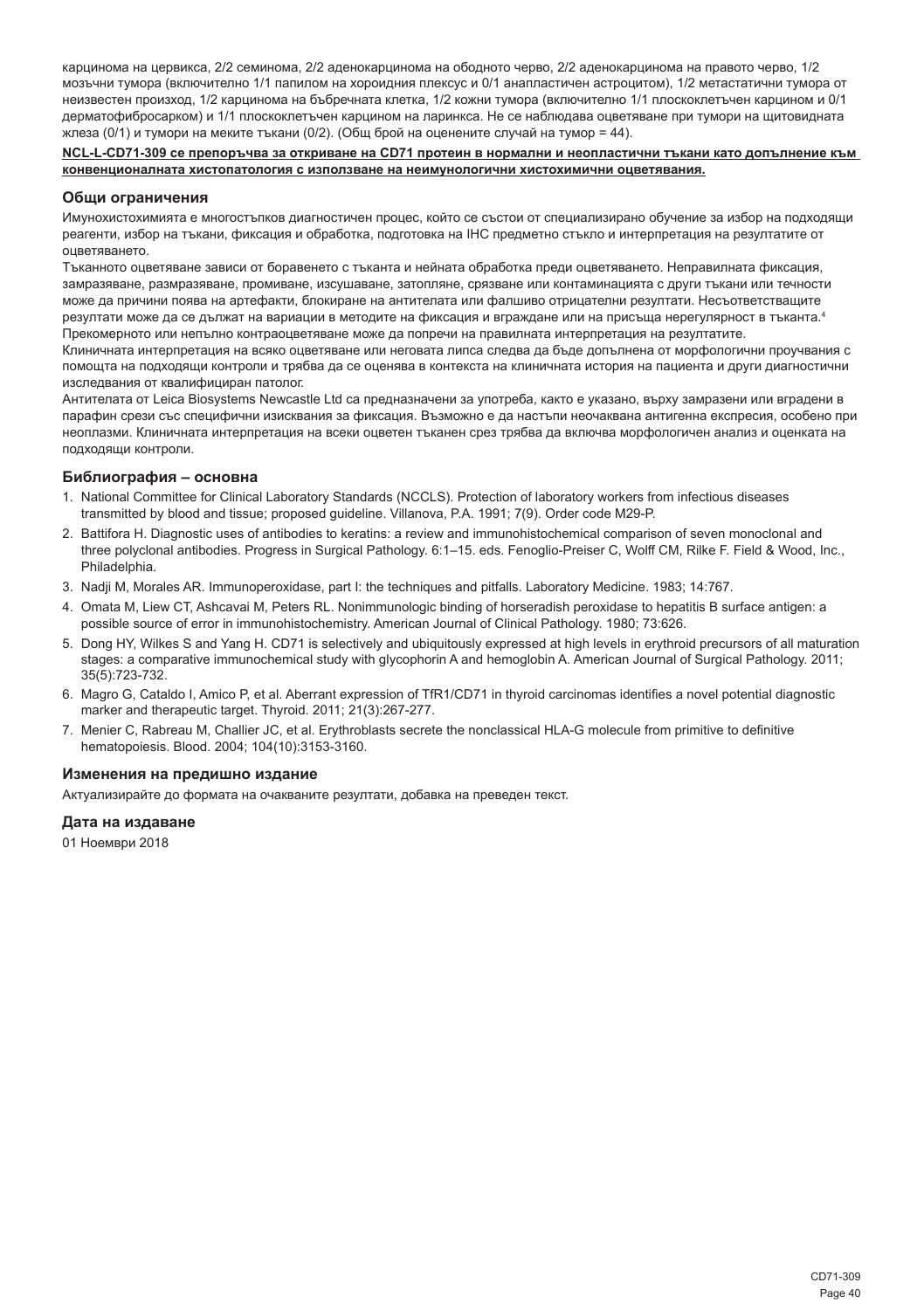# <span id="page-41-0"></span>**Novocastra™ folyékony egér monoklonális antitest CD71**

## **Termékkód: NCL-L-CD71-309**

## **Alkalmazási terület**

#### *In vitro diagnosztikai használatra.*

Az NCL-L-CD71-309 a humán CD71 molekulák fénymikroszkóppal végzett kvalitatív azonosítására szolgál paraffinos metszetekben. Minden festődés meglétének vagy hiányának klinikai értelmezését morfológiai vizsgálatokkal és megfelelő kontrollokkal kell kiegészíteni, valamint az értékelést a beteg klinikai kórtörténete és egyéb diagnosztikai vizsgálatok figyelembevételével, képzett patológusnak kell elvégeznie.

## **Az eljárás elve**

Az immunhisztokémiai (immunohistochemical, IHC) megfestési technikák az antigén elleni specifikus antitest (elsődleges antitest), az elsődleges antitest elleni másodlagos antitest és egy enzim kromogén szubsztráttal alkotott komplexének egymás után következő alkalmazásán keresztül, közbeiktatott mosási lépések mellett lehetővé teszik az antigének megjelenítését. A kromogén enzimaktiválása látható reakcióterméket eredményez az antigén helyén. Ezután a minta kontrasztfesthető és lefedhető. Az eredmények fénymikroszkóp használatával értelmezhetők, majd segítségül használhatók a patofiziológiás folyamatok differenciáldiagnózisa során, amely folyamatok az esetek egy részében konkrét antigénhez kapcsolódnak.

### **Klón**

10F11

## **Immunogén**

A humán CD71 molekula N-terminális intracelluláris doménje egy régiójának megfelelő prokarióta eredetű rekombináns fehérje.

## **Specificitás**

Humán CD71 molekula, más néven transzferrin receptor.

## **A reagens összetétele**

Az NCL-L-CD71-309 egy tartósítószerként nátrium-azidot tartalmazó folyékony szövetkultúra felülúszó.

### **Ig-osztály**

IgG2b

| Összfehérje-koncentráció | <b>Total Protein</b> |
|--------------------------|----------------------|
|                          |                      |

A sarzsspecifikus összfehérje-koncentrációt lásd az üveg címkéjén.

### **Antitest-koncentráció**

Legalább 42 mg/l ELISA módszerrel meghatározva. A sarzsspecifikus Ig-koncentrációt lásd az üveg címkéjén.

### **Felhasználási javaslatok**

Immunhisztokémia paraffinos metszeteken.

**Hőindukált epitópfeltárás (heat induced epitope retrieval, HIER):** Kövesse a Novocastra Epitope Retrieval Solution pH 6 termék használati útmutatóját.

**Javasolt hígítás:** 1:80, 30 percen át, 25 °C-on. Az adatok csak útmutatásul szolgálnak, a felhasználóknak kell meghatározniuk saját optimális munkaoldataikat.

**Megjelenítés:** Kövesse a Novolink™ Polymer Detection Systems rendszerek használati útmutatóját. További termékinformációkért vagy támogatásért forduljon a Leica Biosystems helyi forgalmazójához vagy regionális irodájához, vagy keresse fel a Leica Biosystems weboldalát a www.LeicaBiosystems.com címen.

Az antitest teljesítményét validálni kell, ha azt más manuális festési rendszerrel vagy automata platformmal használja.

## **Tárolás és stabilitás**

2–8 °C-on tárolandó. Tilos lefagyasztani. Felhasználás után azonnal tegye vissza 2–8 °C közötti hőmérsékletre. Ne használja az üveg címkéjén feltüntetett lejárati dátum után. A fentiekben előírtaktól eltérő tárolási feltételeket a felhasználónak ellenőriznie kell.

## **A minták előkészítése**

A javasolt fixálószer a paraffinba ágyazott szövetmetszeteknél 10%-os, semleges pufferolású formalin.

## **Figyelmeztetések és óvintézkedések**

Ez a reagens a sejtkultúra felülúszójából készült. Mivel biológiai termék, kezelésekor észszerű körültekintéssel kell eljárni. Ez a reagens nátrium-azidot tartalmaz. Az anyagbiztonsági adatlapot igény esetén rendelkezésre bocsátjuk, vagy elérheti a www. LeicaBiosystems.com weboldalon.

Minden potenciálisan toxikus összetevő ártalmatlanításával kapcsolatban kövesse a szövetségi, állami és helyi előírásokat. A mintákat fixálás előtt és után, valamint a velük érintkező összes anyagot fertőzések terjesztésére képes anyagként kell kezelni, és megfelelő körültekintéssel kell ártalmatlanítani.1 Soha ne pipettázza szájjal a reagenseket, továbbá kerülje a bőr és a nyálkahártyák érintkezését a reagensekkel és a mintákkal. Ha a reagensek vagy minták érzékeny területtel érintkeznek, bő vízzel mossa le az érintett területet. Forduljon orvoshoz.

Minimálisra kell csökkenteni a reagensek mikrobiális szennyeződését, különben megnövekedhet a nem specifikus festődés.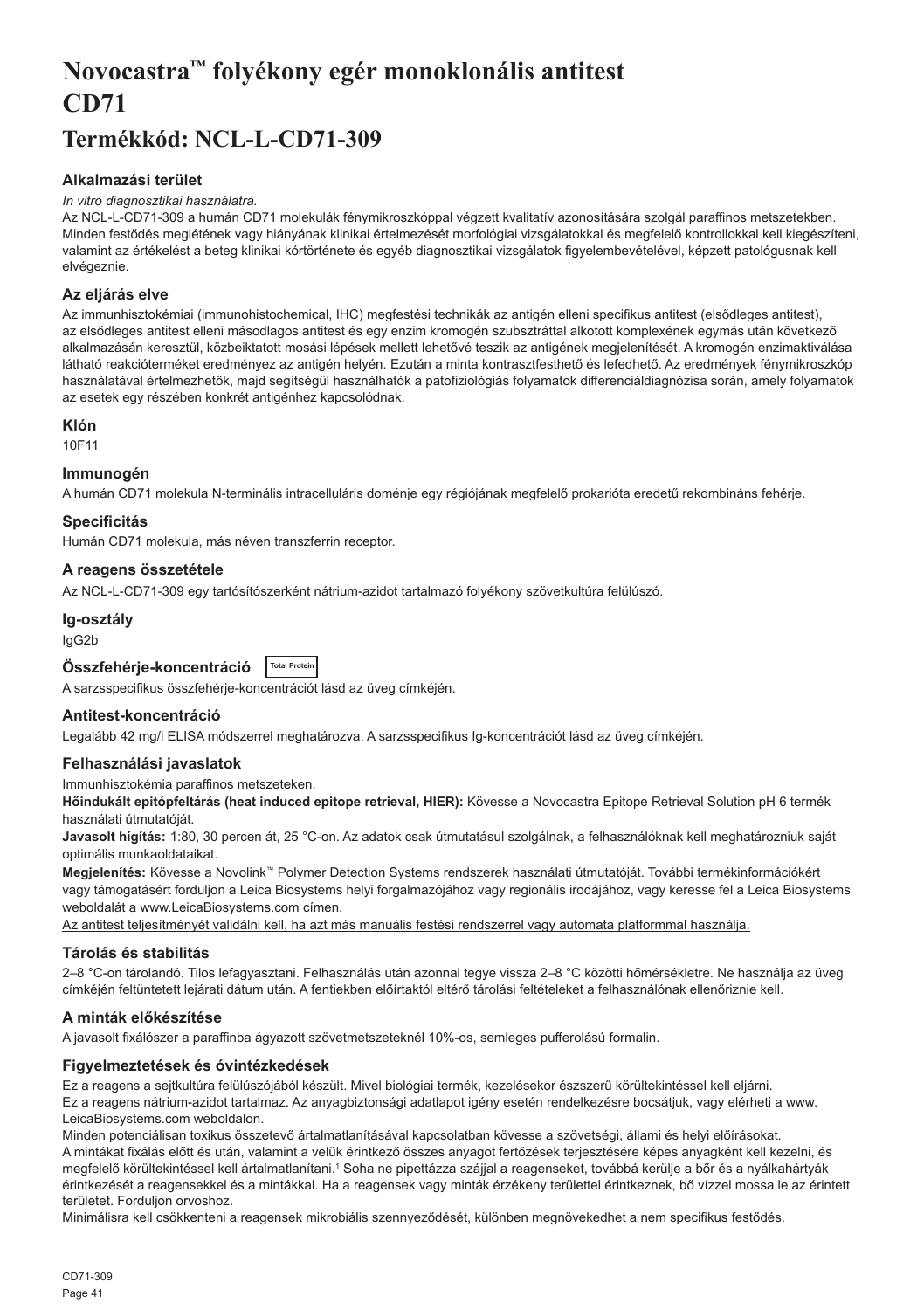A megadottaktól eltérő inkubációs idők és hőmérsékletek hibás eredményekhez vezethetnek. A felhasználónak minden ilyen jellegű változtatást validálnia kell.

## **Minőség-ellenőrzés**

A felhasználó laboratóriumában alkalmazott szövetfeldolgozási és technikai eljárások eltérései jelentős különbséget okozhatnak az eredményekben, ami az alábbi eljárásokon túl belső kontrollok rendszeres futtatását teszi szükségessé. Kontrollként friss boncolási/biopsziás/sebészeti mintákat kell használni, amelyeket a lehető leghamarabb a betegmintákkal megegyező módon kell formalinban fixálni, feldolgozni és paraffinviaszba ágyazni.

## **Pozitív szövetkontroll**

A megfelelő szövet-előkészítés és festési technikák ellenőrzésére használatos.

Minden tesztelési körülményegyüttes esetében és minden megfestési sorozatban kell alkalmazni egy pozitív szövetkontrollt. A gyengén pozitív festődésű szövet alkalmasabb az erősebben pozitív festődésű szövetnél az optimális minőség-ellenőrzéshez, valamint a kismértékű reagensbomlás észleléséhez.<sup>2</sup>

A javasolt pozitív kontrollszövet a tonsilla.

Ha a pozitív szövetkontroll nem mutat pozitív festődést, a vizsgált minták eredményeit érvénytelennek kell tekinteni.

## **Negatív szövetkontroll**

A pozitív szövetkontroll után azért kell megvizsgálni, hogy a vizsgált antigén elsődleges antitest segítségével történő jelölésének specificitását ellenőrizni lehessen.

A javasolt negatív kontrollszövet a nyelv.

Ezenkívül a legtöbb szövetmetszetben jelen lévő különböző sejttípusok gyakran használhatók negatív kontrollként, de ezeket a felhasználónak kell ellenőriznie.

Ha van nem specifikus festődés, az rendszerint diffúz megjelenésű. A formalinban túlfixált szövetekből származó metszeteknél a kötőszövet szórványos festődése is megfigyelhető. A festési eredmények értelmezésére ép sejteket használjon. A nekrotizált vagy degenerálódott sejtek gyakran nem specifikusan festődnek meg.<sup>3</sup> A fehérjék vagy a szubsztrát reakciótermékeinek nem immunológiai kötődése miatt álpozitív eredmények jelentkezhetnek. Okozhatják ezt olyan endogén enzimek is, mint a pszeudoperoxidáz (eritrociták), endogén peroxidáz (citokróm C), illetve endogén biotin (pl. máj, mell, agy, vese), az alkalmazott immunmegfestés típusától függően. Az endogén enzim aktivitásának vagy az enzimek nem specifikus kötődésének a specifikus immunreakciótól való megkülönböztetésére további betegszövetek festhetők kizárólag szubsztrát–kromogén oldattal vagy enzimkomplexekkel (avidin-biotin, sztreptavidin, jelölt polimer) és szubsztrát–kromogénnel. Ha a negatív szövetkontroll specifikus festődést mutat, a betegminták eredményeit érvénytelennek kell tekinteni.

### **Negatív reagenskontroll**

A nem specifikus festődés kiértékeléséhez és az antigén helyén létrejövő specifikus festődés jobb értelmezéséhez minden betegminta esetén egy metszeten alkalmazzon az elsődleges antitest helyett nem specifikus negatív reagenskontrollt.

### **Betegszövet**

Az NCL-L-CD71-309 reagenssel festett betegmintákat vizsgálja meg utolsóként. A pozitív festődés intenzitását a negatív reagenskontroll esetleges nem specifikus háttérfestődésének viszonylatában értékelje. Mint minden immunhisztokémiai vizsgálatnál, a negatív eredmény azt jelenti, hogy az antigén nem volt kimutatható, nem pedig azt, hogy az antigén nem volt jelen a vizsgált sejtekben/ szövetben. Szükség esetén az álnegatív reakciók azonosítására használjon antitestpanelt.

### **Várható eredmények**

#### Normál szövetek

A 10F11 klón kimutatta a CD71 fehérjét a csontvelő eritroid prekurzor sejtjeinek (granuláris) citoplazmájában és membránján, valamint az ileum, a caecum, a vastagbél, a végbél, az endometrium, a petevezeték és a gyomor hámsejtjeiben. Festődés volt továbbá megfigyelhető a hasnyálmirigy exokrin sejtjeiben, a mellékvese kortikális sejtjeiben, a disztális vesetubulusokban, az agykéreg piramissejtjeiben, a cerebellum Purkinje-sejtjeiben és vérereiben, a bazális ganglionok vérereiben és a hippocampus neuronjaiban. Szintén megfestette a szívizmot, a vázizmot, a tonsilla csíraközpontjait, a hepatocitákat, a placenta trofoblasztjait, az alveoláris makrofágokat és a fültőmirigy vezetékeit. Festődés volt látható továbbá a lép limfoid sejtjeinek egy részében és a nyirokcsomók makrofágjaiban. (Vizsgált normál esetek összesített száma = 56).

#### Kóros szövetek

A 10F11 klón az alábbiakat festette meg: 4/4 májdaganat (részletezve: 2/2 hepatocelluláris karcinóma, 1/1 kolangiokarcinóma és 1/1 metasztatikus karcinóma), 4/4 petefészek-daganat (részletezve: 1/1 malignus csírasejtes daganat, 1/1 szerózus cisztadenokarcinóma, 1/1 világossejtes karcinóma és 1/1 invazív laphámsejtes karcinóma), 3/4 tüdődaganat (részletezve: 1/1 nem kissejtes karcinóma, 1/1 laphámsejtes karcinóma, 1/1 nagysejtes karcinóma és 0/1 adenokarcinóma), 2/4 papilláris pajzsmirigy-karcinóma, 2/2 infiltráló duktális emlőkarcinóma, 2/2 gyomor-adenokarcinóma, 2/2 laphámsejtes nyelvkarcinóma, 2/2 laphámsejtes nyelőcső-karcinóma, 2/2 laphámsejtes méhnyak-karcinóma, 2/2 szeminóma, 2/2 vastagbél-adenokarcinóma, 2/2 végbél-adenokarcinóma, 1/2 agydaganat (részletezve: 1/1 plexus choroideus papillóma és 0/1 anaplasztikus asztrocitóma), 1/2 ismeretlen eredetű metasztatikus daganat, 1/2 vesesejtes karcinóma, 1/2 bőrdaganat (részletezve: 1/1 laphámsejtes karcinóma és 0/1 dermatofibroszarkóma) és 1/1 laphámsejtes gégekarcinóma. Nem volt festődés megfigyelhető csecsemőmirigy-daganat (0/1) és lágyrész-daganatok (0/2) esetén. (Vizsgált tumoresetek összesített száma = 44.)

#### **Az NCL-L-CD71-309 a CD71 fehérje detektálására ajánlott normál és daganatos szövetekben, a nem immunológiai hisztokémiai festést használó hagyományos kórszövettani eljárások kiegészítéseként.**

### **Általános korlátozások**

Az immunhisztokémia több lépésből álló diagnosztikai folyamat, amely a következőket foglalja magában: speciális képzés alapján a megfelelő reagensek kiválasztása; a szövetek kiválasztása, fixálása és feldolgozása; az IHC tárgylemez előkészítése; és a festési eredmények értelmezése.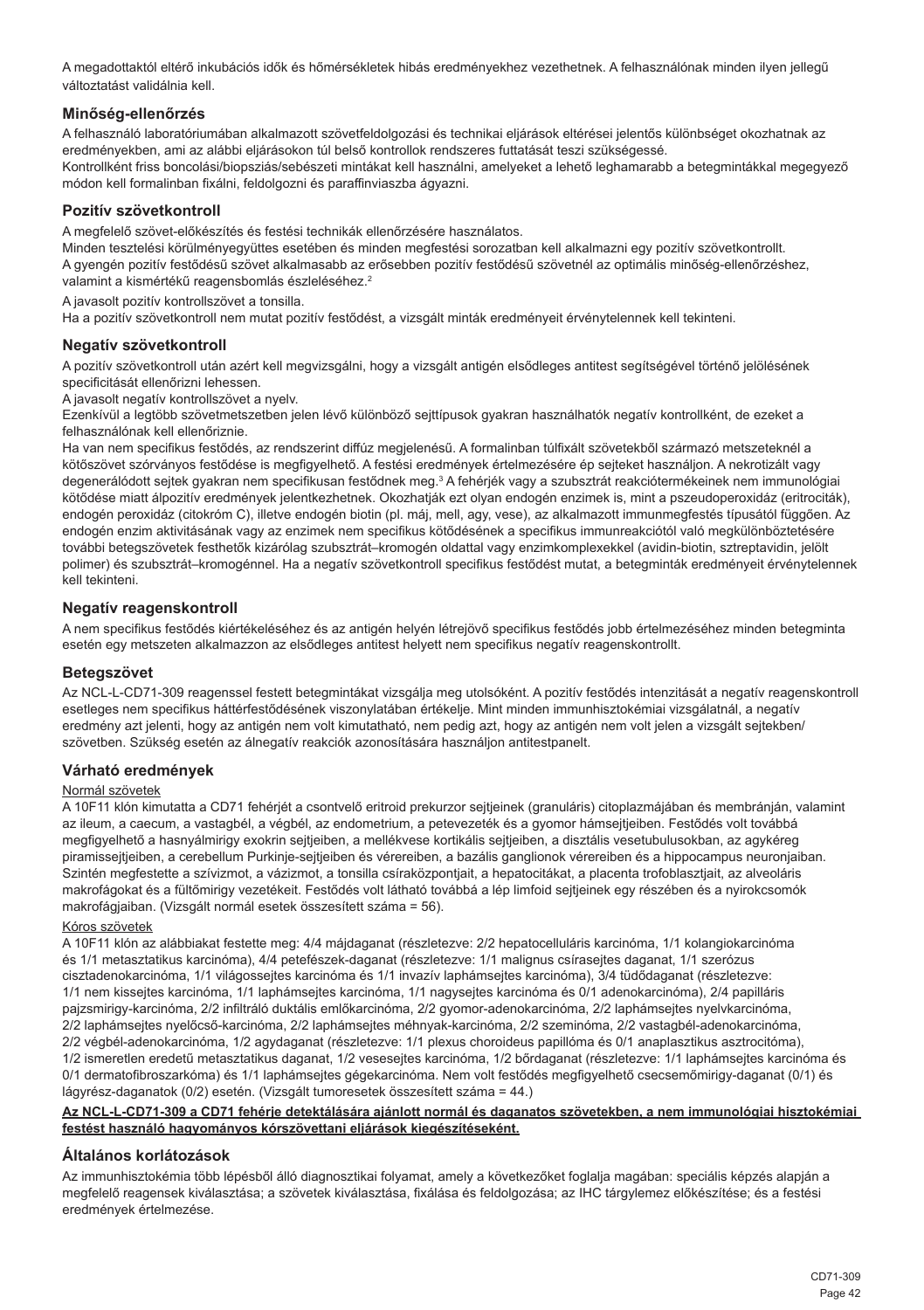A szövet festődése függ a szövet festés előtti kezelésétől és feldolgozásától. A nem megfelelő fixálás, a fagyasztás, olvasztás, mosás, szárítás, melegítés, metszetkészítés, illetve a más szövetekkel vagy folyadékokkal történő szennyezés műtermékeket, az antitestek befogását, illetve álnegatív eredményeket okozhat. Ellentmondó eredményekhez vezethetnek a fixálási vagy beágyazási módszerek eltérései, illetve a szövet eredendő rendellenességei.<sup>4</sup>

A túlzott vagy hiányos kontrasztfestés ronthatja az eredmények megfelelő értelmezését.

Minden festődés meglétének vagy hiányának klinikai értelmezését morfológiai vizsgálatokkal és megfelelő kontrollokkal kell kiegészíteni, valamint az értékelést a beteg klinikai kórtörténete és egyéb diagnosztikai vizsgálatok figyelembevételével, képzett patológusnak kell elvégeznie.

A Leica Biosystems Newcastle Ltd által biztosított antitestek specifikus fixálási követelmények mellett, az utasításoknak megfelelően fagyasztott vagy paraffinba ágyazott metszeteken történő felhasználásra szolgálnak. Időnként váratlan antigén-expresszió fordulhat elő, különösen daganatok esetében. Bármely festett szövetmetszet klinikai értelmezéséhez morfológiai elemzést is kell végezni, és ki kell értékelni a megfelelő kontrollokat.

## **Bibliográfia – általános**

- 1. National Committee for Clinical Laboratory Standards (NCCLS). Protection of laboratory workers from infectious diseases transmitted by blood and tissue; proposed guideline. Villanova, P.A. 1991; 7(9). Order code M29-P.
- 2. Battifora H. Diagnostic uses of antibodies to keratins: a review and immunohistochemical comparison of seven monoclonal and three polyclonal antibodies. Progress in Surgical Pathology. 6:1–15. eds. Fenoglio-Preiser C, Wolff CM, Rilke F. Field & Wood, Inc., Philadelphia.
- 3. Nadji M, Morales AR. Immunoperoxidase, part I: the techniques and pitfalls. Laboratory Medicine. 1983; 14:767.
- 4. Omata M, Liew CT, Ashcavai M, Peters RL. Nonimmunologic binding of horseradish peroxidase to hepatitis B surface antigen: a possible source of error in immunohistochemistry. American Journal of Clinical Pathology. 1980; 73:626.
- 5. Dong HY, Wilkes S and Yang H. CD71 is selectively and ubiquitously expressed at high levels in erythroid precursors of all maturation stages: a comparative immunochemical study with glycophorin A and hemoglobin A. American Journal of Surgical Pathology. 2011; 35(5):723-732.
- 6. Magro G, Cataldo I, Amico P, et al. Aberrant expression of TfR1/CD71 in thyroid carcinomas identifies a novel potential diagnostic marker and therapeutic target. Thyroid. 2011; 21(3):267-277.
- 7. Menier C, Rabreau M, Challier JC, et al. Erythroblasts secrete the nonclassical HLA-G molecule from primitive to definitive hematopoiesis. Blood. 2004; 104(10):3153-3160.

## **Módosítások az előző változathoz képest**

A Várható eredmények című rész formátumának frissítése, lefordított szöveg hozzáadása.

## **Kiadás dátuma**

01 november 2018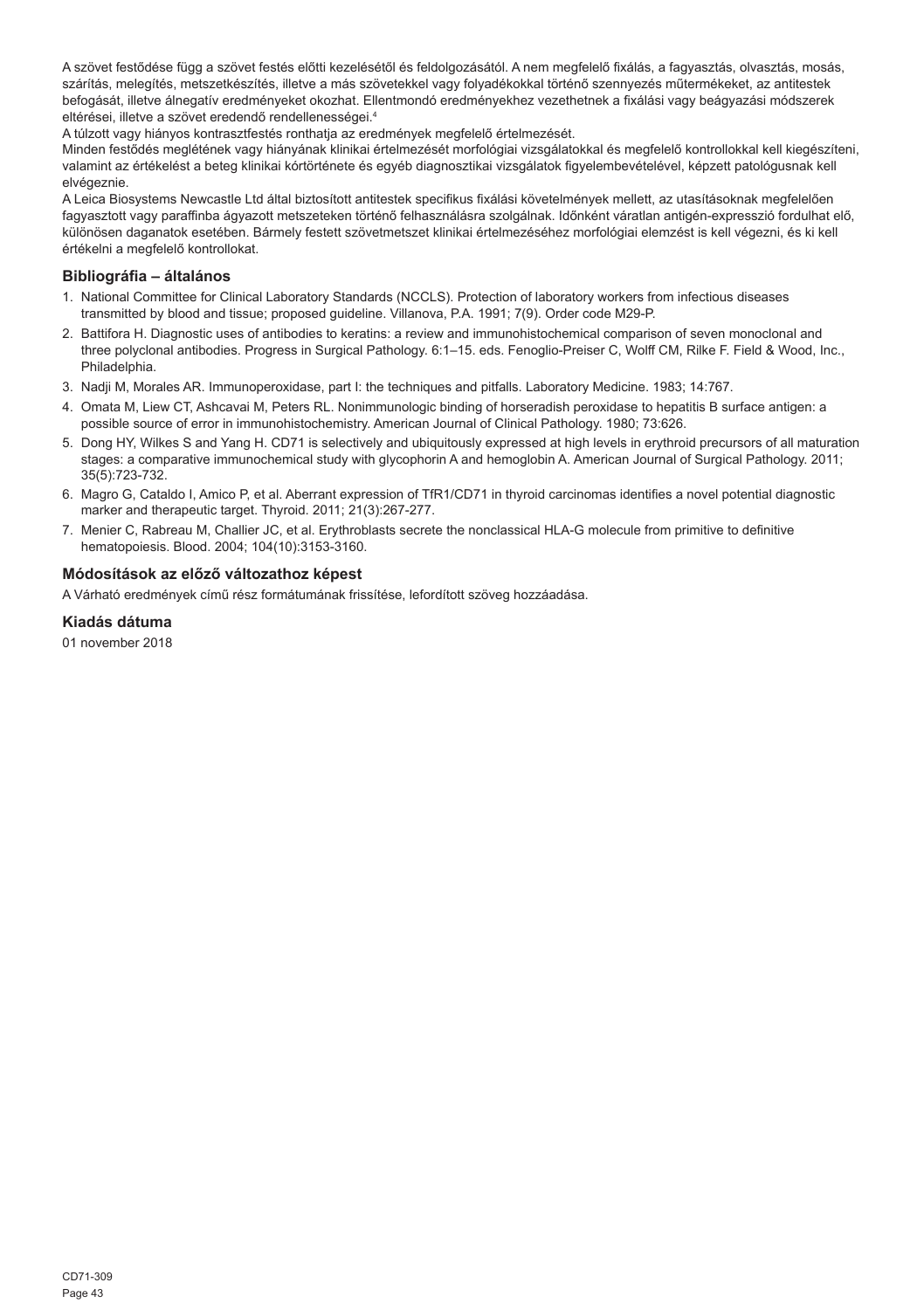# <span id="page-44-0"></span>**Novocastra™ Anticorp monoclonal lichid de șoarece CD71**

## **Cod produs: NCL-L-CD71-309**

## **Utilizare prevăzută**

#### *Pentru diagnosticare in vitro.*

NCL-L-CD71-309 este destinat identificării calitative, prin microscopie optică, a moleculelor CD71 umane în secțiunile de parafină Interpretarea clinică a oricărei coloraţii sau a absenţei acesteia trebuie verificată prin teste morfologice utilizând proceduri de control adecvate şi trebuie evaluată în contextul antecedentelor clinice ale pacientului, precum şi al altor teste de diagnosticare efectuate de un specialist anatomopatolog calificat.

#### **Principiul de procedură**

Tehnicile de colorare imunohistochimică (IHC) permit vizualizarea antigenilor prin aplicarea secvențială a unui anumit anticorp pe antigen (anticorp primar), a unui anticorp secundar pe anticorpul primar și a unui complex enzimatic cu un substrat cromogen, cu etape de spălare intercalate. Activarea enzimatică a cromogenului duce la un produs de reacție vizibil la locul aplicării antigenului. Specimenul poate fi apoi contracolorat și acoperit cu lamelă. Rezultatele sunt interpretate folosind un microscop optic și ajută la diagnosticul diferențial al proceselor patofiziologice, care pot sau nu să fie asociate cu un anumit antigen.

#### **Clonă**

10F11

#### **Imunogen**

Proteină procariotică recombinantă corespunzând unei regiuni a domeniului N-terminal intracelular al moleculei CD71 umane.

#### **Specificitate**

Moleculă CD71 umană, cunoscută și ca receptor de transferină.

### **Compoziția reactivului**

NCL-L-CD71-309 este un supernatant de cultură tisulară lichid care conține azidă de sodiu drept conservant.

## **Clasa Ig**

IgG2b

## **Concentrație proteină totală Total Protein**

Consultați eticheta flaconului pentru concentrația proteinelor totale specifică lotului.

#### **Concentrație anticorpi**

Mai mare sau egală cu 42 mg/L, asa cum este determinată prin ELISA. Consultati eticheta flaconului pentru concentratia Ig specifică lotului.

#### **Recomandări privind utilizarea**

#### Imunohistochimie pe secțiuni de parafină.

**Recuperarea indusă de căldură a epitopilor (HIER):** Urmați instrucțiunile de utilizare din Novocastra Epitope Retrieval Solution pH 6. **Diluție sugerată:** 1:80 timp de 30 de minute la 25 °C. Aceste informații sunt furnizate cu rol de îndrumare, iar utilizatorii trebuie să-și stabilească singuri propriile diluții de lucru optime.

**Vizualizare:** Respectați instrucțiunile de utilizare din Novolink™ Polymer Detection Systems. Pentru informații suplimentare despre produs sau asistență, luați legătura cu distribuitorul dvs. local sau cu biroul regional al Leica Biosystems sau, ca alternativă, vizitați site-ul web al Leica Biosystems, www.LeicaBiosystems.com

Performanța acestui anticorp trebuie validată atunci când este utilizat cu alte sisteme de colorare manuală sau alte platforme automatizate.

#### **Depozitare și stabilitate**

A se depozita la 2–8 °C. A nu se congela. A se returna la 2–8 °C imediat după utilizare. A nu se utiliza după data expirării indicată pe eticheta flaconului. Alte condiții de depozitare decât cele specificate mai sus trebuie verificate de către utilizator.

## **Pregătirea specimenului**

Mediul de fixare recomandat este formalină tamponată neutru 10% pentru secțiunile de țesut încorporate în parafină.

#### **Avertismente și precauții**

Acest reactiv a fost pregătit din supernatantul culturii celulare. Întrucât este un produs biologic, trebuie să se actioneze cu prudentă rezonabilă la manipularea sa.

Acest reactiv conține azidă de sodiu. Fișa cu informații de siguranță despre material este disponibilă la cerere sau poate fi obținută de pe site-ul www.LeicaBiosystems.com

Consultați reglementările naționale, județene sau locale pentru informații privind eliminarea tuturor componentelor potențial toxice. Specimenele, înainte și după fixare, precum și toate materialele expuse la acestea, trebuie manipulate ca și când ar avea potentialul de a transmite infecții și trebuie eliminate la deșeuri luând măsurile de precauție adecvate.<sup>1</sup>Nu pipetați niciodată reactivii pe gură și evitați contactul reactivilor și specimenelor cu pielea și membranele mucoase. Dacă reactivii sau probele vin în contact cu suprafețele sensibile, spălați cu apă din abundență. Solicitați asistență medicală.

Reduceți la minimum contaminarea microbiană a reactivilor, în caz contrar poate apărea o creștere a colorării nespecifice.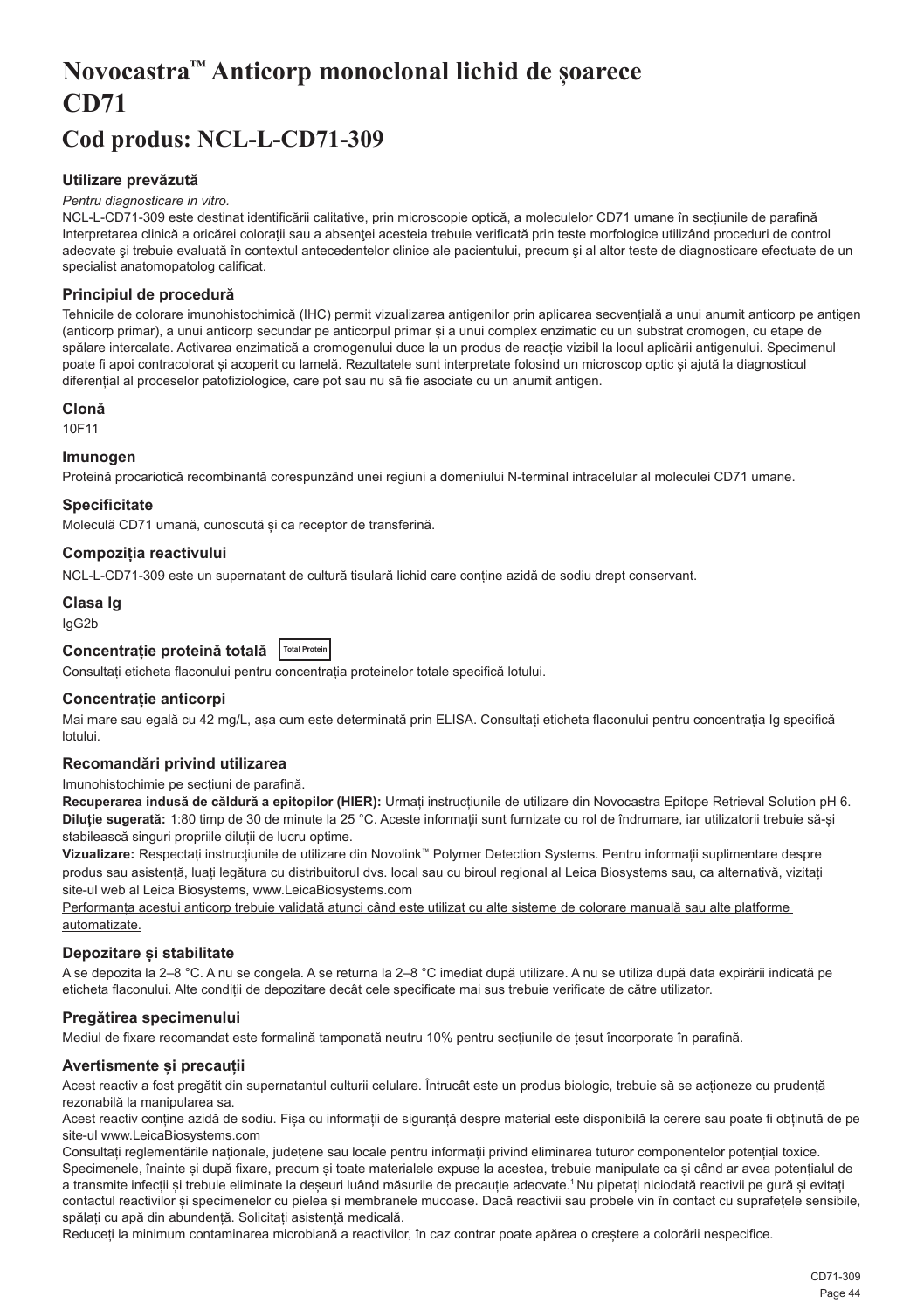Timpii sau temperaturile de incubație care diferă de valorile specificate pot genera rezultate eronate. Orice astfel de modificări trebuie validate de către utilizator.

## **Controlul calității**

Diferentele în ceea ce priveste procesarea tesutului și procedurile tehnice în laboratorul utilizatorului pot cauza o variabilitate semnificativă a rezultatelor, necesitând efectuarea cu regularitate de controale interne, în plus față de următoarele proceduri. Probele de control trebuie să fie probe proaspete de autopsie/biopsie/chirurgicale, fixate în formalină, procesate și încorporate în ceară de parafină cât mai curând posibil și în aceeași manieră ca și probele pacientului.

## **Țesutul de control pozitiv**

Folosit pentru a indica țesuturile pregătite corect și tehnicile de colorare adecvate.

O probă de țesut de control pozitiv trebuie să fie inclusă pentru fiecare set de condiții de testare în fiecare etapă de colorare. Un țesut cu colorare pozitivă slabă este mai adecvat decât un țesut cu colorare pozitivă puternică în vederea unui control optim al calității și pentru a detecta nivelurile minore de degradare a reactivului.<sup>2</sup>

Țesutul de control pozitiv recomandat este de amigdale.

Dacă țesutul de control pozitiv nu demonstrează colorația pozitivă, rezultatele obținute cu acele probe de testare trebuie considerate nevalide.

## **Țesutul de control negativ**

Trebuie examinat după țesutul de control pozitiv pentru a verifica specificitatea informațiilor de etichetare ale antigenului țintă în funcție de anticorpul primar.

Țesutul de control negativ recomandat este limba.

Ca alternativă, varietatea de tipuri diferite de celule prezente în majoritatea secțiunilor tisulare oferă frecvent locuri de control negativ, dar acest lucru trebuie verificat de către utilizator.

Colorația nespecifică, dacă este prezentă, are, de obicei, un aspect difuz. Colorația sporadică a tesutului conjunctiv poate fi observată, de asemenea, în secțiuni de țesuturi fixate în mod excesiv în formalină. Folosiți celule intacte pentru interpretarea rezultatelor de colorare. Celulele necrotice sau degenerate se colorează deseori într-un mod nespecific.<sup>3</sup> Se pot observa rezultate fals pozitive ca urmare a legării non-imunologice a proteinelor sau produșilor de reacție ai substratului. Acestea pot fi cauzate, de asemenea, de enzimele endogene precum pseudoperoxidaza (eritrocite), peroxidaza endogenă (citocromul C) sau biotina endogenă (de exemplu, ficat, sân, creier, rinichi), în funcție de tipul de imunocolorație folosit. Pentru a diferenția activitatea enzimelor endogene sau legarea nespecifică a enzimelor de imunoreactivitatea specifică, pot fi colorate țesuturi suplimentare de la pacient numai cu substrat-cromogen sau, respectiv, complexe enzimatice (avidină-biotină, streptavidină, polimer etichetat) și substrat-cromogen. În cazul în care colorația specifică are loc în țesutul de control negativ, rezultatele obținute pe probele pacientului trebuie să fie considerate nevalide.

### **Reactivul de control negativ**

Folosiți un reactiv de control negativ non-specific în locul anticorpului primar cu o secțiune din fiecare specimen al pacientului pentru a evalua colorația nespecifică și a permite o mai bună interpretare a colorării specifice la situl antigenului.

## **Țesutul pacientului**

Examinați specimenele pacientului colorate cu NCL-L-CD71-309 ultimele. Intensitatea colorației pozitive trebuie evaluată în contextul oricărei colorații de fond nespecifice a reactivului de control negativ. La fel ca în cazul oricărui test imunohistochimic, un rezultat negativ înseamnă că antigenul nu a fost detectat, și nu că antigenul a fost absent în celulele/țesuturile analizate. Dacă este necesar, folosiți un panel pentru anticorpi pentru identificarea reacțiilor fals negative.

### **Rezultate așteptate**

## Țesuturi normale

Clona 10F11 a detectat proteina CD71 în citoplasma (granulară) și pe membrana celulelor precursoare eritroide din măduva osoasă, celulelor epiteliale ale ileonului, cecului, colonului, rectului, endometrului, tubului falopian și stomacului. S-a observat de asemenea colorare în celulele exocrine din pancreas, celulele corticale ale glandei suprarenale, tubulele distale renale, celulele piramidale din cortexul cerebral, celulele Purkinje și vasele de sânge din cerebel, vasele de sânge ale ganglionilor bazali și neuronii din hipocampus. De asemenea a colorat muschi cardiac, muschi scheletic, centri germinali ai amigdalei, hepatocite, trofoblaste din placentă, macrofage alveolare și canale din glanda parotidă. S-a observat de asemenea colorare într-o proporție din celulele limfoide din splină și macrofagele de ganglion limfatic. (Numărul total al cazurilor normale evaluate = 56).

#### Țesuturi anormale

Clona 10F11 a colorat 4/4 tumori hepatice (incluzând 2/2 carcinoame hepatocelulare, 1/1 colangiocarcinom și 1/1 carcinom metastatic), 4/4 tumori ovariene (incluzând 1/1 tumoare malignă cu celule germinale, 1/1 chistadenocarcinom seros, 1/1 carcinom cu celule clare și 1/1 carcinom invaziv cu celule scuamoase), 3/4 tumori pulmonare (incluzând 1/1 carcinom non-microcelular, 1/1 carcinom cu celule scuamoase, 1/1 carcinom cu celule mari și 0/1 adenocarcinom), 2/4 carcinoame papilare ale glandei tiroide, 2/2 carcinoame mamare ductale infiltrante, 2/2 adenocarcinoame gastrice, 2/2 carcinoame cu celule scuamoase ale limbii, 2/2 carcinoame esofagiene cu celule scuamoase, 2/2 carcinoame cu celule scuamoase ale colului uterin, 2/2 seminoame, 2/2 adenocarcinoame colonice, 2/2 adenocarcinoame rectale, 1/2 tumori cerebrale (incluzând 1/1 papilom al plexului coroid și 0/1 astrocitom anaplastic), 1/2 tumori metastatice de origine necunoscută, 1/2 carcinoame cu celule renale, 1/2 tumori ale pielii (incluzând 1/1 carcinom cu celule scuamoase și 0/1 dermatofibrosarcom) și 1/1 carcinoame laringiene cu celule scuamoase. Nu s-a detectat colorare în tumorile timice (0/1) și tumorile țesuturilor moi (0/2). (Numărul total al cazurilor tumorale evaluate = 44).

#### **NCL-L-CD71-309 este recomandat pentru detectarea proteinei CD71 umane în țesuturile normale și neoplazice, ca adjuvant al histopatologiei convenționale, utilizând coloranți histochimici non-imunologici.**

### **Limitări generale**

Imunohistochimia este un proces de diagnostic cu mai multe etape, care constă din instruirea specializată în ceea ce privește alegerea reactivilor adecvați; alegerea, fixarea și procesarea țesutului; prepararea lamei IHC; și interpretarea rezultatelor de colorare.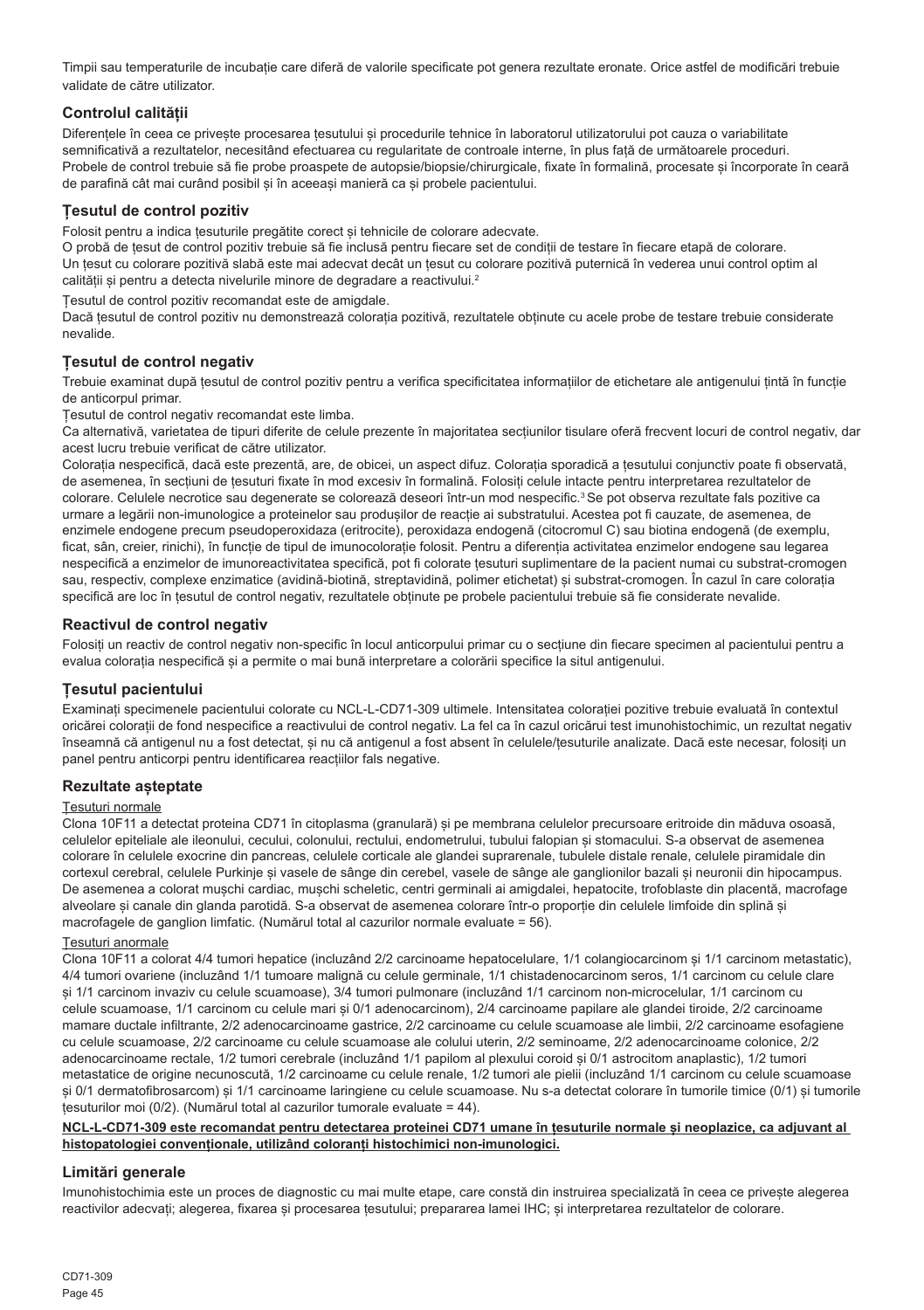Colorarea tisulară depinde de manipularea și procesarea țesutului înainte de colorare. Fixarea, congelarea, dezghețarea, spălarea, uscarea, încălzirea, secționarea necorespunzătoare sau contaminarea cu alte țesuturi ori fluide pot cauza artefacte, captura anticorpilor sau rezultate fals negative. Rezultatele inconsecvente pot fi atribuite diferențelor în ceea ce privește metodele de fixare și încorporare. ori neregularităților inerente ale țesutului.<sup>4</sup>

Contracolorația excesivă sau incompletă poate compromite interpretarea adecvată a rezultatelor.

Interpretarea clinică a oricărei colorări sau a absenței acesteia trebuie completată cu studii morfologice utilizând controale adecvate și trebuie evaluată în contextul antecedentelor clinice ale pacientului, precum și al altor teste de diagnosticare efectuate de către un patolog calificat.

Anticorpii de la Leica Biosystems Newcastle Ltd sunt destinați utilizării, conform indicațiilor, fie pe secțiuni congelate, fie pe secțiuni încorporate în parafină cu cerințe de fixare specifice. Poate apărea exprimarea neașteptată a antigenului, în special în neoplasme. Interpretarea clinică a oricărei secțiuni tisulare colorate trebuie să includă analiza morfologică și evaluarea probelor de control adecvate.

### **Bibliografie - General**

- 1. National Committee for Clinical Laboratory Standards (NCCLS). Protection of laboratory workers from infectious diseases transmitted by blood and tissue; proposed guideline. Villanova, P.A. 1991; 7(9). Order code M29-P.
- 2. Battifora H. Diagnostic uses of antibodies to keratins: a review and immunohistochemical comparison of seven monoclonal and three polyclonal antibodies. Progress in Surgical Pathology. 6:1–15. eds. Fenoglio-Preiser C, Wolff CM, Rilke F. Field & Wood, Inc., Philadelphia.
- 3. Nadji M, Morales AR. Immunoperoxidase, part I: the techniques and pitfalls. Laboratory Medicine. 1983; 14:767.
- 4. Omata M, Liew CT, Ashcavai M, Peters RL. Nonimmunologic binding of horseradish peroxidase to hepatitis B surface antigen: a possible source of error in immunohistochemistry. American Journal of Clinical Pathology. 1980; 73:626.
- 5. Dong HY, Wilkes S and Yang H. CD71 is selectively and ubiquitously expressed at high levels in erythroid precursors of all maturation stages: a comparative immunochemical study with glycophorin A and hemoglobin A. American Journal of Surgical Pathology. 2011; 35(5):723-732.
- 6. Magro G, Cataldo I, Amico P, et al. Aberrant expression of TfR1/CD71 in thyroid carcinomas identifies a novel potential diagnostic marker and therapeutic target. Thyroid. 2011; 21(3):267-277.
- 7. Menier C, Rabreau M, Challier JC, et al. Erythroblasts secrete the nonclassical HLA-G molecule from primitive to definitive hematopoiesis. Blood. 2004; 104(10):3153-3160.

### **Amendamente la ediția anterioară**

Actualizare pentru formatarea Rezultatelor așteptate, adăugare de text tradus.

### **Data publicării**

01 noiembrie 2018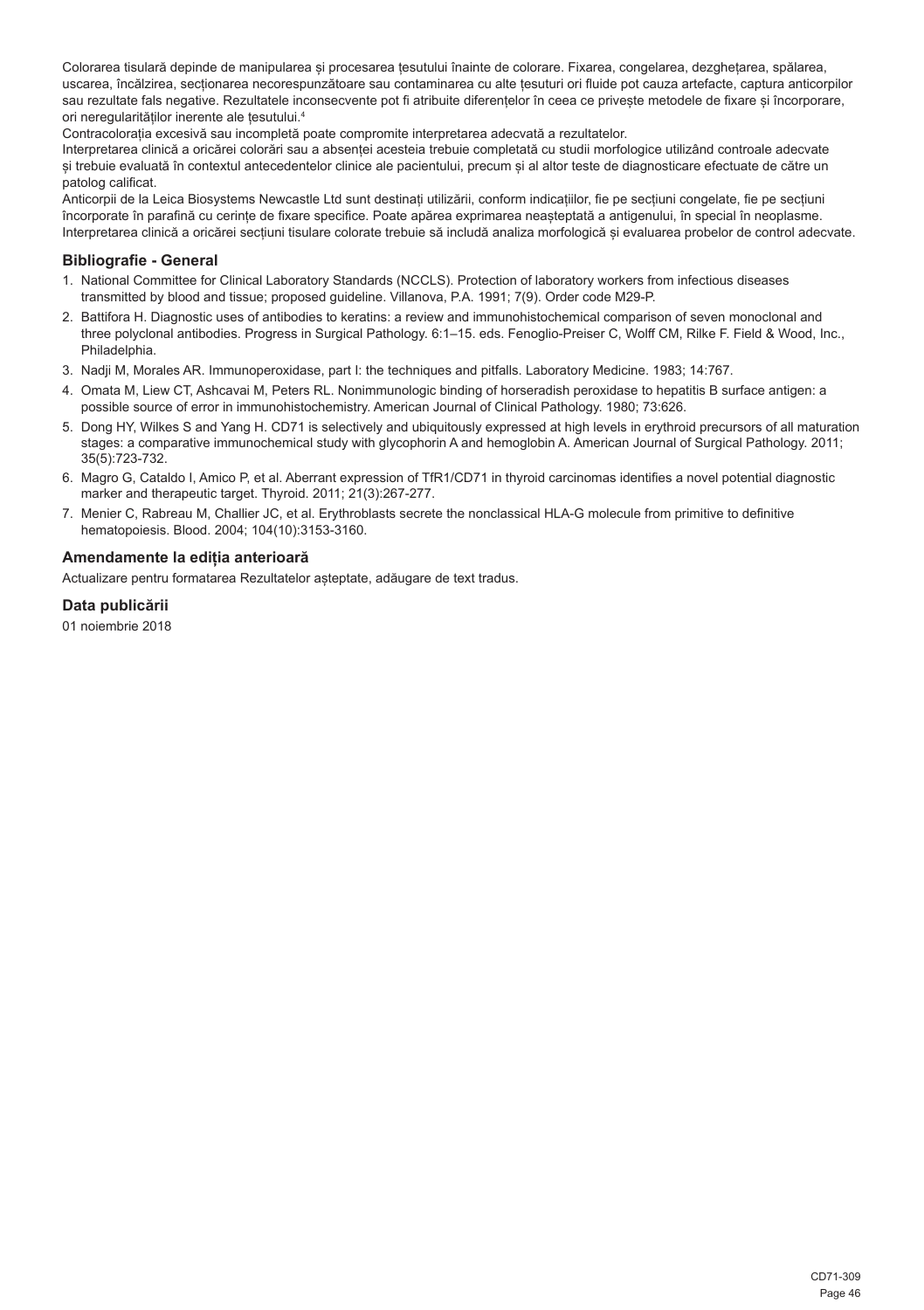# <span id="page-47-0"></span>**Жидкая форма моноклональных антител мыши Novocastra™ CD71**

## **Код продукта: NCL-L-CD71-309**

## **Назначение**

#### *Для диагностики in vitro*

Препарат NCL-L-CD71-309 предназначен для качественного определения молекул CD71 человека в парафиновых срезах методом световой микроскопии. Клиническая интерпретация любого окрашивания или его отсутствия должна быть дополнена морфологическими исследованиями с надлежащими контролями и должна быть оценена квалифицированным патологом с учетом анамнеза пациента и других диагностических тестов.

#### **Принцип метода**

Иммуногистохимические (ИГХ) методы окрашивания позволяют визуализировать антигены путем последовательного связывания специфического антитела с антигеном (первичное антитело), вторичного антитела с первичным антителом и ферментного комплекса с хромогенным субстратом. Между этими этапами выполняется промежуточная промывка. Ферментная активация хромогена приводит к образованию видимого продукта реакции в месте расположения антигена. После этого образцы можно подвергать контрастному окрашиванию и заключить под покровную пленку. Интерпретацию результатов выполняют под световым микроскопом и используют для дифференциальной диагностики патофизиологических процессов, которые могут быть связаны или не связаны с конкретным антигеном.

#### **Клон**

10F11

#### **Иммуноген**

Рекомбинантный белок из прокариотических клеток, соответствующий межклеточному N-концевому домену CD71-молекулы человека.

#### **Специфичность**

Молекула CD71 человека, также известная как трансферриновый рецептор.

#### **Состав реактива**

NCL-L-CD71-309 является супернатантом жидкой культуры тканей, содержащим азид натрия в качестве консерванта.

#### **Класс иммуноглобулинов**

IgG2b

## **Общая концентрация белка Total Protein**

Общая концентрация белка в каждой партии указана на этикетке флакона.

#### **Концентрация антитела**

Не менее 42 мг/л при измерении методом ИФА. Общая концентрация иммуноглобулина в каждой партии указана на этикетке флакона.

### **Рекомендации по применению**

Иммуногистохимическое окрашивание парафиновых срезов.

**Тепловая демаскировка эпитопа (Heat Induced Epitope Retrieval, HIER):** выполняйте инструкцию по применению, прилагаемую к препарату Novocastra Epitope Retrieval Solution pH 6.

**Рекомендуемое разведение:** 1:80 в течение 30 минут при температуре 25 °C. Данная информация носит рекомендательный характер, и пользователям следует самостоятельно определять оптимальные рабочие разведения.

**Визуализация:** Следуйте инструкциям по применению, которые прилагаются к системам визуализации Novolink™ Polymer Detection Systems. Для получения дополнительной информации о продукции и технической поддержки обратитесь к местному дистрибьютору или в региональный офис компании Leica Biosystems либо, в качестве альтернативы, посетите веб-сайт компании Leica Biosystems, www.LeicaBiosystems.com

В случае применения этого антитела с другими ручными системами окрашивания или автоматизированными платформами следует выполнять валидацию его рабочих параметров.

### **Хранение и стабильность**

Хранить при температуре 2–8 °C. Не замораживать. После использования незамедлительно вернуть на хранение при температуре 2–8 °C. Не использовать после указанной на этикетке флакона даты истечения срока годности. Условия хранения, отличающиеся от указанных выше, должны быть проверены пользователем.

#### **Подготовка образцов**

Для приготовления залитых в парафин срезов тканей рекомендуется фиксация в 10 % нейтральном забуференном формалине.

#### **Предупреждения и меры предосторожности**

Этот реактив был изготовлен из супернатанта культуры клеток. При обращении с этим продуктом, как и с другими биологическими продуктами, следует соблюдать разумную осторожность.

Этот реактив содержит азид натрия. Паспорт безопасности химической продукции предоставляется по запросу или доступен на сайте www.LeicaBiosystems.com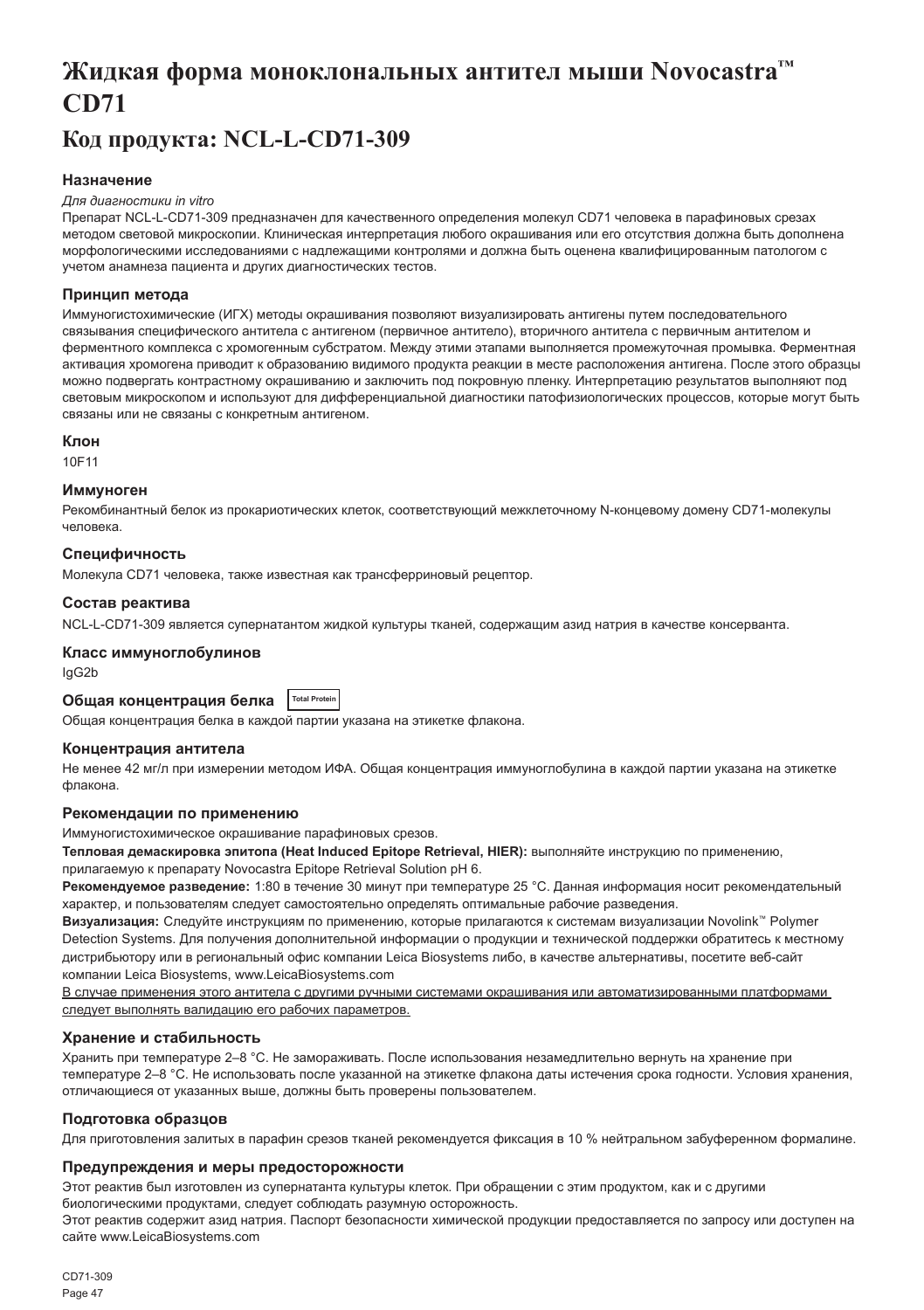В отношении утилизации любых потенциально опасных компонентов следуйте требованиям федеральных, региональных и местных нормативных документов.

С образцами (до и после фиксации) и всеми материалами, которые находятся под их воздействием, следует обращаться как со способными к передаче инфекции и утилизировать, соблюдая соответствующие меры предосторожности.<sup>1</sup>Никогда не набирайте реактивы в пипетку ртом и не допускайте контакта реактивов и образцов с кожей и слизистыми оболочками. В случае контакта реактивов или образцов с чувствительными зонами промойте их большим количеством воды. Обратитесь за медицинской помощью.

Сводите к минимуму микробное загрязнение реактивов во избежание усиления неспецифического окрашивания. Инкубация при сроках и температурах, отличных от указанных в инструкции, может дать ошибочные результаты. Любые подобные изменения должны быть валидированы пользователем.

#### **Контроль качества**

Различия в методах обработки тканей и технических процедурах, выполняемых в лаборатории пользователя, могут привести к существенной вариабельности результатов, в связи с чем требуется регулярное выполнение внутрилабораторных контролей в дополнение к указанным ниже процедурам.

В качестве контролей следует использовать свежие образцы, полученные при аутопсии, биопсии или хирургических процедурах, фиксированные в формалине, обработанные и как можно скорее залитые в парафин так же, как были обработаны полученные у пациентов образцы.

#### **Положительный контроль ткани**

Применяется для проверки правильности подготовки тканей и методов окрашивания.

В каждый набор условий теста при каждом цикле окрашивания следует включать один срез ткани для положительного контроля. Для оптимального контроля качества и обнаружения незначительных уровней деградации реактива более подходит ткань со слабым положительным окрашиванием, чем ткань с сильным положительным окрашиванием.<sup>2</sup>

В качестве положительного контроля рекомендуется использовать ткань миндалин. При отсутствии положительного окрашивания ткани, использующейся в качестве положительного контроля, результаты, полученные с исследуемыми образцами, считаются недействительными.

#### **Отрицательный контроль ткани**

Этот тест необходимо выполнять после положительного контроля ткани для проверки специфичности мечения целевого антигена первичным антителом.

В качестве отрицательного контроля рекомендуется ткань языка.

Кроме того, разнообразные типы клеток для отрицательного контроля можно часто найти в большинстве срезов тканей, однако такие препараты должны быть проверены пользователем.

Неспецифическое окрашивание, если оно присутствует, обычно выглядит диффузным. В срезах тканей, избыточно фиксированных формалином, можно также иногда увидеть окрашивание соединительной ткани. Для интерпретации результатов окрашивания используйте интактные клетки. Некротизированные или разрушенные клетки часто окрашиваются неспецифически.<sup>з</sup> Неиммунное связывание белков или продуктов реакции с субстратом может привести к ложноположительным результатам. Такие же результаты могут быть связаны с эндогенными ферментами, например псевдопероксидазой (в эритроцитах), эндогенной пероксидазой (цитохром C) или эндогенным биотином (например, в печени, молочной железе, головном мозге или почке) в зависимости от типа использованного иммунного окрашивания. Чтобы отличить активность эндогенных ферментов или неспецифическое связывание ферментов от специфической иммунореактивности, можно выполнить окрашивание дополнительных тканей пациента исключительно хромогенным субстратом или ферментными комплексами (авидин-биотин, стрептавидин, меченый полимер) и хромогенным субстратом соответственно. При наличии специфического окрашивания в отрицательном контроле ткани результаты исследования полученных у пациентов образцов считаются недействительными.

#### **Отрицательный контроль реактива**

Для оценки неспецифического окрашивания и лучшей интерпретации специфического окрашивания в области связывания антигена, исследуя срезы каждого образца, взятого у пациента, вместо первичных антител используйте реактив, служащий в качестве неспецифического отрицательного контроля.

#### **Ткань, полученная у пациента**

Исследуйте образцы взятой у пациента ткани, которые окрашены с помощью NCL-L-CD71-309, в последнюю очередь. Интенсивность положительного окрашивания следует оценивать с учетом любого неспецифического фонового окрашивания отрицательного контроля реактива. Как и при любом иммуногистохимическом исследовании, отрицательный результат означает необнаружение антигена, но не его отсутствие в исследованных клетках или ткани. При необходимости следует использовать панель антител для выявления ложноотрицательных реакций.

#### **Ожидаемые результаты**

#### Нормальные ткани

Клон 10F11 обнаружил белок CD71 в цитоплазме (гранулярной) и на мембране клеток-предшественников эритроидного ряда в костном мозге, эпителиальных клеток тонкой кишки, слепой кишки, толстого кишечника, прямой кишки, эндометрии, фаллопиевых труб и желудка. Окрашивание также наблюдалось в экзокринных клетках поджелудочной железы, кортикальных клетках надпочечников, дистальных почечных канальцах, пирамидальных клетках коры головного мозга, клетках Пуркинье и кровеносных сосудах мозжечка, кровеносных сосудах базальной ганглии и нейронах гиппокампа. Препарат также окрасил сердечную мышцу, скелетные мышцы, зародышевые центры миндалины, альвеолярные макрофаги и канальцы паращитовидной железы. Окрашивание также частично наблюдалось в некоторых лимфоидных клетках селезенки и макрофагах лимфатических узлов. (Общее число исследованных нормальных тканей = 56).

#### Патологически измененные ткани

Клон 10F11 окрасил 4/4 случаев опухоли печени (включая 2/2 случаев гепатоцеллюлярной карциномы, 1/1 случая холангиокарциномы и 1/1 случая метастатической карциномы), 4/4 случаев опухоли яичников (включая 1/1 случая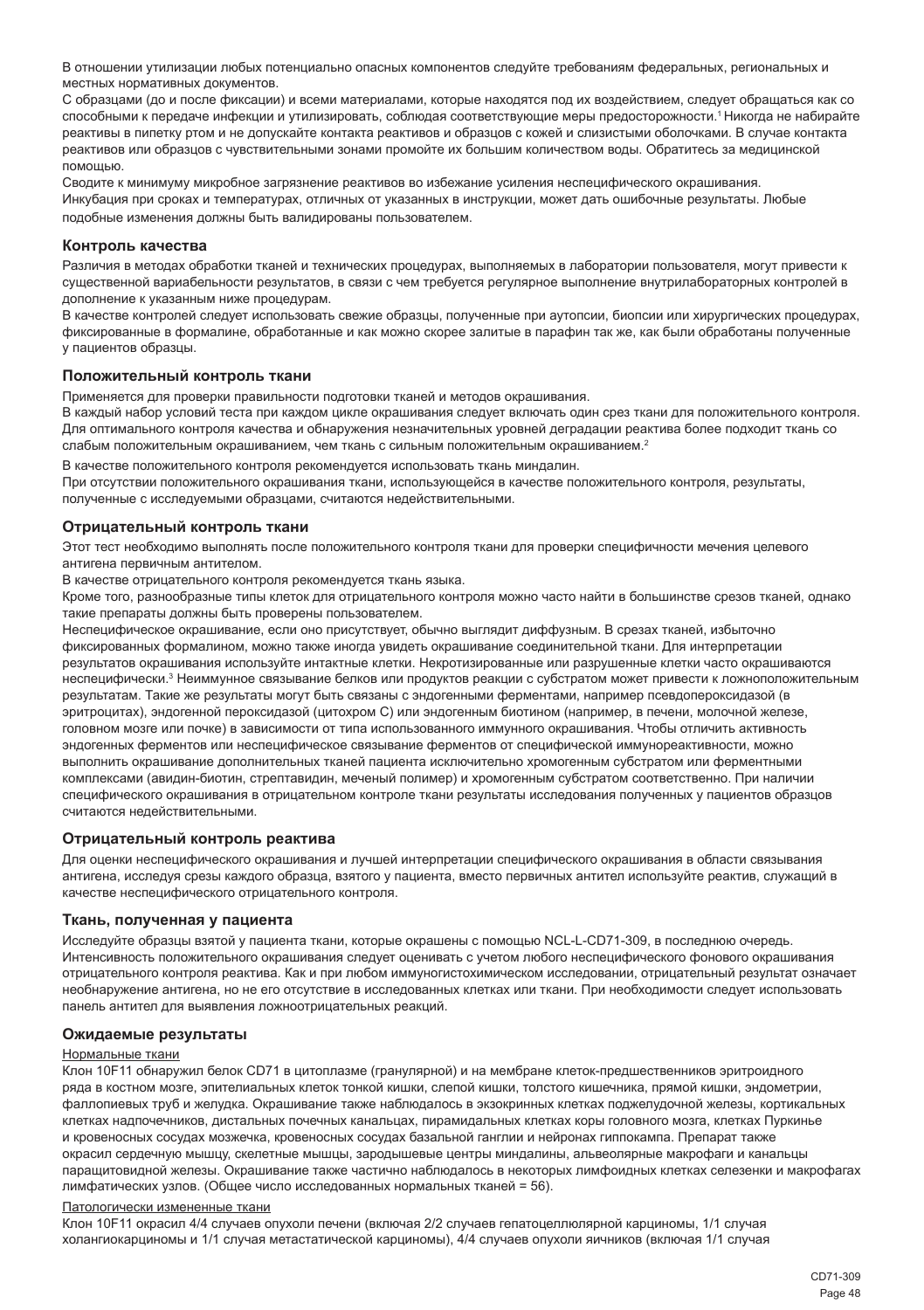злокачественной опухоли зародышевых клеток, 1/1 случая серозной цистаденокарциномы, 1/1 случая светлоклеточной карциномы и 1/1 случая инвазивной плоскоклеточной карциномы), 3/4 случаев опухоли легкого (включая 1/1 случая немелкоклеточной карциномы, 1/1 случая плоскоклеточной карциномы, 1/1 случая крупноклеточной карциномы и 0/1 случая аденокарциномы), 2/4 случаев папиллярной карциномы щитовидной железы, 2/2 случаев инфильтрирующей карциномы протоков молочной железы, 2/2 случаев аденокарциномы желудка, 2/2 случаев плоскоклеточной карциномы языка, 2/2 случаев плоскоклеточной карциномы пищевода, 2/2 случаев плоскоклеточной карциномы шейки матки, 2/2 случаев семиномы, 2/2 случаев аденокарциномы толстого кишечника, 2/2 случаев аденокарциномы прямой кишки, 1/2 случаев опухоли мозга (включая 1/1 случая папилломы сосудистого сплетения и 0/1 случая анапластической астроцитомы), 1/2 случаев метастатических опухолей неизвестного происхождения, 1/2 случаев почечно-клеточной карциномы, 1/2 случаев опухоли кожи (включая 1/1 случая плоскоклеточной карциномы и 0/1 случая дерматофибросаркомы) и 1/1 случая плоскоклеточной карциномы гортани. Окрашивание не наблюдалось при опухолях щитовидной железы (0/1) и опухолях мягких тканей (0/2). (Общее число исследованных опухолей = 44).

NCL-L-CD71-309 рекомендуется для обнаружения белка CD71 в нормальных и опухолевых тканях в качестве дополнения к обычным гистопатологическим исследованиям с неиммунным гистохимическим окрашиванием.

#### **Общие ограничения**

Иммуногистохимическое исследование является многостадийным диагностическим процессом, требующим специальных навыков в выборе надлежащих реактивов; выборе, фиксации и обработке тканей; приготовлении среза с ИГХ препаратом; интерпретации результатов окрашивания.

Окрашивание тканей зависит от обращения с тканями и их обработкой перед окрашиванием. Неправильные процедуры фиксации, замораживания, оттаивания, промывки, сушки, нагрева, приготовления срезов, а также загрязнение другими тканями или жидкостями могут приводить к артефактам, захвату антител или ложноотрицательным результатам. Противоречивые результаты могут быть обусловлены различиями методов фиксации и заливки препарата или присущей тканям внутренней неравномерностью структуры.<sup>4</sup>

Чрезмерное или неполное контрастирование может негативно отразиться на точности интерпретации результатов. Клиническая интерпретация любого окрашивания или его отсутствия должна быть дополнена морфологическими исследованиями с надлежащими контролями и должна быть оценена квалифицированным патологом с учетом анамнеза пациента и других диагностических тестов.

Изготовленные компанией Leica Biosystems Newcastle Ltd антитела предназначены, как указано выше, для применения на замороженных или залитых в парафин срезах и требуют выполнения конкретных требований по фиксации. Возможна непредвиденная экспрессия антигена, особенно в опухолях. Клиническая интерпретация любого окрашенного среза ткани должна включать морфологический анализ и оценку соответствующих контролей.

#### **Литература — общая**

- 1. National Committee for Clinical Laboratory Standards (NCCLS). Protection of laboratory workers from infectious diseases transmitted by blood and tissue; proposed guideline. Villanova, P.A. 1991; 7(9). Order code M29-P.
- 2. Battifora H. Diagnostic uses of antibodies to keratins: a review and immunohistochemical comparison of seven monoclonal and three polyclonal antibodies. Progress in Surgical Pathology. 6:1–15. eds. Fenoglio-Preiser C, Wolff CM, Rilke F. Field & Wood, Inc., Philadelphia.
- 3. Nadji M, Morales AR. Immunoperoxidase, part I: the techniques and pitfalls. Laboratory Medicine. 1983; 14:767.
- 4. Omata M, Liew CT, Ashcavai M, Peters RL. Nonimmunologic binding of horseradish peroxidase to hepatitis B surface antigen: a possible source of error in immunohistochemistry. American Journal of Clinical Pathology. 1980; 73:626.
- 5. Dong HY, Wilkes S and Yang H. CD71 is selectively and ubiquitously expressed at high levels in erythroid precursors of all maturation stages: a comparative immunochemical study with glycophorin A and hemoglobin A. American Journal of Surgical Pathology. 2011; 35(5):723-732.
- 6. Magro G, Cataldo I, Amico P, et al. Aberrant expression of TfR1/CD71 in thyroid carcinomas identifies a novel potential diagnostic marker and therapeutic target. Thyroid. 2011; 21(3):267-277.
- 7. Menier C, Rabreau M, Challier JC, et al. Erythroblasts secrete the nonclassical HLA-G molecule from primitive to definitive hematopoiesis. Blood. 2004; 104(10):3153-3160.

#### **Дополнения к предыдущему выпуску**

Обновление до формата ожидаемых результатов, добавление переведенного текста.

#### **Дата выпуска**

01 Ноябрь 2018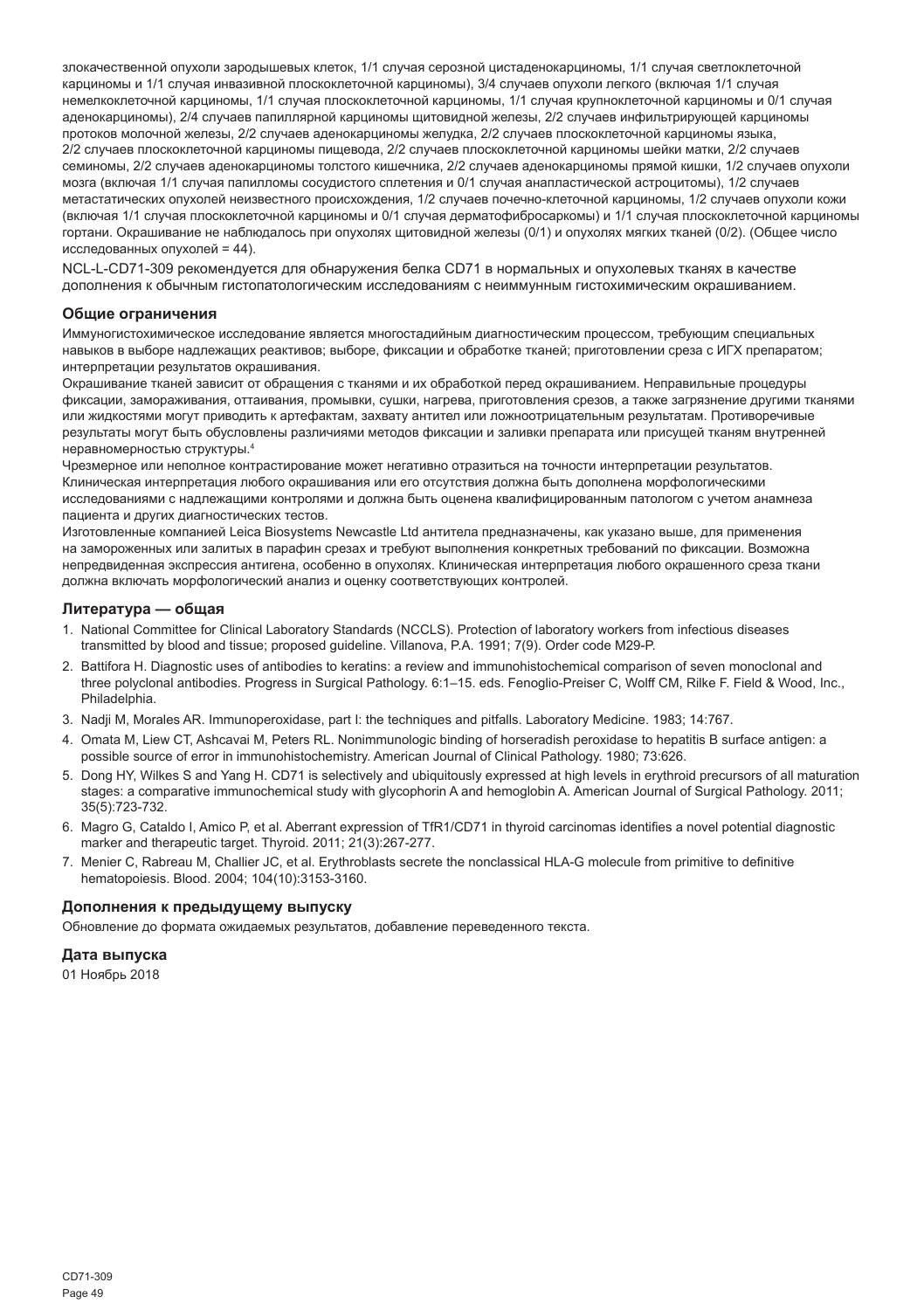# <span id="page-50-0"></span>**Płynne mysie przeciwciało monoklonalne Novocastra™ CD71**

## **Kod produktu: NCL-L-CD71-309**

## **Przeznaczenie**

#### *Do diagnostyki in vitro.*

Przeciwciało NCL-L-CD71-309 jest przeznaczone do jakościowej identyfikacji za pomocą mikroskopii świetlnej ludzkich cząsteczek CD71 w skrawkach parafinowych. Zgodnie z instrukcjami stosowania interpretacja kliniczna odczynu lub jego braku powinna być uzupełniona przez badania morfologiczne przy użyciu odpowiednich kontroli, a oceny wyniku z uwzględnieniem kontekstu klinicznego oraz wyników innych metod diagnostycznych powinien wykonać wykwalifikowany patolog.

### **Zasady postepowania**

Metody barwienia immunohistochemicznego (IHC) umożliwiają wizualizację antygenów dzięki zastosowaniu – po kolei – swoistego przeciwciała przeciwko antygenowi (przeciwciała pierwszorzędowego), przeciwciała drugorzędowego przeciwko przeciwciału pierwszorzędowemu i kompleksu enzymu z substratem chromogennym z etapami przemywania. Aktywacja enzymatyczna chromogenu prowadzi do wytworzenia widocznego produktu reakcji w miejscu antygenu. Następnie można wykonać barwienie kontrastowe próbki i zakryć ją szkiełkiem nakrywkowym. Wyniki są interpretowane przy użyciu mikroskopu świetlnego i pomagają w diagnostyce różnicowej procesów patofizjologicznych, które mogą mieć związek z określonym antygenem.

### **Klon**

10F11

### **Immunogen**

Prokariotyczne białko rekombinowane odpowiadające regionowi N-końca domeny wewnątrzkomórkowej ludzkiej cząsteczki CD71.

### **Swoistość**

Ludzka cząsteczka CD71, zwana również receptorem transferyny.

## **Skład odczynnika**

NCL-L-CD71-309 jest płynnym supernatantem hodowli tkankowej zakonserwowanym azydkiem sodu.

### **Klasa Ig**

IgG2b

| Całkowite stężenia białka | <b>Total Protein</b> |
|---------------------------|----------------------|
|---------------------------|----------------------|

Całkowite stężenie białka w danej serii podano na etykiecie fiolki.

### **Stężenie przeciwciał**

Większe lub równe 42 mg/L oznaczone za pomocą testu ELISA. Stężenie lg w danej serii podano na etykiecie fiolki.

### **Zalecenia dotyczące stosowania**

Badanie immunohistochemiczne skrawków zatopionych w parafinie.

**Cieplne odmaskowywanie epitopu (HIER):** Należy postępować zgodnie z instrukcją stosowania załączoną do roztworu Novocastra Epitope Retrieval Solution pH 6.

**Sugerowane rozcieńczenie:** 1:80 przez 30 minut w temperaturze 25°C. Te informacje stanowią jedynie wskazówkę – użytkownicy powinni sami określić swoje optymalne rozcieńczenie robocze.

**Wizualizacja:** Należy postępować zgodnie z instrukcją stosowania dołączoną do Novolink™ Polymer Detection Systems. W sprawie dodatkowych informacji o produkcie lub w celu uzyskania pomocy należy kontaktować się z lokalnym dystrybutorem lub z regionalnym biurem firmy Leica Biosystems lub odwiedzić stronę firmy Leica Biosystems www.LeicaBiosystems.com Jeżeli przeciwciało jest używane jednocześnie z innymi ręcznymi metodami barwienia lub platformami automatycznymi, należy

zweryfikować jego działanie.

### **Przechowywanie i trwałość**

Przechowywać w temperaturze 2-8 °C. Nie zamrażać. Niezwłocznie po użyciu ponownie umieścić w temperaturze 2–8 °C. Nie używać po upływie daty ważności podanej na etykiecie fiolki. Przechowywanie w warunkach innych od wskazanych powyżej wymaga weryfikacji użytkownika.

## **Przygotowanie próbek**

Zalecanym utrwalaczem jest 10-procentowa obojętna buforowana formalina do zatopionych w parafinie skrawków tkankowych.

## **Ostrzeżenia i środki ostrożności**

Odczynnik został przygotowany z supernatantu hodowli tkankowej. Ponieważ jest to produkt biologiczny, podczas jego używania należy zachować odpowiednie środki ostrożności.

Ten odczynnik zawiera azydek sodu. Karta charakterystyki jest dostępna na żądanie lub dostępna na stronie www.LeicaBiosystems.com Wszelkie potencjalnie toksyczne składniki należy utylizować zgodnie z krajowymi lub lokalnymi przepisami.

Próbki przed i po utrwaleniu oraz wszelkie materiały narażone na kontakt z nimi należy traktować jak materiały potencjalnie zakaźne i należy je utylizować z zachowaniem odpowiednich środków ostrożności.<sup>1</sup>Podczas pobierania pipetą nie wolno zasysać odczynników ustami i należy unikać kontaktu odczynników i preparatów ze skórą oraz błonami śluzowymi. W razie kontaktu odczynników lub próbek ze szczególnie narażonymi miejscami przemyć miejsce kontaktu dużą ilością wody. Należy zasięgnąć porady lekarza.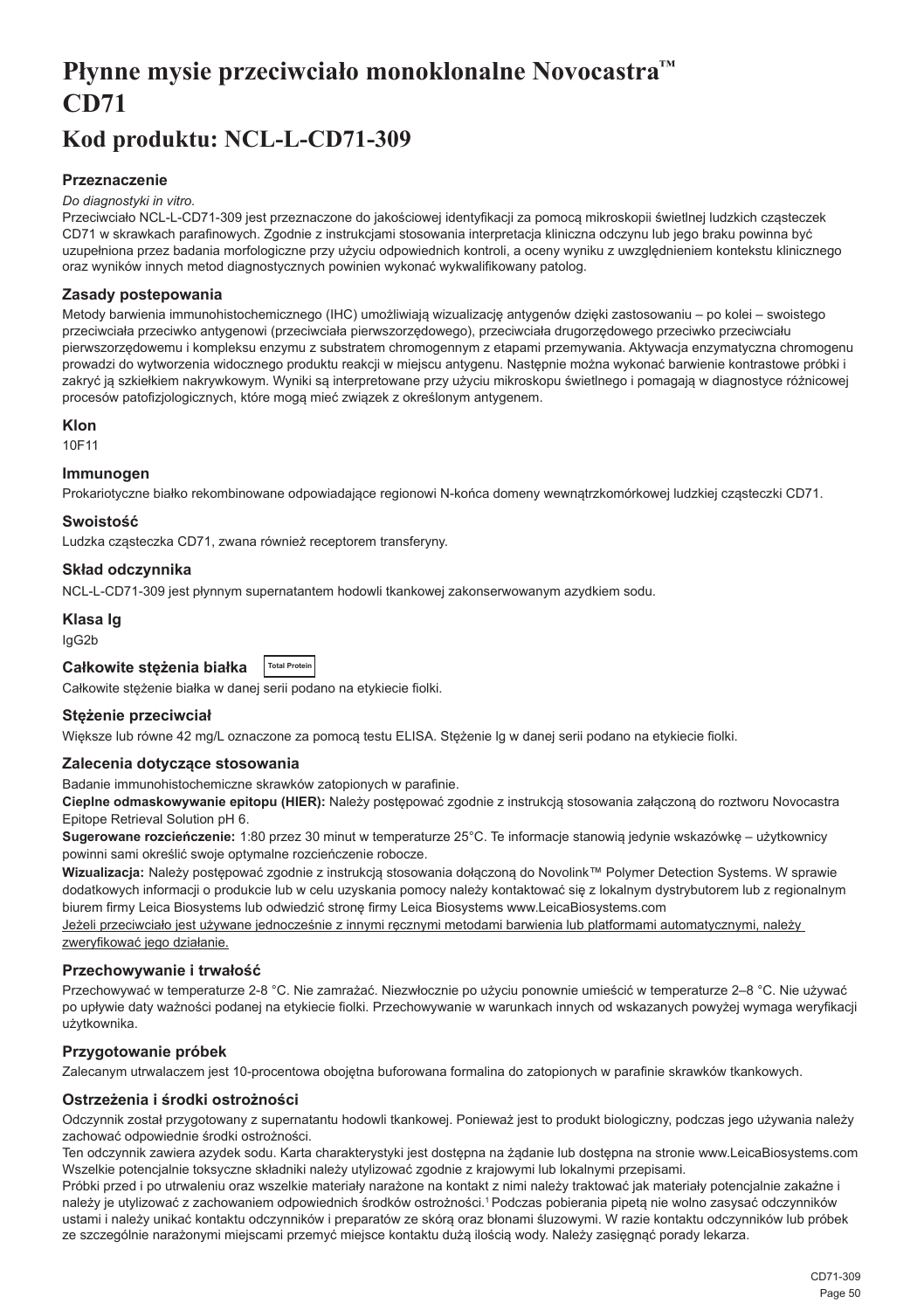Chronić odczynniki przed skażeniem drobnoustrojami, ponieważ może ono doprowadzić do zwiększonego barwienia niespecyficznego. Zastosowanie okresów inkubacji i temperatur innych niż podano w instrukcji może spowodować błędne wyniki. Wszelkie zmiany tego typu muszą zostać zweryfikowane przez użytkownika.

## **Kontrola jakości**

Różnice w przetwarzaniu tkanek i procedurach technicznych w laboratorium użytkownika mogą doprowadzić do znacznej zmienności wyników, co oznacza konieczność dodatkowego przeprowadzania regularnych kontroli wewnętrznych. Kontrole należy przeprowadzać jak najszybciej na świeżych próbkach z autopsji/biopsji/operacji chirurgicznej utrwalonych, przetworzonych i zatopionych w parafinie, taką samą metodą, jaką badane są pobrane tkanki.

## **Tkankowa kontrola pozytywna**

Stosowana w celu wskazania prawidłowo przygotowanych tkanek i prawidłowych technik barwienia.

W każdej serii barwienia każdy zestaw warunków testowych powinien uwzględniać jedną tkankową kontrolę pozytywną. Do optymalnej kontroli jakości i do wykrywania niewielkich poziomów degradacji odczynników bardziej nadaje się tkanka o słabym barwieniu pozytywnym niż tkanka o silnym barwieniu pozytywnym.<sup>2</sup>

Tkankowa kontrola pozytywna powinna obejmować migdałek.

Jeśli tkankowa kontrola pozytywna nie wykaże odpowiedniego barwienia pozytywnego, wyniki testu przeprowadzonego na próbkach pobranych od pacjenta należy uznać za nieważne.

### **Tkankowa kontrola negatywna**

Należy ją wykonać po tkankowej kontroli pozytywnej, aby sprawdzić swoistość znakowania docelowego antygenu przez przeciwciało pierwszorzędowe.

Zalecaną negatywną kontrolą tkankową jest język.

Ewentualnie tkankowa kontrola negatywna może obejmować różne typy komórek obecne w większości skrawków tkankowych, jednak powinno to zostać zweryfikowane przez użytkownika.

Barwienie niespecyficzne, jeżeli jest obecne, zwykle ma charakter rozproszony. Na skrawkach wykonanych z materiału tkankowego nadmiernie utrwalonego w formalinie można również zaobserwować sporadyczne barwienie tkanki łącznej. Do interpretacji wyników barwienia należy używać nieuszkodzonych komórek. Komórki martwicze lub zdegenerowane często powodują barwienie niespecyficzne.<sup>3</sup>Wyniki fałszywie pozytywne mogą pojawić się w następstwie nieimmunologicznego wiązania białek lub występowania produktów reakcji substratów. Mogą być również spowodowane przez endogenne enzymy, takie jak pseudoperoksydaza (erytrocyty), endogenna peroksydaza (cytochrom C) lub endogenna biotyna (np. wątroba, piersi, mózg, nerki), w zależności od zastosowanego barwnika immunohistochemicznego. Aby odróżnić endogenną aktywność enzymatyczną lub niespecyficzne wiązanie enzymów od swoistej immunoreaktywności, dodatkowe tkanki pacjenta mogą być barwione wyłącznie substratem chromogenem lub kompleksem enzymatycznych (awidyna-biotyna, streptawidyna, znakowany polimer) i substratem-chromogenem. Jeśli w trakcie tkankowej kontroli negatywnej nastąpi barwienie specyficzne, wyniki testu przeprowadzonego na próbkach pobranych od pacjenta należy uznać za nieważne.

### **Negatywna kontrola odczynnika**

Aby przeprowadzić ocenę barwienia niespecyficznego oraz umożliwić lepszą interpretację barwienia specyficznego na każdym skrawku z próbki pobranej od pacjenta należy przeprowadzić nieswoistą kontrolę negatywną odczynnika w miejscu wiązania przeciwciała pierwszorzędowego.

### **Tkanka pacjenta**

Próbki pobrane od pacjenta barwione NCL-L-CD71-309 należy badać jako ostatnie. Intensywność barwienia pozytywnego należy oceniać w kontekście ewentualnego barwienia niespecyficznego tła w negatywnej kontroli odczynnika. Tak jak we wszystkich innych badaniach immunohistochemicznych wynik ujemny oznacza, że antygen nie został wykryty, co jednak nie oznacza, że jest on nieobecny w badanych komórkach/tkankach. W razie konieczności do identyfikacji reakcji fałszywie negatywnych należy wykorzystać panel przeciwciał.

### **Oczekiwane wyniki**

### Tkanki prawidłowe

Klon 10F11 wykrył białko CD71 w cytoplazmie (ziarniste) i na błonie komórek prekursorowych erytroidalnych w szpiku kostnym, komórkach nabłonkowych jelita krętego, jelita ślepego, jelita grubego, odbytnicy, śluzówki macicy, jajowodu i żołądka. Barwienie stwierdzono również w komórkach zewnątrzwydzielniczych trzustki, komórkach kory nadnerczy, dystalnych kanalikach nerkowych, komórkach piramidowych w korze mózgowej, komórkach Purkinjego i naczyniach krwionośnych w móżdżku, naczyniach krwionośnych w zwojach podstawy i neuronach w obrębie hipokampa. Klony wybarwił również mięsień sercowy, mięśnie szkieletowe, ośrodkach rozmnażania migdałków, hepatocyty, trofoblasty łożyska, makrofagi pęcherzykowe i przewody w obrębie ślinianki przyusznej. Barwienie stwierdzono także w pewnym odsetku komórek limfoidalnych w makrofagach śledziony i węzłów chłonnych. (Łączna liczba ocenionych prawidłowych przypadków = 56).

## Tkanki nieprawidłowe

Klon 10F11 wybarwił 4/4 guzy wątroby (w tym 2/2 raki wątrobowokomórkowe, 1/1 raka dróg żółciowych i 1/1 raka przerzutowego), 4/4 guzy jajników (w tym 1/1 złośliwego guza zarodkowego, 1/1 gruczolakoraka surowiczego, 1/1 raka jasnokomórkowego i 1/1 inwazyjnego raka płaskonabłonkowego), 3/4 guzy płuc (w tym 1/1 raka niedrobnokomórkowego, 1/1 raka płaskokomórkowego, 1/1 rak wielkokomórkowego i 0/1 gruczolakoraków), 2/4 raki brodawkowate tarczycy, 2/2 naciekające raki przewodowe piersi, 2/2 gruczolakoraki żołądka, 2/2 raki płaskonabłonkowe języka, 2/2 raki płaskonabłonkowe przełyku, 2/2 raki płaskonabłonkowe szyjki macicy, 2/2 nasieniaki, 2/2 gruczolakoraki okrężnicy, 2/2 gruczolakoraki odbytnicy, 1/2 guza mózgu (w tym 1/1 brodawczaka splotu naczyniówkowego i 0/1 gwiaździaków anaplastycznych), 1/2 guza przerzutowego nieznanego pochodzenia, 1/2 raka nerkowokomórkowe, 1/2 nowotwór skóry (w tym 1/1 raka płaskonabłonkowego i 0/1 włókniakomięsaków skóry) i 1/1 raka płaskonabłonkowego krtani. Nie stwierdzono barwienia w guzach grasicy (0/1) i guzach mózgu (0/2). (Łączna liczba ocenionych przypadków raków = 44).

**Zaleca się stosowanie NCL-L-CD71-309 do wykrywania białka CD71 w tkankach zdrowych i rakowych, jako uzupełnienie konwencjonalnego badania histopatologicznego opartego na nieimmunologicznym barwieniu histologicznym.**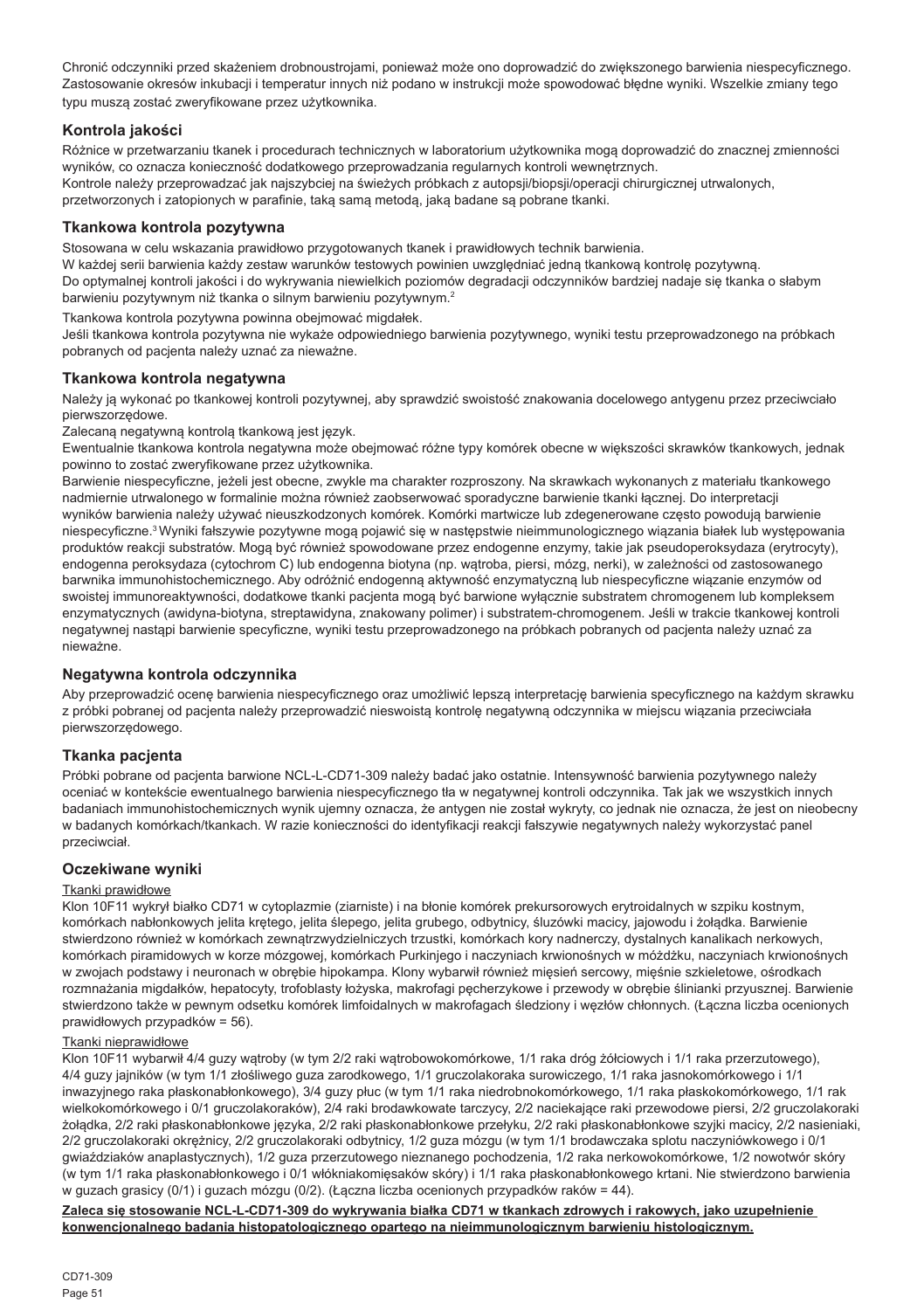## **Ograniczenia ogólne**

Badanie immunohistochemiczne to wieloetapowy proces diagnostyczny, który wymaga specjalistycznego szkolenia w zakresie doboru odpowiednich odczynników i tkanek, utrwalania i przetwarzania tkanek, przygotowywania preparatów immunohistochemicznych oraz interpretacji wyników barwienia.

Barwienie tkanek zależy od postępowania z tkanką i jej przetwarzania przed barwieniem. Nieprawidłowe utrwalanie, zamrażanie, rozmrażanie, przemywanie, suszenie, podgrzewanie, ścinanie skrawków lub skażenie innymi tkankami lub płynami może powodować artefakty, zatrzymywanie przeciwciał lub wyniki fałszywie negatywne. Niespójne wyniki mogą wynikać z różnic w metodach utrwalania i zatapiania lub nieprawidłowości związanej z tkanką.<sup>4</sup>

Nadmierne lub niepełne barwienie kontrastowe może negatywnie wpływać na właściwą interpretację wyników.

Kliniczną interpretację barwienia lub jego braku należy uzupełnić badaniami morfologicznymi oraz odpowiednimi kontrolami. Ocenę powinien przeprowadzić wykwalifikowany patolog w kontekście historii choroby pacjenta oraz innych badań diagnostycznych. Przeciwciała firmy Leica Biosystems Newcastle Ltd są przeznaczone do badania skrawków zamrożonych lub zatopionych w parafinie, które utrwalono zgodnie z określonymi wymogami. Może wystąpić nieoczekiwana ekspresja antygenu, szczególnie w przypadku nowotworów. Interpretacja kliniczna wybarwionych skrawków musi obejmować analizę morfologiczną oraz ocenę przeprowadzoną w ramach odpowiednich kontroli.

### **Piśmiennictwo - ogólne.**

- 1. National Committee for Clinical Laboratory Standards (NCCLS). Protection of laboratory workers from infectious diseases transmitted by blood and tissue; proposed guideline. Villanova, P.A. 1991; 7(9). Order code M29-P.
- 2. Battifora H. Diagnostic uses of antibodies to keratins: a review and immunohistochemical comparison of seven monoclonal and three polyclonal antibodies. Progress in Surgical Pathology. 6:1–15. eds. Fenoglio-Preiser C, Wolff CM, Rilke F. Field & Wood, Inc., Philadelphia.
- 3. Nadji M, Morales AR. Immunoperoxidase, part I: the techniques and pitfalls. Laboratory Medicine. 1983; 14:767.
- 4. Omata M, Liew CT, Ashcavai M, Peters RL. Nonimmunologic binding of horseradish peroxidase to hepatitis B surface antigen: a possible source of error in immunohistochemistry. American Journal of Clinical Pathology. 1980; 73:626.
- 5. Dong HY, Wilkes S and Yang H. CD71 is selectively and ubiquitously expressed at high levels in erythroid precursors of all maturation stages: a comparative immunochemical study with glycophorin A and hemoglobin A. American Journal of Surgical Pathology. 2011; 35(5):723-732.
- 6. Magro G, Cataldo I, Amico P, et al. Aberrant expression of TfR1/CD71 in thyroid carcinomas identifies a novel potential diagnostic marker and therapeutic target. Thyroid. 2011; 21(3):267-277.
- 7. Menier C, Rabreau M, Challier JC, et al. Erythroblasts secrete the nonclassical HLA-G molecule from primitive to definitive hematopoiesis. Blood. 2004; 104(10):3153-3160.

### **Zmiany wprowadzone do poprzedniego wydania**

Aktualizacja do formatu Oczekiwanych Wyników, dodanie przetłumaczonego tekstu.

### **Data publikacji**

01 listopada 2018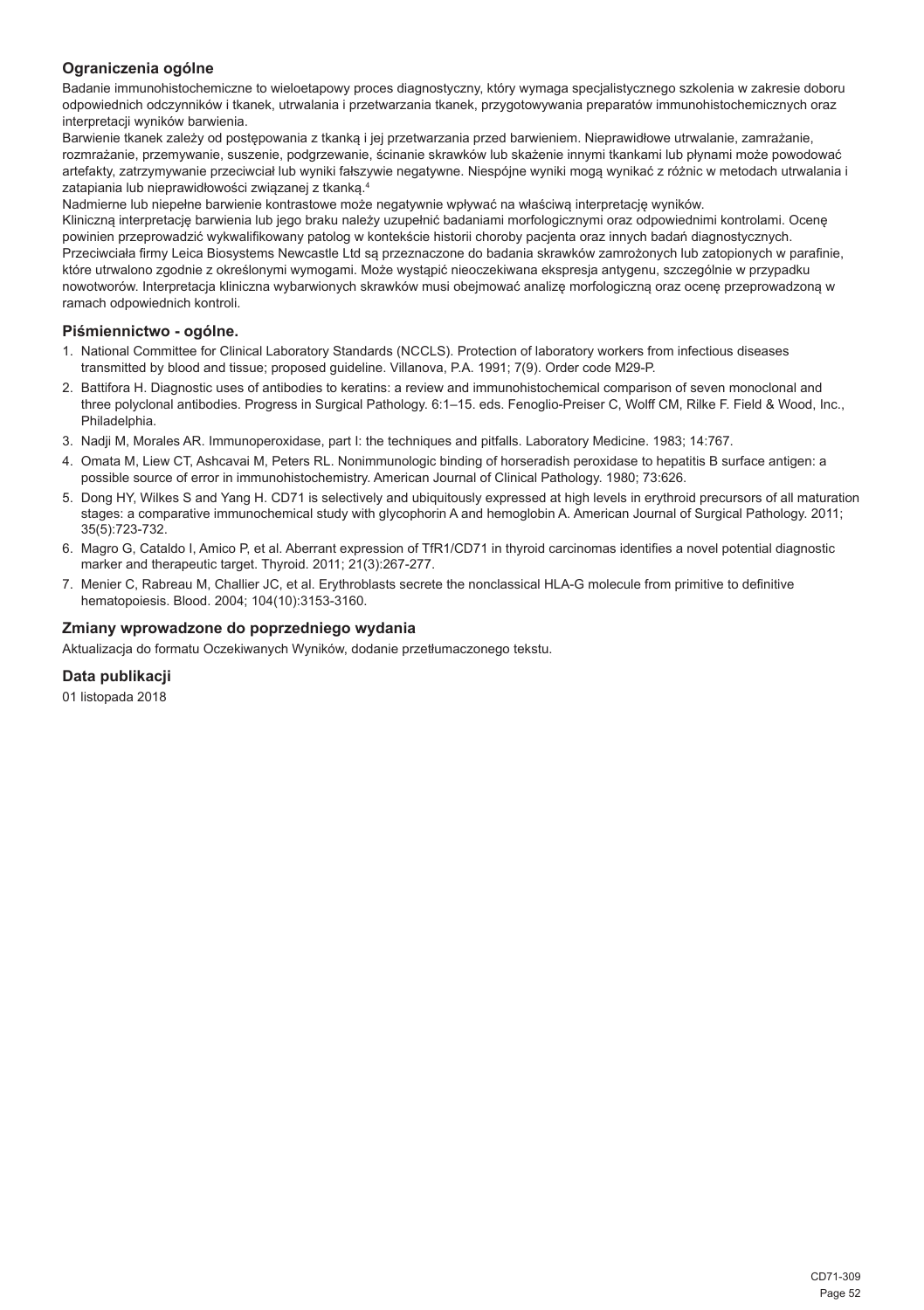# <span id="page-53-0"></span>**Tekoče mišje monoklonsko protitelo Novocastra™ CD71**

## **Koda izdelka: NCL-L-CD71-309**

## **Predvidena uporaba**

#### *Za diagnostično uporabo in vitro.*

Izdelek NCL-L-CD71-309 je namenjen za kvalitativno identifikacijo molekul humanega CD71 v parafinskih rezinah s pomočjo svetlobne mikroskopije. Klinično razlago obarvanja ali odsotnost le-tega morajo dopolnjevati morfološke študije ustreznih kontrolnih vzorcev, ki jih v smislu klinične anamneze bolnika in drugih diagnostičnih testov oceni usposobljen patolog.

## **Načelo postopka**

Imunohistokemijske (IHC) tehnike barvanja omogočajo vizualizacijo antigenov z izvajanjem zaporednega nanosa - z vmesnimi koraki izpiranja - specifičnega protitelesa na antigen (primarno protitelo), sekundarnega protitelesa na primarno protitelo in encimskega kompleksa s kromogenim substratom. Encimska aktivacija kromogena povzroči vidno reakcijo izdelka na mestu antigena. Tak vzorec lahko nato nasprotno barvamo in pokrijemo s krovnim stekelcem. Rezultate nato obdelamo s pomočjo svetlobnega mikroskopa in jih uporabimo pri diferencialni diagnozi patološko-fizioloških procesov, ki so morda povezani z določenim antigenom ali pa tudi ne.

#### **Klon**

10F11

## **Imunogen**

Prokariontski rekombinantni protein, ki ustreza znotrajcelični domeni N-terminalnega konca humane molekule CD71.

#### **Specifičnost**

Humana molekula CD71, znana tudi kot transferinski receptor.

#### **Sestava reagenta**

NCL-L-CD71-309 je tekočinski supernatant kulture tkiva in vsebuje natrijev azid kot konzervans.

### **Razred Ig**

IgG2b

## **Skupna koncentracija beljakovin Total Protein**

Skupna koncentracija beljakovin v določeni seriji je navedena na oznaki na viali.

## **Koncentracija protiteles**

Višja ali enaka 42 mg/l, določena s testom ELISA. Glejte oznako na viali za koncentracijo Ig določene serije.

#### **Priporočila za uporabo**

Imunohistokemija parafinskih rezin.

**Toplotno pridobivanje epitopa (HIER):** Upoštevajte navodila za uporabo raztopine za pridobivanje epitopov Novocastra Epitope Retrieval Solution pH 6.

**Predlagano redčenje:** 1:80 za 30 minut pri 25 °C. To so samo smernice; uporabniki naj poiščejo svoje lastne najbolj učinkovite delovne razredčine.

**Vizualizacija:** Upoštevajte navodila za uporabo sistemov za zaznavanje polimerov Novolink™ Polymer Detection Systems. Za dodatne informacije o izdelku ali podporo se obrnite na svojega lokalnega distributerja ali regionalno pisarno družbe Leica Biosystems, lahko pa tudi obiščete spletno mesto družbe Leica Biosystems na naslovu www.LeicaBiosystems.com.

Učinkovitost tega protitelesa je treba validirati, kadar ga uporabljate z drugimi sistemi za ročno barvanje ali avtomatiziranimi okolji.

### **Shranjevanje in stabilnost**

Hraniti pri temperaturi 2–8 °C. Ne zamrzujte. Takoj po uporabi ohladite na temperaturo 2–8 °C. Ne uporabljajte po datumu izteka roka uporabnosti, ki je naveden na oznaki na viali. Uporabnik naj preveri pogoje shranjevanja, ki se razlikujejo od zgoraj navedenih.

### **Priprava vzorcev**

Priporočena fiksirna raztopina je 10-% formalin v nevtralnem pufru za tkivne rezine, vstavljene v parafin.

### **Opozorila in previdnostni ukrepi**

Vir priprave tega reagenta je supernatant celične kulture. Ker je to biološki izdelek, je treba z njim ravnati z ustrezno skrbnostjo. Ta reagent vsebuje natrijev azid. Varnostni list je na voljo na zahtevo ali na naslovu www.LeicaBiosystems.com. Upoštevajte zvezne, državne ali lokalne predpise za odstranjevanje morebitnih strupenih sestavin.

Z vzorci, pred fiksiranjem in po njem, in vsemi materiali, s katerimi so prišli v stik, morate rokovati, kot da bi lahko prenašali okužbe, in pri njihovem odstranjevanju slediti ustreznim previdnostnim ukrepom.<sup>1</sup> Nikoli ne pipetirajte reagentov skozi usta; pazite, da reagenti in vzorci ne pridejo v stik s kožo in sluznicami. Če reagenti ali vzorci pridejo v stik z občutljivimi deli, jih izperite z obilo vode. Poiščite zdravniško pomoč.

Pazite, da ne pride do mikrobne okužbe reagentov, saj lahko povzroči nespecifično barvanje.

Če uporabite čas ali temperature inkubacije, ki se razlikujejo od navedenih, lahko pridobite napačne rezultate. Uporabnik mora validirati morebitne spremembe.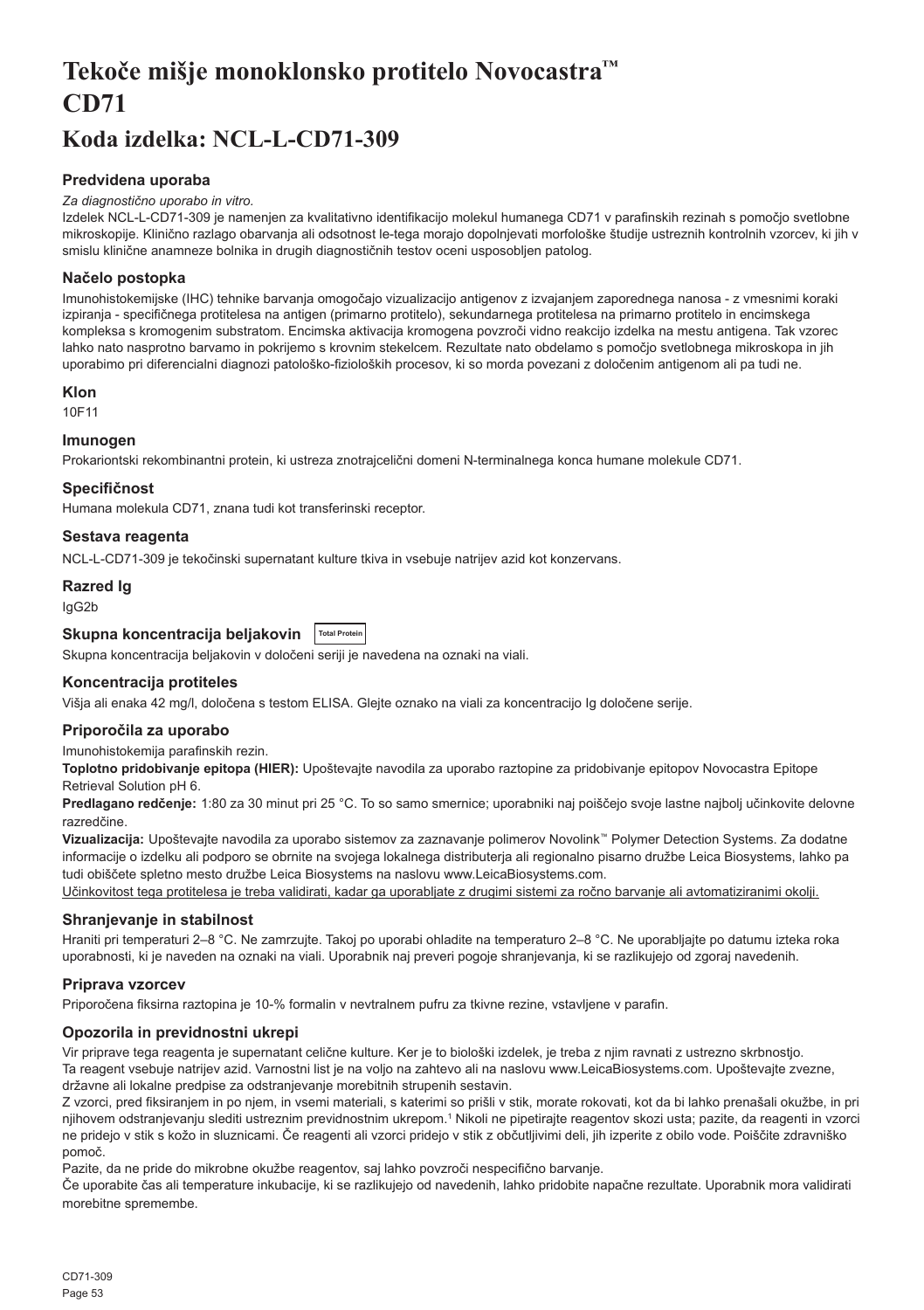## **Kontrola kakovosti**

Razlike pri obdelavi tkiva in tehničnih postopkih v laboratoriju uporabnika lahko vodijo do precejšnje variabilnosti rezultatov, kar zahteva redne interne kontrole učinkovitosti poleg spodaj navedenih postopkov.

Kontrolni vzorci morajo biti sveži vzorci, pridobljeni z obdukcijo/biopsijo/kirurškim posegom, fiksirani s formalinom, obdelani in shranjeni v parafinskem vosku kakor hitro je mogoče ter na isti način, kot vzorci bolnikov.

#### **Pozitivni kontrolni vzorci tkiva**

Uporabite jih za opredelitev pravilno pripravljenih tkiv in ustreznih tehnik barvanja.

Pri vsakem postopku barvanja morate vsakemu sklopu preizkusnih pogojev dodati en pozitiven kontrolni vzorec tkiva. Za kar najboljšo kontrolo kakovosti in boljše zaznavanje manjših stopenj razkroja reagenta je bolj primerno uporabiti tkivo s šibkim pozitivnim obarvanjem kot tkivo z močnim pozitivnim obarvanjem.<sup>2</sup>

Za pozitivni kontrolni vzorec tkiva priporočamo tkivo tonzil.

Če pozitivni kontrolni vzorci tkiva ne pokažejo pozitivnega obarvanja, morate rezultate preizkusnih vzorcev zavreči kot neveljavne.

#### **Negativni kontrolni vzorci tkiva**

Pregledati jih morate po pregledu pozitivnih kontrolnih vzorcev tkiva, da preverite specifičnost oznake ciljnega antigena glede na primarno protitelo.

Za negativni kontrolni vzorec tkiva priporočamo tkivo jezika.

Drugače pa se kot negativni kontrolni vzorci pogosto uporablja vrsta različnih celic, ki so prisotne v večini rezin tkiv, vendar pa mora tako uporabo preveriti uporabnik.

Nespecifično barvanje, če je prisotno, je običajno razpršeno. Opazite lahko tudi posamično obarvanje vezivnega tkiva v rezinah tkiv, kot posledica premočnega fiksiranja s formalinom. Za razlago rezultatov obarvanja uporabite nespremenjene celice. Obarvanje nekrotičnih ali degeneriranih celic je pogosto nespecifično.<sup>3</sup> Lažno pozitivni rezultati se lahko pojavijo zaradi ne-imunološke vezave proteinov ali produktov reakcije substrata. Povzročijo jih lahko tudi endogeni encimi, kot so psevdoperoksidaza (eritrociti), endogena peroksidaza (citokromni C) ali endogeni biotin (npr. jetra, dojke, možgani, ledvice), odvisno od vrste uporabljenega imunskega barvila. Za razlikovanje med endogensko aktivnostjo encimov ali nespecifično vezavo encimov zaradi specifične imunske reaktivnosti, lahko barvate dodatna tkiva bolnika izključno ali s kromogenskim substratom ali encimskimi kompleksi (avidin-biotin, streptavidin, označeni polimer) in kromogenskim substratom. Če pride do specifičnega obarvanja negativnih kontrolnih vzorcev tkiva, morate rezultate vzorcev bolnika zavreči kot neveljavne.

#### **Negativni kontrolni reagent**

Za oceno nespecifičnega barvanja in boljšo razlago specifičnega obarvanja na antigenskem mestu uporabite nespecifični negativni kontrolni reagent namesto primarnega protitelesa z eno rezino vsakega vzorca bolnika.

#### **Bolnikovo tkivo**

Nazadnje preglejte bolnikove vzorce, obarvane z izdelkom NCL-L-CD71-309. Intenzivnost pozitivnega obarvanja ocenite v okviru morebitnega nespecifičnega obarvanja ozadja z negativnim kontrolnim reagentom. Tako kot pri vseh imunohistokemijskih preizkusih negativen rezultat pomeni, da antigen ni bil zaznan, ne pa odsotnosti antigena v testiranih celicah/tkivih. Po potrebi uporabite nabor protiteles za opredelitev napačnih negativnih reakcij.

#### **Pričakovani rezultati**

## Normalna tkiva

Klon 10F11 je zaznal protein CD71 v citoplazmi (granularno) in na membrani eritroidnih prekurzorskih celic v kostnem mozgu, epitelijskih celic ileuma, cekuma, kolona, rektuma, endometrija, jajcevoda in želodca. Barvanje so opazili tudi v eksokrinih celicah trebušne slinavke, kortikalnih celicah nadledvične žleze, distalnih renalnih tubulih, piramidnih celicah možganskega debla, Purkinijevih celicah in krvnih žilah malih možganov, krvnih žilah bazalnih ganglijev in nevronih hipokampusa. Obarval je tudi srčno mišico, skeletno mišico, germinalna središča tonzile, hepatocite, trofoblaste placente, alveolarne makrofage in kanale parotidne žleze. Obarvanje so opazili tudi pri odstotku limfoidnih celic vranice in makrofagov bezgavk. (Skupno število ocenjenih normalnih primerov = 56).

## Nenormalna tkiva

Klon 10F11 je obarval 4/4 jetrnih tumorjev (vključno z 2/2 hepatocelularnih karcinomov, 1/1 holangiokarcinoma in 1/1 metastatskega karcinoma), 4/4 tumorjev jajčnikov (vključno z 1/1 malignega tumorja zarodnih celic, 1/1 seroznega cistadenokarcinoma, 1/1 jasnoceličnega karcinoma in 1/1 invazivnega ploščatoceličnega karcinoma), 3/4 pljučnih tumorjev (vključno z 1/1 nedrobnoceličnega karcinoma, 1/1 ploščatoceličnega karcinoma, 1/1 velikoceličnega karcinoma in 0/1 adenokarcinoma), 2/4 papilarnih karcinomov ščitnice, 2/2 infiltrirajočih duktalnih karcinomov dojke, 2/2 želodčnih adenokarcinomov, 2/2 ploščatoceličnih karcinomov jezika, 2/2 ploščatoceličnih karcinomov požiralnika, 2/2 ploščatoceličnih karcinomov materničnega vratu, 2/2 seminomov, 2/2 adenokarcinomov kolona, 2/2 rektalnih adenokarcinomov, 1/2 možganskih tumorjev (vključno z 1/1 papiloma horoidnega pleksusa v možganih in 0/1 anaplastičnega astrocitoma), 1/2 metastatskih tumorjev neznanega izvora, 1/2 karcinomov ledvičnih celic, 1/2 kožnih tumorjev (vključno z 1/1 ploščatoceličnega karcinoma in 0/1 dermatofibrosarkoma) ter 1/1 ploščatoceličnega karcinoma grla. Pri tumorjih priželjca (0/1) in tumorjih mehkih tkiv (0/2) niso zaznali nobenega obarvanja. (Skupno število ocenjenih primerov s tumorji = 44).

#### **Izdelek NCL-L-CD71-309 se priporoča za zaznavanje proteina CD71 v normalnih in neoplastičnih tkivih kot dodatna analiza ob konvencionalni histopatologiji z uporabo neimunskih histokemičnih barvil.**

#### **Splošne omejitve**

Imunohistokemija je diagnostični postopek z več koraki, ki zahteva specializirano usposabljanje za izbiro ustreznih reagentov, izbiro, fiksiranje in obdelavo tkiv, pripravo IHC preparata in razlago rezultatov obarvanja.

Obarvanje tkiva je odvisno od rokovanja s tkivom in njegovo obdelavo pred barvanjem. Nepravilno fiksiranje, zamrzovanje, odtajanje, izpiranje, sušenje, segrevanje, rezanje ali okužba z drugimi tkivi ali tekočinami lahko povzroči nastanek artefaktov, lovljenje protitelesa ali lažne negativne rezultate. Nedosledni rezultati so lahko posledica razlik pri metodah fiksiranja in priprave ali pa so del nepravilnosti tkiva samega.<sup>4</sup> Prekomerno ali nepopolno nasprotno barvanje lahko neugodno vpliva na pravilno tolmačenje rezultatov.

Klinično razlago obarvanja ali odsotnosti le-tega morajo dopolnjevati morfološke študije ustreznih kontrolnih vzorcev, ki jih v okviru klinične anamneze bolnika in drugih diagnostičnih testov oceni usposobljen patolog.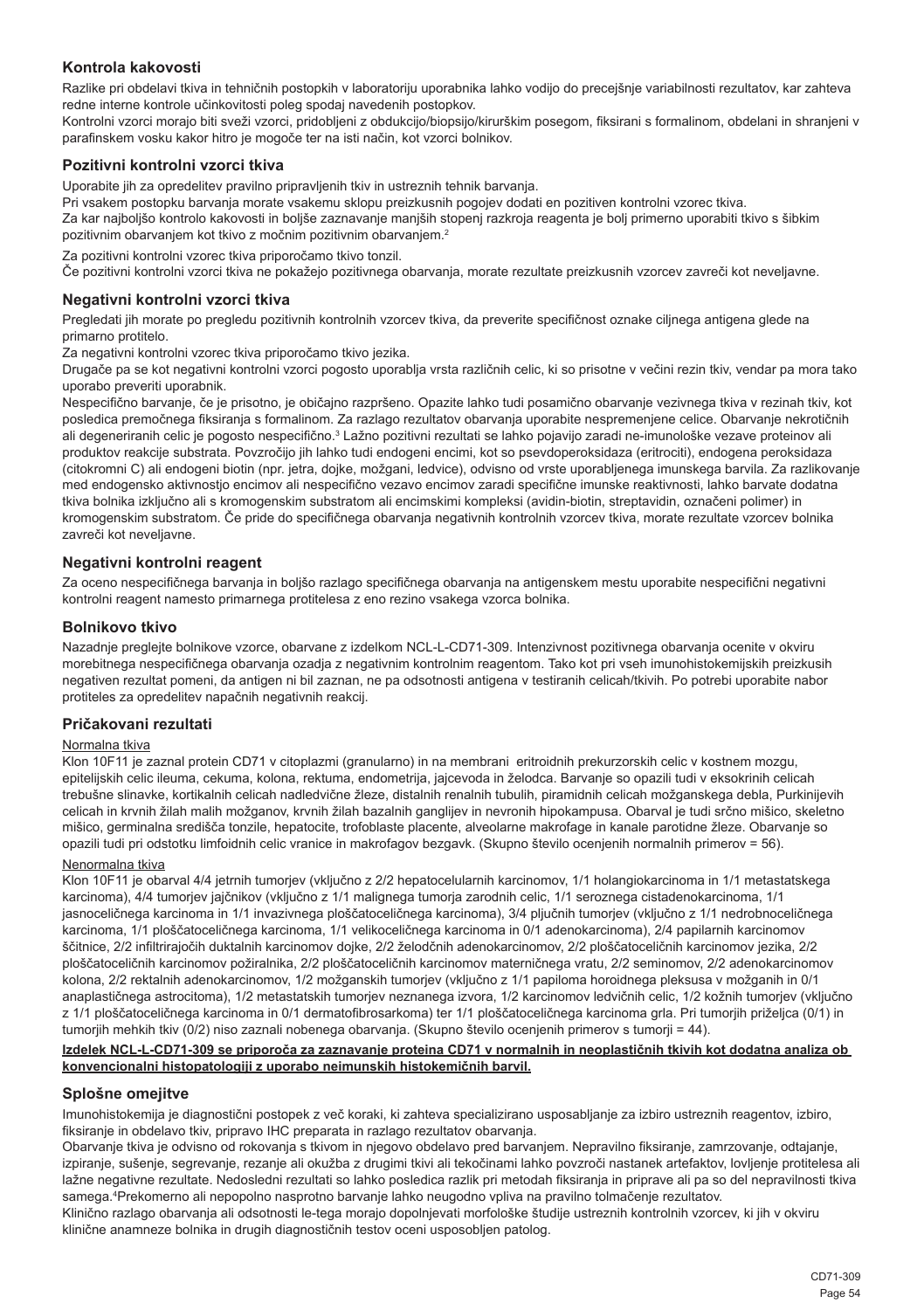Protitelesa družbe Leica Biosystems Newcastle Ltd so namenjena uporabi, kot je navedeno, na zamrznjenih ali v parafin vstavljenih rezinah z določenimi zahtevami za fiksiranje. Lahko pride do nepričakovanega izražanja antigena, zlasti pri neoplazmah. Pri klinični razlagi obarvane rezine tkiva morate upoštevati morfološko analizo in oceno ustreznih kontrol.

## **Splošna literatura**

- 1. National Committee for Clinical Laboratory Standards (NCCLS). Protection of laboratory workers from infectious diseases transmitted by blood and tissue; proposed guideline. Villanova, P.A. 1991; 7(9). Order code M29-P.
- 2. Battifora H. Diagnostic uses of antibodies to keratins: a review and immunohistochemical comparison of seven monoclonal and three polyclonal antibodies. Progress in Surgical Pathology. 6:1–15. eds. Fenoglio-Preiser C, Wolff CM, Rilke F. Field & Wood, Inc., Philadelphia.
- 3. Nadji M, Morales AR. Immunoperoxidase, part I: the techniques and pitfalls. Laboratory Medicine. 1983; 14:767.
- 4. Omata M, Liew CT, Ashcavai M, Peters RL. Nonimmunologic binding of horseradish peroxidase to hepatitis B surface antigen: a possible source of error in immunohistochemistry. American Journal of Clinical Pathology. 1980; 73:626.
- 5. Dong HY, Wilkes S and Yang H. CD71 is selectively and ubiquitously expressed at high levels in erythroid precursors of all maturation stages: a comparative immunochemical study with glycophorin A and hemoglobin A. American Journal of Surgical Pathology. 2011; 35(5):723-732.
- 6. Magro G, Cataldo I, Amico P, et al. Aberrant expression of TfR1/CD71 in thyroid carcinomas identifies a novel potential diagnostic marker and therapeutic target. Thyroid. 2011; 21(3):267-277.
- 7. Menier C, Rabreau M, Challier JC, et al. Erythroblasts secrete the nonclassical HLA-G molecule from primitive to definitive hematopoiesis. Blood. 2004; 104(10):3153-3160.

## **Dodatki in spremembe k prejšnji izdaji**

Posodobitev na obliko pričakovanih rezultatov, dodatek prevedenega besedila.

### **Datum izdaje**

01 november 2018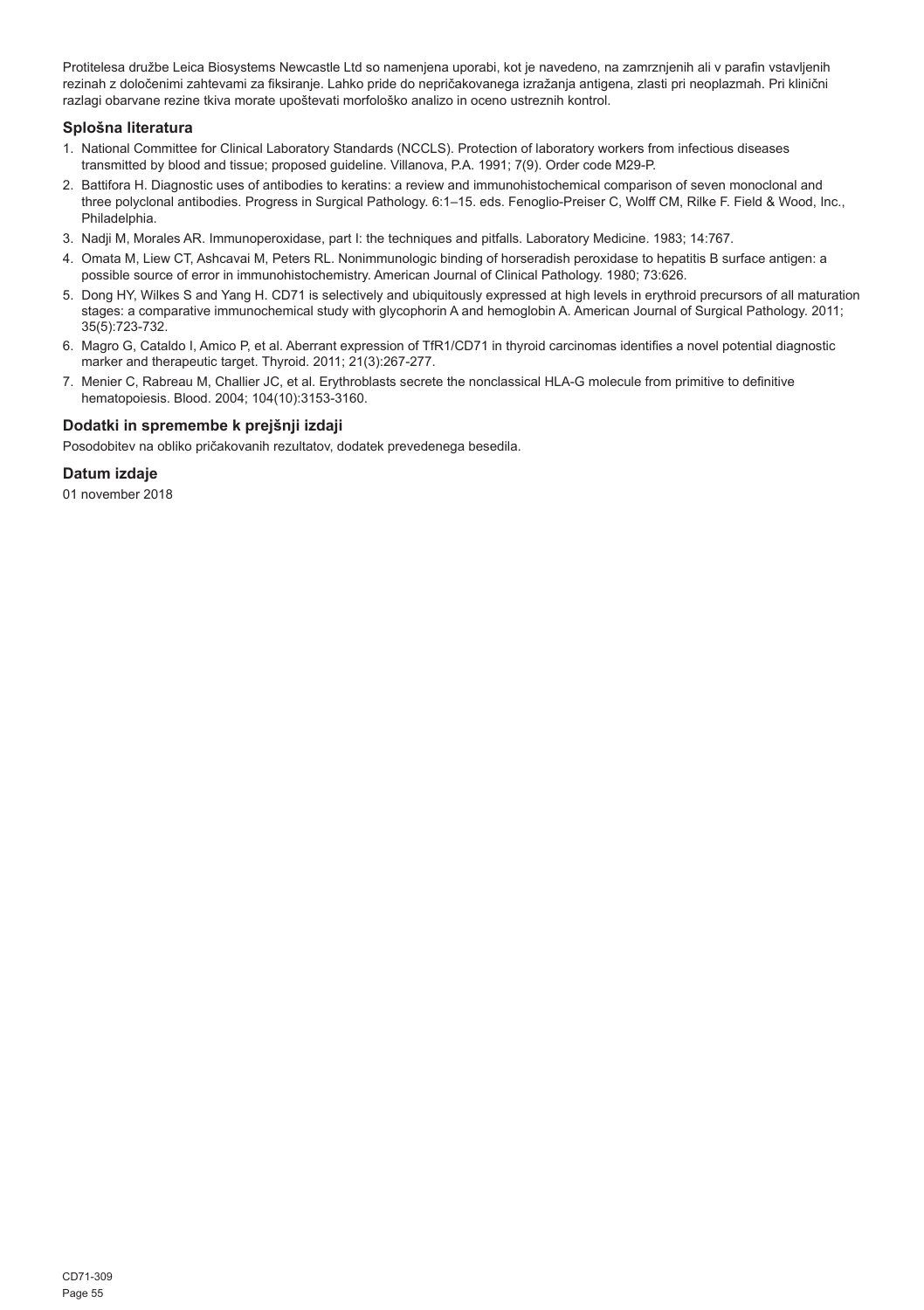# <span id="page-56-0"></span>**Novocastra™ Tekutá myší monoklonální protilátka CD71**

## **Kód výrobku: NCL-L-CD71-309**

## **Zamýšlené použití**

#### *Pro diagnostické použití in vitro.*

NCL-L-CD71-309 je určen ke kvantitativní identifikaci lidských molekul CD71 světelnou mikroskopií v parafinových řezech. V souladu s návodem k použití je nutné doplnit klinickou interpretaci jakéhokoliv zbarvení nebo jeho nepřítomnost doplnit morfologickými studiemi využívajícími správné kontroly a je nutné je vyhodnocovat v kontextu klinické anamnézy pacienta a jiných diagnostických testů kvalifikovaným patologem.

## **Princip metody**

Imunohistochemické (IHC) barvicí techniky umožňují vizualizaci antigenů pomocí sekvenční aplikace specifické protilátky proti antigenu (primární protilátka), sekundární protilátky proti primární protilátce a enzymového komplexu s chromogenním substrátem s interponovanými omývacími kroky. Enzymatická aktivace chromogenu má za následek viditelnou reakci produktu v místě antigenu. Vzorek pak může být kontrastně nabarven a překryt krycím sklíčkem. Výsledky se interpretují ve světelném mikroskopu; jsou pomůckou v diferenciální diagnostice patofyziologických procesů, které mohou, ale nemusí, souviset s příslušným antigenem.

### **Klon**

10F11

### **Imunogen**

Prokaryotický rekombinantní protein odpovídající oblasti N-terminální intracelulární domény lidské molekuly CD71.

### **Specificita**

Lidská molekula CD71, označovaná také jako transferinový receptor.

## **Složení reagencie**

NCL-L-CD71-309 je tekutý supernatant z tkáňové kultury obsahující jako konzervační prostředek azid sodný.

## **Třída Ig**

IgG2b

## **Koncentrace celkového proteinu Total Protein**

Koncentrace celkového proteinu specifická pro šarži je uvedena na štítku na lahvičce.

### **Koncentrace protilátek**

42 mg/l nebo vyšší, stanovená metodou ELISA. Koncentrace imunoglobulinu (Ig) specifická pro šarži je uvedena na štítku na lahvičce.

### **Doporučení k použití**

Imunohistochemické vyšetření na parafínových řezech.

**Teplem indukované odmaskování epitopu (Heat Induced Epitope Retrieval, HIER):** Postupujte podle pokynů k použití k roztoku Novocastra Epitope Retrieval Solution pH 6.

**Doporučené ředění:** 1:201:80 po dobu 30 minut při 25 °C. Toto doporučení je uvedeno jako vodítko; uživatelé musí stanovit vlastní optimální pracovní ředění.

**Vizualizace:** Postupujte podle návodu k použití k systémům pro detekci polymerů Novolink™ Polymer Detection Systems. Další informace o produktu nebo podporu si vyžádejte od místního distributora nebo regionální kanceláře společnosti Leica Biosystems, nebo alternativně navštivte web Leica Biosystems, www.LeicaBiosystems.com.

Výkon této protilátky je třeba validovat, pokud se používá s jinými systémy pro ruční barvení nebo na automatických platformách

### **Skladování a stabilita**

Skladujte při teplotě 2–8°C. Nezmrazujte. Okamžitě po použití vraťte do teploty 2–8 °C. Nepoužívejte po uplynutí data exspirace uvedeného na štítku na lahvičce. Podmínky skladování jiné než výše uvedené musí uživatel validovat.

### **Příprava vzorku**

Fixační roztok doporučený pro řezy tkáně zalité v parafinu je 10% formalín pufrovaný na neutrální pH.

### **Varování a bezpečnostní opatření**

Tato reagencie byla připravena ze supernatantu z buněčné kultury. Protože jde o biologický produkt, je nutno manipulaci s ní věnovat náležitou pozornost.

Tato reagencie obsahuje azid sodný. Bezpečnostní list materiálu je k dispozici na požádání nebo je dostupný na webu www.LeicaBiosystems.com Údaje o likvidaci jakýchkoli potenciálně toxických komponent prostudujte ve federálních, státních nebo místních nařízeních.

Se vzorky, před fixací i po fixaci, a se všemi materiály jim vystavenými, je nutno zacházet, jako by mohly způsobit přenos infekce, a likvidovat je s náležitými bezpečnostními opatřeními.1 Reagencie nikdy nepipetujte ústy a zabraňte styku reagencií a vzorků s kůží a sliznicemi. Pokud se reagencie nebo vzorky dostanou do kontaktu s citlivými oblastmi, omyjte je velkým množstvím vody. Vyhledejte lékařskou pomoc.

Minimalizujte mikrobiální kontaminaci reagencií, mohlo by dojít ke zvýšení výskytu nespecifického barvení.

Inkubační doby nebo teploty jiné než předepsané mohou vést k chybným výsledkům. Všechny takové změny musí být uživatelem validovány.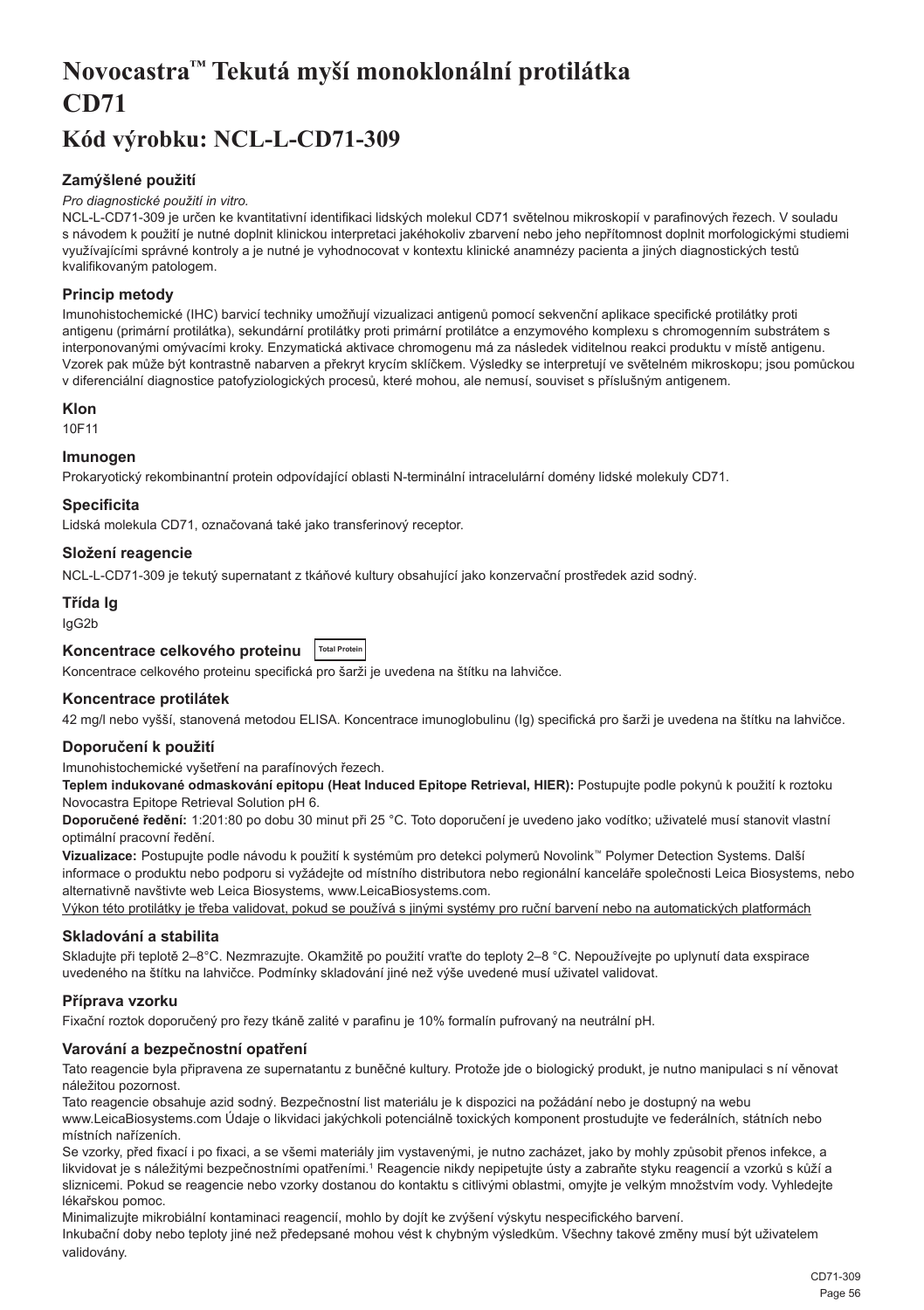## **Kontrola jakosti**

Rozdíly ve zpracování tkání a v technických postupech v laboratoři uživatele mohou způsobit významnou variabilitu výsledků, což vyžaduje kromě níže uvedených postupů i pravidelné provádění kontrol v laboratoři.

Kontroly musí být čerstvé pitevní/bioptické/operační vzorky co nejdříve fixované formalínem, zpracované a zalité do parafínového vosku, stejným způsobem jako vzorek/vzorky pacienta.

## **Pozitivní tkáňová kontrola**

Používá se k průkazu správně připravených tkání a správných barvicích technik.

V každém barvicím cyklu musí být použita jedna pozitivní tkáňová kontrola pro každý soubor testovacích podmínek.

Pro optimální kontrolu jakosti a k detekci menšího stupně degradace reagencie je vhodnější tkáň se slabým pozitivním barvením než tkáň se silným pozitivním barvením.<sup>2</sup>

Doporučená pozitivní tkáňová kontrola je tonzila.

Pokud pozitivní tkáňová kontrola nevykazuje pozitivní barvení, musí být výsledky testovaných vzorků považovány za neplatné.

#### **Negativní tkáňová kontrola**

Musí být vyšetřena po pozitivní tkáňové kontrole k ověření specificity označení cílového antigenu primární protilátkou. Doporučenou negativní tkáňovou kontrolou je jazyk.

Alternativně často představuje místa negativní kontroly řada různých typů buněk přítomných ve většině tkáňových řezů, to ale musí uživatel validovat.

Nespecifické barvení, je-li přítomno, má obvykle difúzní vzhled. V řezech ze tkání nadměrně fixovaných formalínem může být také zjištěno sporadické barvení pojivové tkáně. K interpretaci výsledků barvení použijte neporušené buňky. Nekrotické nebo degenerované buňky se často barví nespecificky.<sup>3</sup>Falešně pozitivní výsledky mohou být důsledkem neimunologické vazby proteinů nebo produktů reakčního substrátu. Mohou být také způsobeny endogenními enzymy, jako je např. pseudoperoxidáza (erytrocyty), endogenní peroxidáza (cytochrom C) nebo endogenní biotin (např. játra, prs, mozek, ledviny), podle typu použitého imunobarviva. K odlišení aktivity endogenních enzymů či nespecifické vazby enzymů od specifické imunoreaktivity mohou být barveny další tkáně pacienta výlučně chromogenním substrátem, případně enzymovými komplexy (avidin-biotin, streptavidin, značený polymer) a chromogenním substrátem. Pokud dojde v negativní tkáňové kontrole ke specifickému barvení, musí být výsledky vzorků pacienta považovány za neplatné.

## **Negativní reagenční kontrola**

K vyhodnocení nespecifického barvení a umožnění lepší interpretace specifického barvení v místě antigenu použijte na řezu z každého vzorku pacienta nespecifickou negativní reagenční kontrolu místo primární protilátky.

### **Tkáň pacienta**

Nakonec vyšetřete vzorky pacienta barvené pomocí NCL-L-CD71-309. Intenzita pozitivního barvení musí být zhodnocena v kontextu se vším nespecifickým barvením pozadí u negativní reagenční kontroly. Jako u každého imunohistochemického vyšetření, negativní výsledek znamená, že antigen nebyl zjištěn, nikoli, že antigen není ve vyšetřovaných buňkách/tkáních přítomen. V případě potřeby použijte k identifikaci falešně negativních reakcí panel protilátek.

### **Očekávané výsledky**

#### Normální tkáně

Klon 10F11 detekován proteinem CD71 v cytoplazmě (granulární) nebo na membráně prekurzorových buněk erytrocytární řady v kostní dřeni, epiteliálních buňkách ilea, céka, kolonu, rekta, endometria, vejcovodu a žaludku. Barvení bylo pozorováno také v exokrinních buňkách pankreatu, kortikálních buňkách nadledviny, distálních tubulech ledviny, pyramidových buňkách mozkové kůry, Purkyňových buňkách a krevních cévách cerebella, krevních cévách bazálních ganglií a neuronech v hipokampu. Také se zbarvil srdeční sval, kosterní sval, germinální centra tonsil, hepatocyty, trofoblasty placenty, alveolární makrofágy a dukty v parotidě. Barvení bylo také pozorováno u části lymfoidních buněk sleziny a makrofágů v lymfatických uzlinách. (Celkový počet normálních vyšetřovaných tkání  $= 56$ 

#### Abnormální tkáně

Klon 10F11 vedl k barvení 4/4 tumorů jater (včetně 2/2 hepatocelulárních karcinomů, 1/1 cholangiokarcinomu a 1/1 metastatického karcinomu), 4/4 ovariálních tumorů (včetně 1/1 maligního tumoru z germinálních buněk, 1/1 cystadenokarcinomu, 1/1 karcinomu ze světlých buněk a 1/1 invazivního spinocelulárního karcinomu), 3/4 tumorů plic (včetně 1/1 nemalobuněčného karcinomu, 1/1 spinocelulárního karcinomu, 1/1 velkobuněčného karcinomu a 0/1 adenokarcinomu), 2/4 papilárních karcinomů štítné žlázy, 2/2 infiltrujících duktálních karcinomů prsu, 2/2 adenokarcinomů žaludku, 2/2 spinocelulárních karcinomů jazyka, 2/2 spinocelulárních karcinomů jícnu, 2/2 spinocelulárních karcinomů krčku, 2/2 seminomů, 2/2 adenokarcinomů kolonu, 2/2 rektálních adenokarcinomů, 1/2 tumorů mozku (včetně 1/1 papilomu choroidního plexu a 0/1 anaplastického astrocytomu), 1/2 metastatických tumorů neznámého původu, 1/2 karcinomu z renálních buněk, 1/2 kožních tumorů (včetně 1/1 spinocelulárního karcinomu a 0/1 dermatofibrosarkomu) a 1/1 laryngeálního spinocelulárního karcinomu. Barvení nebylo detekováno u nádorů štítné žlázy (0/1) a nádorů měkkých tkání (0/2). (Celkový počet vyšetřovaných nádorů = 44).

#### **NCL-L-CD71-309 se doporučuje k detekci proteinu CD71 v normálních a neoplastických tkáních, jako doplněk ke konvenční histopatologii s použitím neimunologických histochemických nátěrů.**

### **Obecná omezení**

Imunohistochemické vyšetření je vícekrokový diagnostický proces, který spočívá ve specializovaném školení ve výběru vhodných reagencií; výběru, fixaci a zpracování tkání; přípravě imunohistochemickího sklíčka; a v interpretaci výsledků barvení. Barvení tkáně závisí na manipulaci s tkání a jejím zpracování před barvením. Nesprávným postupem při fixaci, zmrazení, rozmrazení, omývání, sušení, zahřívání, krájení řezů nebo kontaminací jinými tkáněmi či tekutinami mohou vzniknout artefakty, může dojít k vychytávání protilátek nebo k falešně negativním výsledkům. Nekonzistentní výsledky mohou být důsledkem odchylek ve fixačních metodách a metodách zalití, nebo přirozených odchylek ve tkáni.<sup>4</sup> Nadměrné nebo nedostatečné kontrastní barvení může narušit správnou interpretaci výsledků.

Klinickou interpretaci jakéhokoliv barvení nebo jeho nepřítomnosti je nutné doplnit morfologickým vyšetřením s použitím správných kontrol a zhodnotit je musí kvalifikovaný patolog v kontextu s klinickou anamnézou pacienta a jinými diagnostickými testy.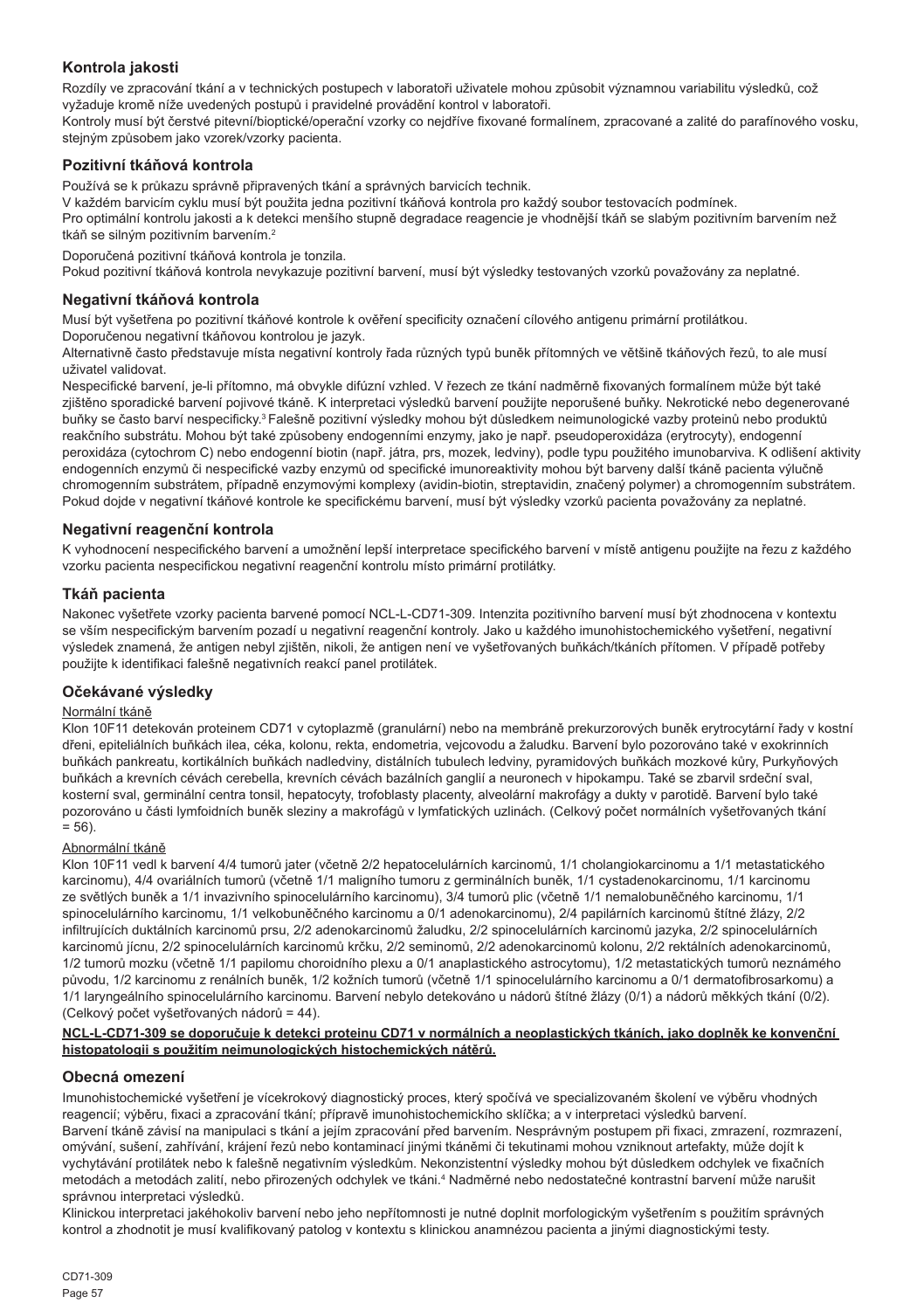Protilátky společnosti Leica Biosystems Newcastle Ltd se používají, jak bylo uvedeno, u zmrazených nebo u parafínových řezů se specifickými požadavky na fixaci. Může dojít k expresi neočekávaných antigenů, zejména u nádorů. Klinická interpretace jakéhokoli barveného tkáňového řezu musí zahrnovat morfologickou analýzu a zhodnocení příslušných kontrol.

### **Literatura - všeobecná**

- 1. National Committee for Clinical Laboratory Standards (NCCLS). Protection of laboratory workers from infectious diseases transmitted by blood and tissue; proposed guideline. Villanova, P.A. 1991; 7(9). Order code M29-P.
- 2. Battifora H. Diagnostic uses of antibodies to keratins: a review and immunohistochemical comparison of seven monoclonal and three polyclonal antibodies. Progress in Surgical Pathology. 6:1–15. eds. Fenoglio-Preiser C, Wolff CM, Rilke F. Field & Wood, Inc., Philadelphia.
- 3. Nadji M, Morales AR. Immunoperoxidase, part I: the techniques and pitfalls. Laboratory Medicine. 1983; 14:767.
- 4. Omata M, Liew CT, Ashcavai M, Peters RL. Nonimmunologic binding of horseradish peroxidase to hepatitis B surface antigen: a possible source of error in immunohistochemistry. American Journal of Clinical Pathology. 1980; 73:626.
- 5. Dong HY, Wilkes S and Yang H. CD71 is selectively and ubiquitously expressed at high levels in erythroid precursors of all maturation stages: a comparative immunochemical study with glycophorin A and hemoglobin A. American Journal of Surgical Pathology. 2011; 35(5):723-732.
- 6. Magro G, Cataldo I, Amico P, et al. Aberrant expression of TfR1/CD71 in thyroid carcinomas identifies a novel potential diagnostic marker and therapeutic target. Thyroid. 2011; 21(3):267-277.
- 7. Menier C, Rabreau M, Challier JC, et al. Erythroblasts secrete the nonclassical HLA-G molecule from primitive to definitive hematopoiesis. Blood. 2004; 104(10):3153-3160.

#### **Opravy předchozího vydání**

Aktualizace formátu očekávaných výsledků, doplnění přeloženého textu.

#### **Datum vydání**

01 listopad 2018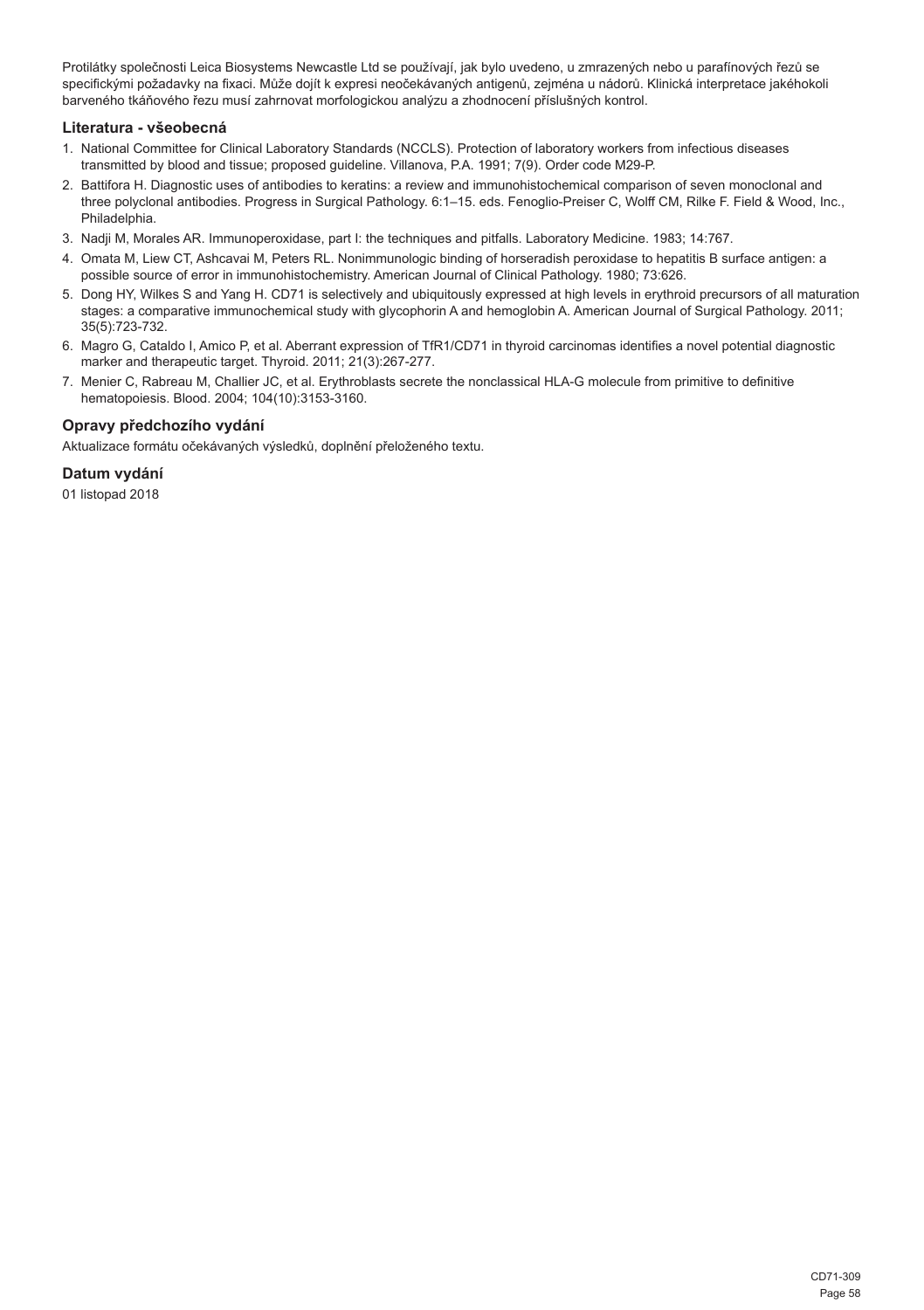# <span id="page-59-0"></span>**Tekutá myšia monoklonálna protilátka Novocastra™ CD71**

## **Kód produktu: NCL-L-CD71-309**

## **Zamýšľané použitie**

#### *Na diagnostické použitie in vitro.*

NCL-L-CD71-309 slúži na kvalitatívnu identifikáciu ľudských molekúl CD71 v parafínových rezoch pomocou svetelnej mikroskopie. Klinická interpretácia akéhokoľvek zafarbenia alebo jeho absencie musí byť kombinovaná s morfologickými vyšetreniami pri použití zodpovedajúcich kontrol. Výsledky je nutné vyhodnotiť v kontexte klinickej anamnézy pacienta a ďalších diagnostických testov vedených kvalifikovaným patológom.

## **Princíp postupu**

Techniky imunohistochemického (IHC) zafarbenia umožňujú vizualizáciu antigénov sekvenčnou aplikáciou špecifickej protilátky proti antigénu (primárna protilátka), sekundárnej protilátky proti primárnej protilátke a enzymatického komplexu s chromogénnym substrátom. Medzi jednotlivými krokmi prebieha premývanie. Enzymatická aktivácia chromogénu vytvára v mieste antigénu viditeľné produkty reakcie. Môžete doplniť kontrastné zafarbenie vzorky a zakryť ju krycím sklíčkom. Výsledky sa interpretujú pomocou svetelného mikroskopu a napomáhajú pri diferenciálnej diagnostike patofyziologických procesov, ktoré môžu, ale nemusia byť spojené s určitým antigénom.

### **Klon**

10F11

## **Imunogén**

Prokaryotický rekombinantný proteín zodpovedajúci regiónu intracelulárnej domény ľudskej molekuly CD71 z N-konca.

## **Špecificita**

Ľudská molekula CD71, známa aj ako receptor transferínu.

## **Zloženie činidla**

NCL-L-CD71-309 je tekutý supernatant na tkanivovú kultiváciu obsahujúci azid sodný ako konzervačnú látku.

#### **Trieda Ig**

IgG2b

#### **Celková koncentrácia proteínov Total Prote**

Celkovú koncentráciu proteínov špecifickú pre šaržu nájdete na štítku fľaštičky.

### **Koncentrácia protilátok**

Vyššia alebo rovná 42 mg/l podľa ELISA. Koncentráciu Ig špecifickú pre šaržu nájdete na štítku fľaštičky.

### **Odporúčania na použitie**

Imunohistochémia parafínových rezov.

**Záchyt epitopov s tepelnou indukciou (HIER):** Postupujte podľa návodu na použitie systému Novocastra Epitope Retrieval Solution pH 6.

**Odporúčané riedenie:** 1 : 80 po dobu 30 minút pri teplote 25 °C. Táto hodnota je orientačná, používatelia si musia stanoviť svoje vlastné optimálne pracovné riedenia.

**Vizualizácia:** Postupujte podľa návodu na použitie systémov Novolink™ Polymer Detection Systems. Ďalšie informácie o produkte alebo podporu vám poskytne váš miestny distribútor alebo lokálne zastúpenie spoločnosti Leica Biosystems. Takisto môžete navštíviť internetové stránky spoločnosti Leica Biosystems: www.LeicaBiosystems.com

Funkčnosť tejto protilátky je nutné validovať pri použití s inými manuálnymi systémami farbenia alebo automatizovanými platformami.

## **Uskladnenie a stabilita**

Skladujte pri teplote 2 – 8 °C. Nezmrazujte. Okamžite po použití vráťte do teploty 2 – 8 °C. Nepoužívajte po uplynutí dátumu exspirácie uvedeného na štítku fľaštičky. Iné než vyššie uvedené podmienky skladovania si vyžadujú validáciu používateľom.

### **Príprava vzorky**

Odporúčaný fixačný prípravok je 10 % neutrálny pufrovaný formalín pre bločky tkaniva zaliate do parafínu.

### **Varovania a bezpečnostné opatrenia**

Toto činidlo bolo pripravené zo supernatantu bunkovej kultúry. Keďže ide o biologický produkt, pri manipulácii je nutné vynaložiť zodpovedajúcu starostlivosť.

Toto činidlo obsahuje azid sodný. Materiálový bezpečnostný list je k dispozícii na požiadanie alebo na stránkach www.LeicaBiosystems.com. Likvidáciu prípadných potenciálne toxických súčastí definujú federálne, štátne alebo miestne predpisy.

So vzorkami pred fixáciou a po nej a všetkými materiálmi, ktoré s nimi prišli do kontaktu, je nutné manipulovať ako s potenciálne infekčnými a zlikvidovať ich pri dodržaní zodpovedajúcich bezpečnostných opatrní.<sup>1</sup> Činidlá nikdy nepipetujte ústami a zabráňte kontaktu činidiel a vzoriek s kožou a sliznicami. Ak sa činidlá alebo vzorky dostanú do kontaktu s citlivými oblasťami, umyte ich veľkým množstvom vody. Vyhľadajte lekársku pomoc.

Minimalizujte mikrobiálnu kontamináciu činidiel. V opačnom prípade môže dôjsť k zvýšeniu nešpecifického zafarbenia. Nedodržanie predpísaných inkubačných dôb alebo teplôt môže viesť k nesprávnym výsledkom. Všetky takéto zmeny si vyžadujú validáciu používateľom.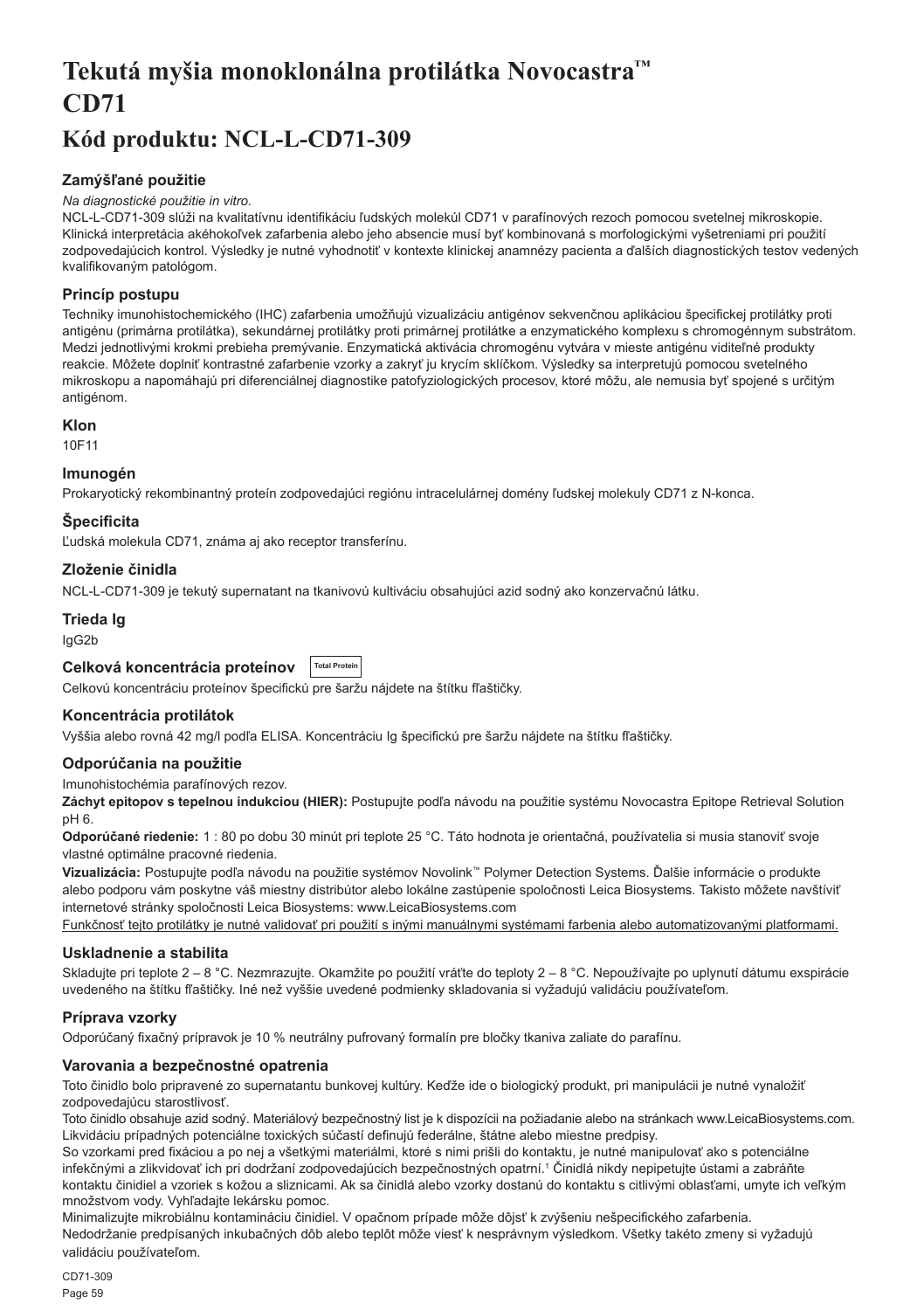## **Kontrola kvality**

Rozdiely v spracovaní tkaniva a technických postupoch v laboratóriu používateľa môžu viesť k významnému kolísaniu výsledkov, čo si vyžaduje, okrem nasledujúcich postupov, aj pravidelné interné kontroly.

Kontroly by mali byť čerstvé pitevné/bioptické/chirurgické vzorky fixované čo najskôr formalínom a spracované zaliatím do parafínu rovnakým spôsobom ako vzorky pacienta.

### **Pozitívna kontrola tkanivom**

Identifikuje správne pripravené tkanivá a správne techniky zafarbenia.

Každá súprava testových podmienok v každom cykle zafarbenia musí obsahovať jednu pozitívnu kontrolu tkanivom.

Tkanivo so slabým pozitívnym farbením je pre optimálnu kontrolu kvality a na detekciu slabšej degradácie činidla vhodnejšie než tkanivo so silným pozitívnym farbením.<sup>2</sup>

Odporúčané tkanivo na pozitívnu kontrolu je tonzila.

Ak pozitívna kontrola tkanivom nebude vykazovať pozitívne zafarbenie, výsledky testovaných vzoriek je nutné považovať za neplatné.

#### **Negatívna kontrola tkanivom**

Nutné vyšetriť po pozitívnej kontrole tkanivom s cieľom overiť špecificitu značenia cieľového antigénu primárnou protilátkou. Odporúčané tkanivo na negatívnu kontrolu je jazyk.

Ako negatívnu kontrolu je možné použiť aj rôzne typy buniek prítomné vo väčšine tkanivových rezov, takýto postup si však vyžaduje validáciu používateľom.

Prípadné nešpecifické farbenie má obvykle difúzny vzhľad. V rezoch tkanív silne fixovaných formalínom môže byť pozorované sporadické farbenie spojiva. Na interpretáciu výsledkov farbenia používajte intaktné bunky. Nekrotické alebo degenerované bunky sa často farbia nešpecificky.<sup>3</sup> Falošne pozitívne výsledky môžu byť pozorované v dôsledku neimunologickej väzby proteínov alebo produktov reakcie substrátu. Môžu byť spôsobené aj endogénnymi enzýmami, ako napr. pseudoperoxidázou (erytrocyty), endogénnou peroxidázou (cytochróm C) alebo endogénnym biotínom (napr. pečeň, prsník, mozog, oblička) v závislosti od typu imunologického farbenia. S cieľom diferencovať endogénnu enzymatickú aktivitu alebo nešpecifickú väzbu enzýmov od špecifickej imunoreaktivity môžete nafarbiť ďalšie vzorky tkanív pacienta výhradne substrátovým chromogénom alebo enzymatickými komplexmi (avidín-biotín, streptavidín, značený polymér), resp. substrátovým chromogénom. V prípade špecifického farbenia v negatívnej kontrole tkanivom je nutné výsledky vzoriek pacienta považovať za neplatné.

## **Negatívna kontrola činidlom**

Na vyhodnotenie nešpecifického zafarbenia použite nešpecifickú negatívnu kontrolu činidlom miesto primárnej protilátky s rezom jednotlivých vzoriek pacienta, čo umožní lepšiu interpretáciu špecifického farbenia na mieste antigénu.

#### **Tkanivo pacienta**

Pacientske vzorky zafarbené prípravkom NCL-L-CD71-309 preskúmajte ako posledné. Intenzitu pozitívneho farbenia je nutné vyhodnotiť v kontexte prípadného

nešpecifického zafarbenia negatívnej kontroly činidlom na pozadí. Podobne ako pri všetkých imunohistochemických testov znamená negatívny výsledok, že antigén nebol detegovaný. Nepotvrdzuje jeho absenciu v testovaných bunkách/tkanivách. V prípade potreby identifikujte falošne negatívne reakcie pomocou panelu protilátok.

### **Očakávané výsledky**

#### Normálne tkanivo

Klon 10F11 detegoval proteín CD71 cytoplazme (granulovanej) a na membráne erytroidných prekurzorových buniek v kostnej dreni, v epitelových bunkách ilea, slepého čreva, hrubého čreva, konečníka, endometria, vajíčkovodov a žalúdka. Zafarbenie bolo takisto pozorované v exokrinných bunkách pankreasu, bunkách kôry nadobličiek, distálnych kanálikoch obličiek, pyramídových bunkách v mozgovej kôre, Purkyňových bunkách a krvných cievach mozočka, krvných cievach bazálnych ganglií a neurónoch v hipokampe. Zafarbil aj srdcový sval, kostrové svalstvo, zárodočné centrá tonzíl, hepatocyty, trofoblasty placenty, alveolárne makrofágy a kanáliky príušnej žľazy. Zafarbenie bolo takisto pozorované v určitom percente lymfoidných buniek v slezine a makrofágov lymfatických uzlín. (Celkový počet normálnych vyšetrených prípadov = 56).

#### Abnormálne tkanivá

Klon 10F11 zafarbil 4/4 nádorov pečene (vrátane 2/2 hepatocelulárnych karcinómov, 1/1 cholangiokarcinómu a 1/1 metastatického karcinómu), 4/4 nádorov vaječníkov (vrátane 1/1 malígneho nádoru zárodočných buniek, 1/1 serózneho cystadenokarcinómu, 1/1 karcinómu zo svetlých buniek a 1/1 invazívneho skvamocelulárneho karcinómu), 3/4 nádorov pľúc (vrátane 1/1 nemalobunkového karcinómu, 1/1 skvamocelulárneho karcinómu, 1/1 veľkobunkového karcinómu a 0/1 adenokarcinómu), 2/4 papilárnych karcinómov štítnej žľazy, 2/2 infiltrujúcich duktálnych karcinómov prsníka, 2/2 adenokarcinómov žalúdka, 2/2 skvamocelulárnych karcinómov jazyka, 2/2 skvamocelulárnych karcinómov pažeráka, 2/2 skvamocelulárnych karcinómov krčka maternice, 2/2 seminómov, 2/2 adenokarcinómov hrubého čreva, 2/2 adenokarcinómov konečníka, 1/2 nádorov mozgu (vrátane 1/1 papilómu plexus choroideus a 0/1 anaplastického astrocytómu), 1/2 metastatických nádorov neznámeho pôvodu, 1/2 karcinómov renálnych buniek, 1/2 nádorov kože (vrátane 1/1 skvamocelulárneho karcinómu a 0/1 dermatofibrosarkómu) a 1/1 skvamocelulárneho karcinómu hrtana. Pri nádoroch týmusu (0/1) a nádoroch mäkkých tkanív (0/2) nebolo pozorované žiadne zafarbenie. (Celkový počet vyšetrených nádorov = 44). **NCL-L-CD71-309 sa odporúča na detekciu proteínu CD71 v normálnych a neoplastických tkanivách ako doplnok konvenčnej histopatológie za použitia neimunologických histochemických farbení.**

#### **Všeobecné limitácie**

Imunohistochémia je diagnostický postup pozostávajúci z viacerých krokov, ktorý si vyžaduje špecializované zaškolenie vo výbere zodpovedajúcich činidiel, výbere tkanív, fixácie a spracovania, príprave IHC sklíčka a interpretácii výsledkov farbenia. Farbenie tkaniva závisí od manipulácie s tkanivom a od jeho spracovania pred farbením. Nesprávna fixácia, zmrazovanie, rozmrazovanie, premývanie, sušenie, ohrievanie, rezanie alebo kontaminácia inými tkanivami či tekutinami môžu viesť k vzniku artefaktov, záchytu protilátok alebo falošne negatívnym výsledkom. Inkonzistentné výsledky môžu byť spôsobené zmenami metód fixácie a montáže preparátov alebo inherentnými nepravidelnosťami v tkanive.<sup>4</sup>

Nadmerné alebo neúplné kontrastné farbenie môže narušiť správnosť interpretácie výsledkov.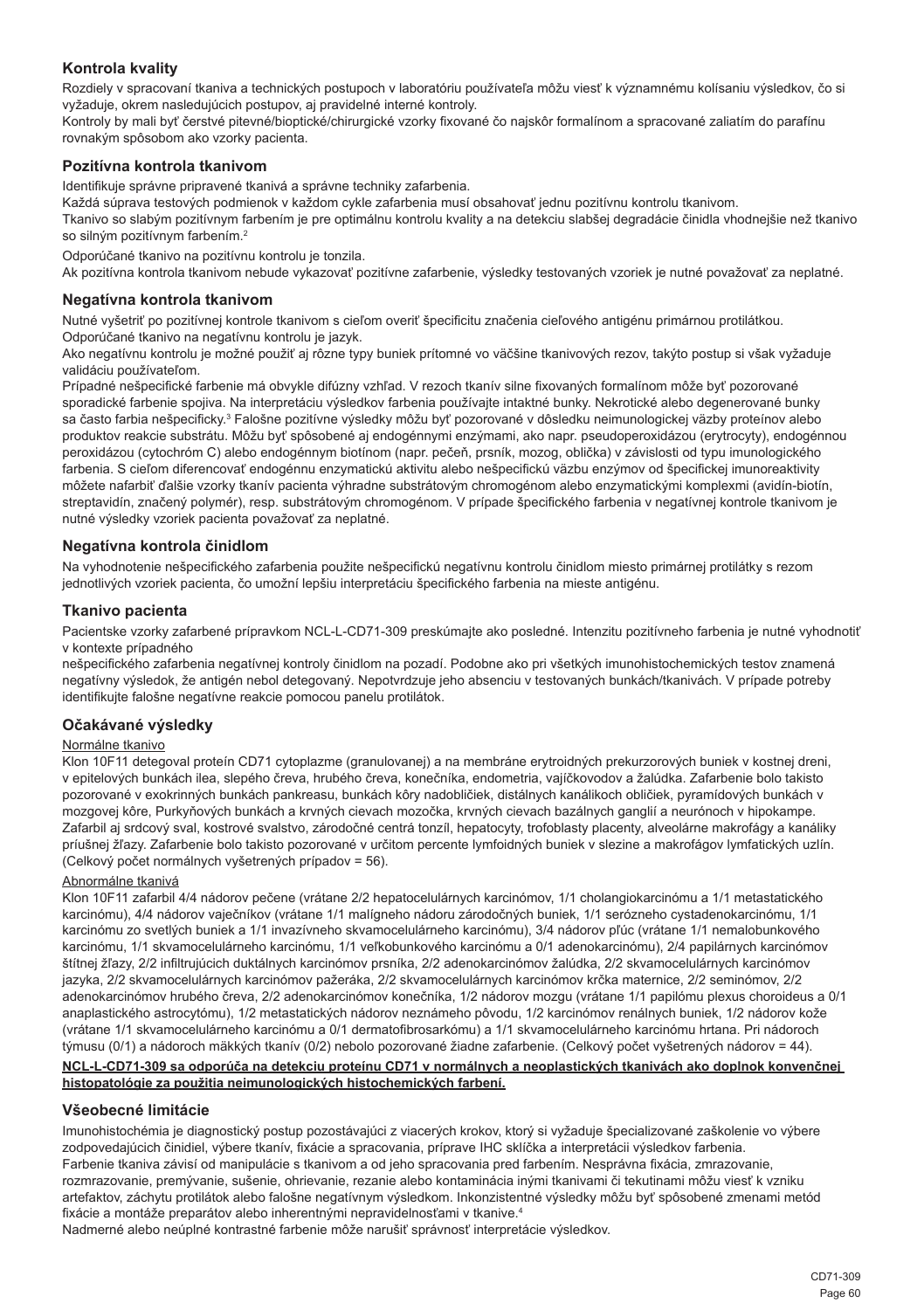Klinická interpretácia akéhokoľvek farbenia alebo jeho absencie musí byť kombinovaná s morfologickými vyšetreniami za použitia zodpovedajúcich kontrol. Výsledky je nutné vyhodnotiť v kontexte klinickej anamnézy pacienta a iných diagnostických testov vedených kvalifikovaným patológom.

Protilátky spoločnosti Leica Biosystems Newcastle Ltd sú určené na použitie na zmrazených rezoch alebo rezoch zaliatych parafínom so špecifickými požiadavkami na fixáciu, ako uvádza tento dokument. Najmä pri neopláziách môže dôjsť k nečakanej expresii antigénov. Klinická interpretácia akýchkoľvek farbených tkanivových rezov musí zahŕňať morfologickú analýzu a vyhodnotenie zodpovedajúcich kontrol.

## **Bibliografia – všeobecne**

- 1. National Committee for Clinical Laboratory Standards (NCCLS). Protection of laboratory workers from infectious diseases transmitted by blood and tissue; proposed guideline. Villanova, P.A. 1991; 7(9). Order code M29-P.
- 2. Battifora H. Diagnostic uses of antibodies to keratins: a review and immunohistochemical comparison of seven monoclonal and three polyclonal antibodies. Progress in Surgical Pathology. 6:1–15. eds. Fenoglio-Preiser C, Wolff CM, Rilke F. Field & Wood, Inc., Philadelphia.
- 3. Nadji M, Morales AR. Immunoperoxidase, part I: the techniques and pitfalls. Laboratory Medicine. 1983; 14:767.
- 4. Omata M, Liew CT, Ashcavai M, Peters RL. Nonimmunologic binding of horseradish peroxidase to hepatitis B surface antigen: a possible source of error in immunohistochemistry. American Journal of Clinical Pathology. 1980; 73:626.
- 5. Dong HY, Wilkes S and Yang H. CD71 is selectively and ubiquitously expressed at high levels in erythroid precursors of all maturation stages: a comparative immunochemical study with glycophorin A and hemoglobin A. American Journal of Surgical Pathology. 2011; 35(5):723-732.
- 6. Magro G, Cataldo I, Amico P, et al. Aberrant expression of TfR1/CD71 in thyroid carcinomas identifies a novel potential diagnostic marker and therapeutic target. Thyroid. 2011; 21(3):267-277.
- 7. Menier C, Rabreau M, Challier JC, et al. Erythroblasts secrete the nonclassical HLA-G molecule from primitive to definitive hematopoiesis. Blood. 2004; 104(10):3153-3160.

## **Úpravy predchádzajúceho vydania**

Aktualizácia formátu očakávaných výsledkov, doplnenie preloženého textu.

## **Dátum vydania**

01 november 2018